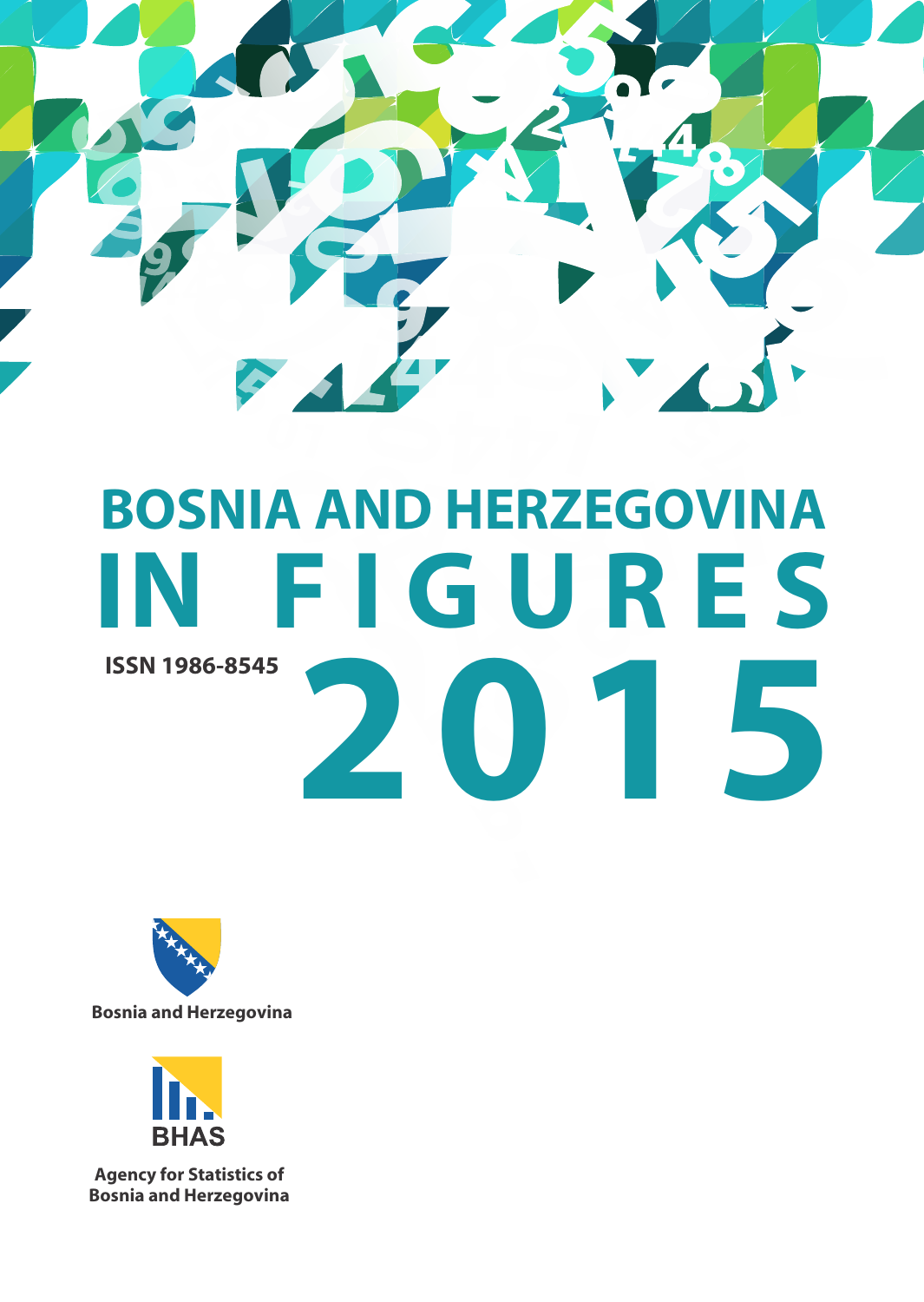| Publisher:                        | <b>Agency for Statistics of Bosnia and Herzegovina,</b><br>Bosnia and Herzegovina, Sarajevo,<br>Zelenih beretki 26 |
|-----------------------------------|--------------------------------------------------------------------------------------------------------------------|
| Person<br>Responsible:            | M.Sc. Velimir Jukić, Director                                                                                      |
| Tables and graphs<br>prepared by: | <b>Agency for Statistics of Bosnia and Herzegovina</b>                                                             |
| Proofread by:                     | Ivana Mutavdžić, Vedrana Rebić                                                                                     |
| Design and<br>pre-press:          | Nejra Borišić-Šukalić                                                                                              |
| Printed by:                       | A dizajn d.o.o.                                                                                                    |

Statistical data sources for the "BiH in figures 2015" are:

- Statistical institutions of Bosnia and Herzegovina: Agency for Statistics of BiH, Institute for Statistics of FBiH and the Institute for Statistics of RS

- Administrative sources: Indirect Taxation Authority BiH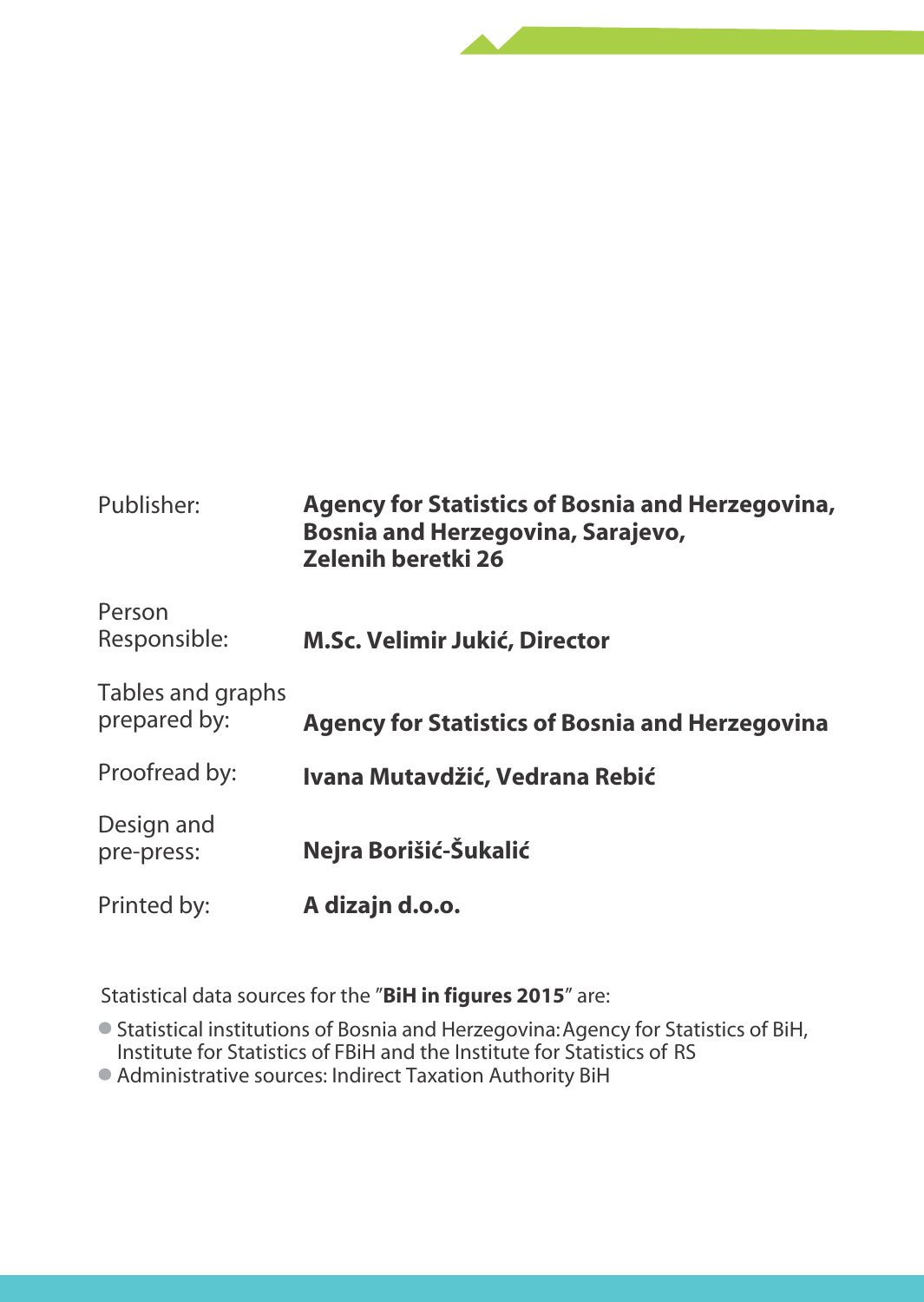# **CONTENTS**

| <b>TERRITORY</b>                      | 5         |
|---------------------------------------|-----------|
| <b>POPULATION</b>                     | $6 - 14$  |
| <b>LIVING STANDARDS</b>               | 15-16     |
| <b>SOCIAL WELFARE</b>                 | $17-20$   |
| <b>EDUCATION</b>                      | $21 - 25$ |
| <b>CULTURE AND ART</b>                | $26 - 28$ |
| <b>LABOUR MARKET</b>                  | $29 - 40$ |
| <b>ECONOMY</b>                        | 41-47     |
| <b>GROSS FIXED CAPITAL FORMATION</b>  | 48-49     |
| <b>STRUCTURAL BUSINESS STATISTICS</b> | $50 - 55$ |
| <b>STATISTICAL BUSINESS REGISTER</b>  | 56-57     |
| <b>PRICES</b>                         | 58-63     |
| <b>INDUSTRY</b>                       | 64-67     |
| <b>FOREIGN TRADE</b>                  | 68-69     |
| <b>DISTRIBUTIVE TRADE</b>             | 70-72     |
| <b>CONSTRUCTION</b>                   | 73-76     |
| <b>TRANSPORT</b>                      | $77 - 81$ |
| <b>TELECOMMUNICATIONS</b>             | 82-84     |
| <b>POSTAL SERVICES</b>                | 85-87     |
| <b>ENERGY</b>                         | 88        |
| <b>ENVIRONMENT</b>                    | 89-91     |
| <b>AGRICULTURE</b>                    | 92-94     |
| <b>FORESTRY</b>                       | 95-96     |
| <b>TOURISM</b>                        | 97-98     |
| <b>CRIME</b>                          | 99-101    |
|                                       |           |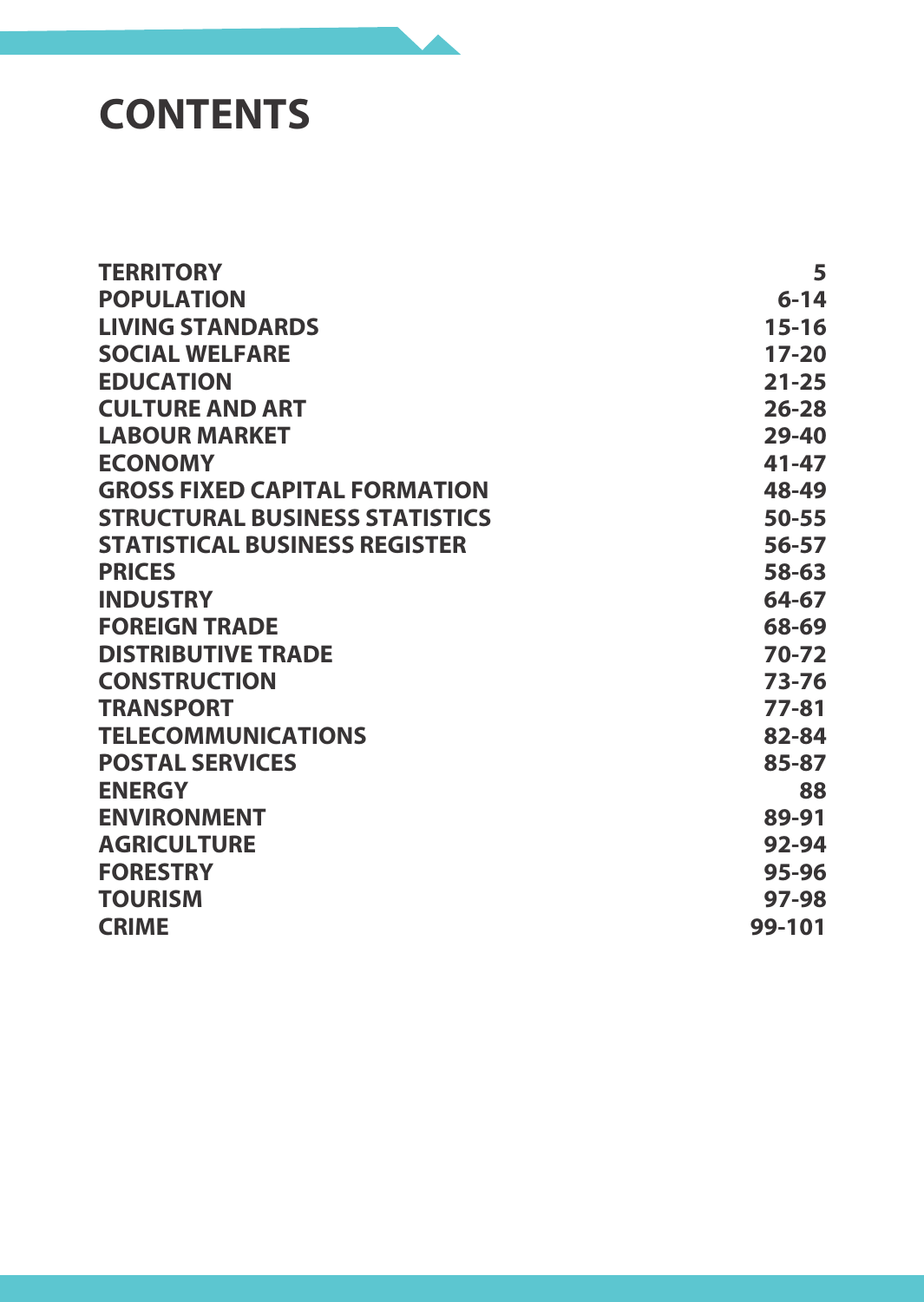- **1. Una Sana Canton**
- **2. Posavina Canton**
- **3. Tuzla Canton**
- **4. Zenica Doboj Canton**
- **5. Bosnia Podrinje Canton**
- **6. Central Bosnia Canton**
- **7. Herzegovina Neretva Canton**
- **8. West Herzegovina Canton**
- **9. Canton Sarajevo**
- **10 . Canton 10**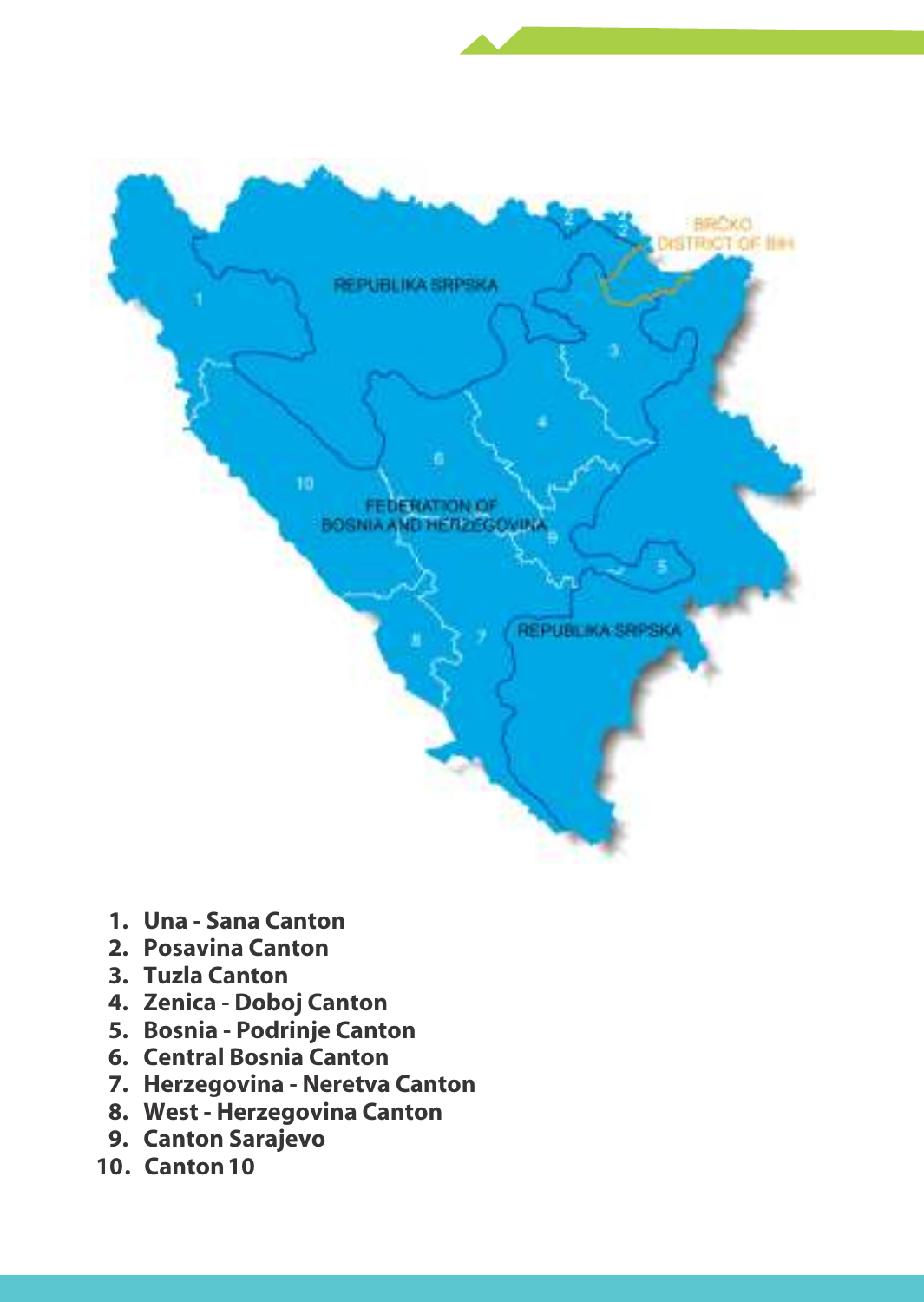#### **BOSNIA AND HERZEGOVINA**

| Form of government<br>Capital<br>Surface area (km <sup>2</sup> )<br>Coastline (km)<br>Highest mountain - Maglić (m)<br>Longest river - Drina (km)<br>Main lake - Buško (km <sup>2</sup> )<br><b>Border countries</b> | State<br>Sarajevo<br>51.209.2<br>21,2<br>2.386<br>346<br>55.8<br>Croatia, Serbia, Montenegro |
|----------------------------------------------------------------------------------------------------------------------------------------------------------------------------------------------------------------------|----------------------------------------------------------------------------------------------|
| Estimated resident population<br>(30.06.2014.)                                                                                                                                                                       | 3.827.343                                                                                    |
| Population density<br>(inhab/km <sup>2</sup> )                                                                                                                                                                       | 75                                                                                           |
| Official languages<br>Alphabets                                                                                                                                                                                      | Bosnian, Serbian, Croatian<br>Latin, Cyrillic                                                |
| Official currency<br>Climate                                                                                                                                                                                         | Convertibile mark (KM)<br>Moderate continental and<br>mediterranean                          |

#### **Administrative structure of Bosnia and Herzegovina (BiH)**

The Federation of Bosnia and Herzegovina (FBiH) Republika Srpska(RS), and Brcko District BiH (BD BiH).

The capital of Bosnia and Herzegovina is Sarajevo.

The Federation of Bosnia and Herzegovina is administratively divided into 10 cantons, and cantons are subdivided into municipalities and cities.

Republika Srpska is administratively divided into municipalities and cities.

#### **In BiH there are three National parks and two Nature parks.**

National parks are Sutjeska, Kozara and Una. Nature parks are Hutovo Blato and Blidinje.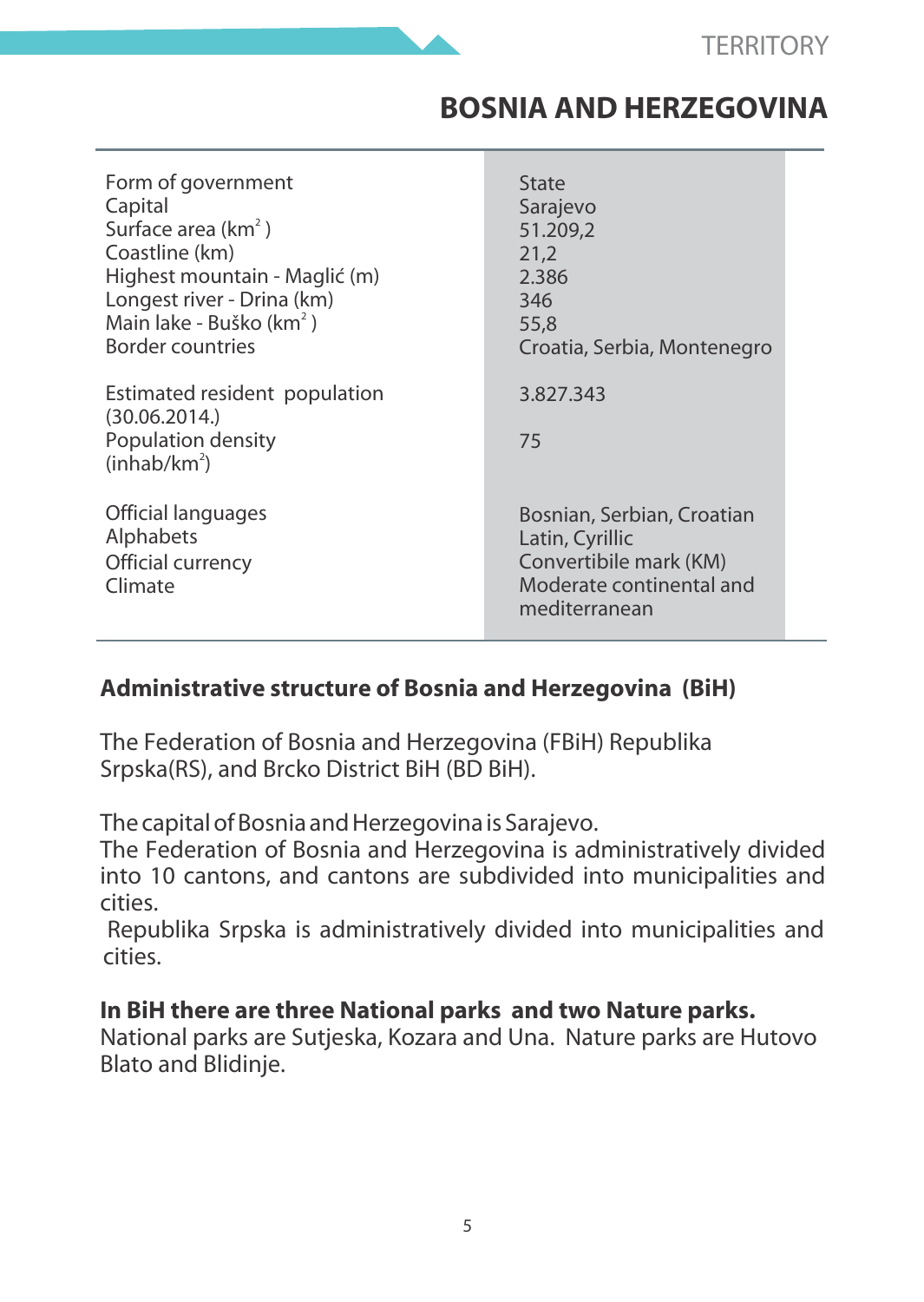For the census conducted earlier in our country, before 1991, the official results referred to the so-called resident population, i.e. population who reside in the territory of Bosnia and Herzegovina, regardless of whether at the critical moment of the census, the persons were present at the place of residence or were temporary absent, in the country or abroad, due to some other reasons .

In the Population Census in 1961 and 1971 as a resident population persons were registered at the place where they worked at the Census moment, while in the 1981 and 1991 Census these persons were enumerated as a resident population in the places where their families lived.

# **POPULATION IN BiH ACCORDING TO CENSUSES**



Censuses 1879-1991, in thousands of people

#### **AVERAGE LIFE EXPECTANCY AND AVERAGE AGE OF POPULATION IN BiH**

|                              | Female                       | Male                         |
|------------------------------|------------------------------|------------------------------|
| Life expectancy              |                              |                              |
| 1981-1982<br>1988-1989       | 73,5<br>74.6                 | 68,2<br>69.2                 |
| Average age of population    |                              |                              |
| 1981<br>1991<br>2007<br>2011 | 30,5<br>35,0<br>39,4<br>40,8 | 28,7<br>33,0<br>37,2<br>38,6 |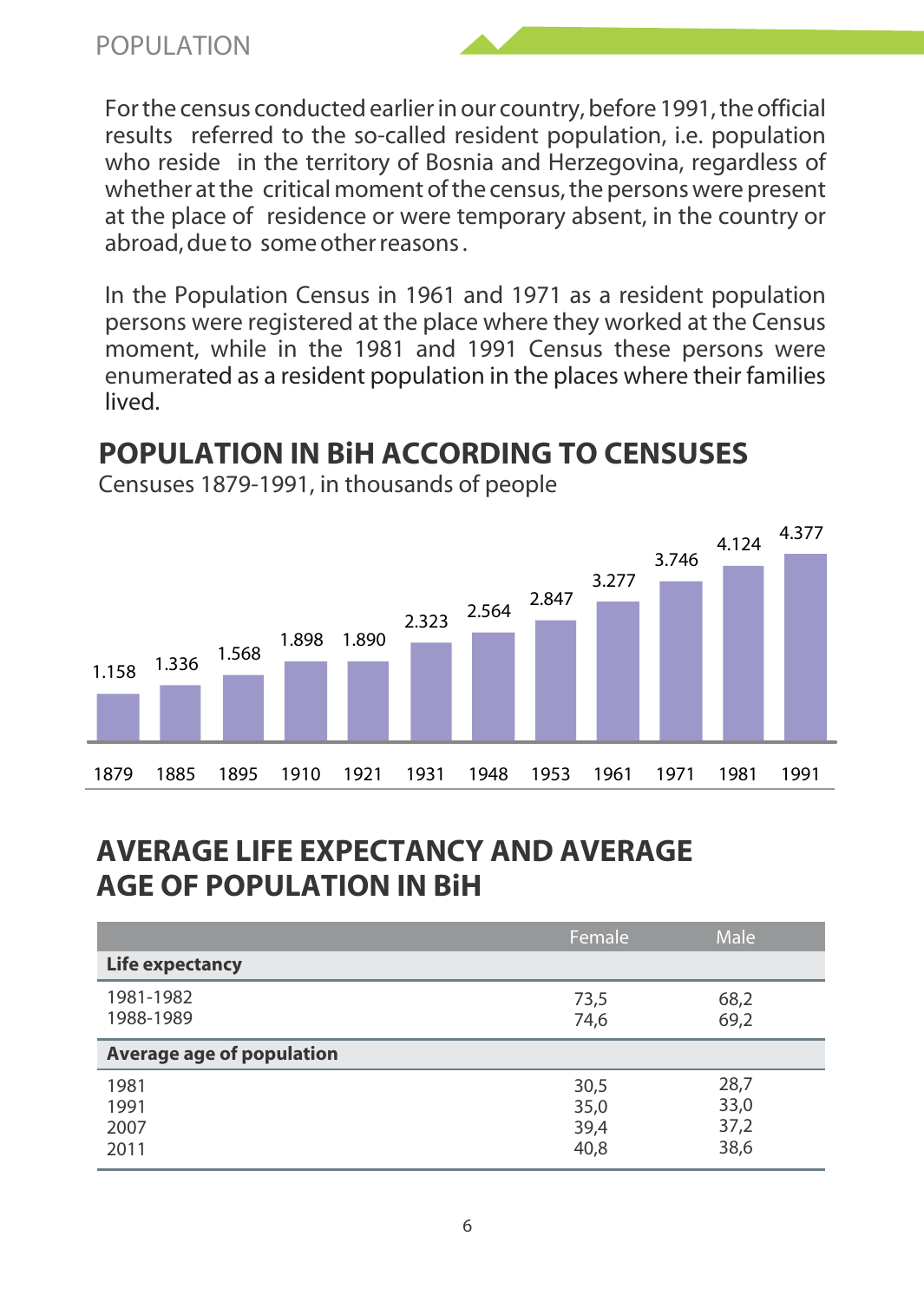#### **POPULATION MIDYEAR ESTIMATES AND NATURAL CHANGE IN BiH**

2007-2014, "de facto" total population in thousands

|      | Population           |              | Livebirths |              | <b>Deaths</b> | <b>Natural</b> |
|------|----------------------|--------------|------------|--------------|---------------|----------------|
|      | mid-year<br>estimate | <b>Total</b> | Male       | <b>Total</b> | Male          | change         |
| 2005 | 3.843                | 34.627       | 17.797     | 34.402       | 18.018        | 225            |
| 2006 | 3.843                | 34.033       | 17.547     | 33.221       | 17.308        | 812            |
| 2007 | 3.842                | 33.835       | 17.534     | 35.044       | 18.154        | $-1.209$       |
| 2008 | 3.842                | 34.176       | 17.585     | 34.026       | 17.687        | 150            |
| 2009 | 3.843                | 34.550       | 18.001     | 34.904       | 17.884        | $-354$         |
| 2010 | 3.843                | 33.528       | 17.277     | 35.118       | 17.900        | $-1.590$       |
| 2011 | 3.840                | 31.811       | 16.531     | 35.028       | 17.965        | $-3.217$       |
| 2012 | 3.836                | 32.547       | 16.790     | 35.817       | 18.436        | $-3.270$       |
| 2013 | 3.832                | 30.684       | 15.835     | 35.662       | 18.217        | $-4.978$       |
| 2014 | 3.827                | 30.268       | 15.597     | 35.980       | 18.360        | $-5.712$       |

**Natural change is the difference** (surplus or deficit) between the number of livebirths and the number of deaths in a given period.

**A liveborn child** is every child that breathes at birth or shows any other signs of life (beating of the heart, pulsation of the umbical cord, definite movements of voluntary muscles).

**A dead person** is every live born person whose evidence of life permanently disappeared.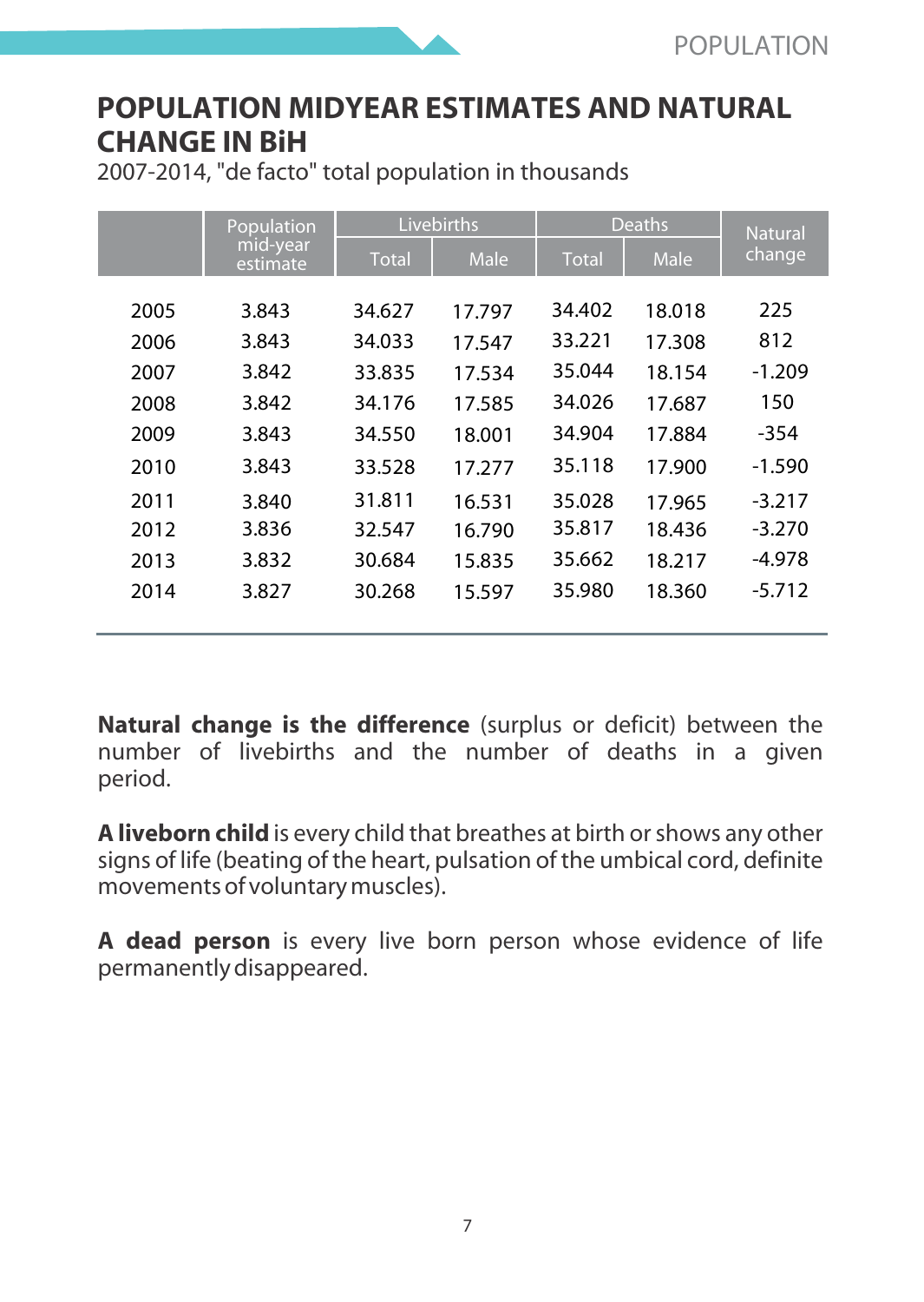#### **TOTAL FERTILITY RATE IN BiH**

2005-2014



**The total fertility rate (TFR)** is the number of children that would be born alive to a woman during her childbearing years, if she were to pass through all her childbearing years conforming to the age-specific fertility rates of a given year.

**Stillborn** is considered a child delivered, or extracted from its mother displaying no signs of life, that is if it did not breath or display any other signs of life, and was carried longer than 22 weeks (approximately 6 months) with more than 500 g birthweight.

#### **STILLBIRTHS BY SEX AND STILLBIRTHS RATE IN BiH,** 2005-2014

|      | <b>Total</b> | Female | Male | Stillborn per<br>1000 liveborn |
|------|--------------|--------|------|--------------------------------|
| 2005 | 147          | 62     | 85   | 4,2                            |
| 2006 | 137          | 54     | 83   | 4,0                            |
| 2007 | 174          | 76     | 98   | 5,1                            |
| 2008 | 171          | 69     | 102  | 5,0                            |
| 2009 | 136          | 56     | 80   | 3,9                            |
| 2010 | 143          | 60     | 83   | 4,3                            |
| 2011 | 118          | 61     | 57   | 3,7                            |
| 2012 | 120          | 56     | 64   | 3,7                            |
| 2013 | 102          | 57     | 45   | 3,3                            |
| 2014 | 77           | 32     | 45   | 2,5                            |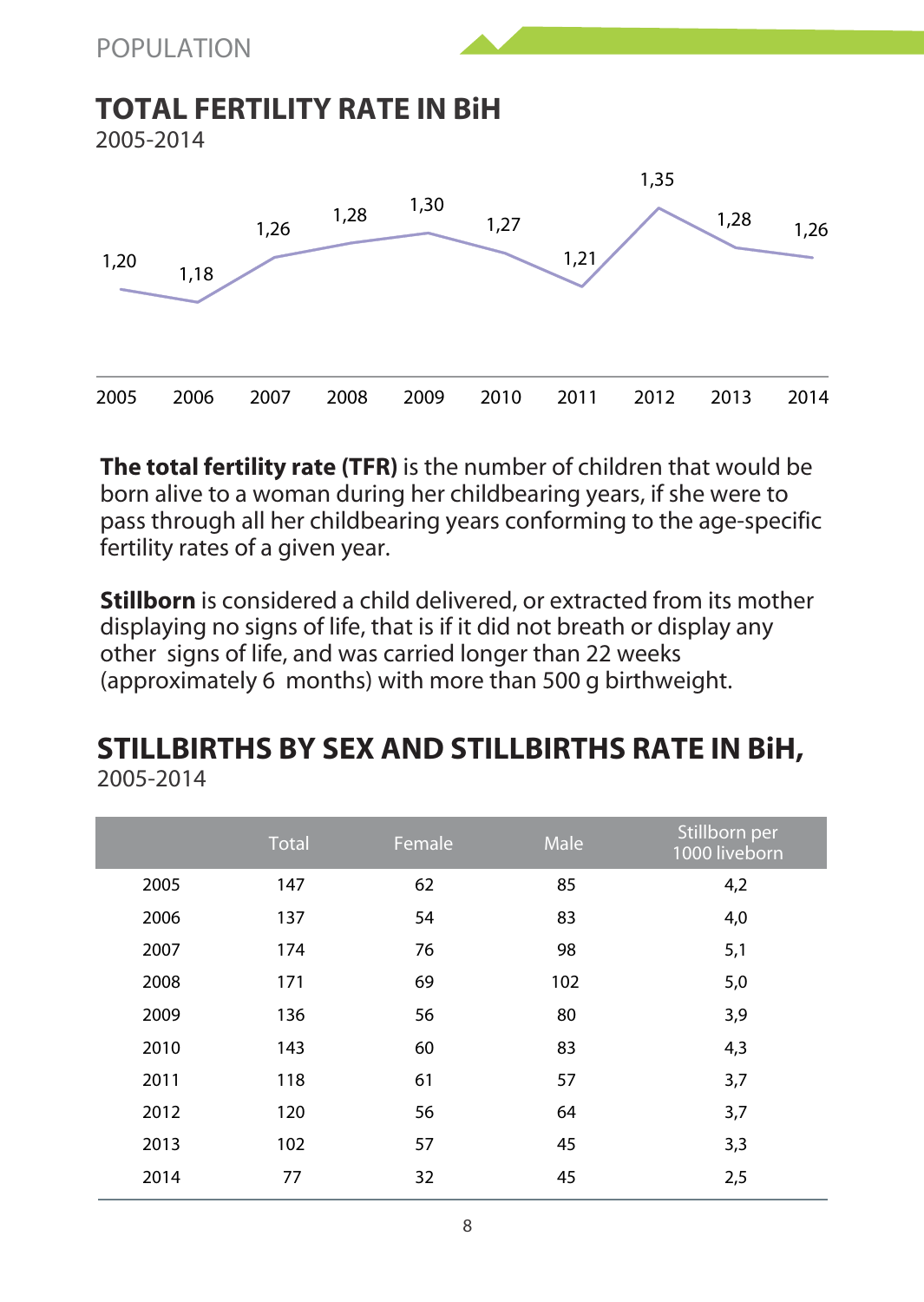#### **DEATHS BY AGE AND SEX IN 2014**

|        | <b>Total</b>        | $0 - 4$   | $5-9$ | $10 - 14$ | $15-19$ | $20 - 24$ |
|--------|---------------------|-----------|-------|-----------|---------|-----------|
| total  | 35.980              | 179       | 12    | 23        | 62      | 105       |
| female | 17.620              | 93        | 4     | 9         | 13      | 19        |
| male   | 18.360              | 86        | 8     | 14        | 49      | 86        |
|        | $25 - 29$           | $30 - 34$ | 35-39 | $40 - 44$ | 45-49   | $50 - 54$ |
| total  | 117                 | 161       | 240   | 400       | 739     | 1.378     |
| female | 29                  | 57        | 93    | 151       | 250     | 465       |
| male   | 88                  | 104       | 147   | 249       | 489     | 913       |
|        | 55-59               | 60-64     | 65-69 | 70-74     | 75-79   | 80-84     |
| total  | 2.065               | 2.926     | 3.199 | 4.820     | 7.031   | 6.779     |
| female | 676                 | 955       | 1.274 | 2.206     | 3.629   | 3.910     |
| male   | 1.389               | 1.971     | 1.925 | 2.614     | 3.402   | 2.869     |
|        | 85 and more unknown |           |       |           |         |           |
| total  | 5.733               | 11        |       |           |         |           |
| female | 3.782               | 5         |       |           |         |           |
| male   | 1.951               | 6         |       |           |         |           |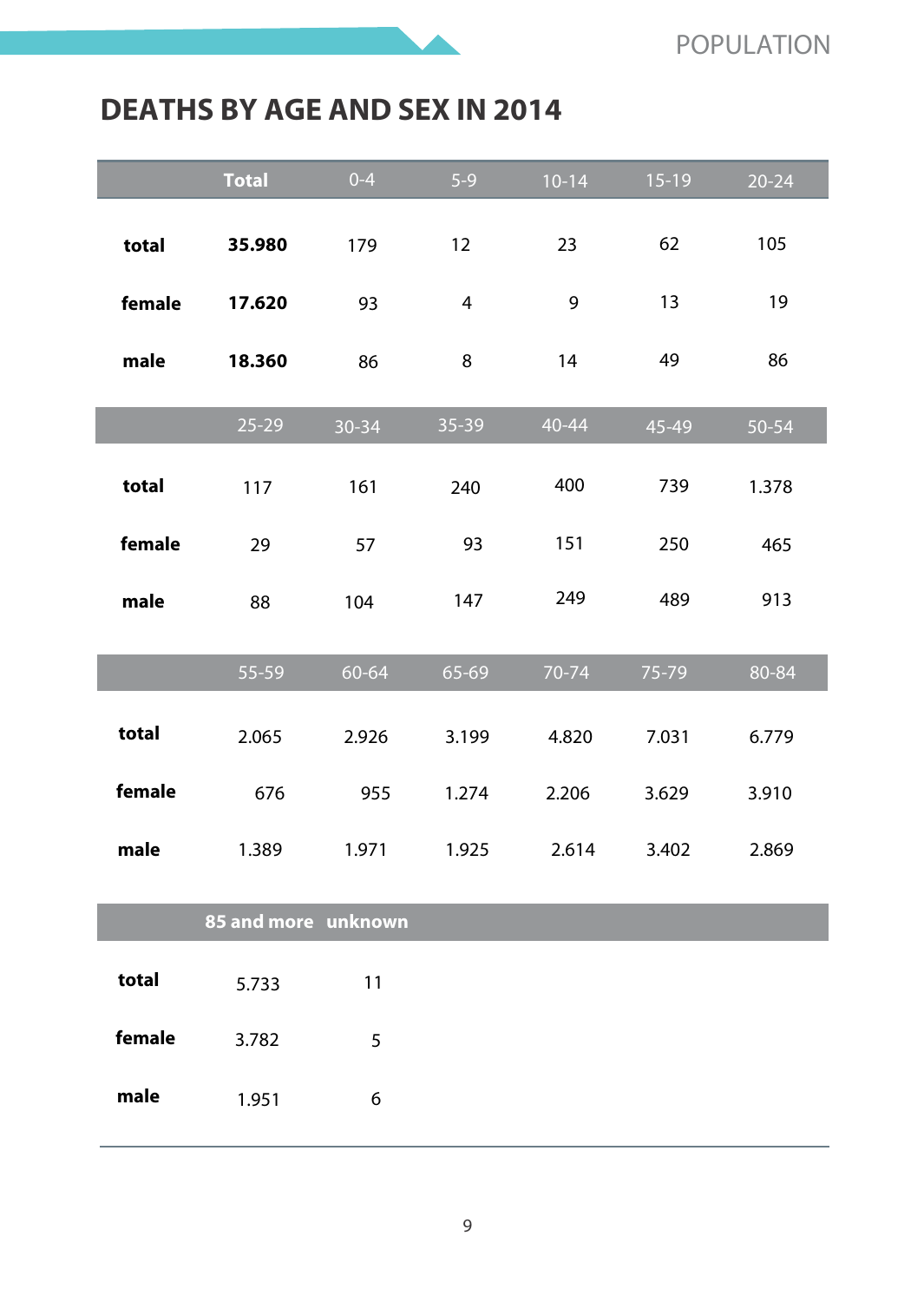# **DEATHS BY CAUSES IN BiH,**

2014

| Infections and parasitic diseases<br>Neoplasm                                              | 291<br>7.821 |
|--------------------------------------------------------------------------------------------|--------------|
| Endocrine and nutritional diseases                                                         | 2.267        |
| Mental disorders, behavioural disorders                                                    | 225          |
| Nervous system diseases                                                                    | 396          |
| Circulatory system diseases                                                                | 17.930       |
| Respiratory system diseases                                                                | 1.409        |
| Digestive system diseases                                                                  | 949          |
| Genital system diseases                                                                    | 536          |
| Symptoms, sings and abnormal clinical and laboratory findings,<br>not elsewhere classified | 2.241        |
| Injuries, poisoning and consequences of external causes                                    | 1.032        |
| Other causes and unknown                                                                   | 883          |
| <b>Total</b>                                                                               | 35,980       |

#### **AVERAGE AGE OF THE DECEASED IN BiH,** 2002-2014

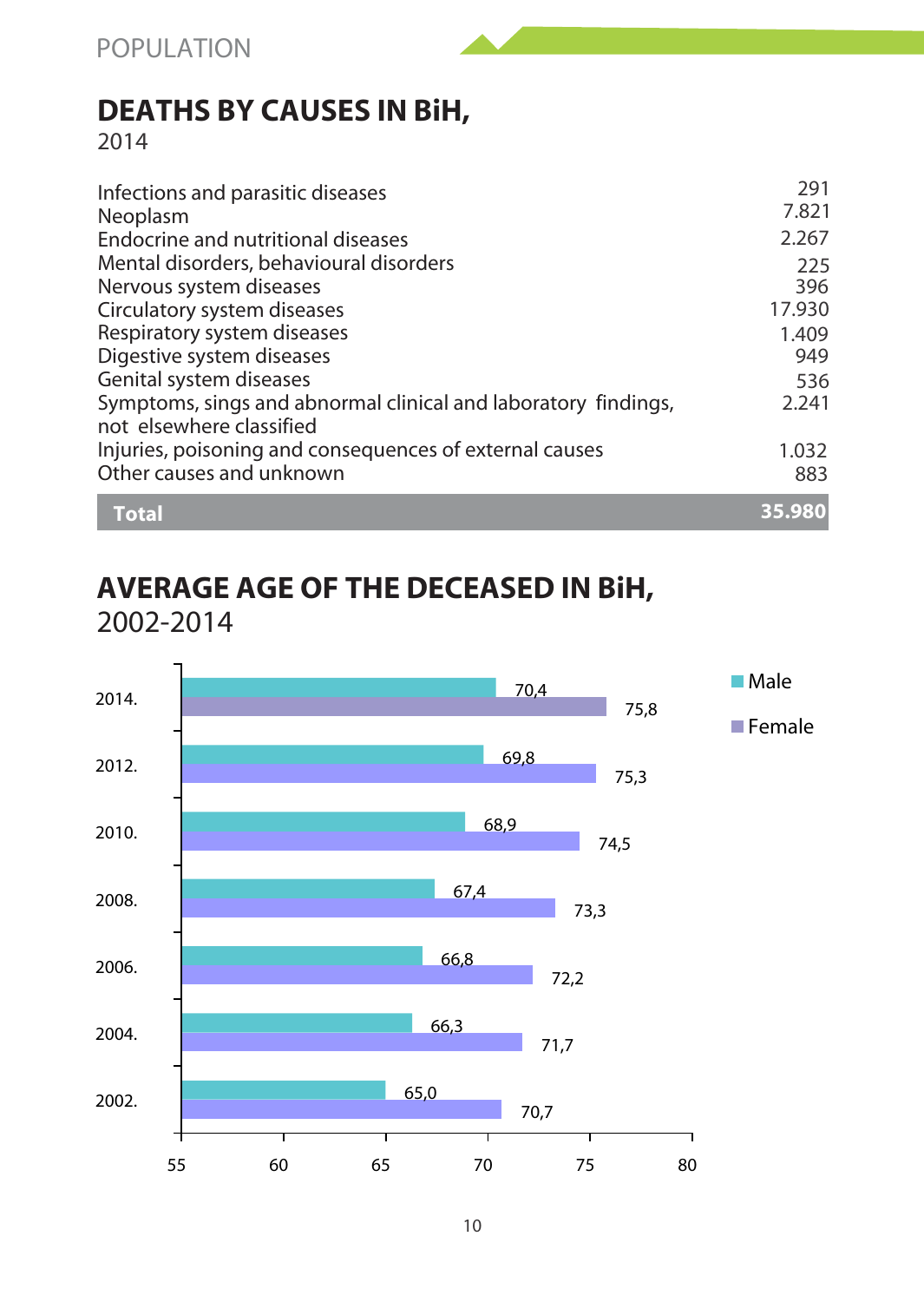# **VIOLENT DEATHS BY TYPE AND SEX IN BiH,**

2008-2014

|      |        | <b>Total</b> | Accident | Suicide | Murder | Unknown        |
|------|--------|--------------|----------|---------|--------|----------------|
|      | total  | 1.198        | 671      | 453     | 69     | 5              |
| 2008 | female | 262          | 122      | 120     | 19     | 1              |
|      | male   | 936          | 549      | 333     | 50     | $\overline{4}$ |
|      | total  | 1.169        | 655      | 451     | 61     | $\overline{2}$ |
| 2009 | female | 287          | 132      | 134     | 20     | 1              |
|      | male   | 882          | 523      | 317     | 41     | $\mathbf{1}$   |
|      | total  | 1.111        | 593      | 443     | 50     | 25             |
| 2010 | female | 238          | 125      | 96      | 14     | 3              |
|      | male   | 873          | 468      | 347     | 36     | 22             |
|      | total  | 1.154        | 616      | 459     | 48     | 31             |
| 2011 | female | 229          | 92       | 113     | 17     | $\overline{7}$ |
|      | male   | 925          | 524      | 346     | 31     | 24             |
|      | total  | 1.053        | 581      | 397     | 52     | 23             |
| 2012 | female | 231          | 111      | 99      | 16     | 5              |
|      | male   | 822          | 470      | 298     | 36     | 18             |
|      | total  | 1.019        | 569      | 369     | 41     | 40             |
| 2013 | female | 229          | 113      | 96      | 14     | 6              |
|      | male   | 790          | 456      | 273     | 27     | 34             |
|      | total  | 1.020        | 553      | 383     | 48     | 36             |
| 2014 | female | 234          | 121      | 96      | 12     | 5              |
|      | male   | 786          | 432      | 287     | 36     | 31             |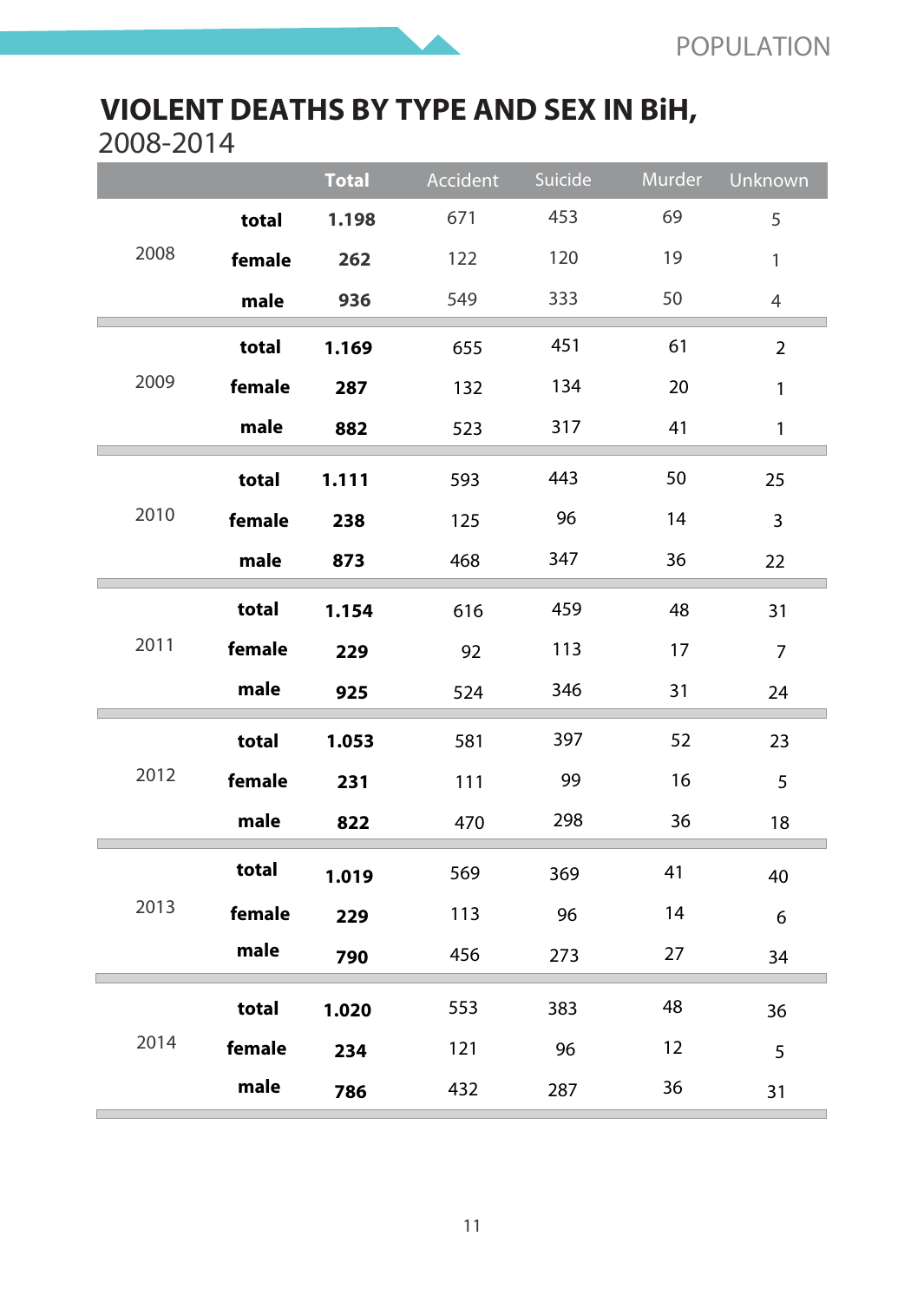

# **MARRIAGES IN BiH,**

2005-2014



2005 2006 2007 2008 2009 2010 2011 2012 2013 2014

#### **DIVORCES IN BiH,**

2005-2014



**Marriage:** is considered a legally regulated union life of a woman and a man concluded in accordance with the provisions of family law. **Divorce** is considered the dissolution of marriage by judgement of a court.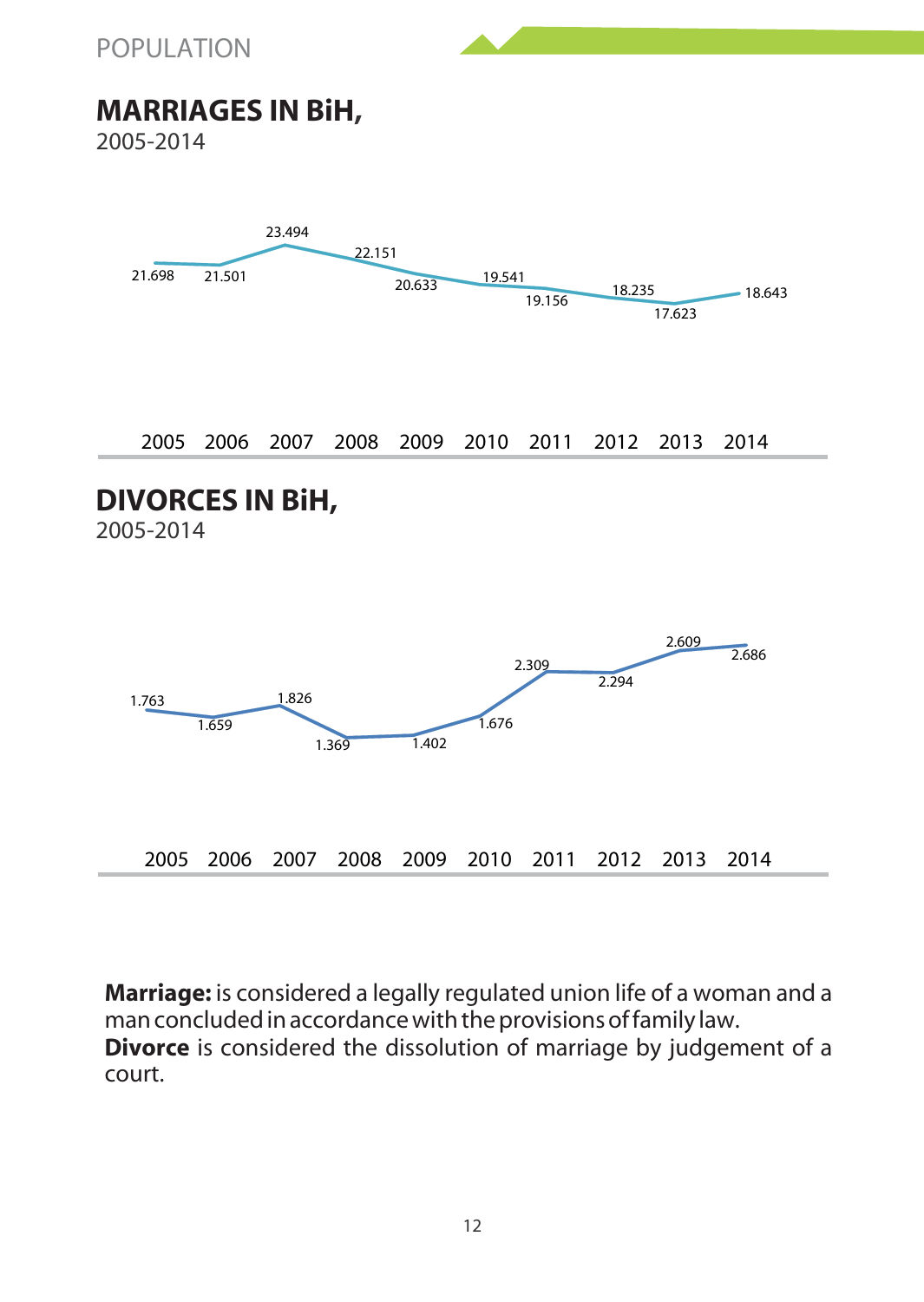# **MARRIAGES BY BRIDES AGE IN BiH,**

2014

| <b>Total</b> | under 15 | $15-19$   | $20 - 24$   | $25 - 29$ |
|--------------|----------|-----------|-------------|-----------|
| 18.643       | $\Omega$ | 2.039     | 5.763       | 5.898     |
| $30 - 34$    | 35-39    | $40 - 49$ | 50 and over | unknown   |
| 2.497        | 989      | 915       | 531         | 11        |

#### **MARRIAGES BY GROOMS AGE IN BiH,** 2014

| <b>Total</b> | under 15  | $15-19$ | $20 - 24$   | $25 - 29$ |
|--------------|-----------|---------|-------------|-----------|
| 18.643       | 0         | 203     | 3.364       | 6.915     |
| $30 - 34$    | $35 - 39$ | 40-49   | 50 and over | unknown   |
| 4.242        | 1.650     | 1.315   | 938         | 16        |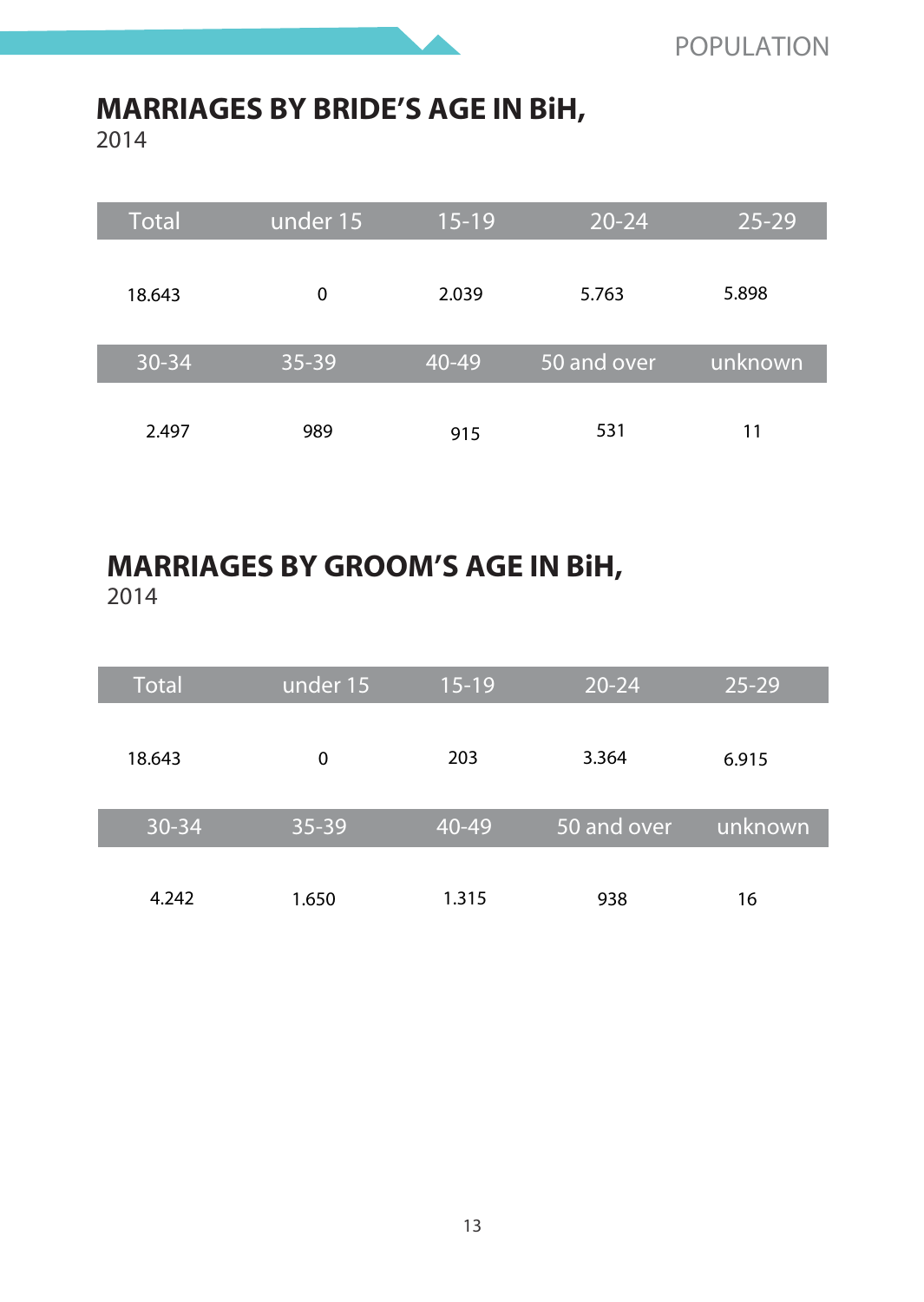



2014

| <b>Previous</b><br>marital status | <b>Total</b>   | Previous marital status of bride |          |         |         |  |
|-----------------------------------|----------------|----------------------------------|----------|---------|---------|--|
| of groom                          |                | single                           | divorced | widowed | unknown |  |
| <b>Total</b>                      | 18.643         | 16.966                           | 186      | 1.484   | 7       |  |
| single                            | 16.706         | 16.095                           | 41       | 566     | 4       |  |
| divorced                          | 268            | 78                               | 65       | 125     | 0       |  |
| widowed                           | 1.665          | 791                              | 80       | 793     | 1       |  |
| unknown                           | $\overline{4}$ | $\overline{2}$                   | $\Omega$ | 0       | 2       |  |

#### **INTERNAL MIGRATION IN BiH,** 2014

| Immigrants/      | Age groups   |           |           |           |           |  |  |
|------------------|--------------|-----------|-----------|-----------|-----------|--|--|
| <b>Emigrants</b> | <b>Total</b> | $0 - 9$   | $10 - 19$ | $20 - 29$ | $30 - 39$ |  |  |
| <b>Total</b>     | 33851        | 1819      | 3201      | 9426      | 6875      |  |  |
| male             | 14604        | 937       | 1321      | 2884      | 3202      |  |  |
| female           | 19247        | 882       | 1880      | 6542      | 3673      |  |  |
| Immigrants/      | Age groups   |           |           |           |           |  |  |
| <b>Emigrants</b> | $40 - 49$    | $50 - 59$ | $60 - 69$ | $70 - 79$ | $80+$     |  |  |
| <b>Total</b>     | 4052         | 4005      | 2902      | 1109      | 462       |  |  |
| male             | 2079         | 2069      | 1447      | 506       | 159       |  |  |
| female           | 1973         | 1936      | 1455      | 603       | 303       |  |  |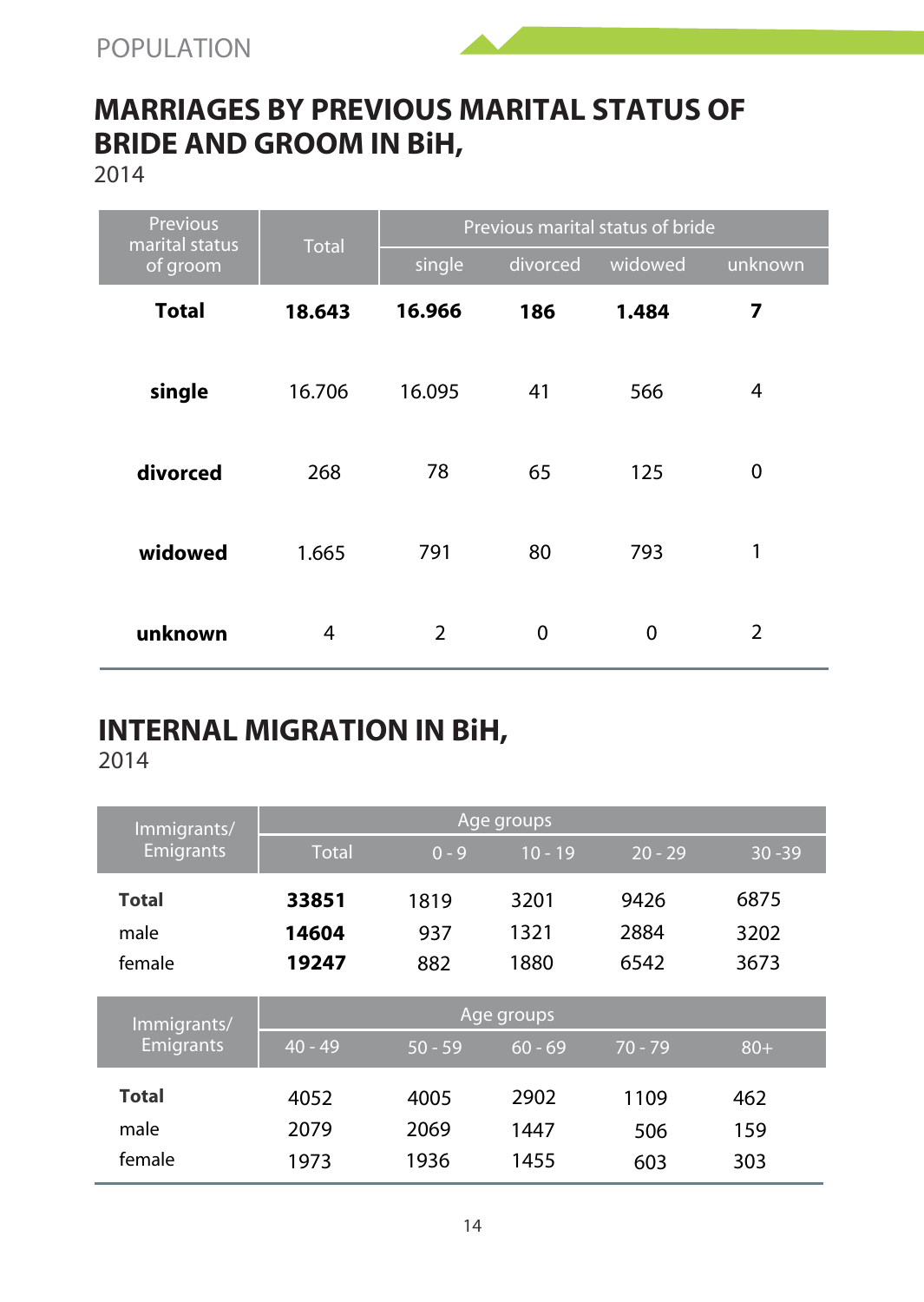

#### **LIVING CONDITIONS AND CONSUMPTION IN BiH,** 2011

Data source: HBS in BiH 2011

| Average area, m <sup>2</sup><br>Average area per<br>person, m <sup>2</sup>                                                             | 75,15<br>31,11                                                 | Legal status of use<br>Owner or joint owner<br>Rent or sublet<br>Other                                                                                                          | $\%$<br>91,5<br>2,8                                                 |
|----------------------------------------------------------------------------------------------------------------------------------------|----------------------------------------------------------------|---------------------------------------------------------------------------------------------------------------------------------------------------------------------------------|---------------------------------------------------------------------|
| <b>Number of rooms</b><br>$1-2$ room(s)<br>3-4 rooms<br>5 and more<br><b>Construction type</b><br>Residential building                 | $\frac{0}{0}$<br>16.4<br>64,1<br>19,5<br>$\frac{0}{0}$<br>19,1 | <b>Basic infrastructure</b><br>Electricity<br>Running water<br>Telephone line                                                                                                   | 5.7<br>$\%$<br>100.0<br>96,1<br>74.5                                |
| Detached house<br>Part of house<br>Other<br><b>Year of construction</b><br>$-1940$<br>1941-1960<br>1961-1980<br>1981-2000<br>2001-2011 | 70.0<br>8,9<br>2,0<br>%<br>2,7<br>9,2<br>41.4<br>34,3<br>12.4  | Ownership of durable goods<br>Electric and gas cooker<br>Refrigerator or freezer<br>Television<br>Washing machine<br>Dishwasher<br>Air conditioning<br>Personal computer<br>Car | $\%$<br>94.2<br>98,7<br>98.4<br>91,9<br>18.7<br>9,8<br>39,6<br>53,6 |

#### **INCIDENCE OF RELATIVE POVERTY IN BiH,**  2011

| Households           | $\%$ |
|----------------------|------|
| Total                | 17.2 |
| Urban                | 10.4 |
| Rural and semi-urban | 22.3 |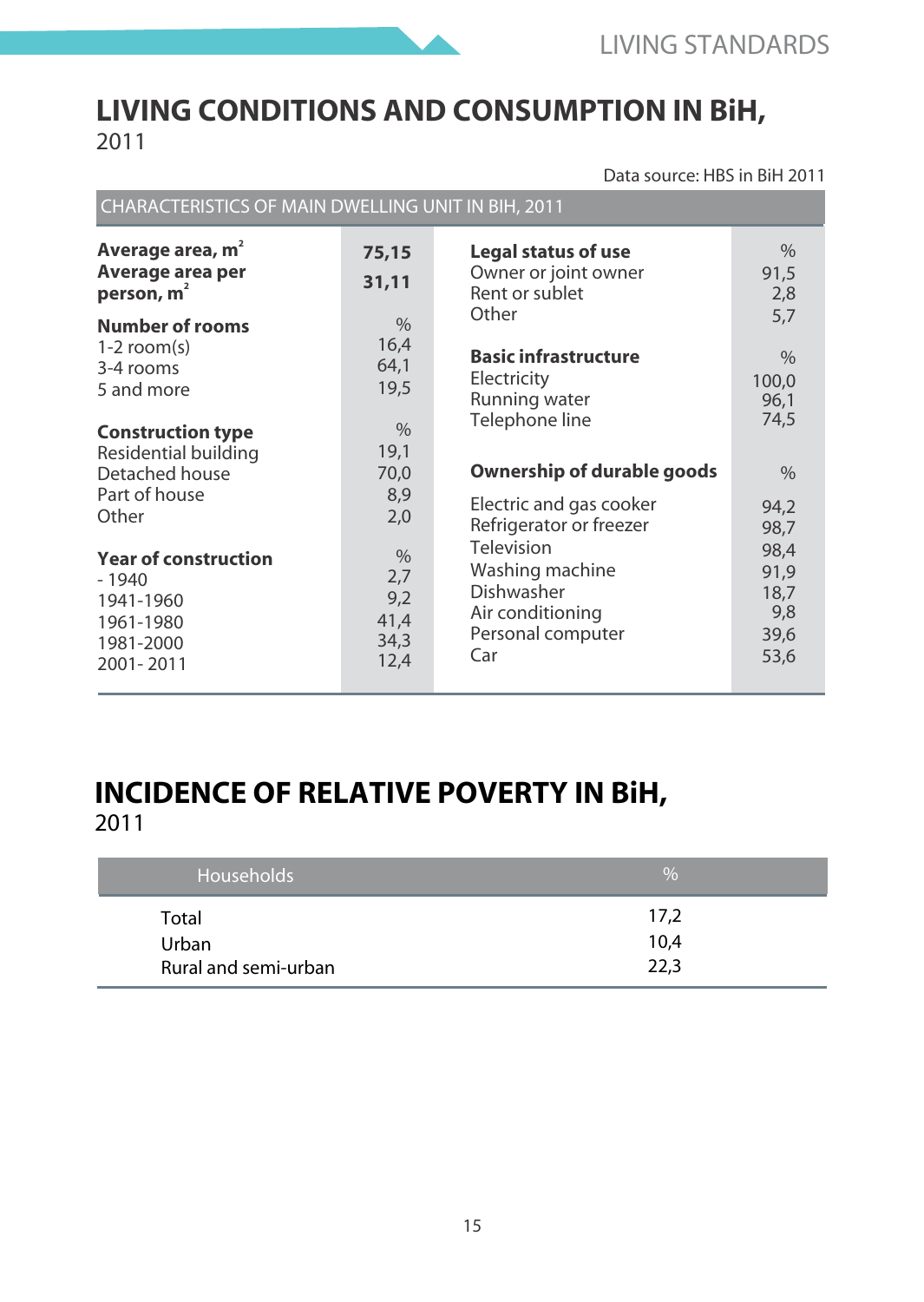# **STRUCTURE OF AVERAGE MONTHLY CONSUMPTION EXPENDITURE BY HOUSEHOLD IN BiH,**

2011



Own consumption

**Purchase** 

Imputed rent

#### **AVERAGE MONTHLY CONSUMPTION EXPENDITURE BY HOUSEHOLD**

|                                                                                                                                                                                                                                                                                                                                                | Data source: HBS in BiH 2011                                                                                             |                                                                                              |  |
|------------------------------------------------------------------------------------------------------------------------------------------------------------------------------------------------------------------------------------------------------------------------------------------------------------------------------------------------|--------------------------------------------------------------------------------------------------------------------------|----------------------------------------------------------------------------------------------|--|
|                                                                                                                                                                                                                                                                                                                                                | 2011                                                                                                                     |                                                                                              |  |
| Commodity and service category                                                                                                                                                                                                                                                                                                                 | <b>KM</b>                                                                                                                | %                                                                                            |  |
| <b>Expenditure - total</b><br>Food and non-alcoholic beverages<br>Alcoholic beverages and tobacco<br>Clothing and footwear<br>Housing, electricity, water and other sources of energy<br><b>Furniture and household articles</b><br>Health<br>Transport<br>Communications<br>Recreation<br>Education<br>Restaurant and hotel services<br>Other | 1.569.33<br>493.61<br>56.05<br>73.48<br>376.26<br>77.08<br>57.08<br>172.74<br>55.78<br>45.40<br>11.93<br>44.90<br>105.02 | 100.0<br>31,4<br>3,6<br>4,7<br>24.0<br>4,9<br>3,6<br>11,0<br>3,5<br>2,9<br>0,8<br>2,9<br>6,7 |  |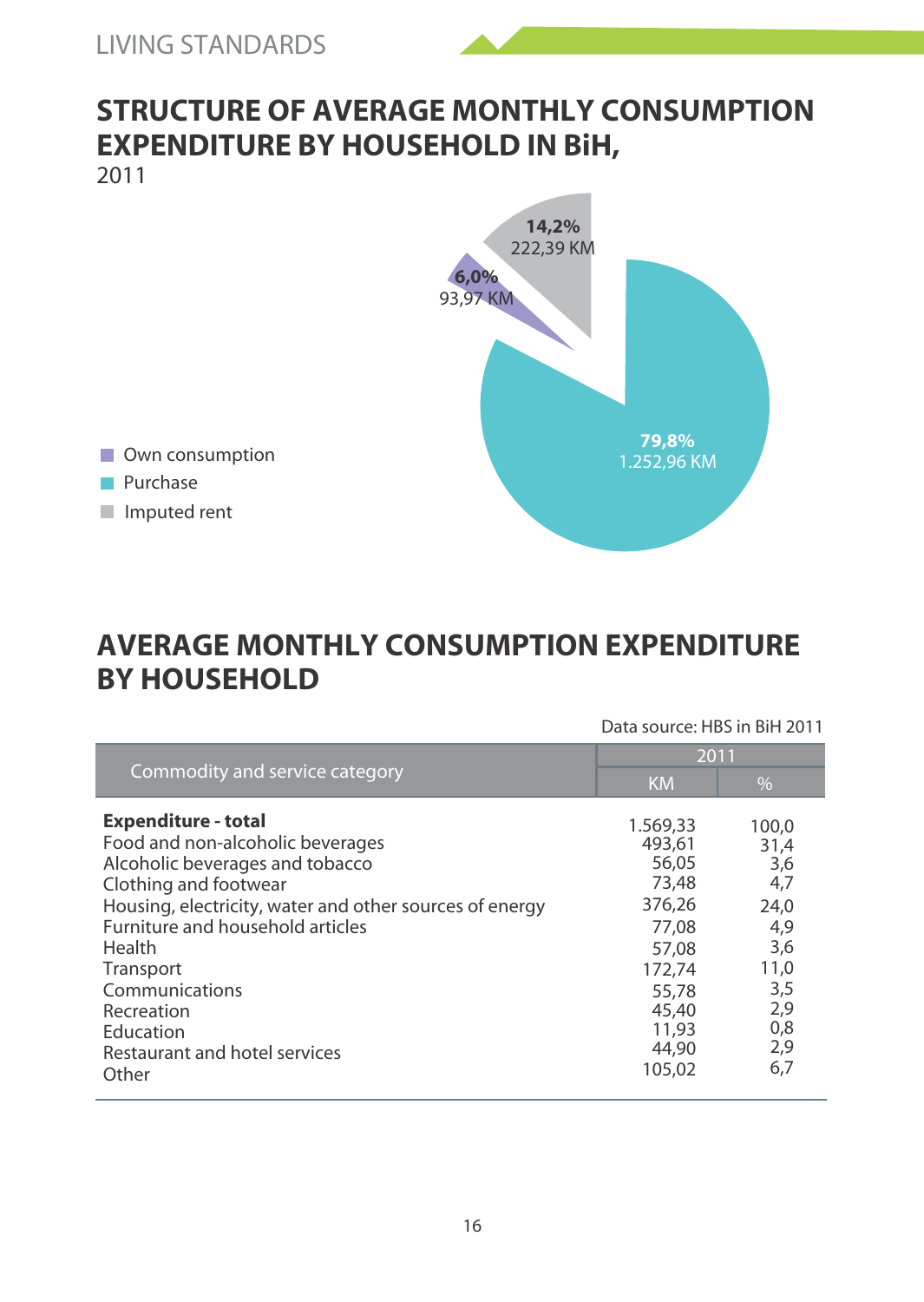# **BENIFICIARIES OF SOCIAL PROTECTION IN BiH,**

2009-2014

| <b>MINOR BENIFICIARIES</b> | <b>Total</b> | Female  | Male    |
|----------------------------|--------------|---------|---------|
| 2009                       | 162.648      | 85.876  | 76.772  |
| 2010                       | 170.594      | 90.092  | 80.502  |
| 2011                       | 173.791      | 92.635  | 81.156  |
| 2012                       | 184.720      | 97.416  | 87.304  |
| 2013                       | 150.756      | 78.341  | 72.415  |
| 2014                       | 142.012      | 73.844  | 68.168  |
| <b>ADULT BENIFICIARIES</b> | <b>Total</b> | Female  | Male    |
| 2009                       | 483.590      | 228.684 | 254.906 |
| 2010                       | 498.828      | 234.661 | 264.167 |
| 2011                       | 482.228      | 230.326 | 251.902 |
| 2012                       | 522.692      | 252.350 | 270.342 |
| 2013                       | 406.705      | 201.919 | 204.786 |
| 2014                       | 409.195      | 199.077 | 210.118 |

#### **EMPLOYEES IN THE SOCIAL PROTECTION CENTRES IN BiH,** 2009-2014

**1.250 1.286 1.265 1.273 1.318** 298 316 332 328 321 952 970 933 945 997 468 474 472 473 487 52 51 54 48 55 48 55 52 58 65 21 20 19 20 19 6 16 13 13 12 145 152 154 170 180 339 348 325 330 334 171 170 176 161 166 2009 2010 2011 2012 2013 **2014 1.335** 323 1.012 474 56 70 17 18 185 325 190 **TOTAL** Male Female Social workers Pedagogues Psychologists Special education therapists 21 Health care staff Legal professionals Administrative personnel Other

**Social welfare beneficiary** is any person who is in the state of social need, and who used certain forms and measures of social welfare and social work services at least once during the reporting year. Beneficiaries are classified into two basic age groups- minor and adult beneficiaries.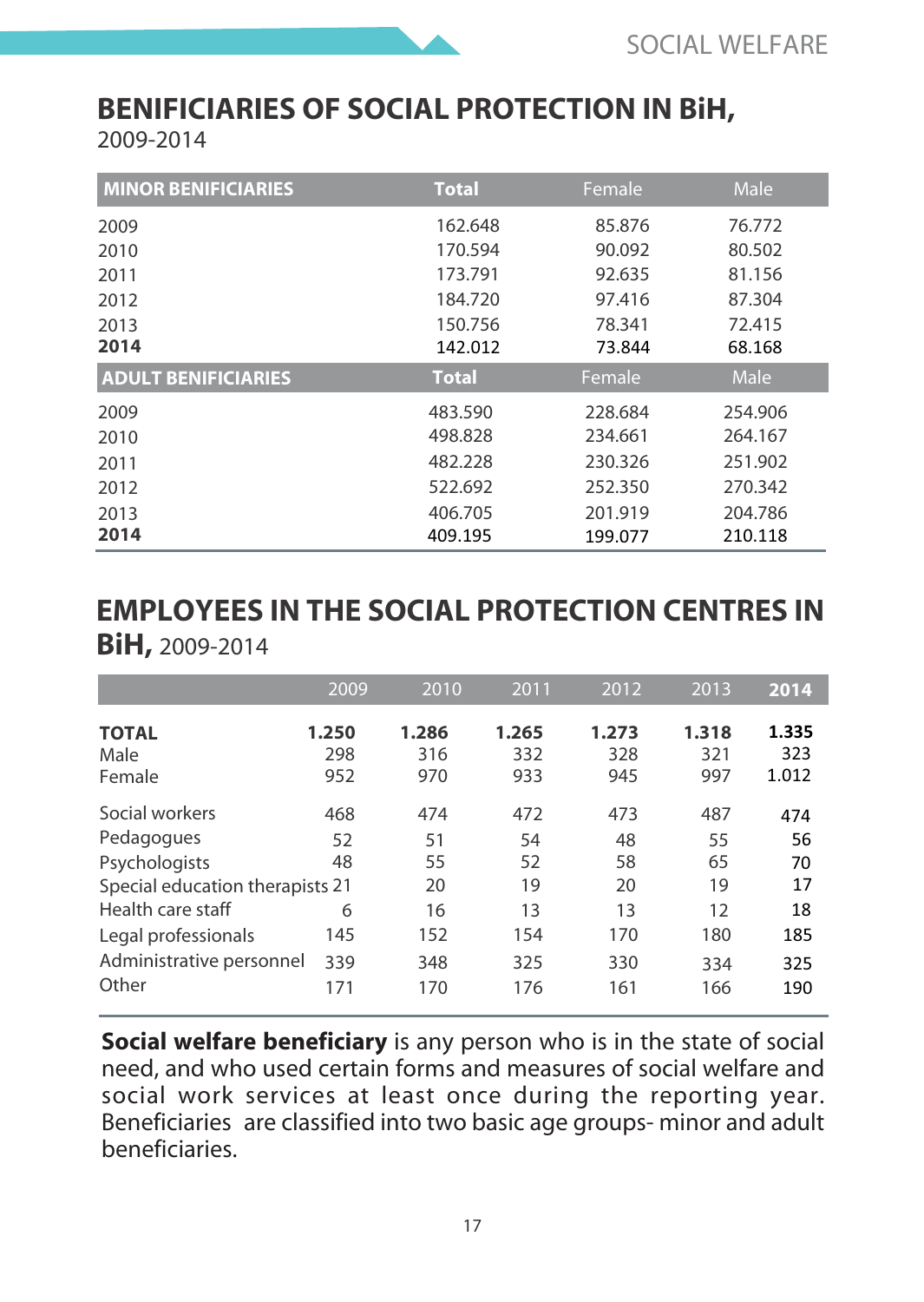#### **MINORS - BENEFICIARIES OF SOCIAL WELFARE BY CATEGORIES IN BiH,**

2012-2014



# **ADULT BENEFICIARIES OF SOCIAL WELFARE BY CATEGORIES IN BiH,**



- Beneficiaries of subventions
- Mentally and physically disabled persons
- Persons with social unacceptable behaviour
- **Mentally insufficiently** developed persons
- Persons not having a sufficient income
- to support themselves
- Persons in different social and protective needs

Without specific category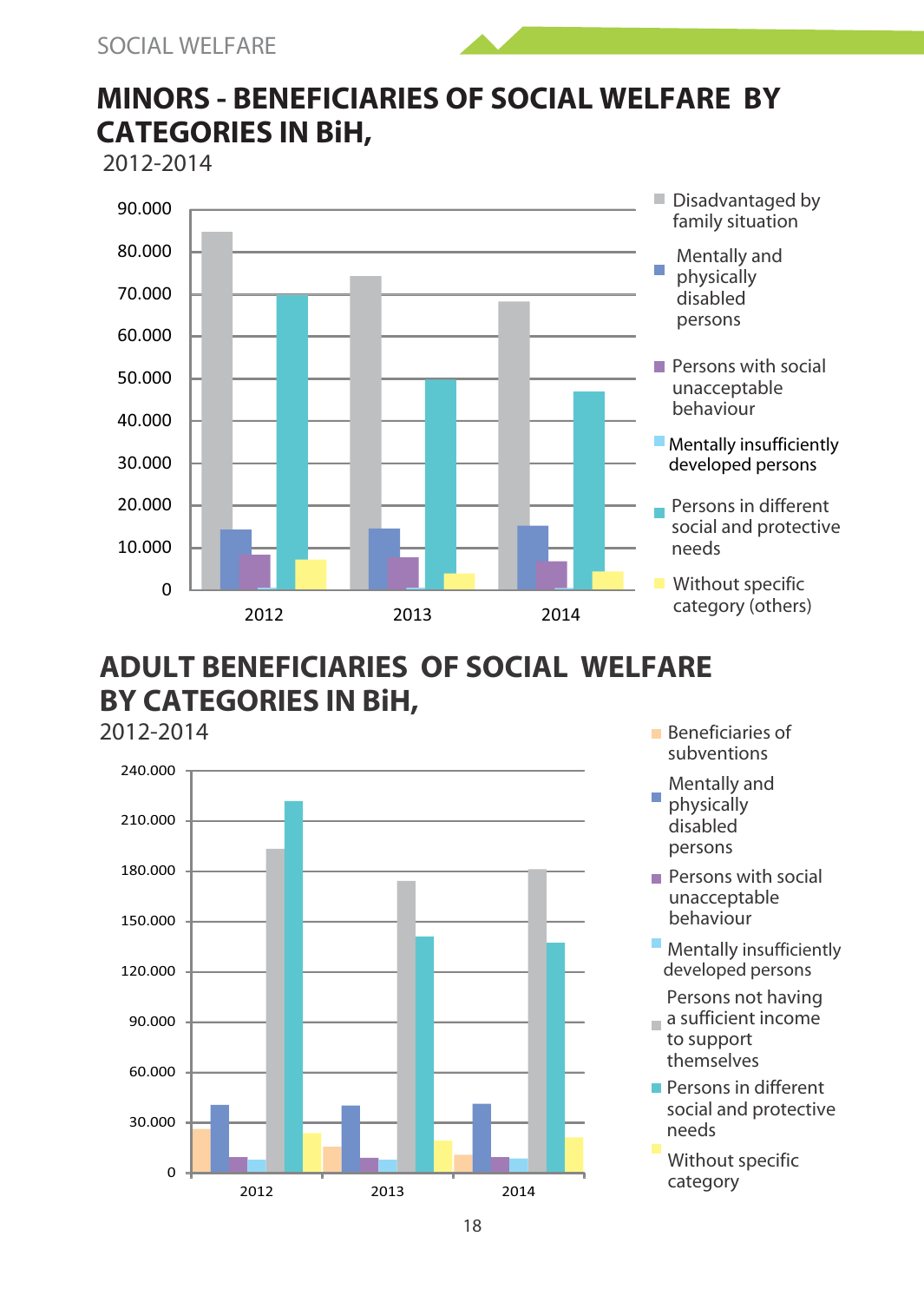#### **FORMS AND SERVICES OF SOCIAL PROTECTION IN BiH** 2009-2014

| <b>MINOR BENIFICIARIES</b>                              | 2009    | 2010    | 2011    | 2012    | 2013    | 2014    |
|---------------------------------------------------------|---------|---------|---------|---------|---------|---------|
| Total                                                   | 100.929 | 102.871 | 99.039  | 94.036  | 90.883  | 91.452  |
| Guardianship and adoption                               | 2.478   | 2.344   | 2.799   | 2.728   | 2.555   | 1.914   |
| Placement in institutions                               | 1.757   | 1.924   | 1.714   | 1.914   | 1.670   | 1.864   |
| <b>Educational and protective</b><br>measures to minors | 1.576   | 1.855   | 1.851   | 1.635   | 1.533   | 1.424   |
| Assistance in vocational<br>training                    | 397     | 351     | 863     | 976     | 1.312   | 671     |
| Allowances                                              | 8.451   | 7.618   | 7.659   | 9.632   | 7.838   | 6.771   |
| Other forms of protection<br>and services               | 86.270  | 88.779  | 84.153  | 77.151  | 75.975  | 78.808  |
| <b>ADULT BENIFICIARIES</b>                              | 2009    | 2010    | 2011    | 2012    | 2013    | 2014    |
| <b>Total</b>                                            | 392.856 | 418.492 | 398.636 | 380.161 | 332.783 | 317.491 |
| Guardianship                                            | 7.197   | 5.288   | 5.917   | 5.763   | 6.972   | 7.362   |
| Placement in institutions                               | 1.532   | 2.054   | 2.146   | 2.408   | 2.135   | 2.244   |
| Assistance in vocational<br>training                    | 328     | 187     | 233     | 467     | 1.381   | 560     |
| Allowances                                              | 92.027  | 88.841  | 84.117  | 91.184  | 85.617  | 83.045  |
| Other forms of protection<br>and services               | 291.772 | 322.122 | 306.223 | 280.339 | 236.678 | 224.280 |

**Form, measure or service** are considered every case of protection provided by Centre of social welfare or Social welfare service on the basis of legal acts and regulations concerned with this field. Data on forms, measures, and services refer to the number of conducted, that is, used forms, measures and services in the reference period, and not to the number of persons.

**Institutions for children and adolescents without parental care**  provide temporary or permanent care, food, health care, upbringing, education and vocational training for children and youth in need of such a form of protection.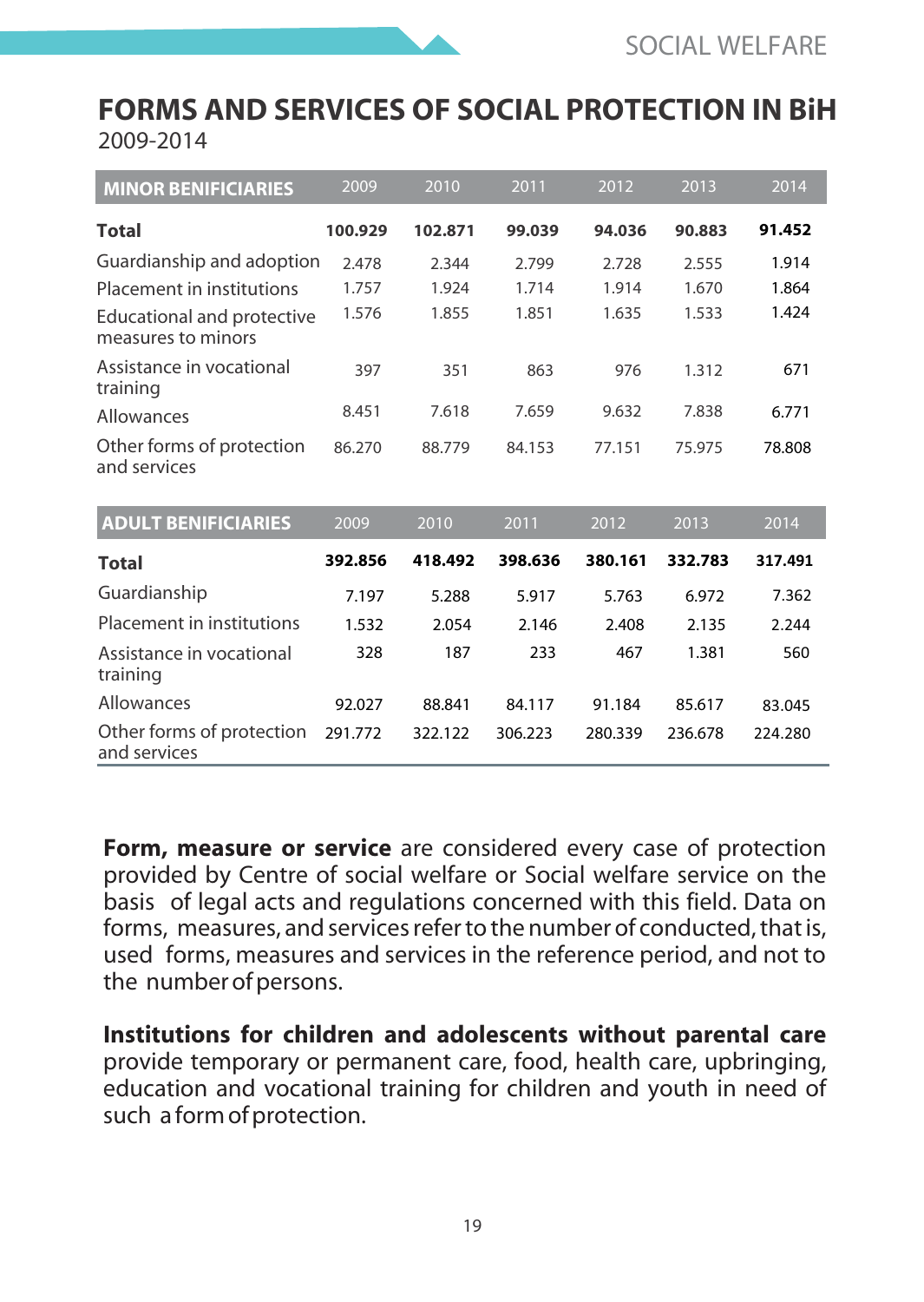# **INSTITUTIONS FOR CHILDREN AND ADOLESCENTS WITHOUT PARENTAL CARE IN BiH,**

2009-2014

|      |              |              | Age of residents |         |          |           |           |                  |
|------|--------------|--------------|------------------|---------|----------|-----------|-----------|------------------|
|      |              | <b>Total</b> | under<br>3 years | $3 - 6$ | $7 - 10$ | $11 - 14$ | $15 - 18$ | over<br>18 years |
| 2009 | Total        | 778          | 86               | 67      | 131      | 154       | 174       | 166              |
|      | Male         | 343          | 42               | 37      | 81       | 90        | 82        | 11               |
|      | Female       | 435          | 44               | 30      | 50       | 64        | 92        | 155              |
| 2010 | Total        | 763          | 81               | 57      | 112      | 166       | 184       | 163              |
|      | Male         | 363          | 38               | 39      | 68       | 99        | 110       | 9                |
|      | Female       | 400          | 43               | 18      | 44       | 67        | 74        | 154              |
| 2011 | Total        | 746          | 77               | 47      | 103      | 159       | 173       | 187              |
|      | Male         | 313          | 40               | 27      | 55       | 93        | 80        | 18               |
|      | Female       | 433          | 37               | 20      | 48       | 66        | 93        | 169              |
| 2012 | <b>Total</b> | 765          | 68               | 64      | 80       | 145       | 209       | 199              |
|      | Male         | 318          | 35               | 36      | 43       | 84        | 98        | 22               |
|      | Female       | 447          | 33               | 28      | 37       | 61        | 111       | 177              |
| 2013 | Total        | 678          | 49               | 62      | 71       | 166       | 264       | 66               |
|      | Male         | 363          | 24               | 33      | 39       | 95        | 148       | 24               |
|      | Female       | 315          | 25               | 29      | 32       | 71        | 116       | 42               |
| 2014 | Total        | 760          | 47               | 78      | 95       | 183       | 276       | 81               |
|      | Male         | 399          | 20               | 45      | 49       | 97        | 146       | 42               |
|      | Female       | 361          | 27               | 33      | 46       | 86        | 130       | 39               |

# **STRUCTURE OF RESIDENTS IN INSTITUTIONS FOR CHILDREN AND ADOLESCENTS IN BiH,**

2014



Only with mother

- With both parents
- **Without both parents**
- Only with father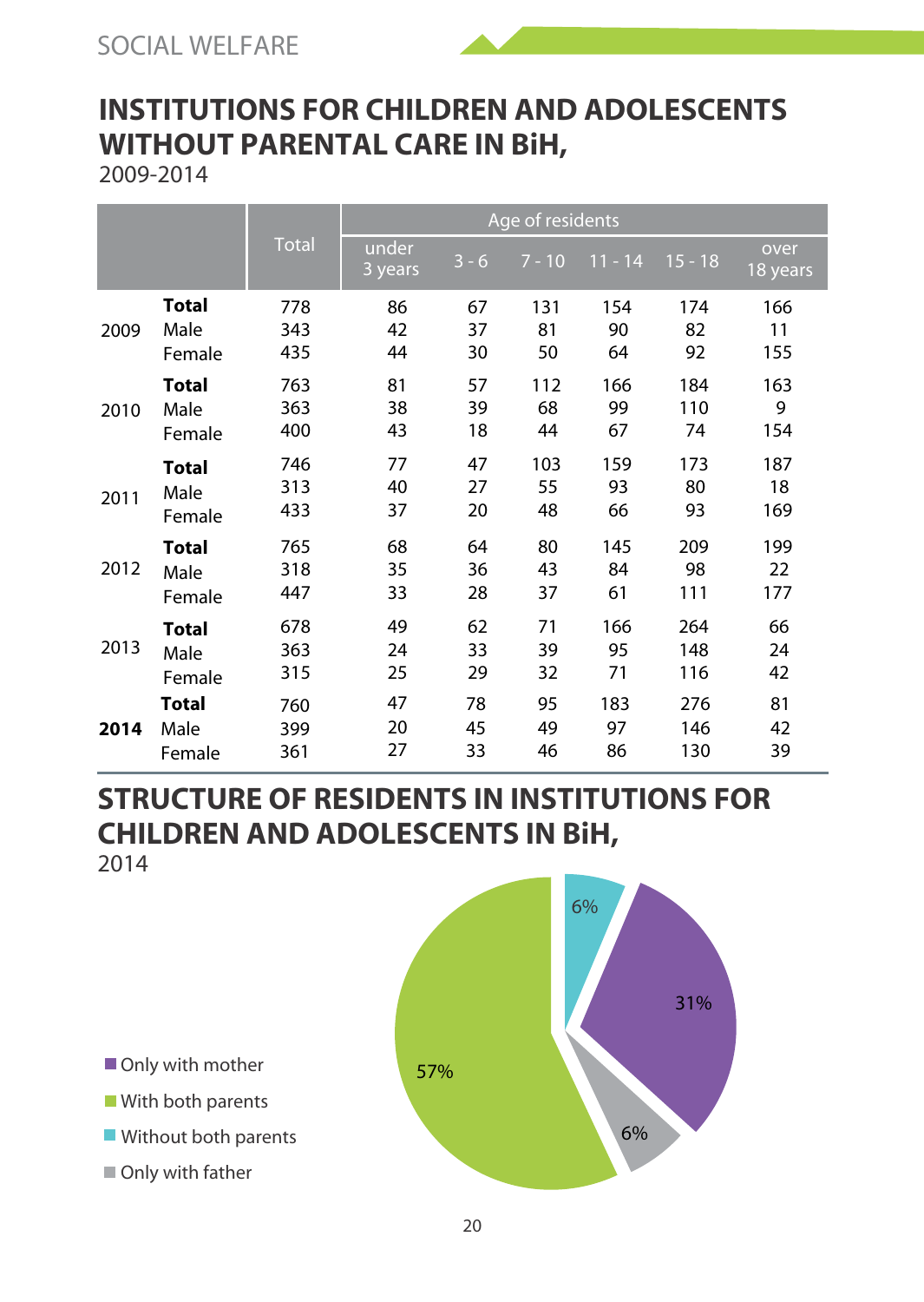# **PRE-SCHOOL EDUCATION IN BiH,**

SCHOOL YEAR 2014/2015



**Pre-school upbringing and education** is an activity that includes upbringing and education, care and protection of children from six months of age until the beginning of their school education. It is performed in public and private pre-school institutions.

# **PRIMARY SCHOOLS IN BiH,**

SCHOOL YEAR 2014/2015

|        |                          | Primary<br>schools<br>total | Regular<br>primary<br>schools | Primary schools<br>for children with<br>special needs |                         |
|--------|--------------------------|-----------------------------|-------------------------------|-------------------------------------------------------|-------------------------|
|        | All                      |                             | 15.421                        | 15.231                                                | 190                     |
|        | Non-combined             |                             | 13.510                        | 13.398                                                | 112                     |
|        | Combined                 |                             | 1.833<br>1.911                |                                                       | 78                      |
|        | All                      |                             | 302.133                       | 301.135                                               | 998                     |
|        | Girls                    |                             | 147.238                       | 146.906                                               | 332                     |
|        | I-IV and I-V grade       |                             | 161.023                       | 160.514                                               | 509                     |
|        | V-VIII and VI-IX grade   |                             | 141.110                       | 140.621                                               | 489                     |
| Pupils | Enrolled in<br>the first | <b>Total</b>                | 32.038                        | 31.942                                                | 96                      |
|        | grade                    | Girls                       | 15.543                        | 15.521                                                | 22                      |
|        | Repeaters                | <b>Total</b>                | 680                           | 678                                                   | $\overline{2}$          |
|        |                          | Girls                       | 204                           | 202                                                   | $\overline{\mathbf{c}}$ |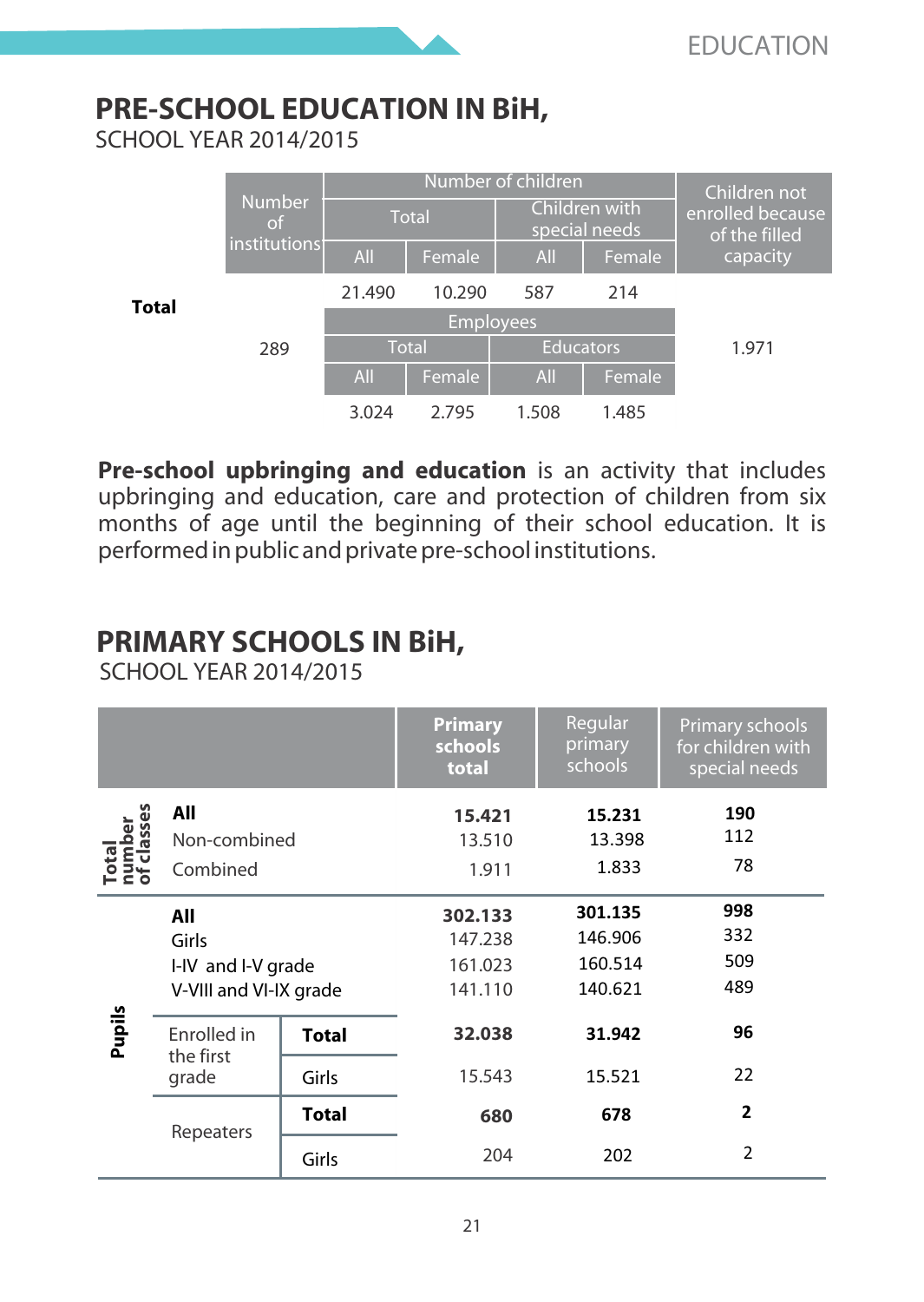EDUCATION

**School** in education statistics, is considered any group of pupils following classes of a particilar type and stage according to a uniform education plan and programme at a particular location.

**Class** is a group of pupils, who are simultaneously and in the same classroom taught by one or more teachers successively, during one school year.

#### **TEACHERS IN PRIMARY EDUCATION IN BiH,**

SCHOOL YEAR 2014/2015

|                                                       | <b>Teachers</b> |        | <b>Full-time</b>   |        |                    |        |  |
|-------------------------------------------------------|-----------------|--------|--------------------|--------|--------------------|--------|--|
|                                                       |                 |        | On permanent basis |        | On temporary basis |        |  |
|                                                       | <b>Total</b>    | Female | All                | Female | All                | Female |  |
| <b>Primary schools</b><br>total                       | 24.062          | 17.014 | 15.804             | 11.964 | 2.089              | 1.632  |  |
| Regular primary<br>schools                            | 23.794          | 16.804 | 15.614             | 11.811 | 2.051              | 1.602  |  |
| Primary schools for<br>children with special<br>needs | 268             | 210    | 190                | 153    | 38                 | 30     |  |

|                                                       |                    | Part-time | FTE-Full time |                    |             |  |
|-------------------------------------------------------|--------------------|-----------|---------------|--------------------|-------------|--|
|                                                       | On permanent basis |           |               | On temporary basis | equivalent  |  |
|                                                       | All                | Female    | All           | Female             | employment* |  |
| <b>Primary schools</b><br>total                       | 3.246              | 1.684     | 2.923         | 1.734              | 20.434.4    |  |
| Regular primary<br>schools                            | 3.221              | 1.667     | 2.908         | 1 7 2 4            | 20.192,0    |  |
| Primary schools for<br>children with special<br>needs | 25                 | 17        | 15            | 10                 | 242,4       |  |

\* Number of teachers given by full-time equivalent matches to real number of physical persons.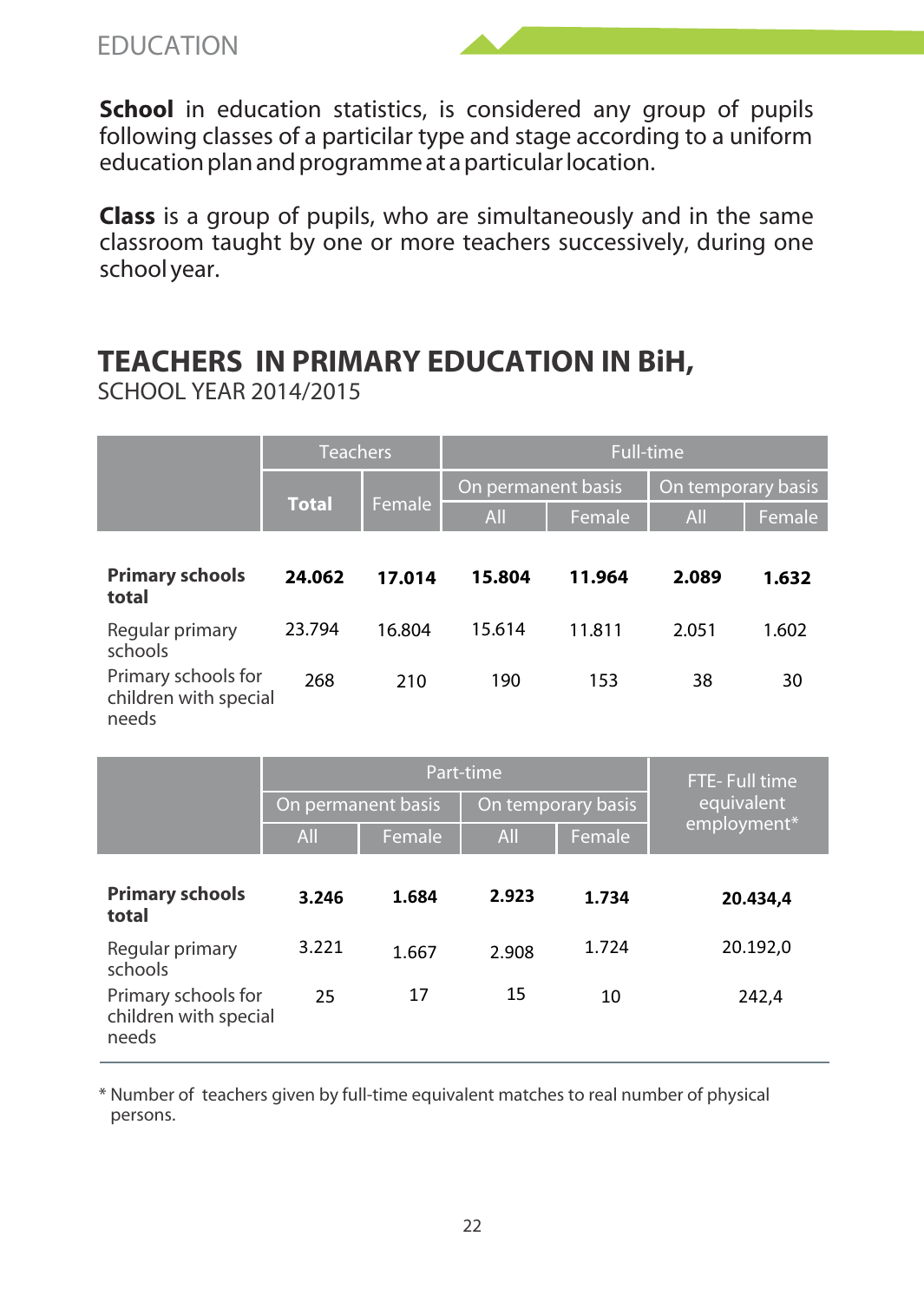# **SECONDARY EDUCATION IN BiH,**

SCHOOL YEAR 2014 /2015

|                                                         |                      | <b>Pupils</b> |        |              |        |  |  |
|---------------------------------------------------------|----------------------|---------------|--------|--------------|--------|--|--|
|                                                         | Number of<br>classes |               |        | Repearters   |        |  |  |
|                                                         |                      | <b>Total</b>  | Female | <b>Total</b> | Female |  |  |
| Total                                                   | 6.117                | 143.881       | 71.786 | 1.323        | 406    |  |  |
| Gymnasiums                                              | 1.545                | 37.132        | 23.330 | 97           | 51     |  |  |
| <b>Technical schools</b>                                | 3.109                | 77.388        | 39.048 | 539          | 210    |  |  |
| Art schools                                             | 121                  | 1.291         | 779    | 18           | 8      |  |  |
| Religious schools                                       | 81                   | 2.222         | 1.116  | 23           | 8      |  |  |
| Vocational schools                                      | 1.188                | 25.463        | 7.375  | 645          | 129    |  |  |
| Secondary schools<br>for children with<br>special needs | 73                   | 385           | 138    | 1            |        |  |  |

**Grade** is a level of education in which pupils, in certain time interval which is not longer than one school year, attain certain extent of knowledge in accordance with an educational plan and programme of a certain kind of school.

# **TEACHERS IN SECONDARY EDUCATION IN BiH,**

SCHOOL YEAR 2014 /2015

|                       | Nastavnici                | S punim radnim vremenom |       |                       |      |
|-----------------------|---------------------------|-------------------------|-------|-----------------------|------|
| <b>Ukupno</b>         | Žene                      | na neodređeno vrijeme   |       | na određeno vrijeme   |      |
|                       |                           | Svega                   | Žene. | Svega                 | Žene |
| 12.774                | 7.602                     | 7.522                   | 4.436 | 1.102                 | 693  |
|                       | S nepunim radnim vremenom |                         |       | <b>FTE-Ekvivalent</b> |      |
| na neodređeno vrijeme |                           | na određeno vrijeme     |       | pune<br>zaposlenosti* |      |
| Svega,                | Žene                      | Svega                   | Žene  |                       |      |
| 1.649                 | 946                       | 2.501                   | 1.527 | 10.536.30             |      |

\* Number of teachers given by full-time equivalent matches to real number of physical persons.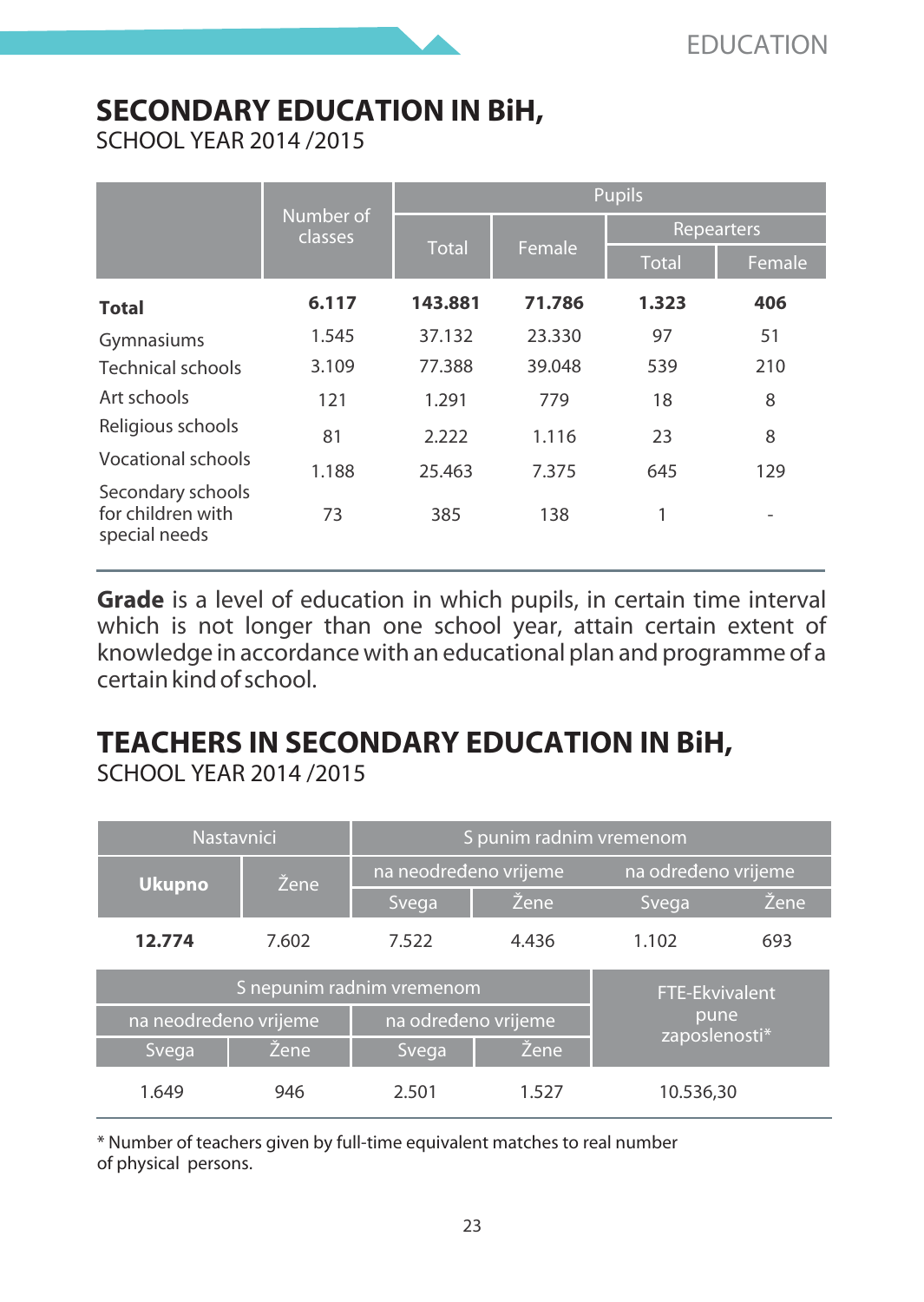

|                                                         |              |        |              | Pupils by grade |              |        |
|---------------------------------------------------------|--------------|--------|--------------|-----------------|--------------|--------|
|                                                         | <b>Total</b> | Female |              |                 | П            |        |
|                                                         |              |        | <b>Total</b> | Female          | <b>Total</b> | Female |
| Total                                                   | 143.881      | 71.786 | 36.395       | 17.841          | 32.916       | 16.056 |
| Grammar schools                                         | 37.132       | 23.330 | 8.418        | 5.308           | 7.987        | 5.055  |
| <b>Technical schools</b>                                | 77.388       | 39.048 | 18.165       | 9.386           | 16.484       | 8.361  |
| Art schools                                             | 1.291        | 779    | 373          | 228             | 267          | 165    |
| Religious schools                                       | 2.222        | 1.116  | 579          | 302             | 517          | 257    |
| Vocational schools                                      | 25.463       | 7.375  | 8.744        | 2.577           | 7.553        | 2.182  |
| Secondary schools<br>for children with<br>special needs | 385          | 138    | 116          | 40              | 108          | 36     |

|                                                         | Pupils by grade |        |              |        |  |  |
|---------------------------------------------------------|-----------------|--------|--------------|--------|--|--|
|                                                         | Ш               |        | IV           |        |  |  |
|                                                         | <b>Total</b>    | Female | <b>Total</b> | Female |  |  |
| <b>Total</b>                                            | 39.243          | 18.758 | 35.327       | 19.131 |  |  |
| Grammar schools                                         | 9.418           | 5.877  | 11.309       | 7.090  |  |  |
| <b>Technical schools</b>                                | 19.759          | 9.796  | 22.980       | 11.505 |  |  |
| Art schools                                             | 289             | 184    | 362          | 202    |  |  |
| Religious schools                                       | 501             | 243    | 625          | 314    |  |  |
| <b>Vocational schools</b>                               | 9.166           | 2.616  |              |        |  |  |
| Secondary schools<br>for children with<br>special needs | 110             | 42     | 51           | 20     |  |  |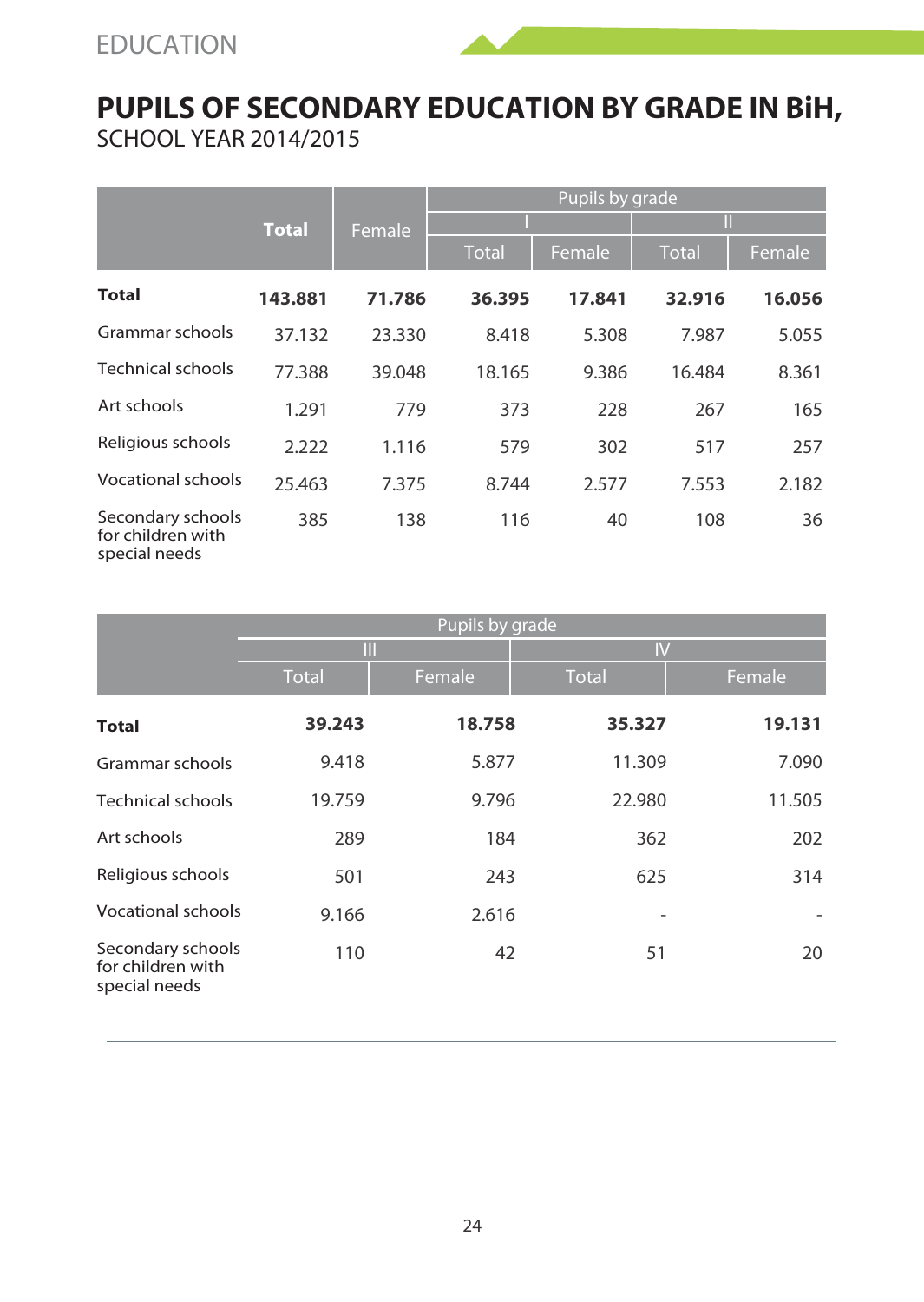#### **STUDENTS IN BiH**  ACADEMIC YEAR 2014/2015

|                             | Total  | Female |
|-----------------------------|--------|--------|
| Total*                      | 96.425 | 53.599 |
| Schools of higher education | 5.632  | 2.513  |
| Universities                | 90.111 | 50.922 |
| Religious faculties         | 682    | 164    |

\*Including students who study according to old program as well as students who study according to Bologna compliant program (first cycle and integrated I and II cycle).These data do not include students from second and third cycles (Bologna-compliant program) as well as students on master and specialist studies ( Old program). In academic year 2014/2015, in Bosnia and Herzegovina there were 47 institutions of higher education, 10 public and 37 private. Only 46 institutions of higher education were included in press release (one institution for higher education was not active in academic year 2014/2015).

# **DIPLOMIRANI STUDENTI U BiH**

2003-2014



The name **Higher Education School** refers to a higher education institution that offers at least one study program from one field of study.

The name **University** refers to a higher education institution that offers a study in at least five study programs from at least three fields of study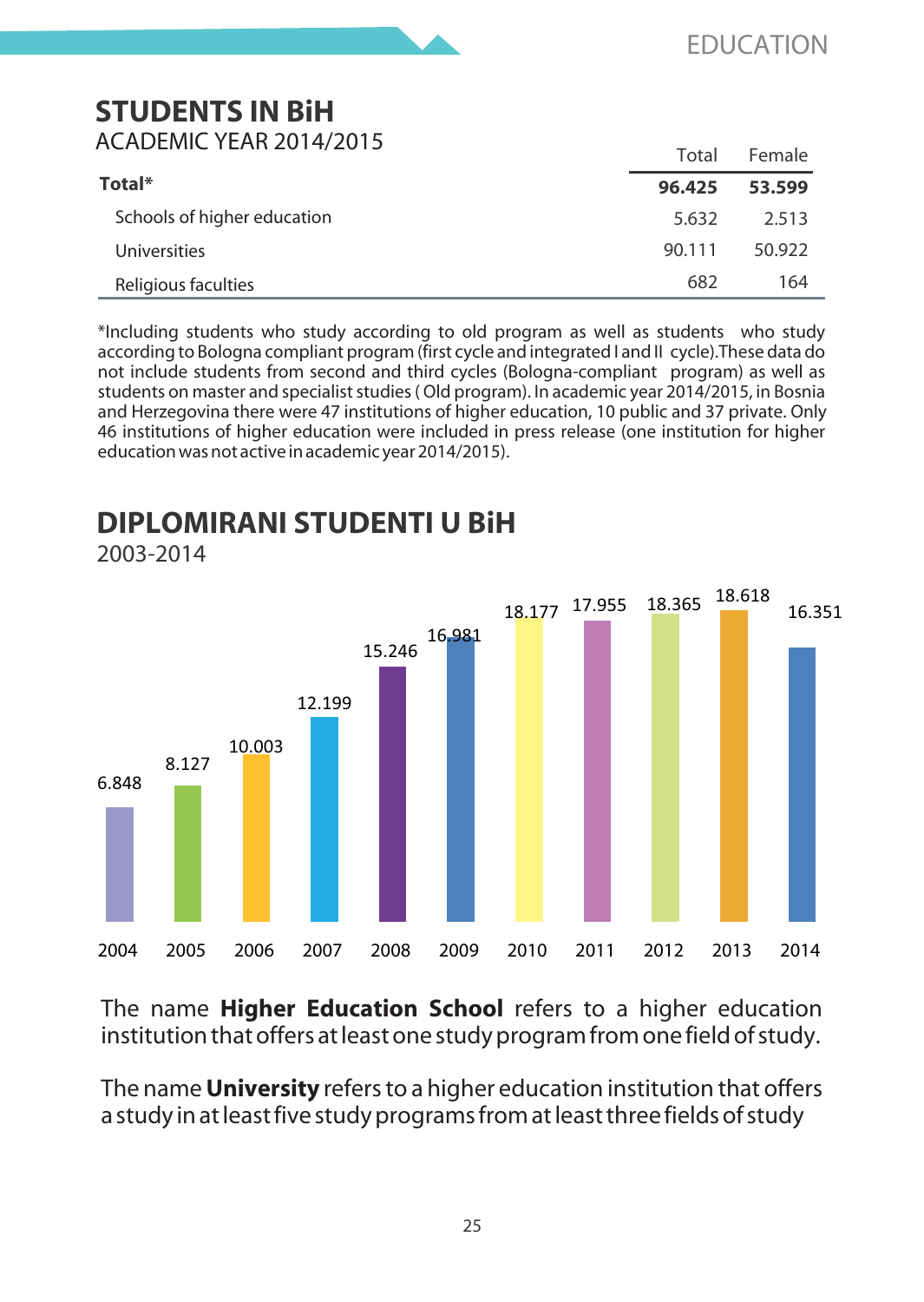#### CULTURE AND ART

| <b>MUSEUMS AND GALLERIES</b> | 2013       | 2014       |
|------------------------------|------------|------------|
| <b>MUSEUMS</b>               |            |            |
| Number of collections        | 485        | 348        |
| Number of units/items        | 1.055.765  | 1.885.555  |
| Employees                    | 270        | 315        |
| <b>GALEERIES</b>             | 26         | 28         |
| Exhibitions                  |            |            |
| Permanent display            | 87         | 83         |
| Multy-day exhibition         | 190        | 183        |
| A one-day exhibition         | 18         | 16         |
| <b>LIBRARY AND ARCHIVES</b>  |            |            |
| <b>LIBRARY</b>               | 915        | 1.060      |
| Processed book fund          |            |            |
| Number of titles             | 3.966.879  | 5.715.106  |
| Number of copies/items       | 10.809.739 | 12.291.599 |
| Processed non-book fund      | 115.237    | 131.150    |
| <b>ARCHIVES</b>              | 11         | 10         |
| Collections and funds        |            |            |
| Organized                    | 1.932      | 2.579      |
| Disorganized                 | 599        | 642        |
| <b>TOTAL</b>                 | 2.531      | 3.221      |
| <b>THEATRES AND CINEMAS</b>  |            |            |
| <b>THEATRES</b>              |            |            |
| Performances                 | 1.681      | 2.226      |
| Attendance                   | 363.252    | 497.935    |
| <b>CINEMAS</b>               |            |            |
| Screenings                   | 23.014     | 30.439     |
| Attendance                   | 771.320    | 929.273    |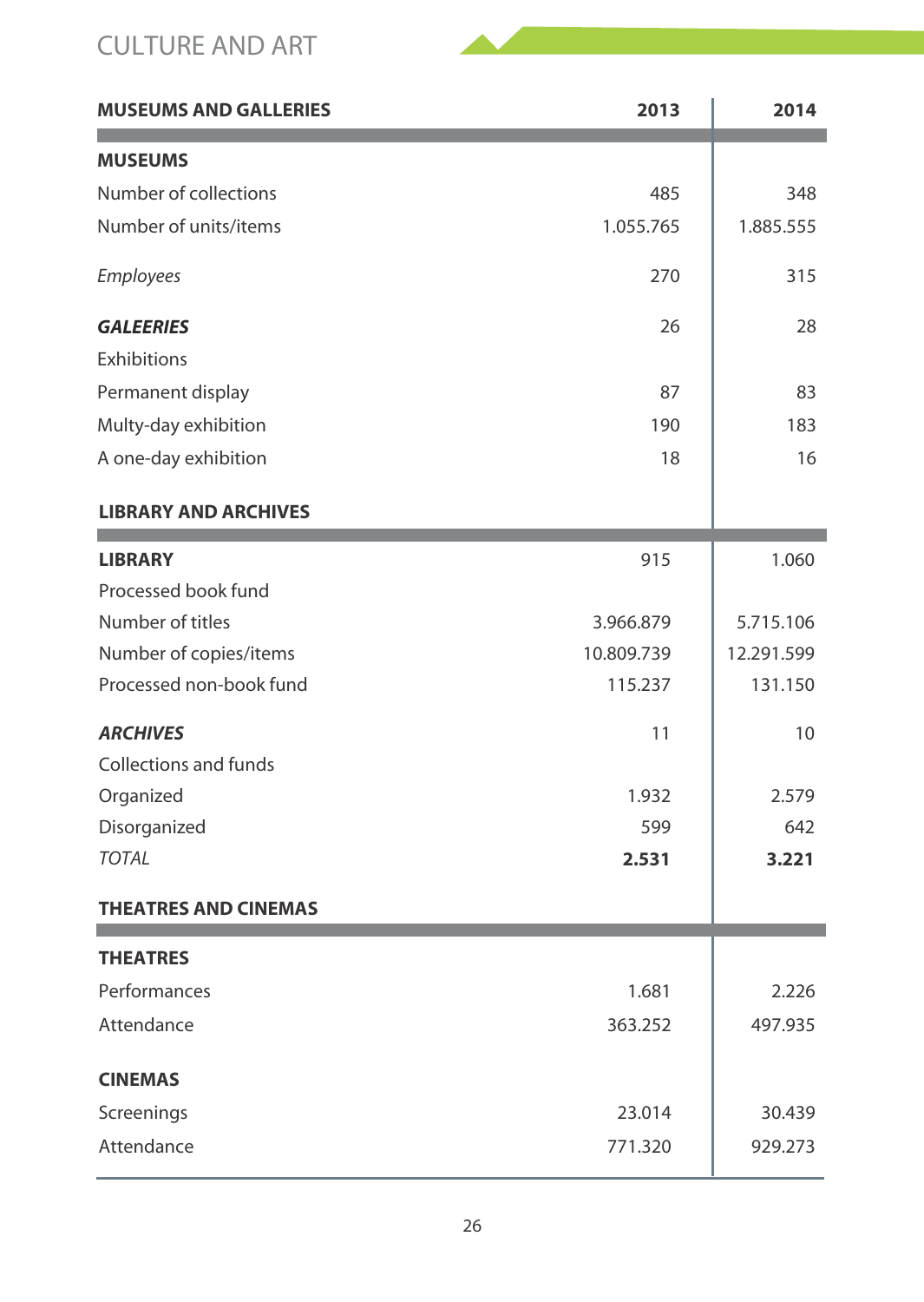

# **BROADCASTED RADIO PROGRAMMES FOR BiH,**

**in hours** 2013-2014

|                                                  | 2013    | 2014    |
|--------------------------------------------------|---------|---------|
| <b>RADIO PROGRAMMES</b>                          | 135     | 131     |
| Informative-documentary                          | 149.592 | 161.950 |
| Cultural-artistic, scientific, drama             | 32.478  | 33.864  |
| Music                                            | 427.152 | 495.253 |
| Educational and programme for children and youth | 17.126  | 18.123  |
| Sport                                            | 50.755  | 25.875  |
| Comercial                                        | 53.280  | 61.111  |
| Other                                            | 67.321  | 85.427  |

# **RADIO PROGRAMMES**

2014

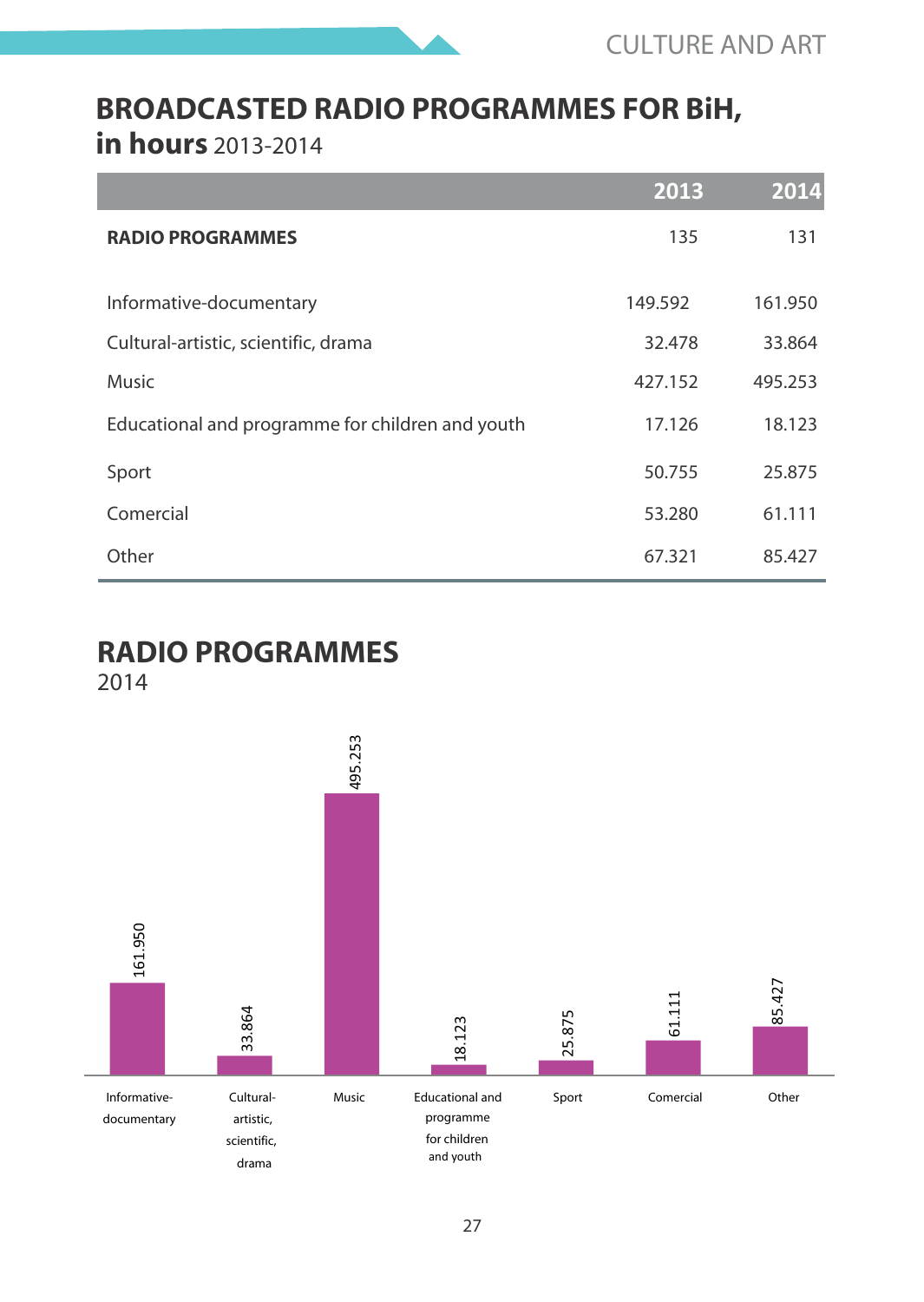CULTURE AND ART



#### **BROADCASTED TV PROGRAMMES IN BiH**

2013-2014 (hours)

|                                                  | 2013   | 2014   |
|--------------------------------------------------|--------|--------|
| <b>TV PROGRAMMES</b>                             | 42     | 48     |
| Informative, documentary, scientific- cultural   | 83.207 | 94.893 |
| Drama                                            | 75.183 | 56.014 |
| Music                                            | 51483  | 67.923 |
| Educational and programme for children and youth | 10.198 | 14.164 |
| Sport                                            | 9.360  | 14.963 |
| Comercial                                        | 12.458 | 17.894 |
| Other                                            | 11.276 | 17.794 |

#### **TV PROGRAMMES**

2014

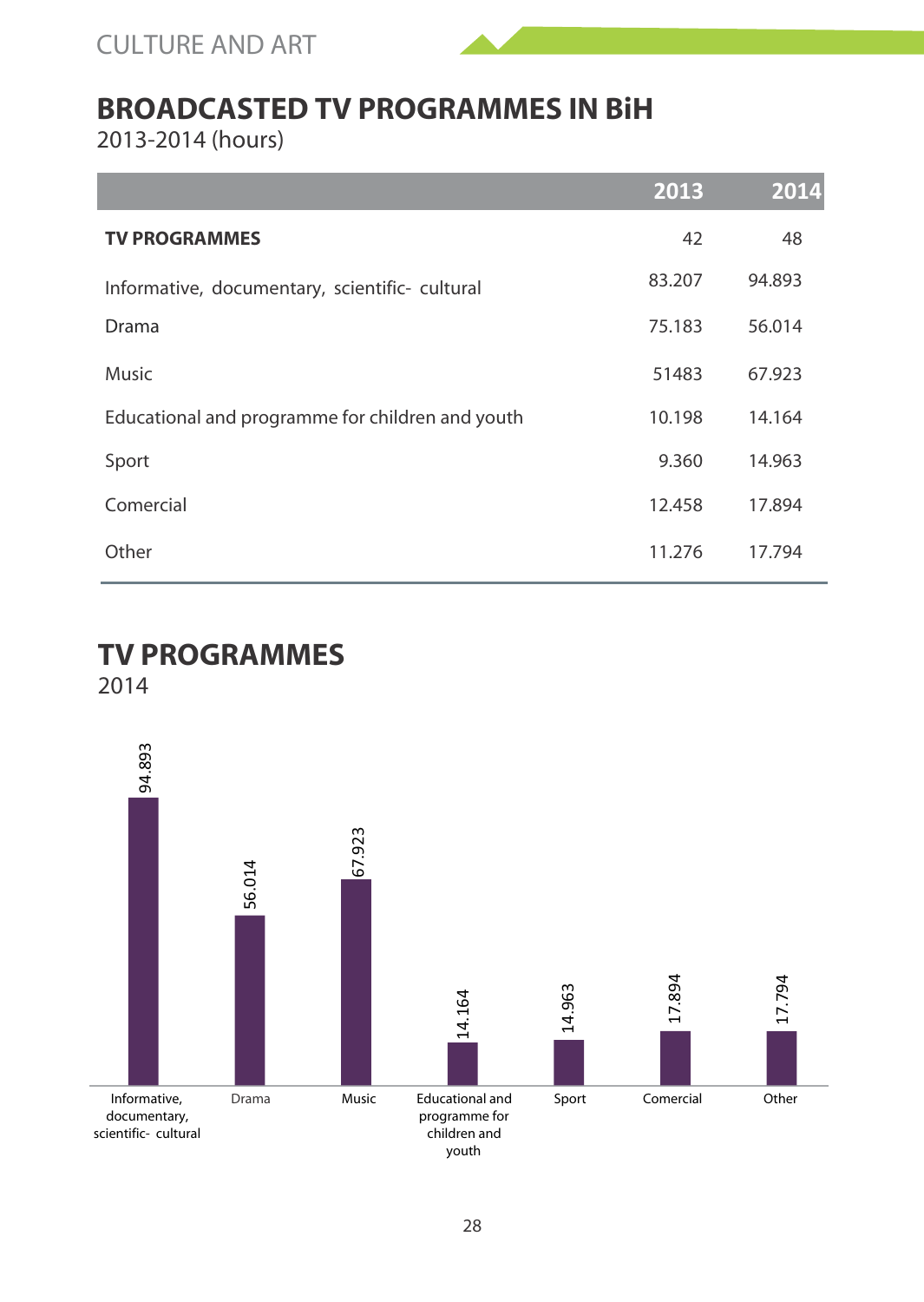#### **WORKING AGE POPULATION BY ACTIVITY AND SEX IN BiH,**

2014, in thousands

|                   |            |             |           | Data source: LFS 2014 |
|-------------------|------------|-------------|-----------|-----------------------|
|                   | <b>BiH</b> | <b>FBiH</b> | <b>RS</b> | <b>BD BiH</b>         |
| <b>EMPLOYED</b>   |            |             |           |                       |
| Male              | 511        | 317         | 186       | (8)                   |
| Female            | 301        | 178         | 119       | (4)                   |
| <b>Total</b>      | 812        | 495         | 305       | 12                    |
| <b>UNEMPLOYED</b> |            |             |           |                       |
| Male              | 172        | 110         | 58        | (4)                   |
| Female            | 136        | 86          | 47        | (3)                   |
| <b>Total</b>      | 308        | 196         | 105       | (7)                   |
| <b>INACTIVE</b>   |            |             |           |                       |
| Male              | 559        | 364         | 182       | 13                    |
| Female            | 886        | 586         | 281       | 19                    |
| <b>Total</b>      | 1.445      | 950         | 463       | 32                    |

( ) the data are less certain if the coefficient of variance (CV) is less than 0,20, but equal to or more than 0,10 or expressed in percentages  $10\% \leq CV < 20\%$ 

#### **EMPLOYED BY SECTIONS OF ECONOMIC ACTIVITY CLASSIFICATION\*, IN BiH,**

2014, structure in %



\* groups of activity's section (NACE Rev 2): agriculture (A), industry (B,C,D,E,F,G,H,I,J,K,L,M,N), services (O,P,Q,R,S,T,U,V)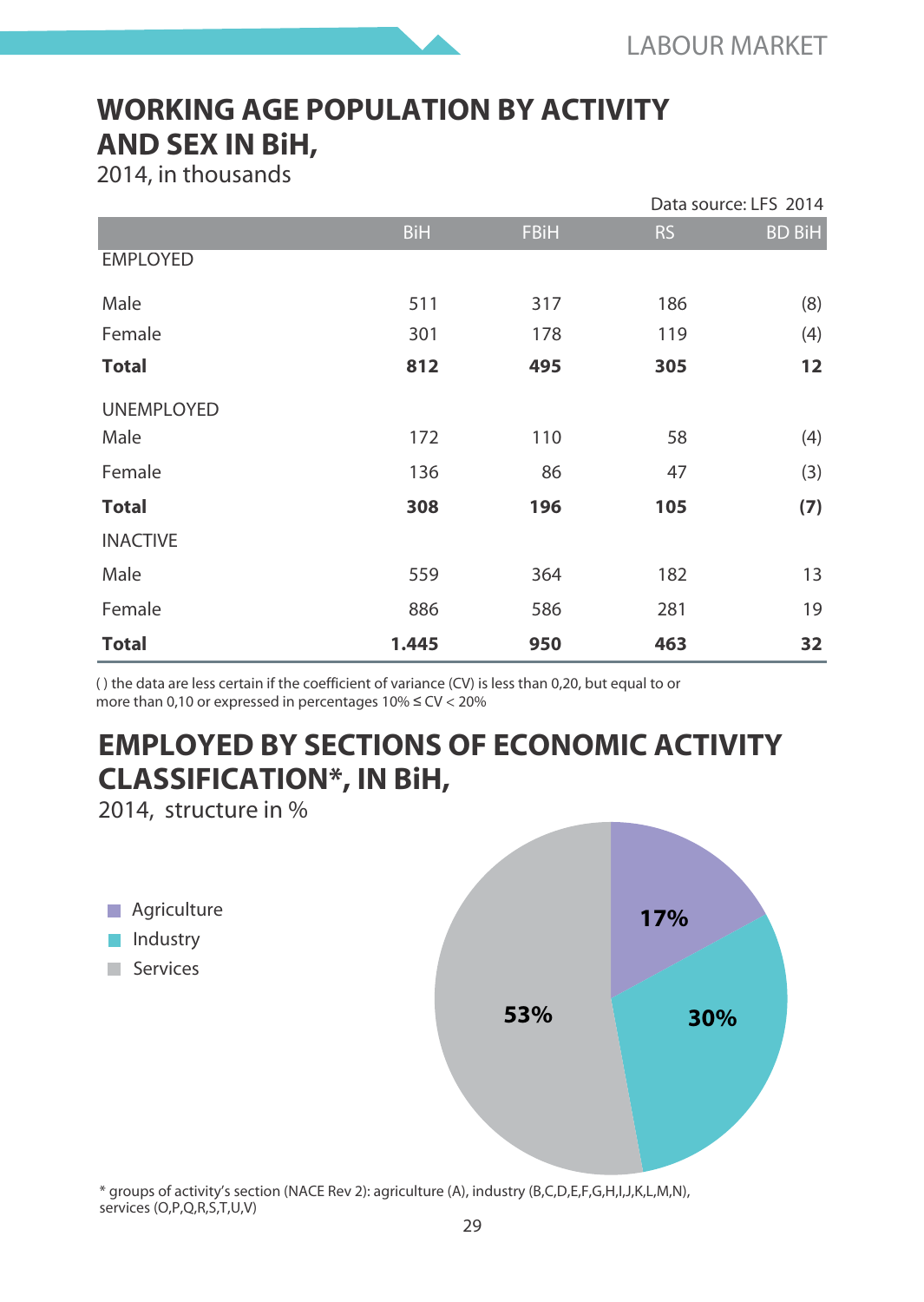#### **WORKING AGE POPULATION BY ACTIVITY AND SEX IN BiH**

2015, in thousands

|                   |            |             |           | Data source: LFS 2015 |
|-------------------|------------|-------------|-----------|-----------------------|
|                   | <b>BiH</b> | <b>FBiH</b> | <b>RS</b> | <b>BD BiH</b>         |
| <b>EMPLOYED</b>   |            |             |           |                       |
| Male              | 515        | 316         | 190       | (9)                   |
| Female            | 307        | 181         | 122       | (4)                   |
| <b>Total</b>      | 822        | 496         | 312       | (14)                  |
| <b>UNEMPLOYED</b> |            |             |           |                       |
| Male              | 179        | 117         | 58        | (3)                   |
| Female            | 136        | 87          | 47        | (3)                   |
| <b>Total</b>      | 315        | 204         | 105       | (6)                   |
| <b>INACTIVE</b>   |            |             |           |                       |
| Male              | 565        | 369         | 184       | (12)                  |
| Female            | 878        | 576         | 285       | 18                    |
| <b>Total</b>      | 1.443      | 944         | 469       | 30                    |

( ) the data are less certain if the coefficient of variance (CV) is less than 0,20, but equal to or more than 0,10 or expressed in percentages  $10\% \leq CV < 20\%$ 

# **EMPLOYED BY SECTIONS OF ECONOMIC ACTIVITY CLASSIFICATION\*, IN BiH,**

2015, structure in %



\* groups of activity's section (NACE Rev 2): agriculture (A), industry (B,C,D,E,F,G,H,I,J,K,L,M,N), services (O,P,Q,R,S,T,U,V)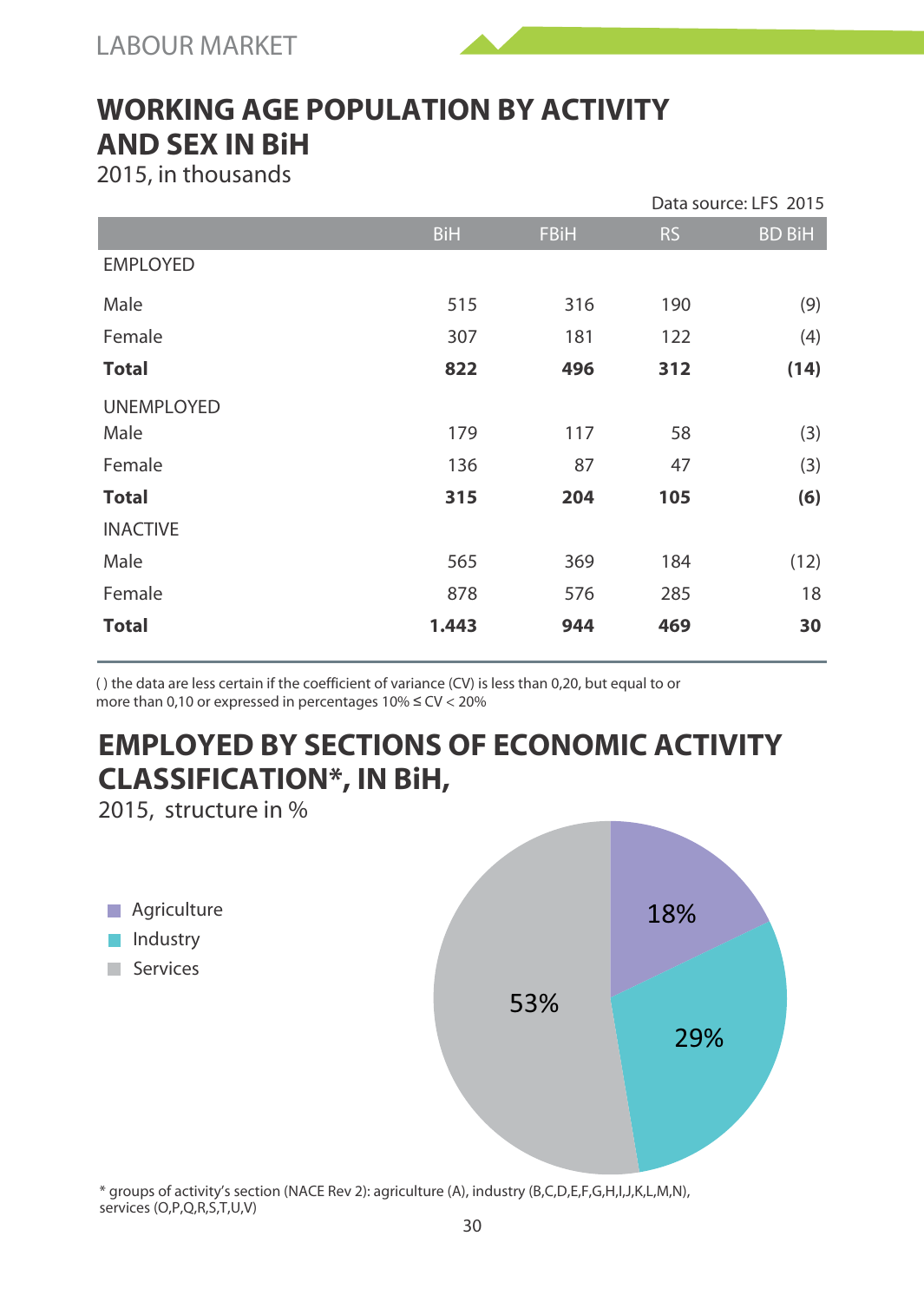**Working age population** includes all persons of 15 years of age or older, divided in two basic categories: labour force (economically active) and economically inactive population.

**The Labour Force,** or the active population, is composed of the employed and the unemployed persons.

**The inactive** are all persons of 15 years of age or older who were not employed during the reference week and who during four weeks (the reference and the three previous weeks) did not take any measures to look for employment, as well as persons who were not ready to start work in subsequent weeks should they be offered employment.

**Methodological principles** behind the Labour Force Survey are based on the recommendations and definitions of the International Labour Organisation - ILO and the European Statistical Office - EUROSTAT.

#### **WORKING AGE POPULATION BY THE HIGHEST LEVEL OF EDUCATION ATTAINED AND SEX, BiH**

| $2014, 3010$ CLUIC III 70                       |            |             |           | Data source: LFS 2014 |
|-------------------------------------------------|------------|-------------|-----------|-----------------------|
|                                                 | <b>BiH</b> | <b>FBiH</b> | <b>RS</b> | <b>BD BiH</b>         |
| <b>MALE</b>                                     |            |             |           |                       |
| Primary school and less                         | 16.3       | 14.4        | 19.3      | (26,5)                |
| Secondary school                                | 69.8       | 71.5        | 67.4      | 58,8                  |
| College, university, master,<br>doctoral degree | 13,9       | 14,1        | 13,4      | (14,7)                |
| <b>Total (in thousands)</b>                     | 683        | 428         | 243       | 12                    |
| <b>FEMALE</b>                                   |            |             |           |                       |
| Primary school and less                         | 20.6       | 18,5        | 23,9      | (21,1)                |
| Secondary school                                | 57,3       | 58,0        | 56,2      | 60,7                  |
| College, university, master,<br>doctoral degree | 22,1       | 23,5        | 19,9      | (18,2)                |
| <b>Total (in thousands)</b>                     | 437        | 264         | 167       | $\overline{ }$        |
| <b>TOTAL</b>                                    |            |             |           |                       |
| Primary school and less                         | 18.0       | 15.9        | 21.1      | (24,5)                |
| Secondary school                                | 65,0       | 66.4        | 62,8      | 59,5                  |
| Collage, university,<br>master, doctoral degree | 17,1       | 17,7        | 16,0      | (15, 9)               |
| <b>Total (in thousands)</b>                     | 1.120      | 691         | 410       | 19                    |

2014, structure in %

() the data are less certain if the coefficient of variance (CV) is less than 0,20, but equal to or more than 0,10 or expressed in percentages 10% ≤ CV < 20% (()) the data are uncertain if the coefficient of variance (CV) is less than 0,30, but equal to or more than 0,20 or expressed in percentages 20% ≤ CV < 30%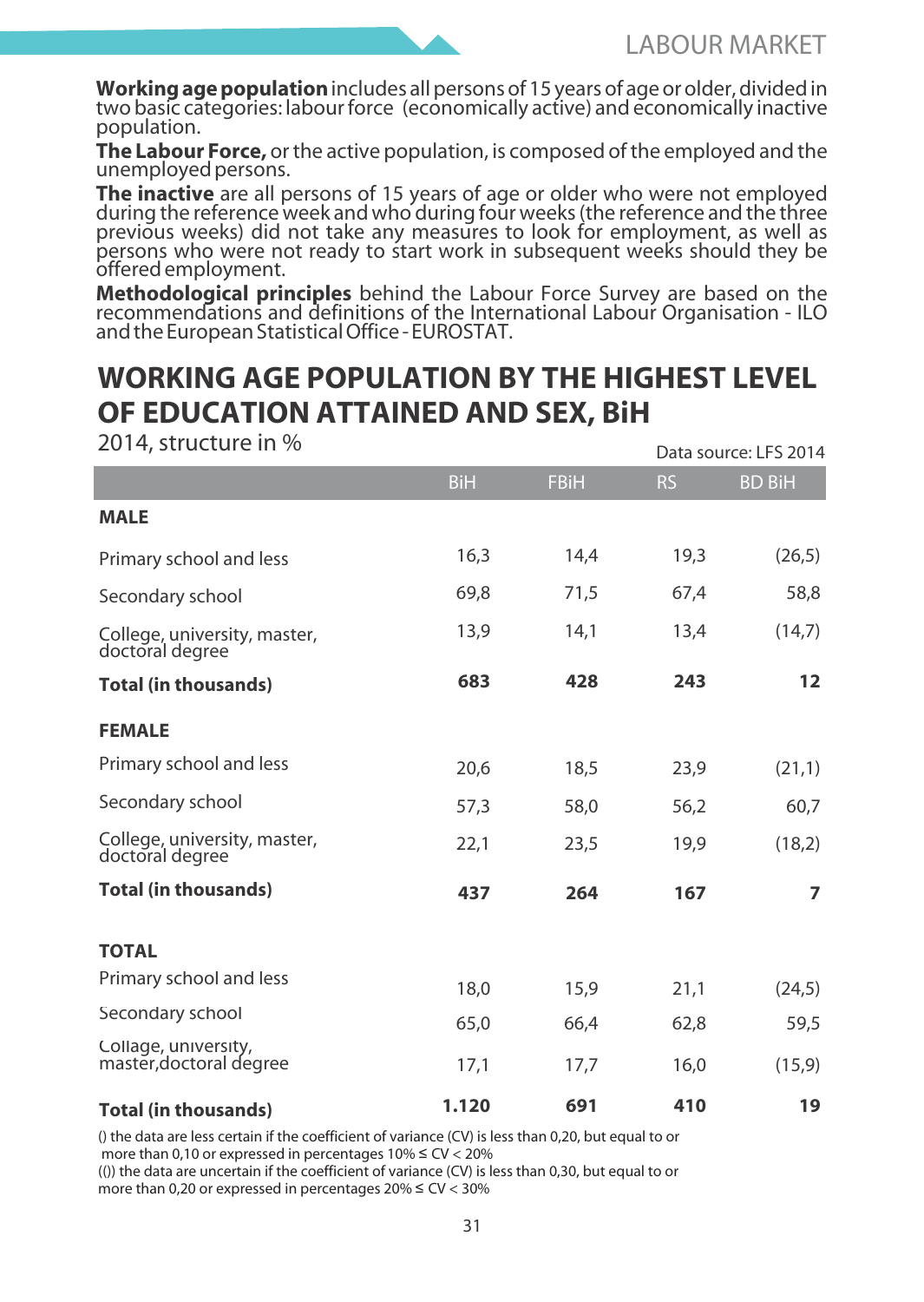#### LABOUR MARKET

**Activity rate** is calculated as the ratio of labour force and the working age population. **The employment rate** is calculated as the ratio of employed persons and the workingage population.

**The unemployment rate** is calculated as the ratio of unemployed persons and the labour force.

**The unemployed** are persons of 15 years of age or older who:

a) in the reference period did not engage in any activities for which they received a salary or fee;

b) spent four weeks (the reference and three preceding weeks) actively looking for employment or found a job and were about to start work in the near future c) might start work during two weeks following the reference week should they be offered employment.

# **WORKING AGE POPULATION BY THE HIGHEST LEVEL OF EDUCATION ATTAINED AND SEX, BiH**

2015, structure in %

| 201 <i>31</i> JUNCURE 111 70                    |       |             |           | Data source: LFS 2015 |
|-------------------------------------------------|-------|-------------|-----------|-----------------------|
|                                                 | BiH   | <b>FBiH</b> | <b>RS</b> | <b>BD BiH</b>         |
| <b>MALE</b>                                     |       |             |           |                       |
| Primary school and less                         | 17.0  | 14.0        | 21.6      | (29,2)                |
| Secondary school                                | 70.7  | 72,7        | 67,8      | 56,9                  |
| College, university, master,<br>doctoral degree | 12,3  | 13,3        | 10,7      | (13, 9)               |
| <b>Total (in thousands)</b>                     | 694   | 433         | 248       | 12                    |
| <b>FEMALE</b>                                   |       |             |           |                       |
| Primary school and less                         | 18.9  | 16.5        | 22.3      | (26, 9)               |
| Secondary school                                | 60.4  | 60,1        | 61,2      | 54,0                  |
| College, university, master,<br>doctoral degree | 20,7  | 23,4        | 16,5      | (19,1)                |
| <b>Total (in thousands)</b>                     | 442   | 267         | 168       | 168                   |
| <b>TOTAL</b>                                    |       |             |           |                       |
| Primary school and less                         | 17.7  | 15.0        | 21.9      | (28, 3)               |
| Secondary school                                | 66.7  | 67.9        | 65.1      | 55,9                  |
| Collage, university,<br>master, doctoral degree | 15,6  | 17,1        | 13,0      | (15,8)                |
| <b>Total (in thousands)</b>                     | 1.136 | 700         | 417       | 19                    |

() the data are less certain if the coefficient of variance (CV) is less than 0,20, but equal to or more than 0,10 or expressed in percentages 10% ≤ CV < 20% (()) the data are uncertain if the coefficient of variance (CV) is less than 0,30, but equal to or more than 0,20 or expressed in percentages 20% ≤ CV < 30%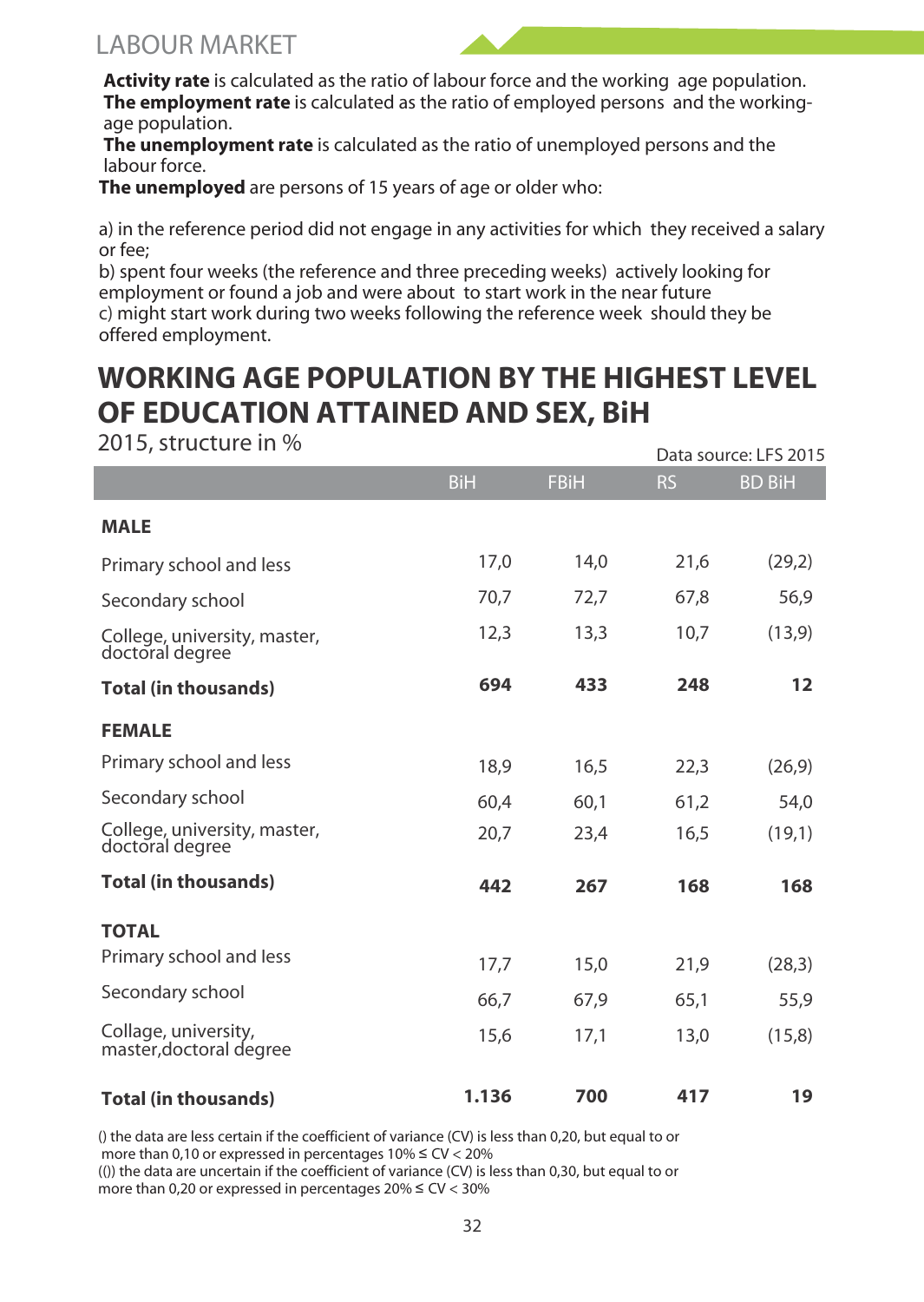#### **AVERAGE WEEKLY HOURS WORKED BY EACH EMPLOYED, BY SECTIONS\*, IN BiH**

2014, in %



#### **AVERAGE WEEKLY HOURS WORKED BY EACH EMPLOYED, BY SECTIONS\*, IN BiH**

2015, in %



\* groups of activitys section (NACE Rev 2): agriculture (A), industry (B,C,D,E,F,G,H,I,J,K,L,M,N), services (O,P,O,R,S,T,U)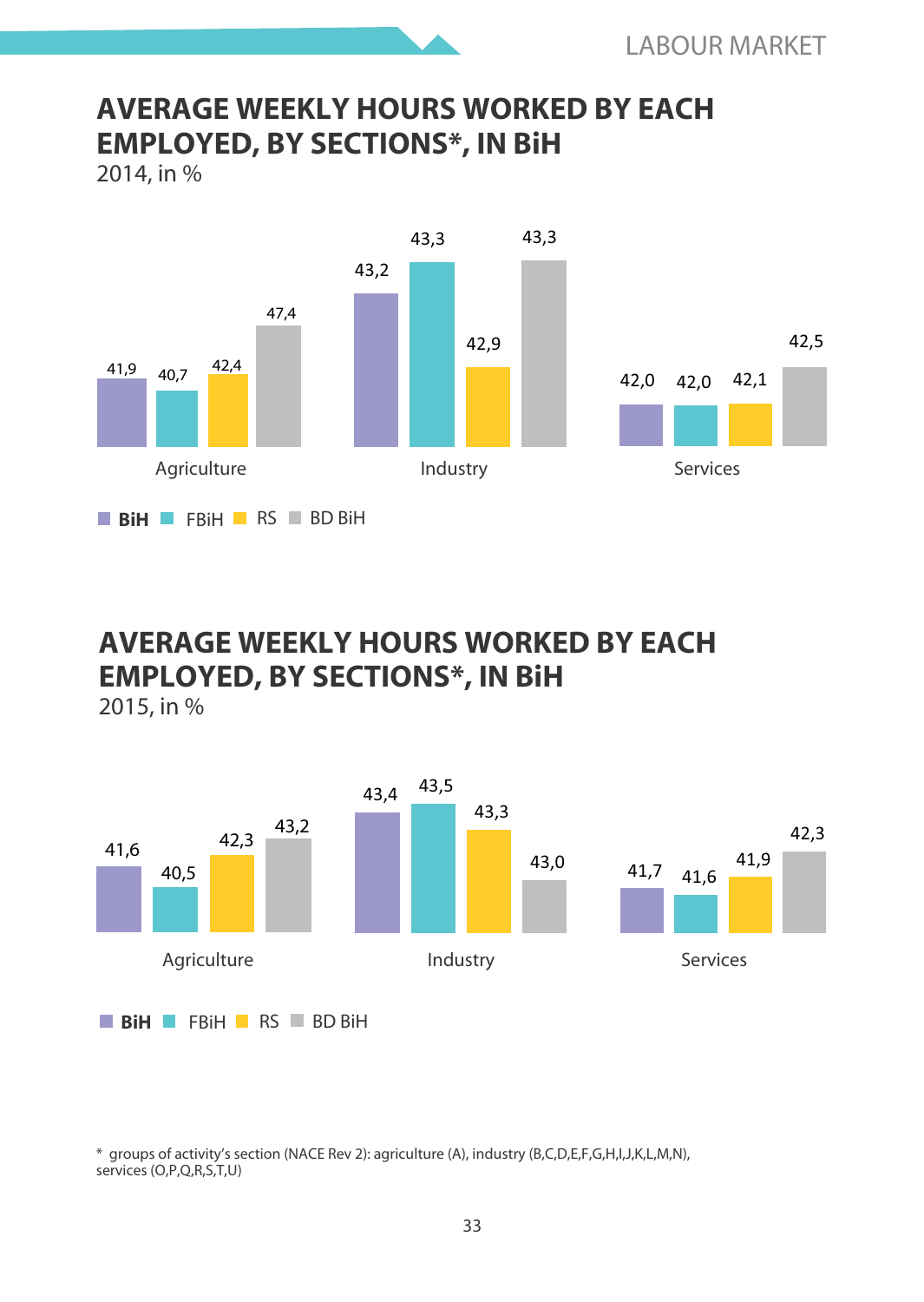LABOUR MARKET

#### **EMPLOYED BY OCCUPATION AND SEX, IN BiH**

2014, structure in %

|                             |            |             |           | Data source: LFS 2014 |
|-----------------------------|------------|-------------|-----------|-----------------------|
|                             | <b>BiH</b> | <b>FBiH</b> | <b>RS</b> | <b>BD BiH</b>         |
| <b>MALE</b>                 |            |             |           |                       |
| Employees                   | 76,5       | 82,1        | 67,1      | 71,1                  |
| Self-employed               | 21,8       | 17,1        | 29,6      | (28, 9)               |
| Unpaid family workers       | (1,7)      | ٠           | (3,3)     |                       |
| <b>Total (in thousands)</b> | 511        | 317         | 186       | (8)                   |
|                             |            |             |           |                       |
| <b>FEMALE</b>               |            |             |           |                       |
| Employees                   | 77,7       | 85,8        | 65,6      | 81,9                  |
| Self-employed               | 14,4       | 11,3        | 19,0      | ((16,3))              |
| Unpaid family workers       | (7, 9)     | ((3,0))     | (15,4)    | ٠                     |
| <b>Total (in thousands)</b> | 301        | 178         | 119       | (4)                   |
|                             |            |             |           |                       |
| <b>TOTAL</b>                | 812        | 495         | 305       | 12                    |

() the data are less certain if the coefficient of variance (CV) is less than 0,20, but equal to or more than 0,10 or expressed in percentages 10% ≤ CV < 20%

(()) the data are uncertain if the coefficient of variance (CV) is less than 0,30, but equal to or more than 0,20 or expressed in percentages  $20\% \leq CV < 30\%$ 

 the data are extremely uncertain if the coefficient of variance (CV) is equal to or more than 0,30 or expressed in percentgaes CV ≥ 30%

**The employed** are persons of 15 years of age or older who, during the reference week:

a) worked for at least one hour for a salary or fee, regardless of their formal status, or

b) did not work, but had a job to return to.

#### **The employed segment** is composed of:

a) employees (employed persons who receive salary or fees for their work

- b) the self-employed (employers who manage a business subject and employ one or more employees, and persons who work for their own account and do not have employees)
- c) unpaid family members (working in family business).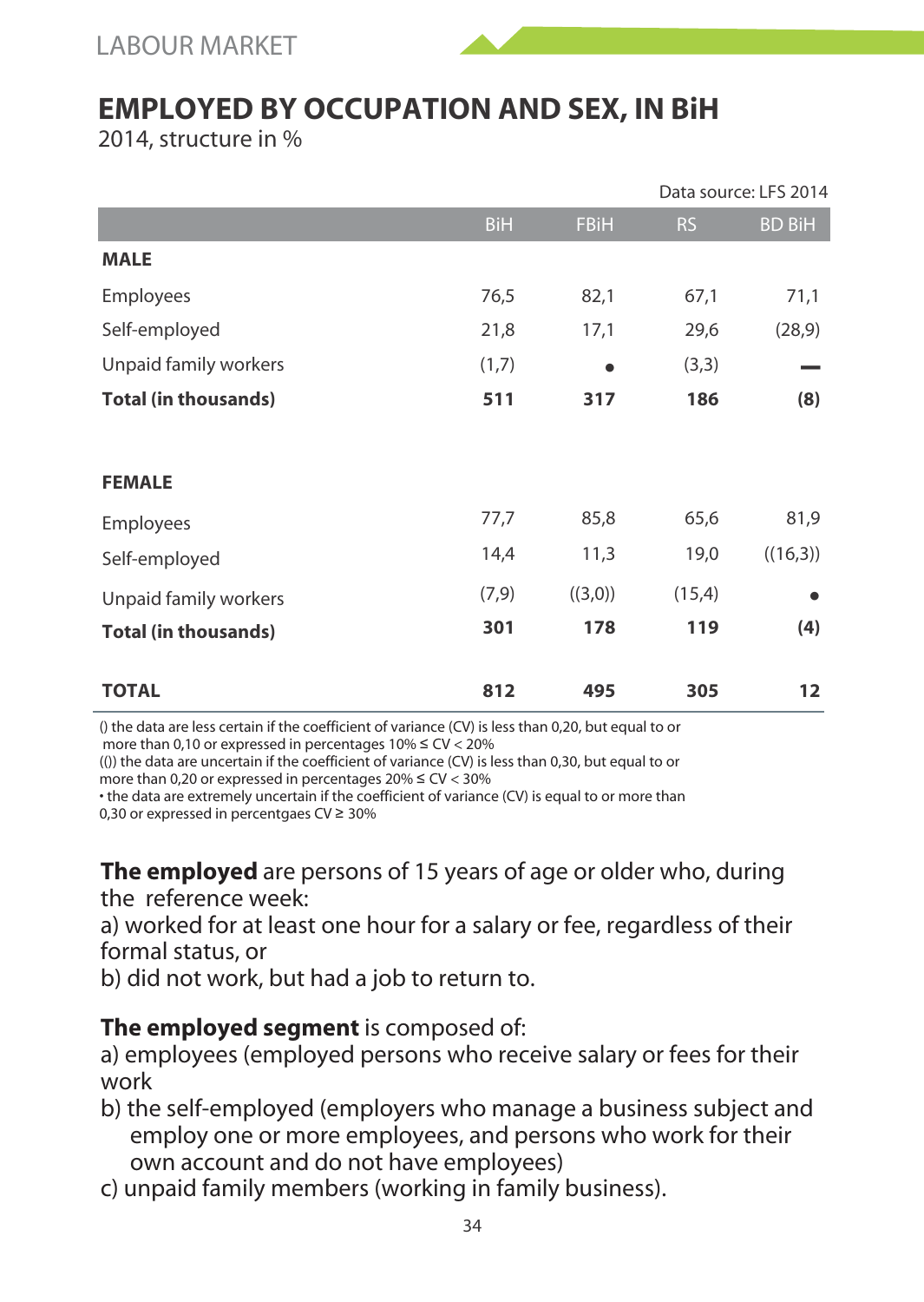# **EMPLOYED BY OCCUPATION AND SEX, IN BiH,**

2015, structure in %

|                             |            |             | Data source: LFS 2015 |               |  |
|-----------------------------|------------|-------------|-----------------------|---------------|--|
|                             | <b>BiH</b> | <b>FBiH</b> | <b>RS</b>             | <b>BD BiH</b> |  |
| <b>MALE</b>                 |            |             |                       |               |  |
| Employees                   | 74,3       | 80,7        | 64,4                  | 60,3          |  |
| Self-employed               | 23,9       | 18,0        | 33,2                  | 36,5          |  |
| Unpaid family workers       | (1,7)      | ((1,3))     | ((2,4))               | ((3,1))       |  |
| <b>Total (in thousands)</b> | 515        | 316         | 190                   | (9)           |  |
| <b>FEMALE</b>               |            |             |                       |               |  |
| Employees                   | 78,2       | 85,7        | 67,5                  | 68,6          |  |
| Self-employed               | 15,2       | 11,2        | 21,2                  | (17,0)        |  |
| Unpaid family workers       | (6,6)      | ((3,2))     | (11,3)                | ((14,4))      |  |
| <b>Total (in thousands)</b> | 307        | 181         | 122                   | (4)           |  |
| <b>TOTAL</b>                | 822        | 496         | 312                   | (14)          |  |

() the data are less certain if the coefficient of variance (CV) is less than 0,20, but equal to or more than 0,10 or expressed in percentages  $10\% \leq CV < 20\%$ 

(()) the data are uncertain if the coefficient of variance (CV) is less than 0,30, but equal to or more than 0,20 or expressed in percentages  $20\% \leq CV < 30\%$ 

 the data are extremely uncertain if the coefficient of variance (CV) is equal to or more than 0,30 or expressed in percentgaes CV ≥ 30%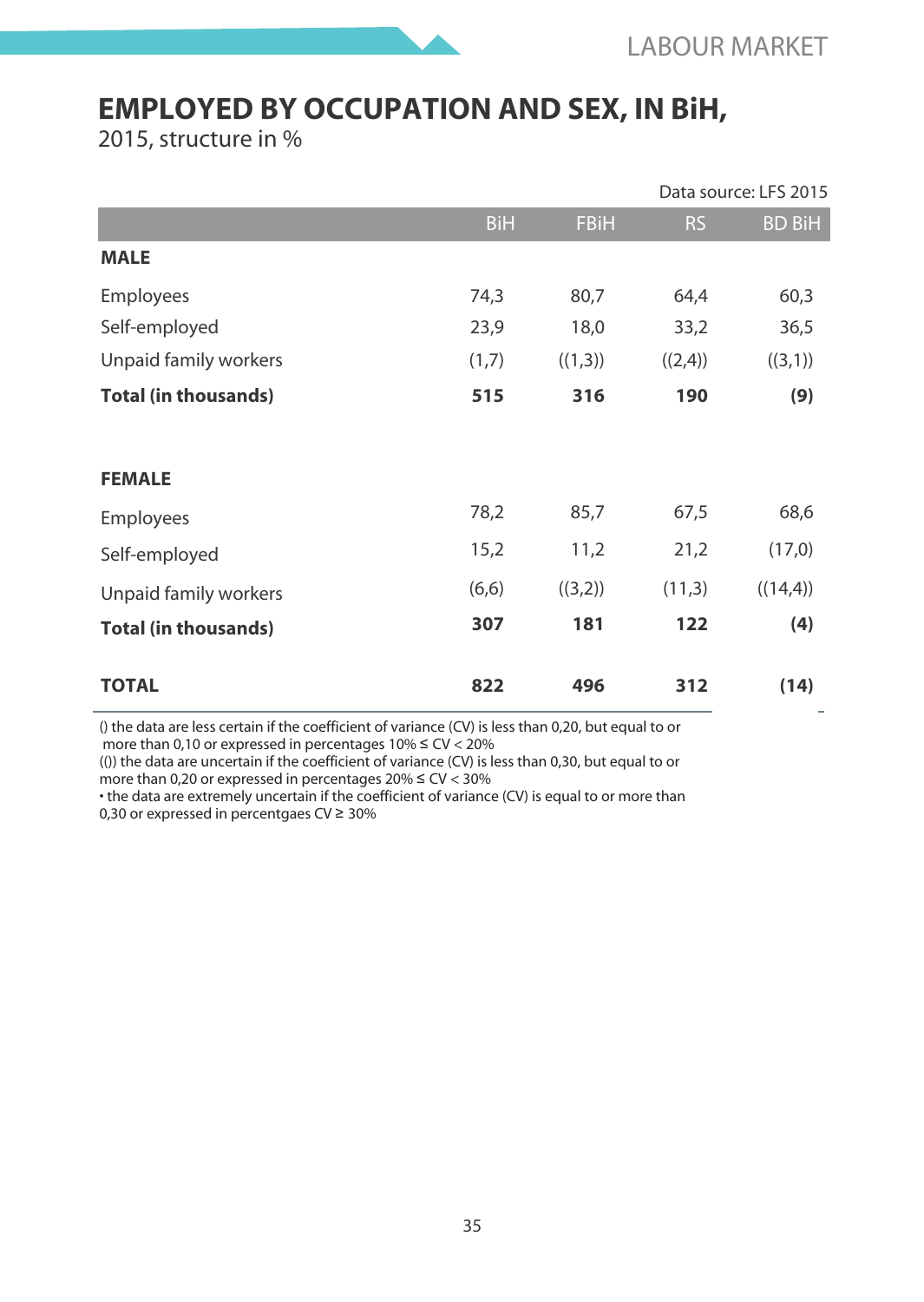

# **EMPLOYED BY EMPLOYMENT CONTRACT IN BiH,**

2014, in thousands



**Part time employed in BiH: 63.000**

<sup>()</sup> the data are less certain if the coefficient of variance (CV) is less than 0,20, but equal to or more than 0,10 or expressed in percentages 10% ≤ CV < 20% (()) the data are uncertain if the coefficient of variance (CV) is less than 0,30, but equal to or more than 0.20 or expressed in percentages  $20\% \leq CV < 30\%$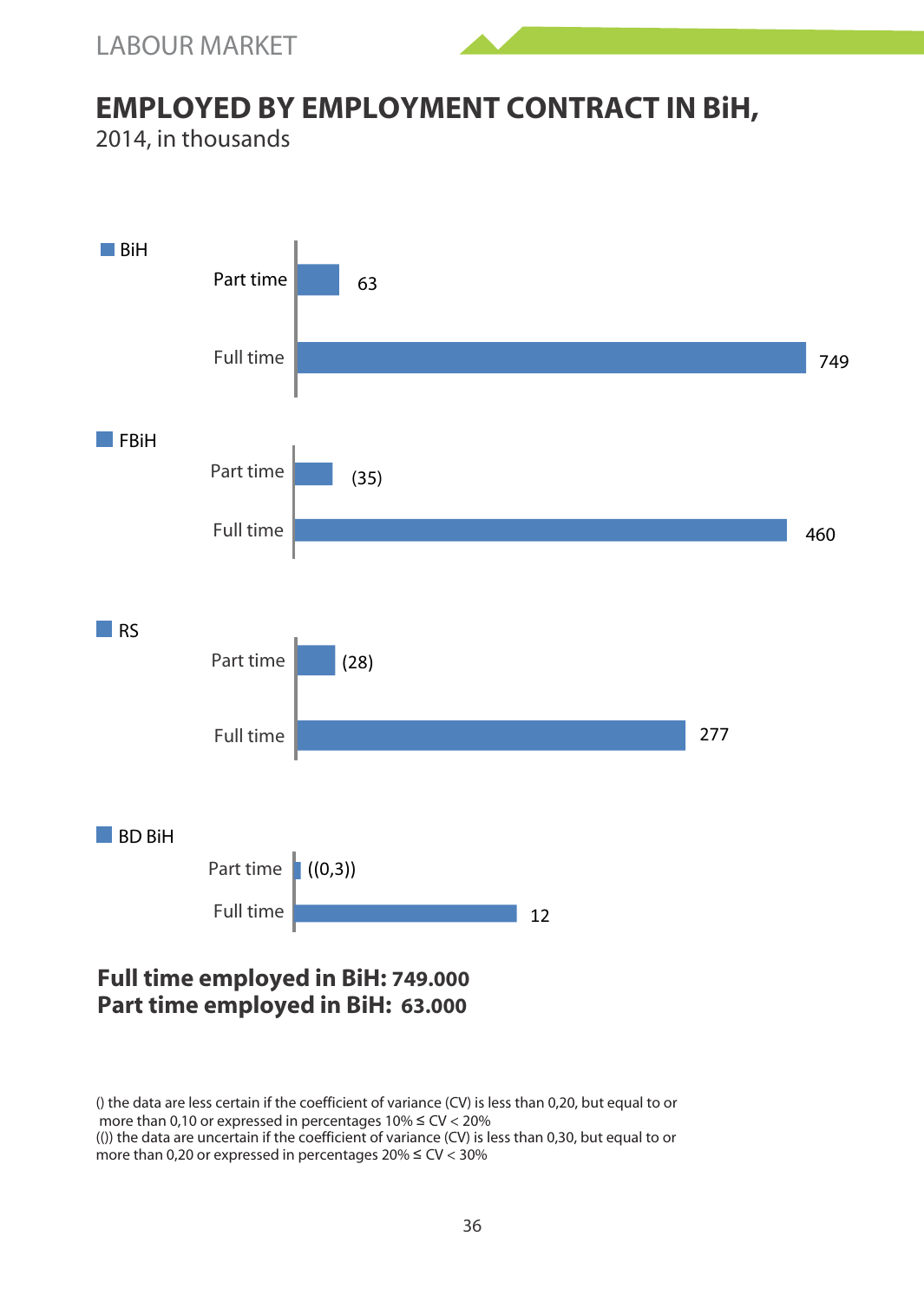## **EMPLOYED BY EMPLOYMENT CONTRACT IN BiH,**

2015, in thousands



#### **Full time employed in BiH: 763.000 Part time employed in BiH: 59.000**

<sup>()</sup> the data are less certain if the coefficient of variance (CV) is less than 0,20, but equal to or more than 0,10 or expressed in percentages 10% ≤ CV < 20%

 $(0)$  the data are uncertain if the coefficient of variance  $(CV)$  is less than 0.30, but equal to or more than 0.20 or expressed in percentages 20% ≤ CV < 30%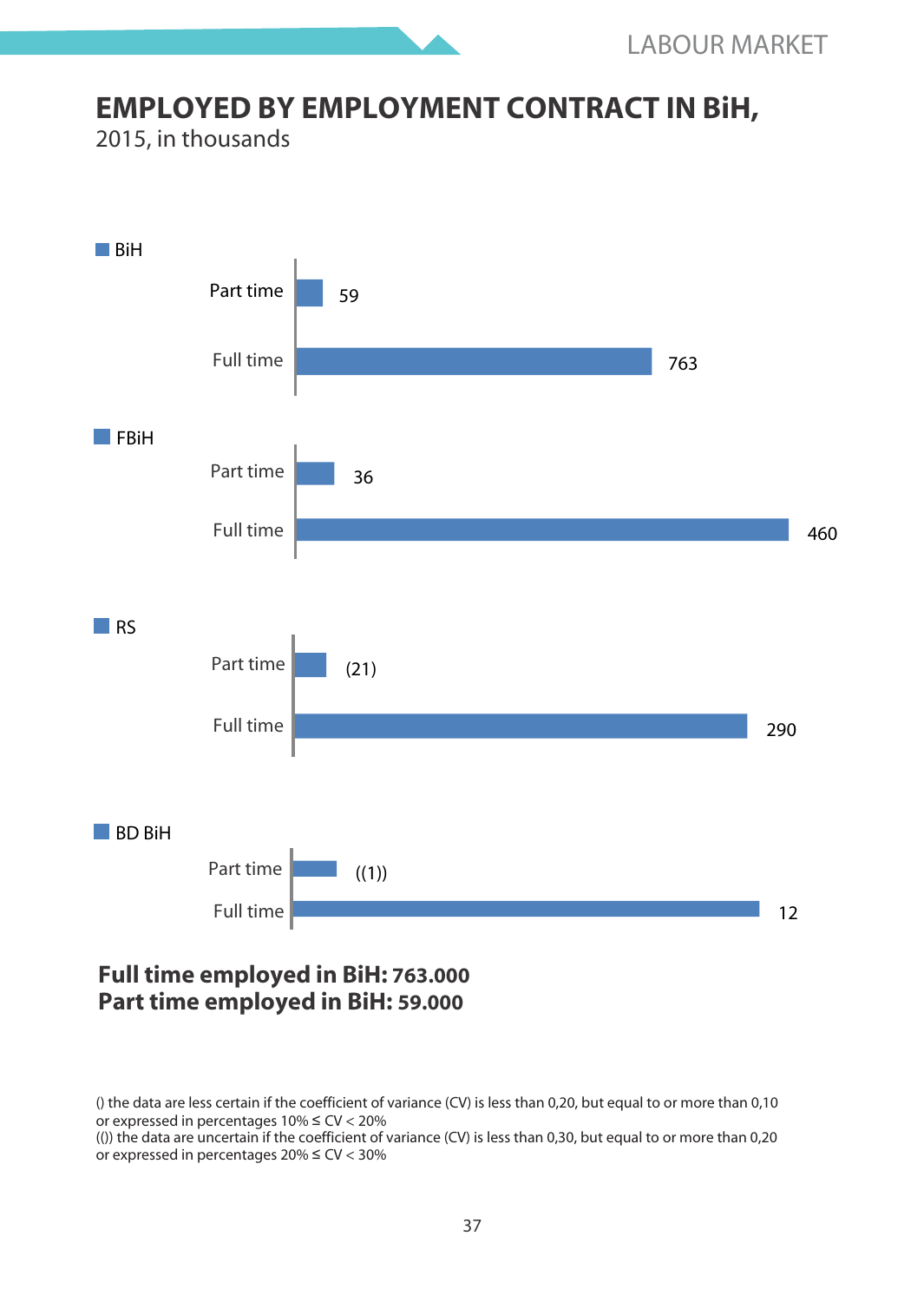## **ACTIVITY RATES BY SEX IN BiH\***





\*population 15 - 64 years old

() the data are less certain if the coefficient of variance (CV) is less than 0,20, but equal to or more than 0,10 or expressed in percentages 10% ≤ CV < 20%

(()) the data are uncertain if the coefficient of variance (CV) is less than 0,30, but equal to or more than 0,20 or expressed in percentages 20% ≤ CV < 30%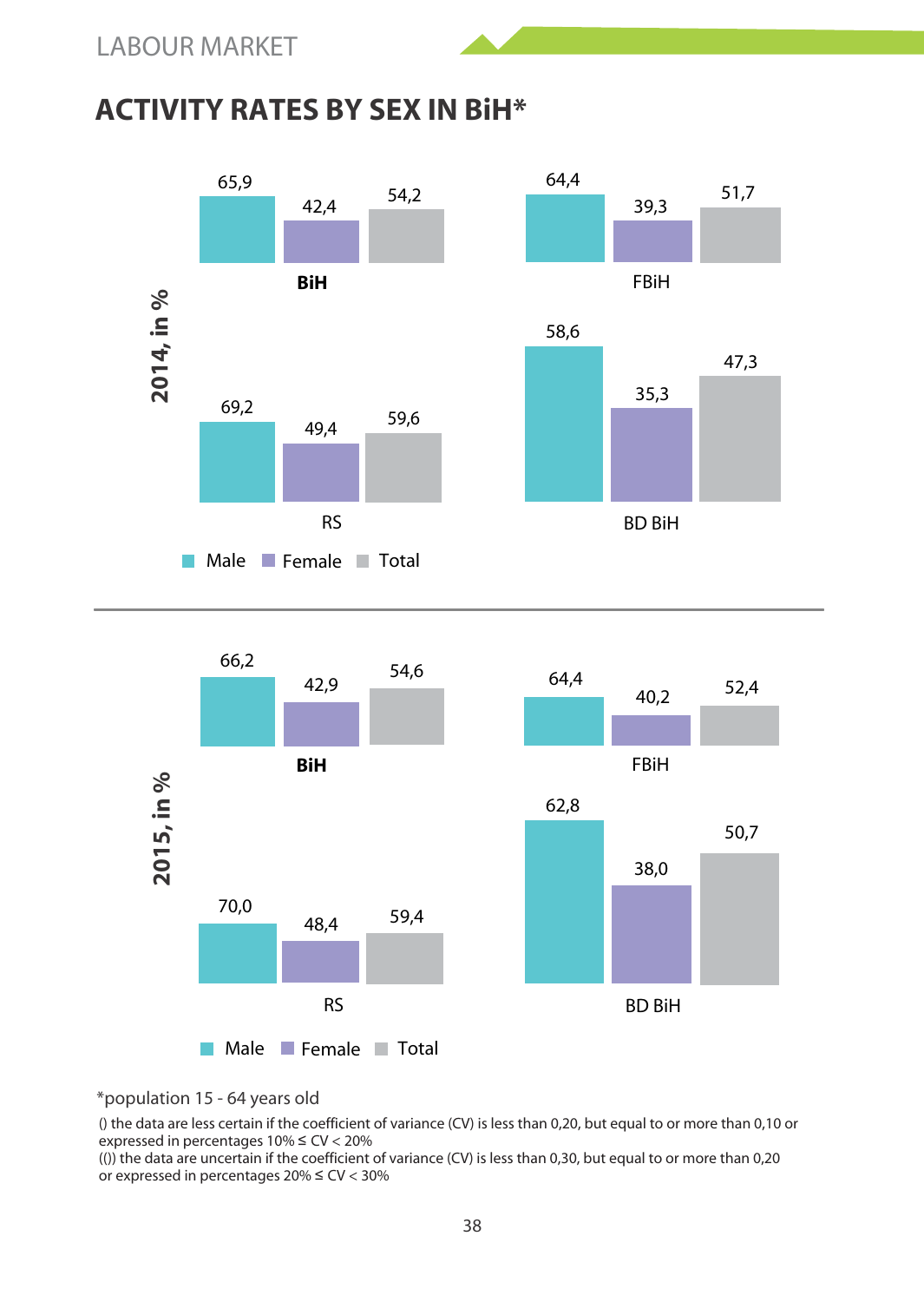# **LABOUR FORCE INDICATORS BY AGE GROUP AND SEX IN BiH**

2014, in%

#### **EMPLOYMENT RATE**

|                                       | <b>BiH</b>   | <b>FBiH</b>  | <b>RS</b>      | <b>BD BiH</b> |
|---------------------------------------|--------------|--------------|----------------|---------------|
| <b>MALE</b><br>$15 - 24$<br>$15 - 64$ | 13,5<br>48,9 | 12,4<br>47,7 | (16,1)<br>52,0 | ٠<br>38,8     |
| <b>Total</b>                          | 41,2         | 40,1         | 43,6           | 32,1          |
| <b>FEMALE</b><br>$15 - 24$            | 8,1          | (7, 4)       | (10,1)         | ٠             |
| $15 - 64$                             | 28,9         | 26,4         | 34,7           | 21,4          |
| <b>Total</b>                          | 22,7         | 20,9         | 26,7           | 16,0          |
| <b>TOTAL</b>                          | 31,7         | 30,2         | 34,9           | 23,9          |

#### **UNEMPLOYMENT RATE**

|                                       | <b>BiH</b>           | <b>FBiH</b>          | <b>RS</b>            | <b>BD BiH</b>           |
|---------------------------------------|----------------------|----------------------|----------------------|-------------------------|
| <b>MALE</b><br>$15 - 24$<br>$15 - 64$ | 61,0<br>25,7         | 63,6<br>25.9         | 55,2<br>24.9         | 72,1<br>(33, 9)         |
| <b>Total</b>                          | 25,2                 | 25,7                 | 23,8                 | (33,3)                  |
| <b>FEMALE</b>                         |                      |                      |                      |                         |
| $15 - 24$<br>$15 - 64$<br>Total       | 65,4<br>31.8<br>31,2 | 68,1<br>32,8<br>32,7 | 58,7<br>29,7<br>28,4 | (69, 6)<br>39.4<br>39,2 |
| <b>TOTAL</b>                          | 27,5                 | 28,4                 | 25,7                 | 35,4                    |

() the data are less certain if the coefficient of variance (CV) is less than 0,20, but equal to or more than 0,10 or expressed in percentages 10% ≤ CV < 20%

(()) the data are uncertain if the coefficient of variance (CV) is less than 0,30, but equal to or more than 0,20 or expressed in percentages 20% ≤ CV < 30%

 the data are extremely uncertain if the coefficient of variance (CV) is equal to or more than 0,30 or expressed in percentgaes CV ≥ 30%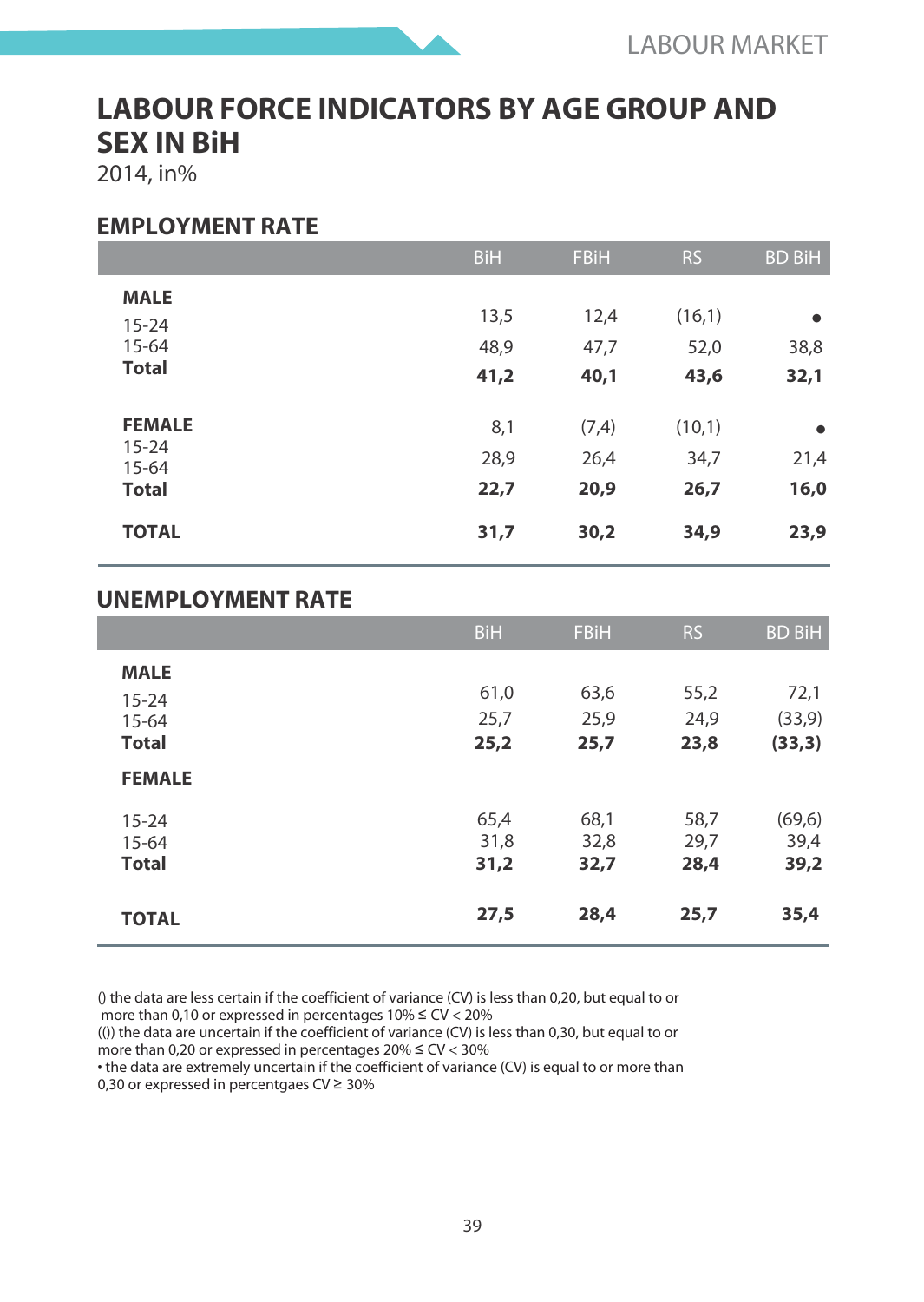# **LABOUR FORCE INDICATORS BY AGE GROUP AND SEX IN BiH**

2015, in %

#### **EMPLOYMENT RATE**

|               | <b>BiH</b> | <b>FBiH</b> | <b>RS</b> | <b>BD BiH</b> |
|---------------|------------|-------------|-----------|---------------|
| <b>MALE</b>   |            |             |           |               |
| $15 - 24$     | 15,8       | 14,2        | (19,2)    | ((12,0))      |
| $15 - 64$     | 48.8       | 46,8        | 52,9      | 45,3          |
| <b>Total</b>  | 40,9       | 39,4        | 44,0      | 37,3          |
|               |            |             |           |               |
| <b>FEMALE</b> |            |             |           |               |
| $15 - 24$     | 8.0        | (8,2)       | (7,8)     | ٠             |
| $15 - 64$     | 29.5       | 27,2        | 34,3      | 24,1          |
| <b>Total</b>  | 23,2       | 21,4        | 26,8      | 18,1          |
|               |            |             |           |               |
| <b>TOTAL</b>  | 31,9       | 30,2        | 35,2      | 27,6          |

#### **UNEMPLOYMENT RATE**

|               | <b>BiH</b> | <b>FBiH</b> | <b>RS</b> | <b>BD BiH</b> |
|---------------|------------|-------------|-----------|---------------|
| <b>MALE</b>   |            |             |           |               |
| $15 - 24$     | 59,5       | 63,1        | 52,2      | (61, 8)       |
| $15 - 64$     | 26,3       | 27,2        | 24,4      | (27,8)        |
| <b>Total</b>  | 25,8       | 27,1        | 23,4      | (26, 9)       |
| <b>FEMALE</b> |            |             |           |               |
| $15 - 24$     | 67,3       | 68,1        | 65,1      | (75, 6)       |
| $15 - 64$     | 31.3       | 32,5        | 29,1      | (36,7)        |
| <b>Total</b>  | 30,7       | 32,4        | 27,7      | (36,2)        |
| <b>TOTAL</b>  | 27,7       | 29,1        | 25,2      | (30,3)        |

() the data are less certain if the coefficient of variance (CV) is less than 0,20, but equal to or more than 0,10 or expressed in percentages  $10\% \leq CV < 20\%$ 

(()) the data are uncertain if the coefficient of variance (CV) is less than 0,30, but equal to or more than 0,20 or expressed in percentages 20% ≤ CV < 30%

 the data are extremely uncertain if the coefficient of variance (CV) is equal to or more than 0,30 or expressed in percentgaes CV ≥ 30%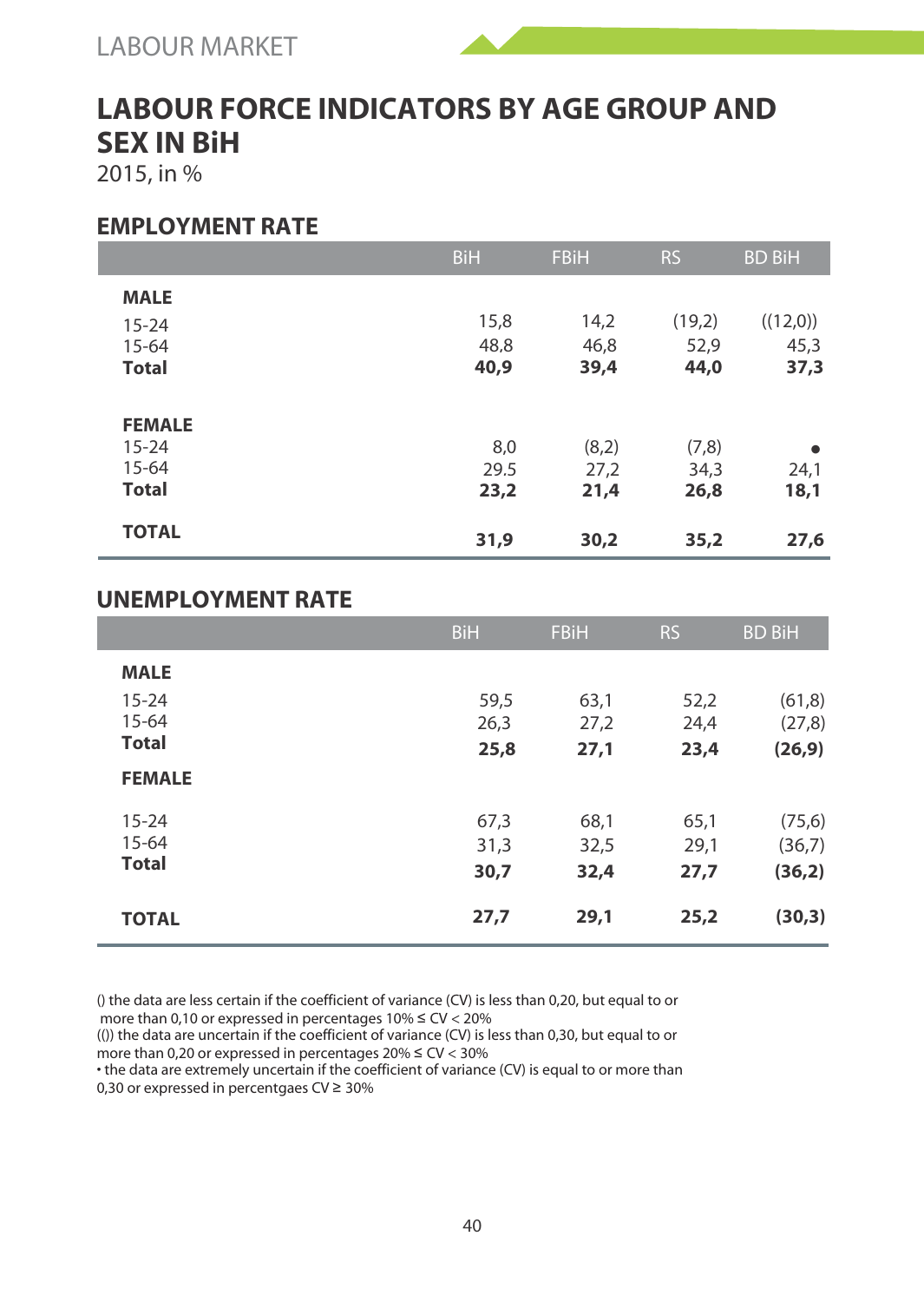# **GROSS VALUE ADDED AT BASIC PRICES BY SECTIONS IN BiH,**

2013-2014

| Sections of activity                                                                            |            | Gross Value Added, thousands KM | Structure % |                      |  |
|-------------------------------------------------------------------------------------------------|------------|---------------------------------|-------------|----------------------|--|
| (NACE Rev. 2)                                                                                   | 2013       | $2014$ <sup>11</sup>            | 2013        | $2014$ <sup>11</sup> |  |
| Agriculture, forestry and<br>fishing (A)                                                        | 1.831.889  | 1.626.871                       | 8.03        | 7.02                 |  |
| Industrial activities<br>$(B+C+D+E)$                                                            | 4.926.744  | 4.935.217                       | 21.60       | 21.30                |  |
| Construction (F)                                                                                | 1.021.711  | 1.095.372                       | 4.48        | 4.73                 |  |
| Trade, transportation and<br>communication, catering trades<br>$(G+H+I+J)$                      | 6.304.555  | 6.508.657                       | 27.64       | 28.10                |  |
| Financial intermediation, real<br>estate activities and support<br>service activities (K+L+M+N) | 3.257.913  | 3.326.714                       | 14.28       | 14.36                |  |
| Service activities (O+P+O+R+S)                                                                  | 5.464.351  | 5.672.484                       | 23.96       | 24.49                |  |
| Gross value added                                                                               | 22.807.162 | 23.165.315                      | 100,00      | 100,00               |  |

**Gross domestic product (GDP)** by production approach is final result of the productive activities of resident units.**GDP at current prices** is sum of the gross value added of all resident units at basic prices, plus taxes less subsidies on products and services.

**Gross value** added is difference between gross value production and intermediate consumption. At basic prices it excludes taxes on products and services but includes subsidies on products and services.

# **GDP OF BiH, ENTITIES AND BRCKO DISTRICT**

2013-2014, thousands KM, current prices

|                               | 2013.      | 2014 <sup>11</sup> |
|-------------------------------|------------|--------------------|
| Federation of BiH             | 17.374.572 | 17.813.292         |
| Republika Srpska              | 8.761.456  | 8.847.121          |
| <b>Brcko District BiH</b>     | 607.057    | 643.946            |
| <b>Bosnia and Herzegovina</b> | 26.743.085 | 27.304.359         |

\* first results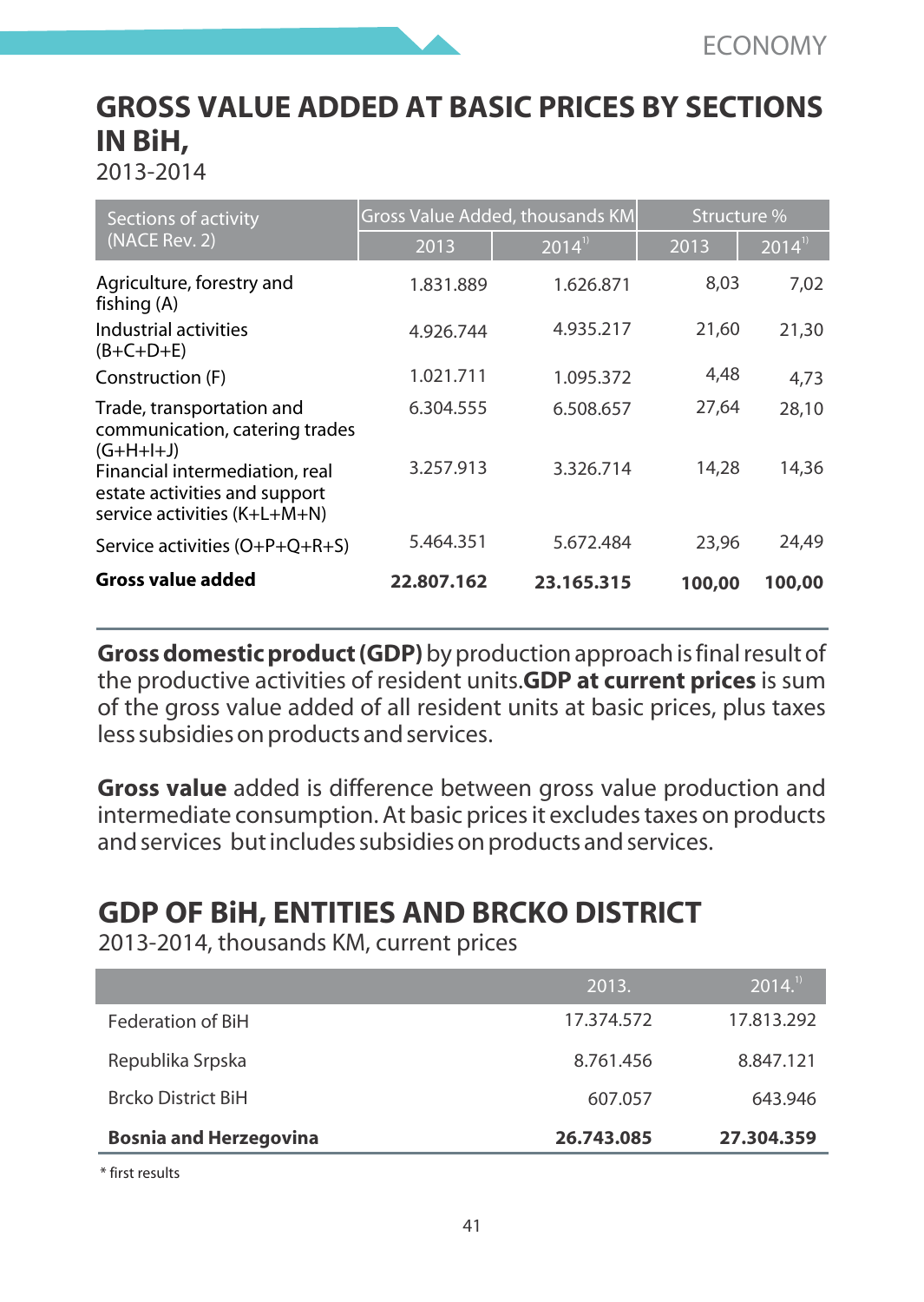## **CONTRIBUTION TO THE GDP OF BOSNIA AND HERZEGOVINA**

2007-2014, u %

|               |  | 2007 2008 2009 2010 2011 2012 2013 2014         |  |  |  |
|---------------|--|-------------------------------------------------|--|--|--|
| FBiH          |  | 64.9 64.4 64,5 64,9 64,5 64,9 64,9 65,2         |  |  |  |
| <b>RS</b>     |  | 32,6 33,2 33,2 32,8 33,1 32,7 32,7 32,4         |  |  |  |
| <b>BD BiH</b> |  | 2,4 2,3 2,2 2,2 2,2 2,2 2,2 2,3                 |  |  |  |
| BiH           |  | 100,0 100,0 100,0 100,0 100,0 100,0 100,0 100,0 |  |  |  |

## **GDP PER CAPITA IN BiH,**

2014, in %



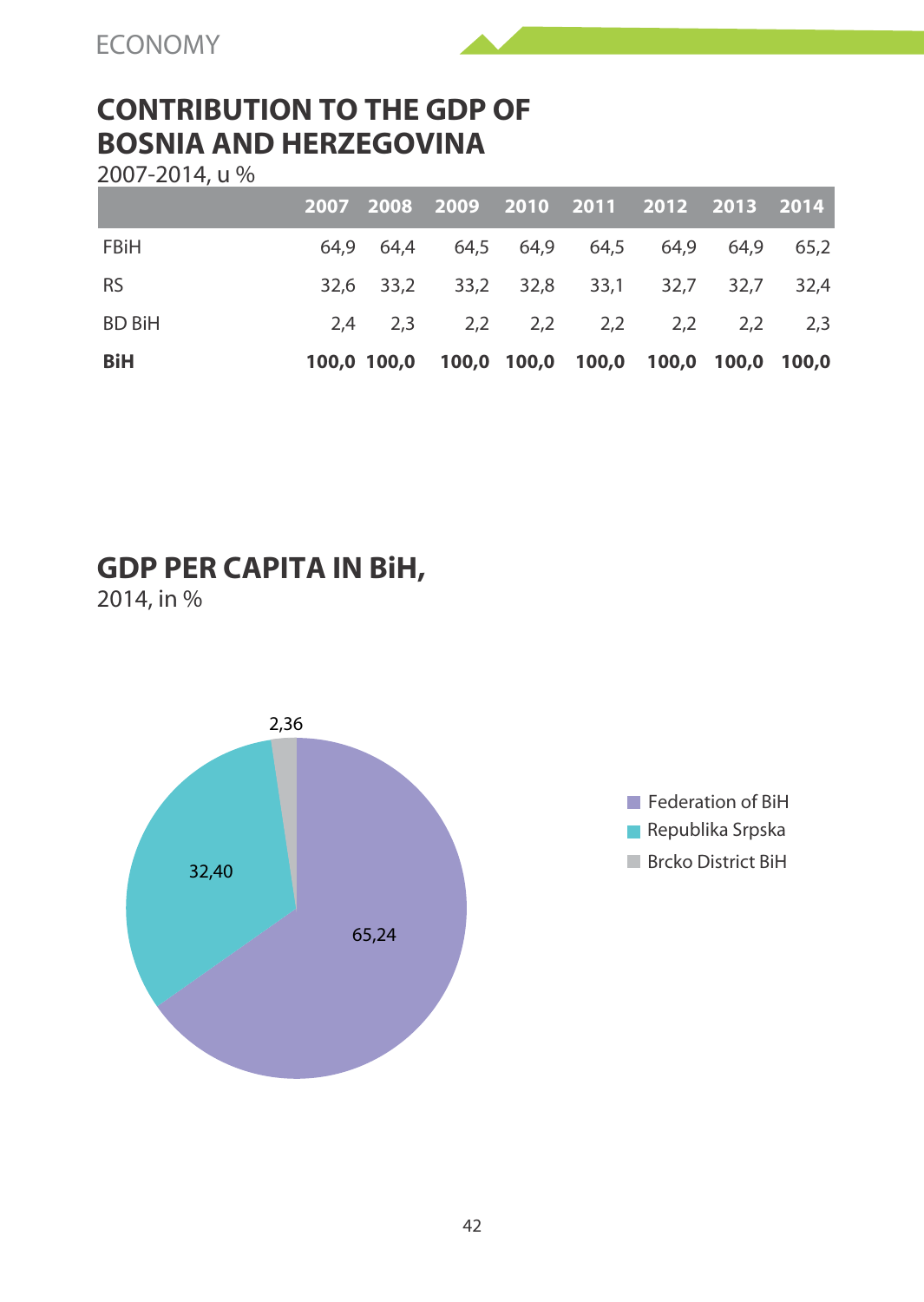## **GDP PER CAPITA IN BiH,**

2007-2014, in KM



## **GDP PER CAPITA IN BiH,**

2007-2014, in KM

|                                                       | 2007   | 2008   | 2009   | 2010          | 2011  | 2012  | 2013                 | 2014  |
|-------------------------------------------------------|--------|--------|--------|---------------|-------|-------|----------------------|-------|
| <b>Gross domestic</b><br>product B&H, mil.<br>КM      | 22.545 | 25.504 | 24.780 | 25.346 26.210 |       |       | 26.193 26.743 27.304 |       |
| <b>Population, mid</b><br>year estimate,<br>thousands | 3.842  | 3.842  | 3.843  | 3.843         | 3.840 | 3.836 | 3.832                | 3.827 |
| <b>Gross domestic</b><br>product per                  | 5.868  | 6.638  | 6.448  | 6.595         | 6.825 | 6.828 | 6.979                | 7.135 |

**capita**

**GDP per capita** is calculated by dividing the GDP by the total population.

**Gross domestic product (GDP)** by income approach equals the sum of compensation of employees, net taxes on production (taxes on production less subsidies on production) and gross operating surplus and mixed income.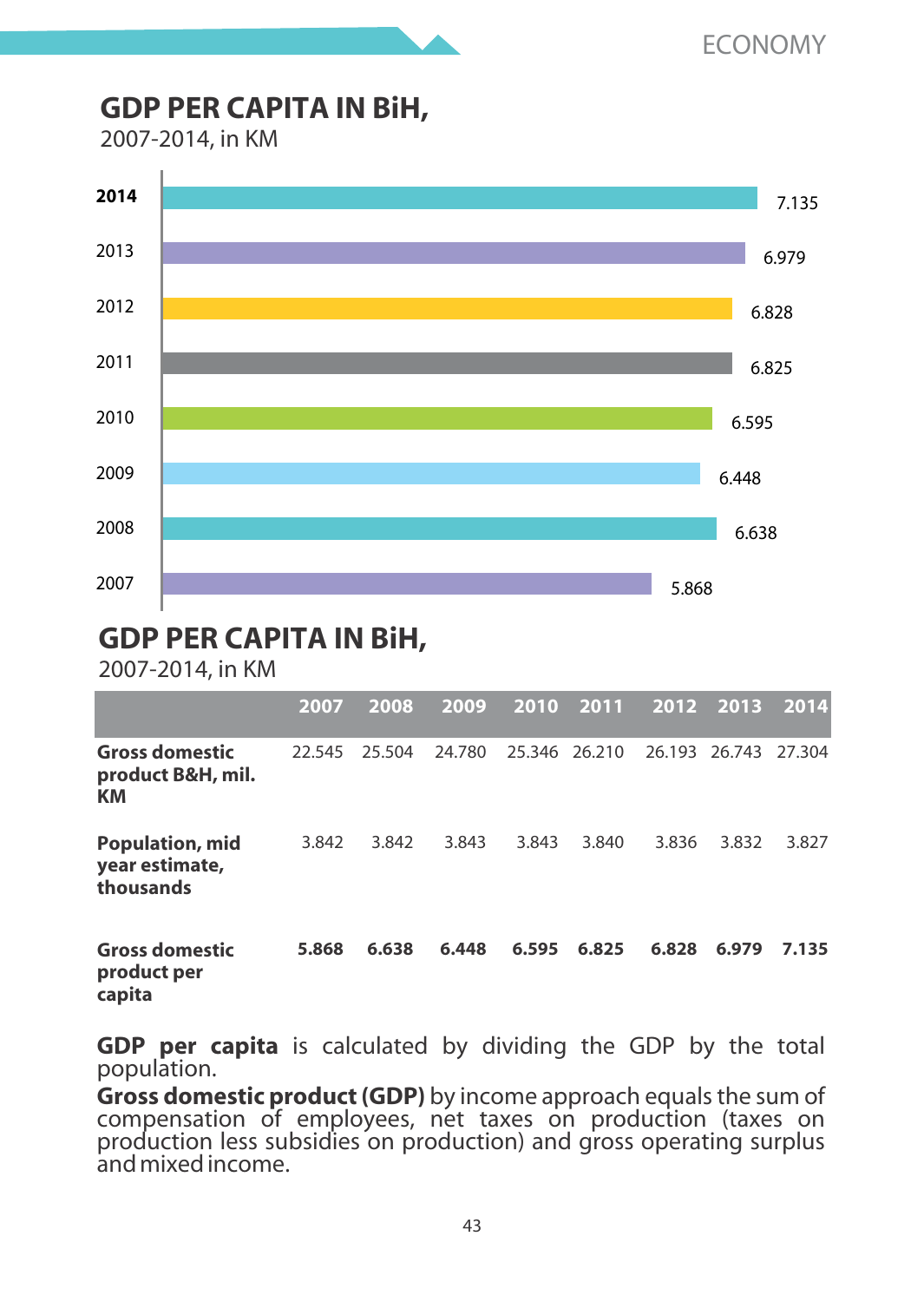



2014, in thousands KM

| Sections of<br>activity<br>(NACE Rev. 2)                                                              | Gross<br>value<br>added | Compesation of<br>employees | Net other<br>taxes on<br>prodaction | <b>Gorss operating</b><br>surplus/mixed<br>income |
|-------------------------------------------------------------------------------------------------------|-------------------------|-----------------------------|-------------------------------------|---------------------------------------------------|
| Agriculture, forestry<br>and fishing (A)                                                              | 1.626.871               | 290.222                     | $-24.941$                           | 1.361.590                                         |
| Industrial activities<br>$(B+C+D+E)$                                                                  | 4.935.217               | 3.244.962                   | 57.188                              | 1.633.067                                         |
| Construction (F)                                                                                      | 1.095.372               | 571.757                     | 9.083                               | 514.532                                           |
| Trade, transportation<br>and communication,<br>catering trades<br>$(G+H+I+J)$                         | 6.508.657               | 3.276.124                   | 30.742                              | 3.201.791                                         |
| Financial<br>intermediation, real<br>estate activities and<br>support service<br>activities (K+L+M+N) | 3.326.714               | 1.212.544                   | 26.788                              | 2.087.382                                         |
| Service activities<br>$(O+P+O+R+S)$                                                                   | 5.672.484               | 4.988.236                   | 21.330                              | 662.918                                           |
| <b>Gross value added</b>                                                                              | 23.165.315              | 13.583.845                  | 120.190                             | 9.461.280                                         |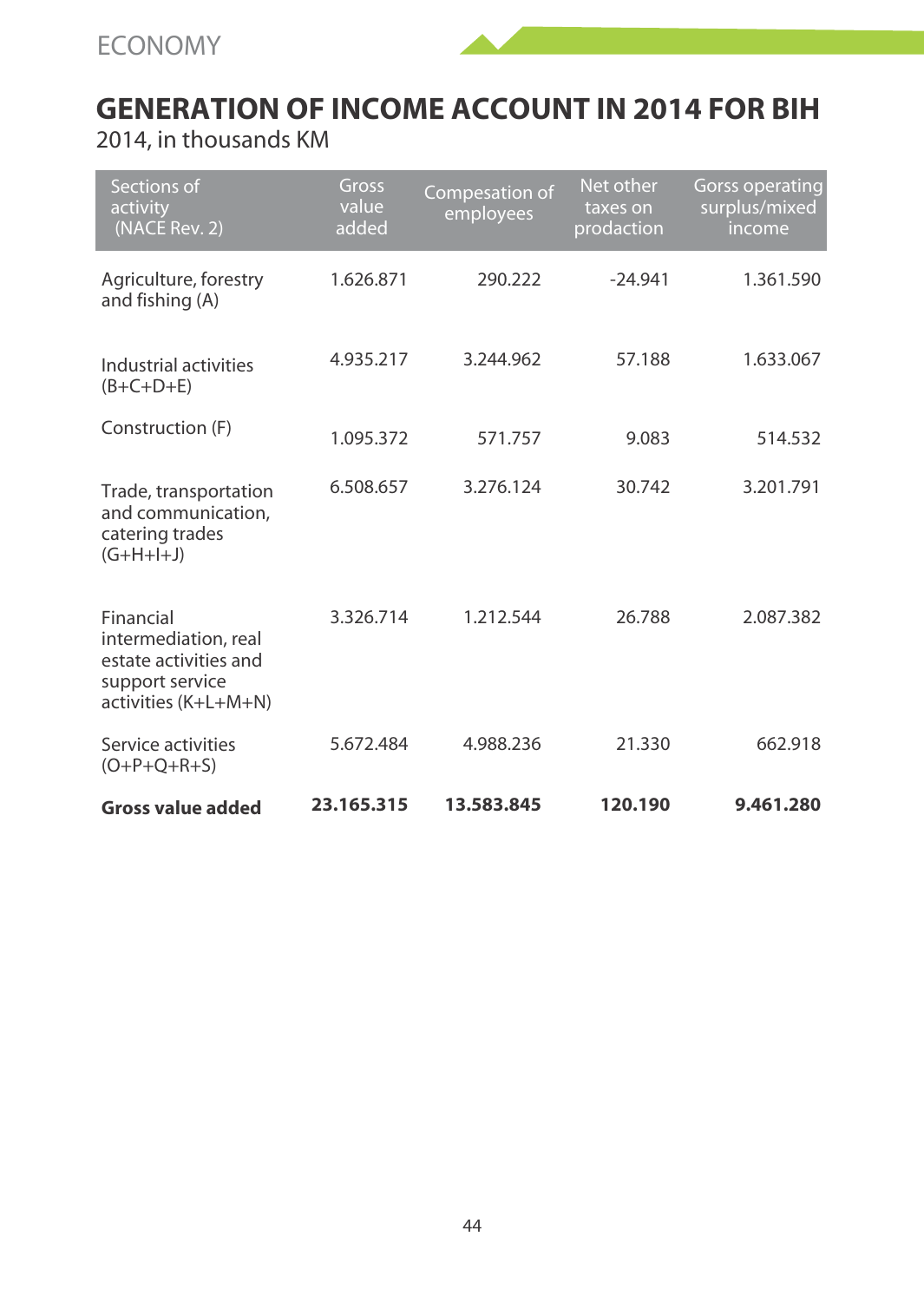

# **GENERATION OF INCOME ACCOUNT IN 2014 OF BIH,**

2014, in %

| Section of<br>activity<br>(NACE Rev. 2)                                                               | <b>Gross value</b><br>added | Compensation<br>of employees | Net other<br>taxes<br>on production | Gross operating<br>surplus/mixed<br>income |
|-------------------------------------------------------------------------------------------------------|-----------------------------|------------------------------|-------------------------------------|--------------------------------------------|
| Agriculture, forestry<br>and fishing (A)                                                              | 100,00                      | 17.84                        | $-1.53$                             | 83.69                                      |
| Industrial activities<br>$(B+C+D+E)$                                                                  | 100,00                      | 65,75                        | 1,16                                | 33,09                                      |
| Construction (F)                                                                                      | 100.00                      | 52.20                        | 0.83                                | 46.97                                      |
| Trade, transportation<br>and communication.<br>catering trades<br>$(G+H+I+J)$                         | 100.00                      | 50.33                        | 0.47                                | 49.19                                      |
| Financial<br>intermediation, real<br>estate activities and<br>support service<br>activities (K+L+M+N) | 100.00                      | 36.45                        | 0.81                                | 62.75                                      |
| Service activities<br>$(O+P+Q+R+S)$                                                                   | 100,00                      | 87,94                        | 0,38                                | 11,69                                      |
| Gross value added                                                                                     | 100,00                      | 58,64                        | 0.52                                | 40,84                                      |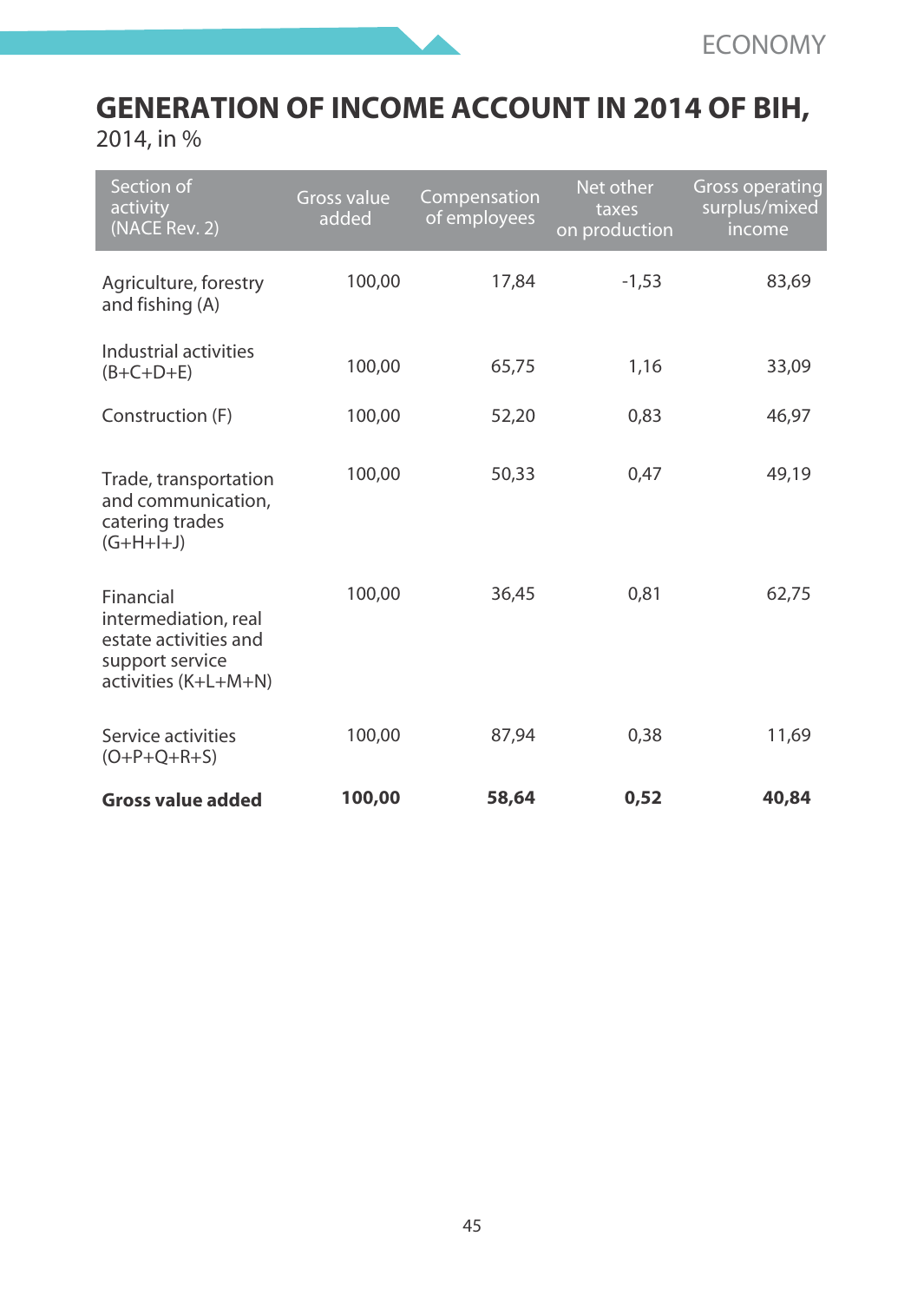



#### 2008-2014, thousands KM, current prices

|                                                                                       | 2008       | 2009       | 2010       | 2011       | 2012                  | 2013       | 2014       |
|---------------------------------------------------------------------------------------|------------|------------|------------|------------|-----------------------|------------|------------|
| Household final<br>consumption                                                        | 21.751.919 | 20.927.244 | 21.293.875 | 21.927.336 | 22.337.123            | 22.515.385 | 22.829.881 |
| Final consumptions<br>expenditure of non<br>profit institutions<br>serving households | 420.547    | 431.964    | 441.864    | 454.034    | 479.487               | 436.196    | 493.621    |
| Final consumption<br>of General<br>Government                                         | 5.570.487  | 5.734.140  | 5.779.755  | 5.975.053  | 6.015.845             | 5.977.798  | 6.077.643  |
| Gross capital<br>formation                                                            | 6.798.819  | 4.796.123  | 4.032.691  | 4.808.326  | 4.932.630             | 4.769.851  | 5.094.899  |
| Export of goods<br>and services(fob)                                                  | 6.851.447  | 6.201.956  | 7.532.260  | 8.403.440  | 8.434.289             | 8.991.393  | 9.257.165  |
| Import of goods<br>and services (fob)                                                 | 15.136.742 | 12.086.332 | 13.005.289 | 14.637.143 | 14.635.390            | 14.501.459 | 15.535.968 |
| <b>Gross domestic</b><br>product                                                      | 26.256.477 | 26.005.095 | 26.075.156 |            | 26.931.046 27.563.984 | 28.189.164 | 28.217.242 |

**Gross domestic product (GDP)** by expenditure approach is defined as total domestic final consumption corrected by external trade balance with the rest of the world.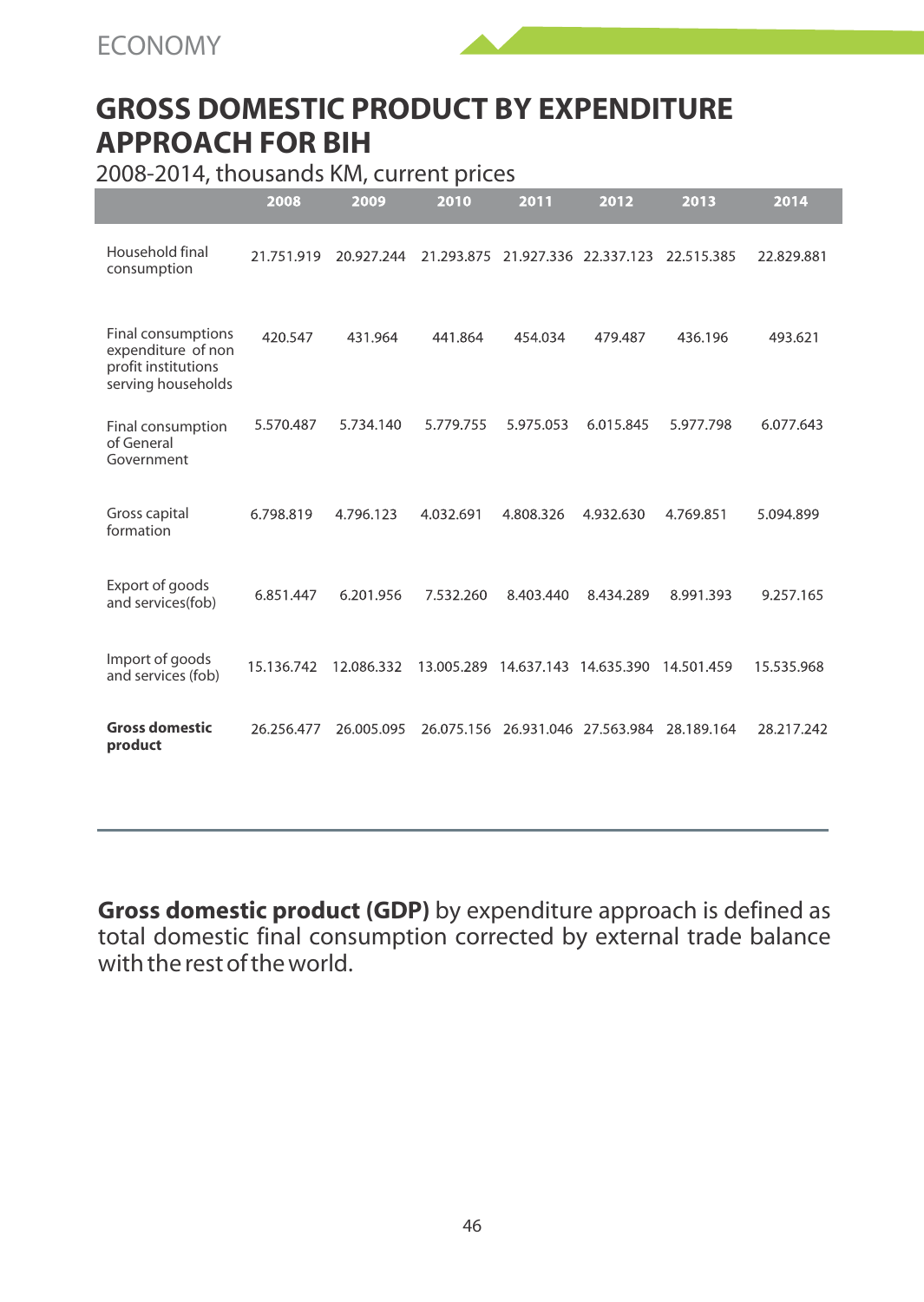# **GROSS DOMESTIC PRODUCT (GDP) IN PURCHASING POWER STANDARD IN 2014**

Actual Individual Consumption (EU28=100)



**Purchasing Power Parities (PPPs)** are curency rates that are applied in order to convert economic indicators from national currency to an artificial common currency, called the Purchasing Power standard (PPS), which equalizes the purchasing power of different national currencies and enables meanungful volume comparisons between countries.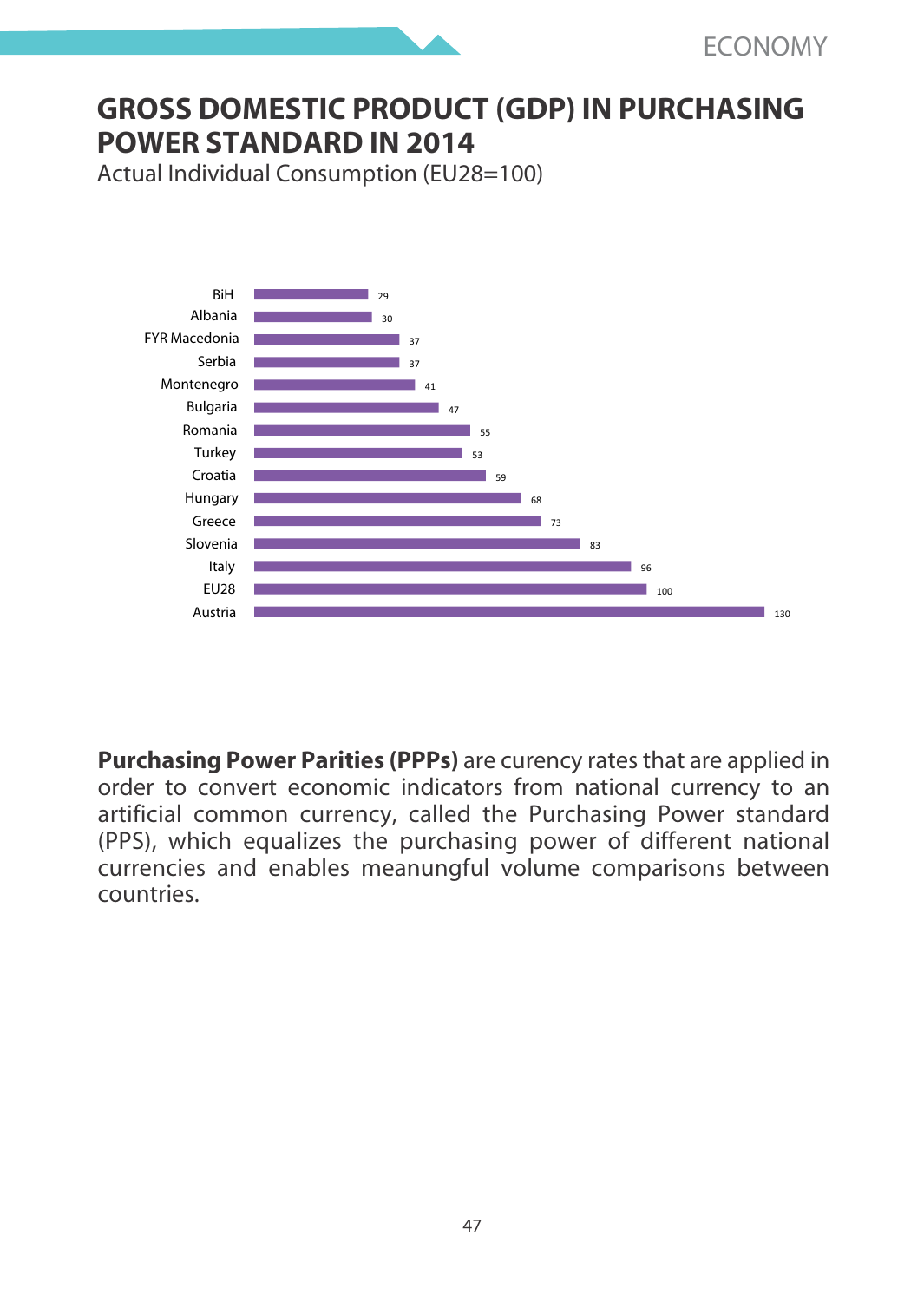# **GROSS FIXED CAPITAL FORMATION IN NEW FIXED ASSETS BY TECHNICAL COMPOSITION**

2010-2014, thousand KM

| <b>Technical composition</b>                | 2010      | 2011      | 2012      | 2013      | 2014      |
|---------------------------------------------|-----------|-----------|-----------|-----------|-----------|
| Construction works                          | 2.124.540 | 1.901.985 | 1.852.938 | 2.206.310 | 2.709.065 |
| Machinery, transport<br>and other equipment | 1.554.030 | 1.809.950 | 1.884.887 | 1.719.866 | 1.813.909 |
| Other tangible fixed<br>assets              | 24.781    | 27.828    | 23.269    | 23.707    | 24.263    |
| Intangible fixed assets                     | 133.727   | 131.416   | 341.169   | 225.043   | 185.166   |
| Costs of transactions<br>of lend            | 6.354     | 4.616     | 5.647     | 4.557     | 6.071     |
| Total                                       | 3.843.432 | 3.875.795 | 4.107.910 | 4.179.483 | 4.738.474 |

### **GFCF IN NEW FIXED ASSETS**

2010-2014

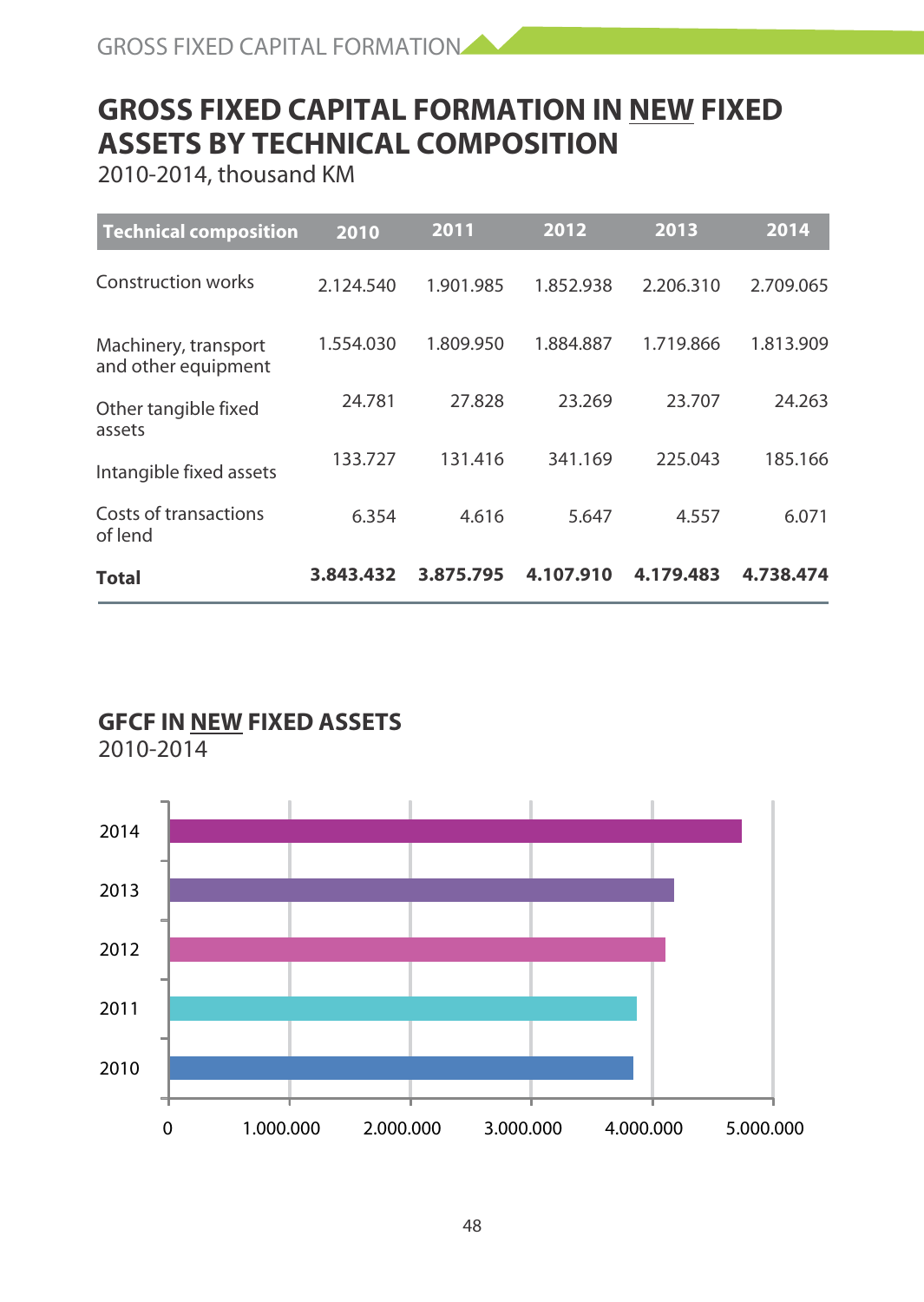# **GROSS FIXED CAPITAL FORMATION IN NEW FIXED ASSETS**

2010-2014, thousand KM

|                                  | 2010      | 2011      | 2012      | 2013      | 2014      |
|----------------------------------|-----------|-----------|-----------|-----------|-----------|
| Federation of BiH                | 2512426   | 2595836   | 2568242   | 2.762.069 | 2840823   |
| Republica Srpska                 | 1 291 420 | 1 232 680 | 1509893   | 1.381.024 | 1.862.739 |
| <b>Brcko District</b>            | 39.586    | 47.279    | 29.775    | 36.390    | 34.912    |
| <b>Bosnia and</b><br>Herzegovina | 3.843.432 | 3.875.795 | 4.107.910 | 4.179.483 | 4.738.474 |

### **GROSS FIXED CAPITAL FORMATION IN NEW FIXED**



Considering that gross fixed capital formation, according to the European system of accounts, includes gross fixed capital formation in fixed assets, changes in inventories and net acquisitions of valuables, we notice that with this survey only data on gross fixed capital formation in fixed assets and net acquisitions of valuables have been collected for legal entities.

**Realized gross fixed capital formation in new fixed assets** are related to the part of fixed assets that has been purchased directly from the contractor or producer of the equipment or self-produced, that is related to gross fixed capital formation assets still out of buying and selling transactions among users.

**Gross capital formation for construction works** includes the value of construction and equipment built-in into constructions (electro installations, central heating installations, lifts etc.) and related projects.

**Gross fixed capital formation for equipment** includes all expenses for fitting, transportation, custom duties, insurance costs and other costs for property transfer.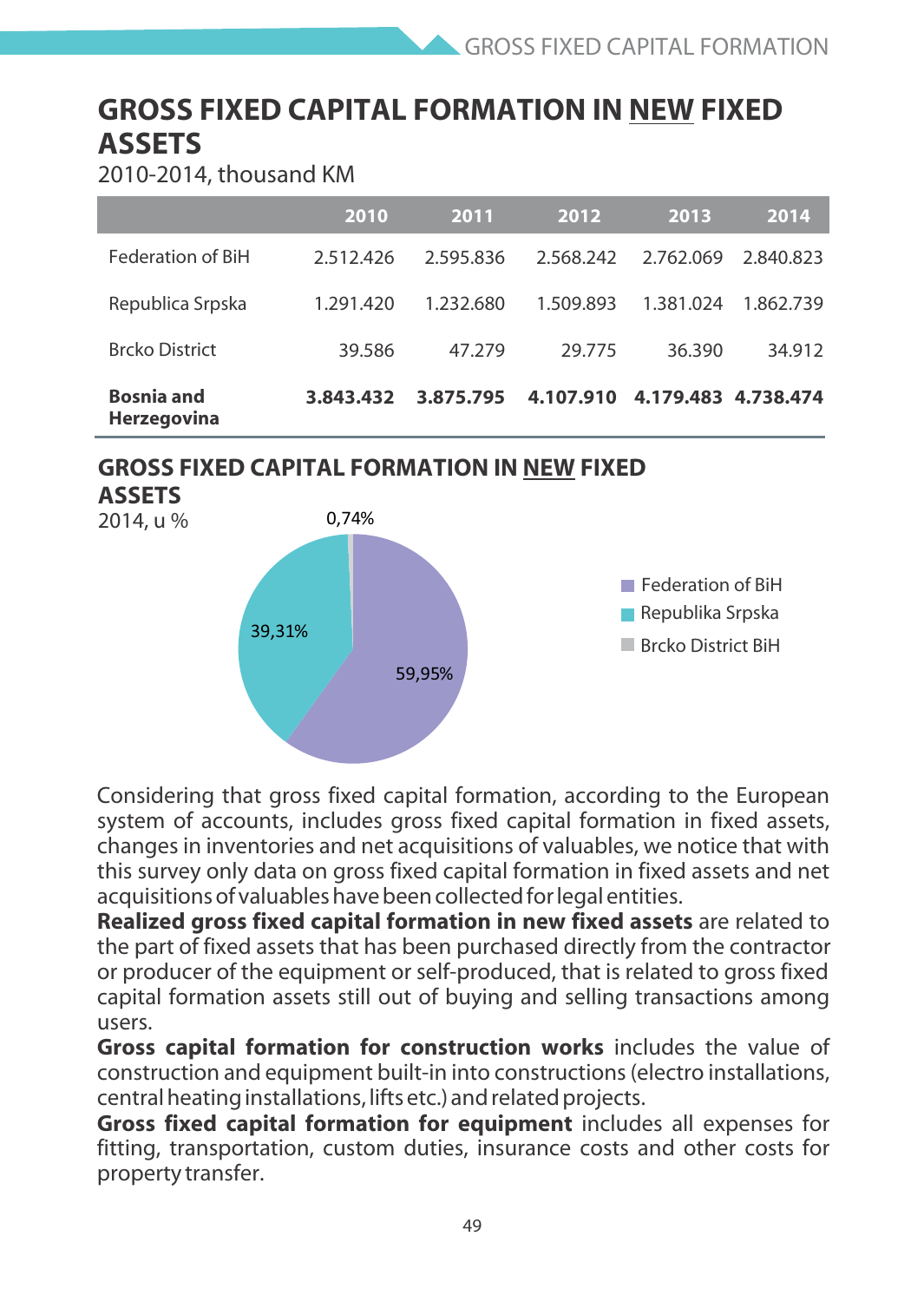# **BASIC STRUCTURAL BUSINESS VARIABLES BY SECTION OF ACTIVITY, BIH,**

2013

| <b>KD BiH 2010</b><br>(EU NACE Rev. 2)<br>Sections of activity                            | enterprises<br><b>Number of</b> | persons<br>ployed<br>umber<br>Ē<br>ā | <b>Lumover</b>     | 5O<br>Ī<br>added<br>factor<br>thousands KM | Personnel<br>costs | qoods a<br>services<br><b>Gta</b> |
|-------------------------------------------------------------------------------------------|---------------------------------|--------------------------------------|--------------------|--------------------------------------------|--------------------|-----------------------------------|
| <b>TOTAL OF</b>                                                                           | 24.790                          |                                      | 395.278 52.603.072 | 11.623.028                                 | 6.245.691          | 42.097.080                        |
| <b>COVERED</b><br><b>ACTIVITIES</b><br><b>B</b> Mining and<br>quarrying                   | 191                             | 19.494                               | 961.717            | 591.926                                    | 470.021            | 404.521                           |
| C Manufacturing                                                                           | 4.440                           | 122.088                              | 12.976.444         | 2.815.284                                  | 1.647.261          | 10.352.209                        |
| D Electricity, gas,<br>steam and air<br>conditioning<br>supply                            | 115                             | 17.086                               | 3.000.361          | 1.181.776                                  | 543.125            | 1.802.930                         |
| E Water supply;<br>sewerage, waste<br>management and<br>remediation<br>activities         | 348                             | 13.130                               | 686.266            | 291.738                                    | 236.175            | 410.795                           |
| <b>F</b> Construction                                                                     | 2.019                           | 31.486                               | 2.723.681          | 786.292                                    | 383.354            | 2.020.448                         |
| <b>G</b> Wholesale and<br>retail trade;<br>repair of motor<br>vehicles and<br>motorcycles | 9.950                           | 100.872                              | 25.937.889         | 2.827.638                                  | 1.367.298          | 23.608.907                        |
| <b>H</b> Transportation<br>and storage                                                    | 1.835                           | 31.661                               | 1.926.423          | 794.131                                    | 529.616            | 1.236.883                         |
| <b>I</b> Accomodation<br>and food service<br>activities                                   | 690                             | 8.036                                | 276.711            | 113.108                                    | 83.026             | 164.978                           |
| J Information and<br>communication                                                        | 878                             | 17.488                               | 2.064.533          | 1.216.591                                  | 458.539            | 910.355                           |
| L Real estate<br>activities                                                               | 308                             | 2.094                                | 160.924            | 100.980                                    | 36.444             | 61.067                            |
| M Professional,<br>scientific and<br>technical<br>activities                              | 2.387                           | 15.140                               | 1.238.925          | 527.147                                    | 263.514            | 825.173                           |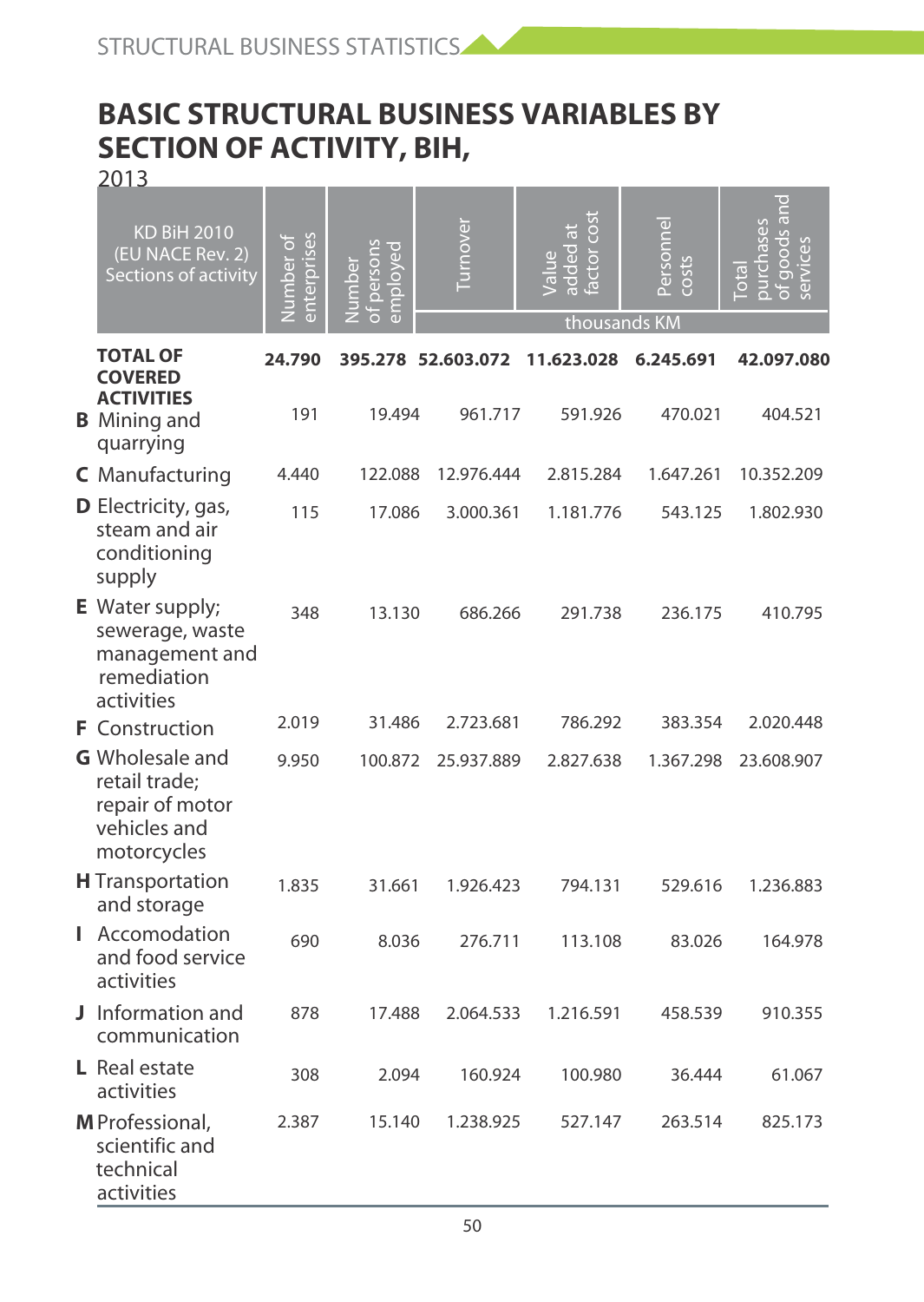|                                                                |                          |                                |         |                                                           |                             | continued                          |
|----------------------------------------------------------------|--------------------------|--------------------------------|---------|-----------------------------------------------------------|-----------------------------|------------------------------------|
| <b>KD BiH 2010</b><br>(EU NACE Rev. 2)<br>Sections of activity | enterprises<br>Number of | īΦ<br>person<br>ployed<br>mber | urnover | cost<br>$\ddot{a}$<br>added<br>GE.<br>ē<br>va<br>S<br>ුමි | e<br>Persor<br><b>COSTS</b> | G<br>$\overline{\phantom{a}}$<br>π |
|                                                                |                          | Ŧ.<br>$\overline{a}$           |         |                                                           | thousands KM                |                                    |
| N Administrative<br>and support<br>service activities          | 589                      | 8.933                          | 323.975 | 175.218                                                   | 108.174                     | 160.535                            |
| <b>P</b> Education <sup>19</sup>                               | 295                      | 2.996                          | 110.186 | 78.603                                                    | 46.987                      | 36.269                             |
| <b>Q</b> Health and social<br>welfare activities <sup>1)</sup> | 469                      | 3.165                          | 141.646 | 83.963                                                    | 48.256                      | 61.123                             |
| <b>S</b> Other service<br>activities <sup>1)</sup>             | 276                      | 1.607                          | 73.393  | 38.633                                                    | 23.901                      | 40.886                             |

1) Not all activities nor the enterprises of the indicated areas are covered. Coverage is presented in the Notes on Methodology of Thematic bulletin Structural Business Statistics 2013

**Structural business surveys** aim to collect, process and publish statistical data on the structure, competitiveness and characteristics of business entities and their results at different levels of activity.

**Number of enterprises** covers all enterprises engaged in market production and which are registered in the business register of the population that is the subject of observation.

**Number of persons employed** is defined as the total number of persons who work in the observation unit (including owners who work, partners working regularly in the unit and unpaid family members working regularly in the unit), as well as persons who work outside the unit to which they belong and which pays them (e.g. sales representatives, delivery personnel).

**Turnover** covers revenues calculated from sales of products, goods and services provided by reporting unit to third parties during the reference period.

**Value added at factor cost** is the gross income from operating activities after adjustment for operating subsidies and indirect taxes.

**Personnel costs a**re the total remuneration, in cash or in kind, paid by the employer to an employee (regular and temporary employees as well as home workers) in return for work done by the employee during the reference period.

**Total purchases of goods and services** include the value of all goods and services purchased during the accounting period for resale or consumption in the production process, excluding capital goods the consumption of which is registered as consumption of fixed capital.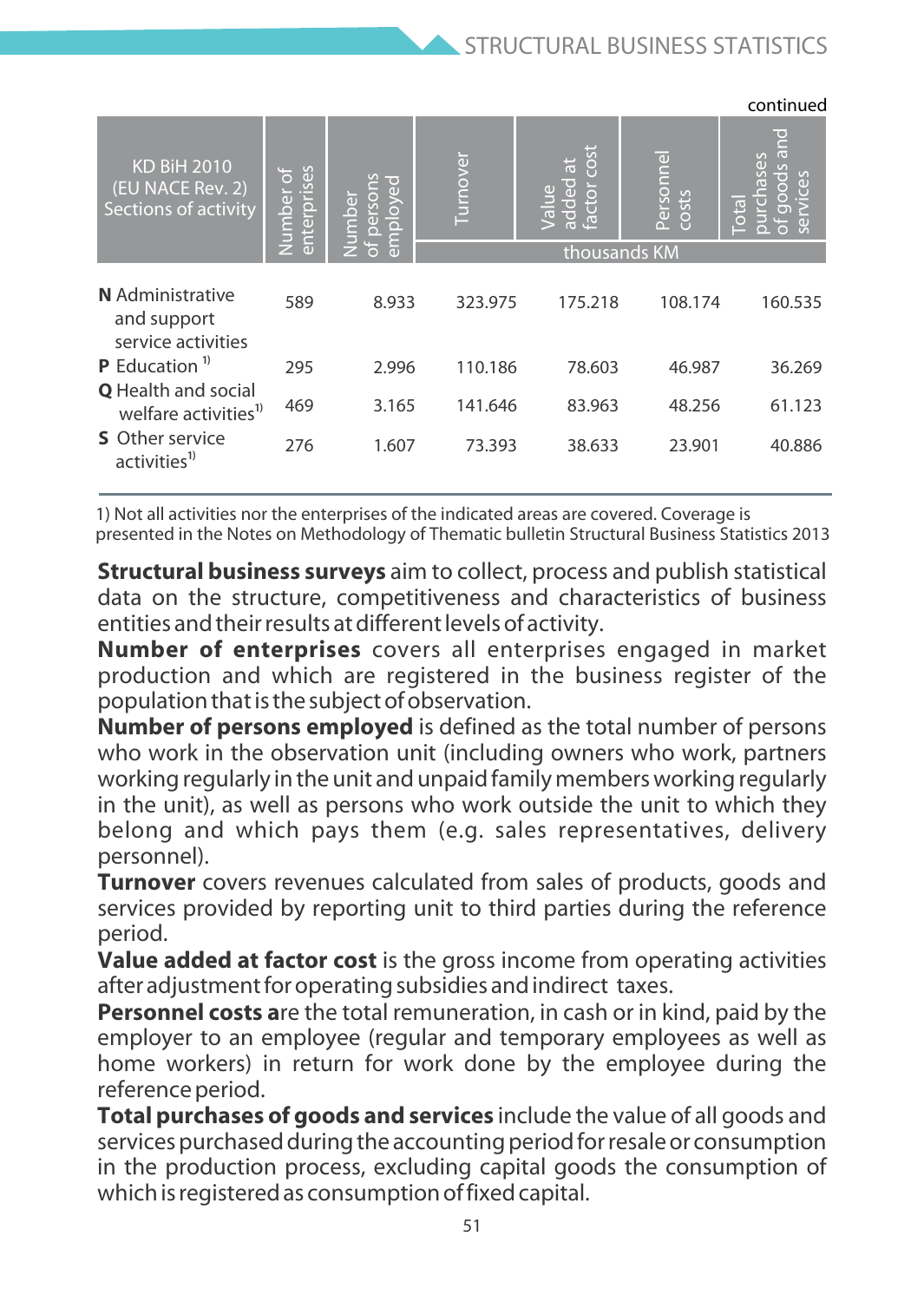# **STRUCTURE OF THE NUMBER OF PERSONS EMPLOYED IN THE TOTAL OF COVERED ACTIVITIES, BIH**



## **STRUCTURE OF VALUE ADDED AT FACTOR COST IN THE TOTAL OF COVERED ACTIVITIES, BIH**

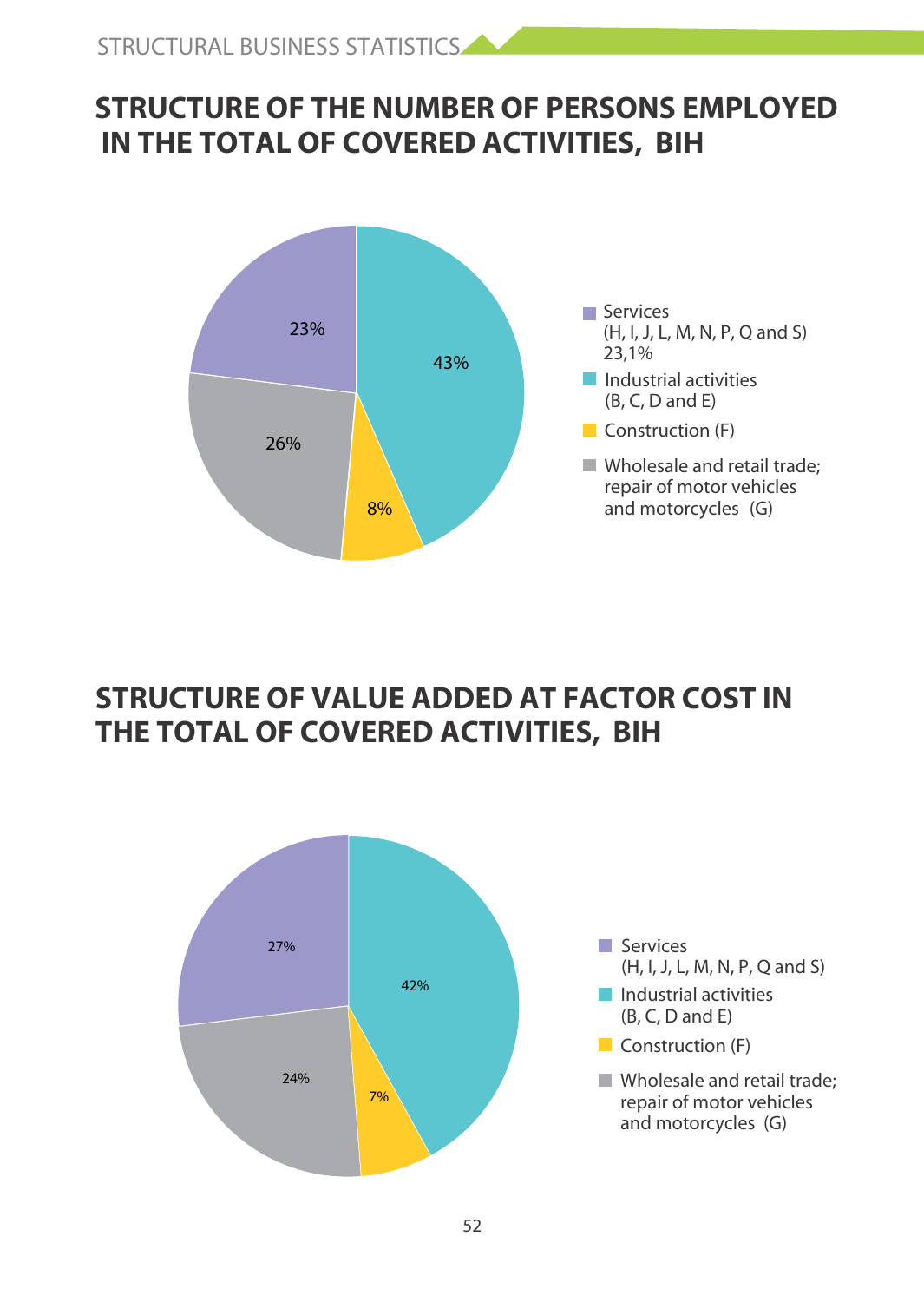# **BASIC STRUCTURAL BUSINESS INDICATORS BY SECTION OF ACTIVITY, BIH,**

2013

|    | <b>KD BiH 2010</b><br>(EU NACE Rev. 2)<br>Sections of activity                  | Turnover<br>per<br>person<br>employed<br>(KM) | Value added<br>per person<br>employed<br>(KM) | Percent<br>of value<br>added on the<br>value of<br>production is<br>obtained (%) | Average<br>personnel<br>costs<br>per employee<br>(KM) | Gross<br>operating<br>rate<br>(in %) |
|----|---------------------------------------------------------------------------------|-----------------------------------------------|-----------------------------------------------|----------------------------------------------------------------------------------|-------------------------------------------------------|--------------------------------------|
|    | <b>TOTAL OF</b><br><b>COVERED</b><br><b>ACTIVITIES</b>                          | 133.079                                       | 29.405                                        | 39,6                                                                             | 15.824                                                | 10,2                                 |
| R  | Mining and<br>quarrying                                                         | 49.333                                        | 30.364                                        | 60.6                                                                             | 24.125                                                | 12,7                                 |
| c  | Manufacturing                                                                   | 106.288                                       | 23.059                                        | 23,3                                                                             | 13.517                                                | 9,0                                  |
| D  | Electricity, gas,<br>steam and air<br>conditioning supply                       | 175.603                                       | 69.166                                        | 53,7                                                                             | 31.799                                                | 21,3                                 |
| Е. | Water supply;<br>sewerage, waste<br>management and<br>remediation<br>activities | 52.267                                        | 22.219                                        | 46,7                                                                             | 17.992                                                | 8,1                                  |
| F. | Construction                                                                    | 86.503                                        | 24.972                                        | 30,5                                                                             | 12.205                                                | 14,8                                 |
| G  | Wholesale and retail<br>trade; repair of<br>motor vehicles and<br>motorcycles   | 257.136                                       | 28.032                                        | 55,6                                                                             | 13.572                                                | 5.6                                  |
| н. | Transportation and<br>storage                                                   | 60.846                                        | 25.082                                        | 45.4                                                                             | 16.733                                                | 13,7                                 |
|    | Accomodation and<br>food service<br>activities                                  | 34.433                                        | 14.075                                        | 46.0                                                                             | 10.341                                                | 10,9                                 |
| J. | Information and<br>communication                                                | 118.052                                       | 69.566                                        | 60,8                                                                             | 26.224                                                | 36,7                                 |
| L. | Real estate activities<br>Professional.                                         | 76.859                                        | 48.229                                        | 66,1                                                                             | 17.416                                                | 40,1                                 |
| м  | scientific and<br>technical activities<br>Administrative and                    | 81.830                                        | 34.818                                        | 52,5                                                                             | 17.443                                                | 21,3                                 |
| N  | support service<br>activities                                                   | 36.267                                        | 19.614                                        | 56.8                                                                             | 12.121                                                | 20.7                                 |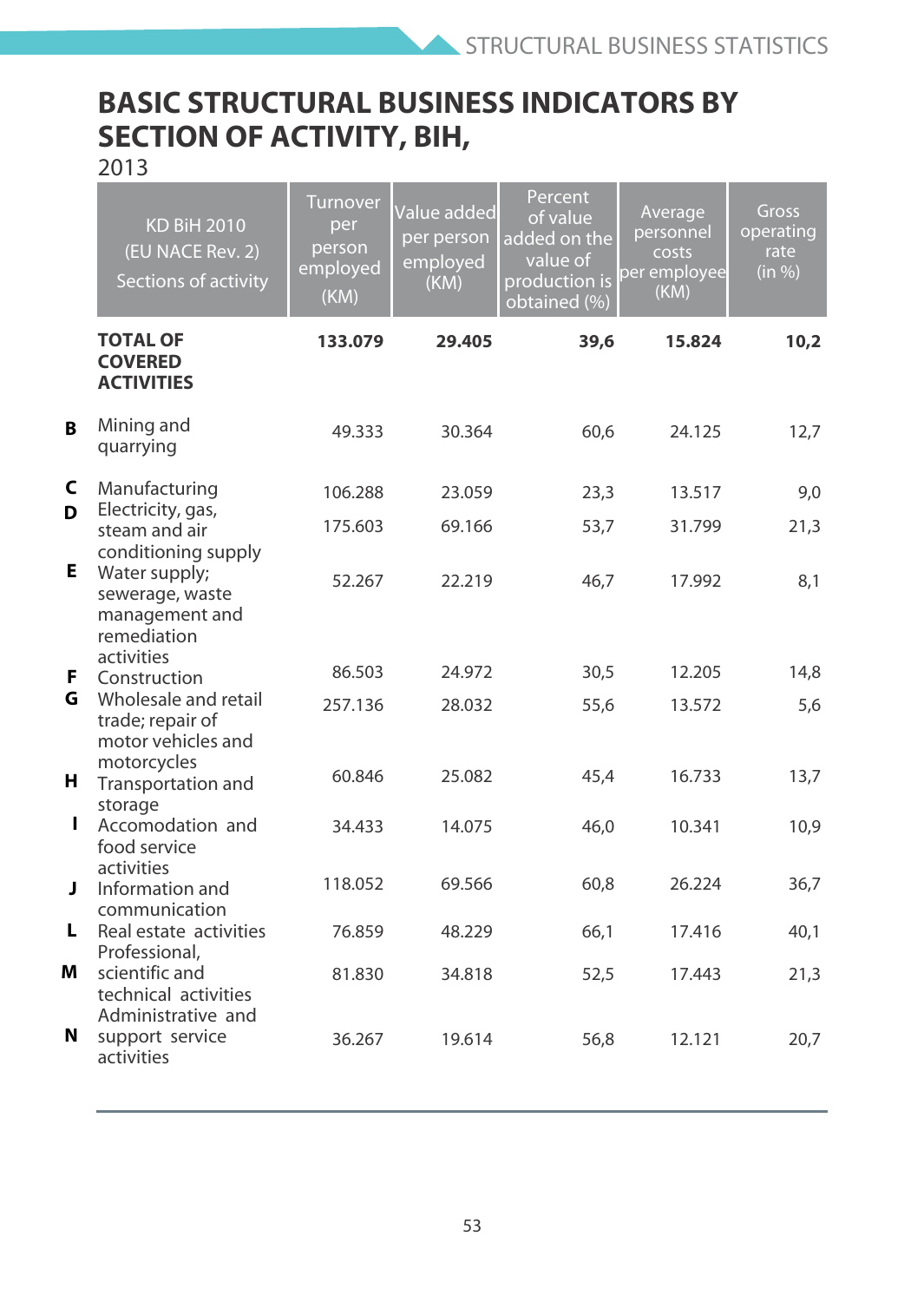### STRUCTURAL BUSINESS STATISTICS

|                                                      |                                                                |                                               |                                               |                                                                                  |                                                       | continued                            |
|------------------------------------------------------|----------------------------------------------------------------|-----------------------------------------------|-----------------------------------------------|----------------------------------------------------------------------------------|-------------------------------------------------------|--------------------------------------|
|                                                      | <b>KD BiH 2010</b><br>(EU NACE Rev. 2)<br>Sections of activity | Turnover<br>per<br>person<br>employed<br>(KM) | Value added<br>per person<br>employed<br>(KM) | Percent<br>of value<br>added on the<br>value of<br>production is<br>obtained (%) | Average<br>personnel<br>costs<br>per employee<br>(KM) | Gross<br>operating<br>rate<br>(in %) |
|                                                      | <b>P</b> Education $\mathbf{D}$                                | 36.778                                        | 26.236                                        | 68.7                                                                             | 15.930                                                | 28.7                                 |
|                                                      | <b>Q</b> Health and social<br>welfare activities <sup>1)</sup> | 44.748                                        | 26.525                                        | 58.8                                                                             | 15.313                                                | 25,2                                 |
| <b>S</b> Other service<br>$activities$ <sup>1)</sup> | 45.675                                                         | 24.043                                        | 62.6                                          | 14.884                                                                           | 20,1                                                  |                                      |
|                                                      |                                                                |                                               |                                               |                                                                                  |                                                       |                                      |

1) Not all activities nor the enterprises of the indicated areas are covered. Coverage is presented in the Notes on Methodology of Thematic bulletin Structural Business Statistics 2013

### **Indicators**

Indicators are calculated on the basis of the calculated values of the variables.

**Turnover per person employed** is obtained by dividing the total turnover with a total number of persons employed. This indicator expresses the ability of selling of business unit of specific activity.

**Value added per person employed** is obtained by dividing the total value added with a total number of persons employed. This indicator is used to measure productivity.

**Share of value added on the value of production** is obtained by dividing the total added value with a total value of production.

**Average personnel costs per employee** is obtained by dividing the total personnel costs with number of employees. This indicator shows average personnel costs in certain activity.

**Gross operating rate** represents the percentage of gross operating surplus in turnover.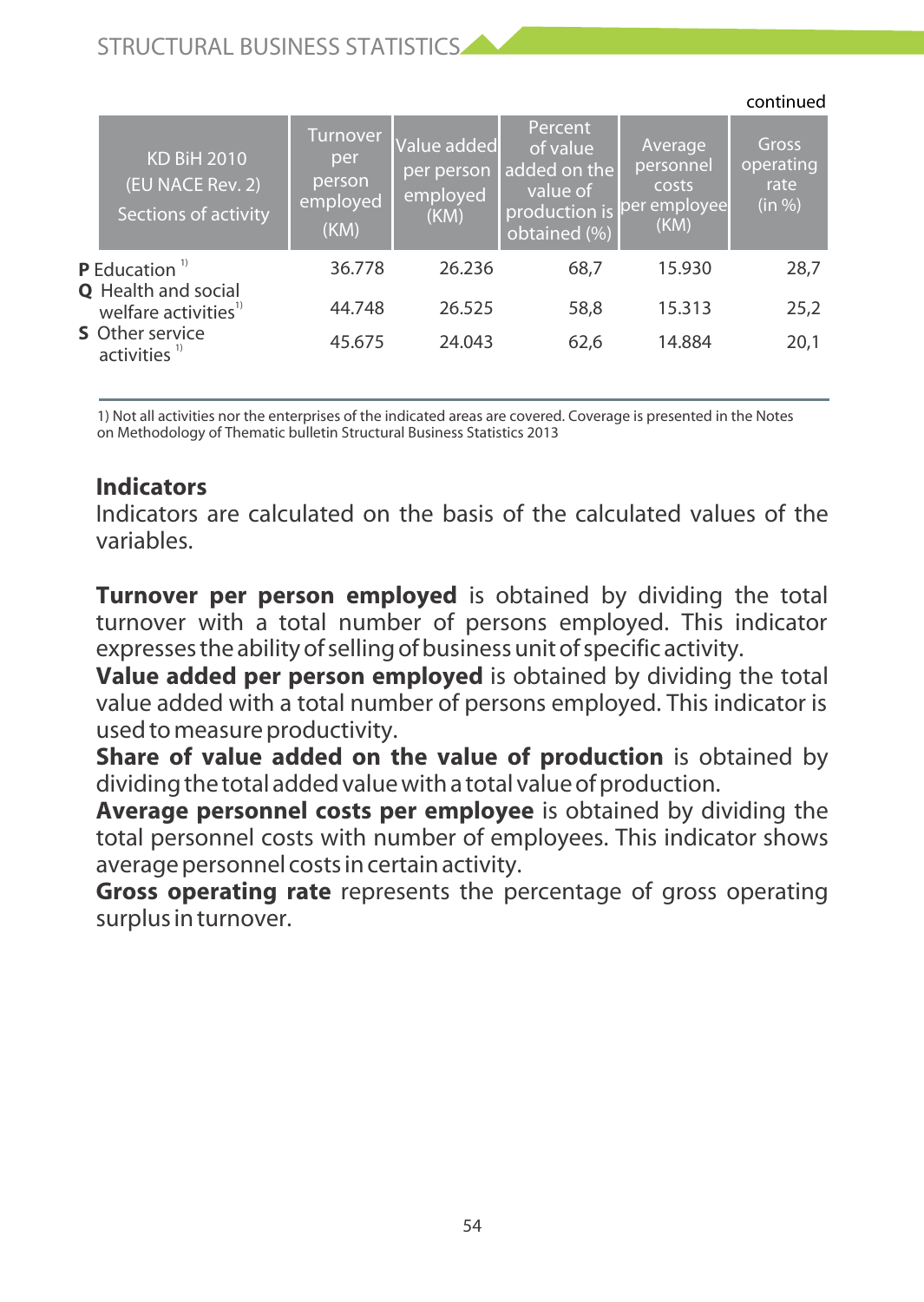# **TURNOVER PER PERSON EMPLOYED BY ACTIVITIY SECTION, KM**



## **VALUE ADDED PER PERSON EMPLOYED BY ACTIVITIY SECTION, KM**

![](_page_54_Figure_4.jpeg)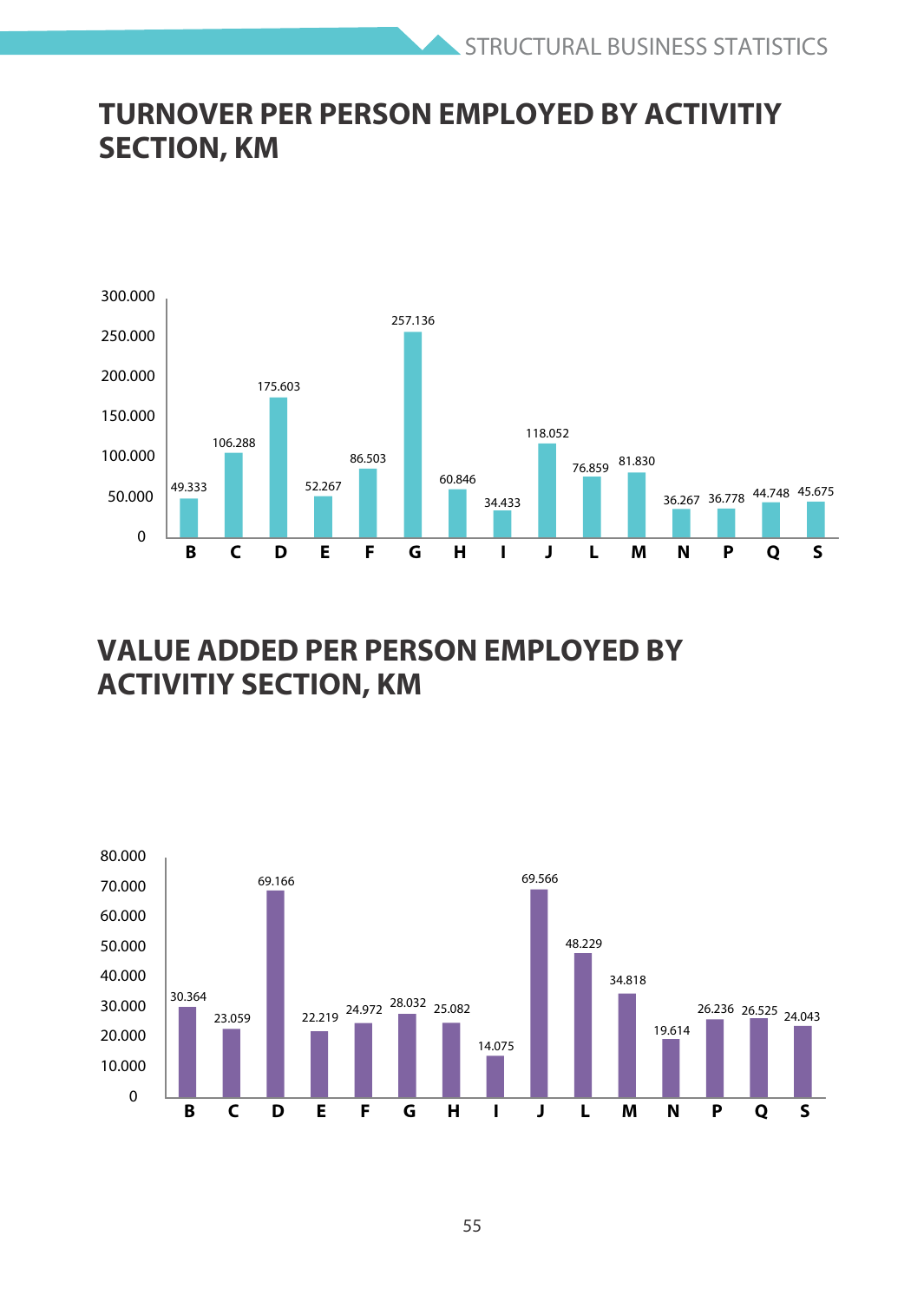# **ENTERPRISES IN SBR BY CLASSES OF EMPLOYEES AND CLASSES OF TURNOVER**

#### **Number of enterprises<sup>1)</sup> by classes of employees**

| Year |      | <b>Total</b> |        | <b>Small</b> |       | <b>Medium</b> |     | Large |  |
|------|------|--------------|--------|--------------|-------|---------------|-----|-------|--|
|      |      | number       | %      | number       | %     | number        | %   |       |  |
|      | 2009 | 32.430       | 30.295 | 93.4         | 1.873 | 5,8           | 262 | 0,8   |  |
|      | 2010 | 33.114       | 31.071 | 93,8         | 1.756 | 5,3           | 287 | 0,9   |  |
|      | 2011 | 33.507       | 31.271 | 93,3         | 1.935 | 5,8           | 301 | 0,9   |  |
|      | 2012 | 31.435       | 29.228 | 93,0         | 1.906 | 6,1           | 301 | 1,0   |  |
|      | 2013 | 33.329       | 31.044 | 93,1         | 1.985 | 6,0           | 300 | 0,9   |  |
|      | 2014 | 33.329       | 31.085 | 93,1         | 1.982 | 5,9           | 320 | 1,0   |  |

#### **Number of enterprises <sup>1)</sup> by classes of turnover**

| Year | <b>Total</b> | <b>Small</b> |      | Medium |     | Large  |     |
|------|--------------|--------------|------|--------|-----|--------|-----|
|      |              | number       | %    | number | %   | number | %   |
| 2009 | 32.698       | 32.294       | 98,8 | 342    | 1,0 | 62     | 0,2 |
| 2010 | 33.083       | 32.657       | 98,7 | 355    | 1.1 | 71     | 0,2 |
| 2011 | 33.077       | 32.606       | 98,6 | 393    | 1,2 | 78     | 0,2 |
| 2012 | 29.855       | 29.388       | 98,4 | 384    | 1,3 | 83     | 0,3 |
| 2013 | 32.877       | 32.401       | 98,6 | 397    | 1.2 | 79     | 0,2 |
| 2014 | 33.387       | 32.881       | 98,5 | 428    | 1,3 | 78     | 0,2 |

 $\frac{1}{10}$  Including enterprises (no entrepreneurs) for which data are available from the annual financial reports.

Data on the enterprises by classes of employees are classified to: small (0-49 employees) medium (50-249 employees) and large enterprises (250 and more employees).

Data on the enterprises by classes of turnover are classified to: small (0-19.999.999 KM), medium (20.000.000-99.999.999 KM) and large enterprises (100.000.000 and above KM).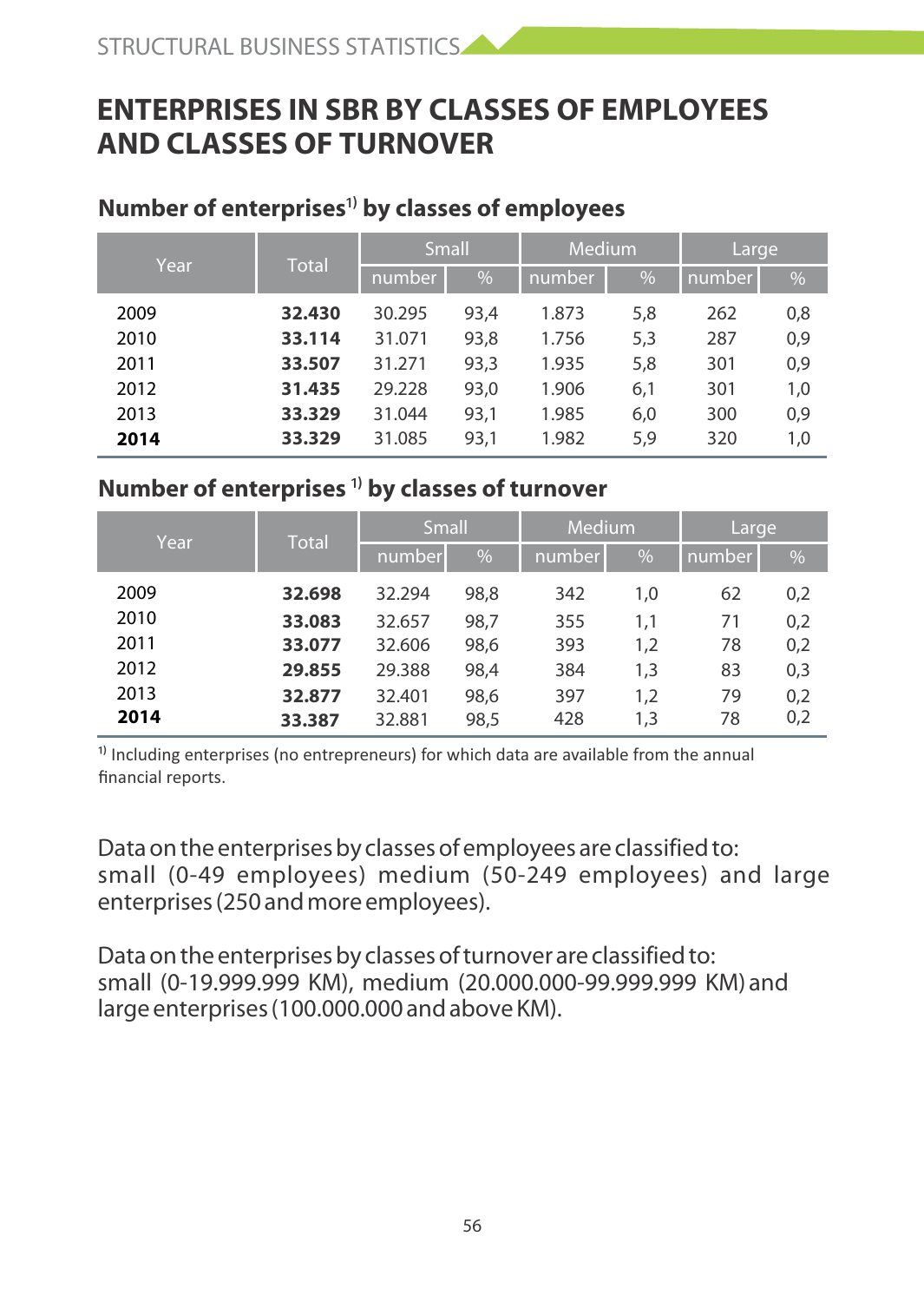## **ENTERPRISES BY CLASSES OF EMPLOYEES IN 2014,**

structure in %

![](_page_56_Figure_3.jpeg)

# **ENTERPRISES BY CLASSES OF TURNOVER IN 2014,**

structure in %

![](_page_56_Figure_6.jpeg)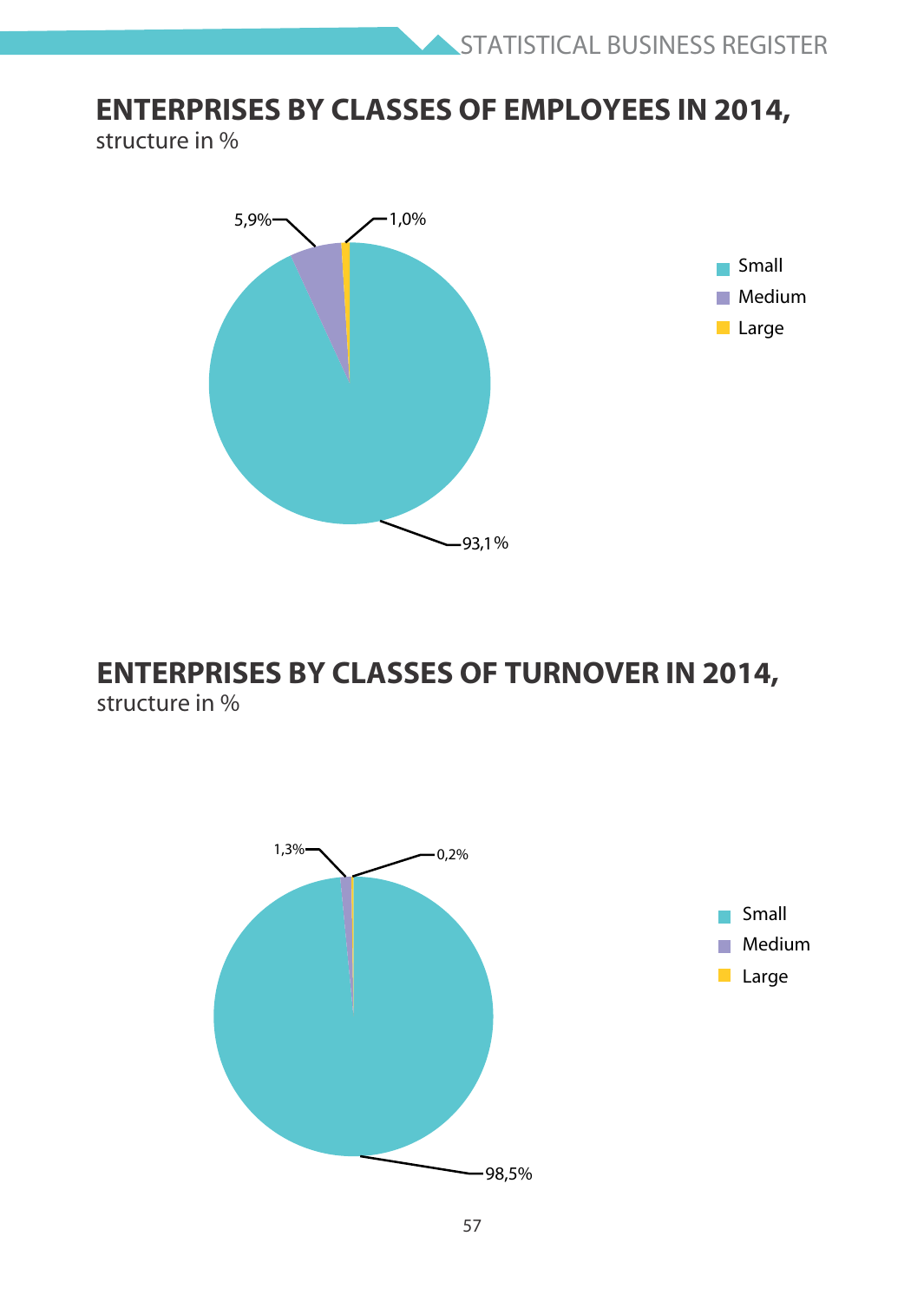PRICES

![](_page_57_Picture_1.jpeg)

## **CONSUMER PRICE INDEX IN BIH BY COICOP GROUPS IN 2014**

| <b>COICOP GROUPS</b>                                         | Ø2014/Ø2010 Ø2014/Ø2013 |       |
|--------------------------------------------------------------|-------------------------|-------|
| <b>Total</b>                                                 | 104,8                   | 99,1  |
| Food and non-alcoholic beverages                             | 105.0                   | 97.3  |
| Alcoholic beverages and tobacco                              | 135,2                   | 106.9 |
| Clothing and footwear                                        | 75.2                    | 94.9  |
| Housing, water, electricity, gas and other fuels             | 106.6                   | 99,7  |
| Furnishing, household equipmentand routine                   | 101.9                   | 99.5  |
| maintenance of the houseand routine maintenance of the house |                         |       |
| Health                                                       | 96.5                    | 100,4 |
| Transport                                                    | 110.3                   | 99.0  |
| Communications                                               | 110.2                   | 102.8 |
| Recreation and culture                                       | 102.5                   | 100.4 |
| Education                                                    | 102.2                   | 100.8 |
| Restaurants and hotels                                       | 104.3                   | 100,2 |
| Other goods and services                                     | 101.2                   | 100.0 |

### **COMPARATIVE CPI BY GROUPS, 2014**

![](_page_57_Figure_5.jpeg)

**Consumer Price Index** allowes to measure the consumer price inflation that is the rate of change of the consumer prices of goods and services purchased by the households through monetary transactions in the economic teritory of Bosnia and Herzegovina for products that directly satisfy consumers needs**.** Consumer Price Index represents a measure of inflation in state.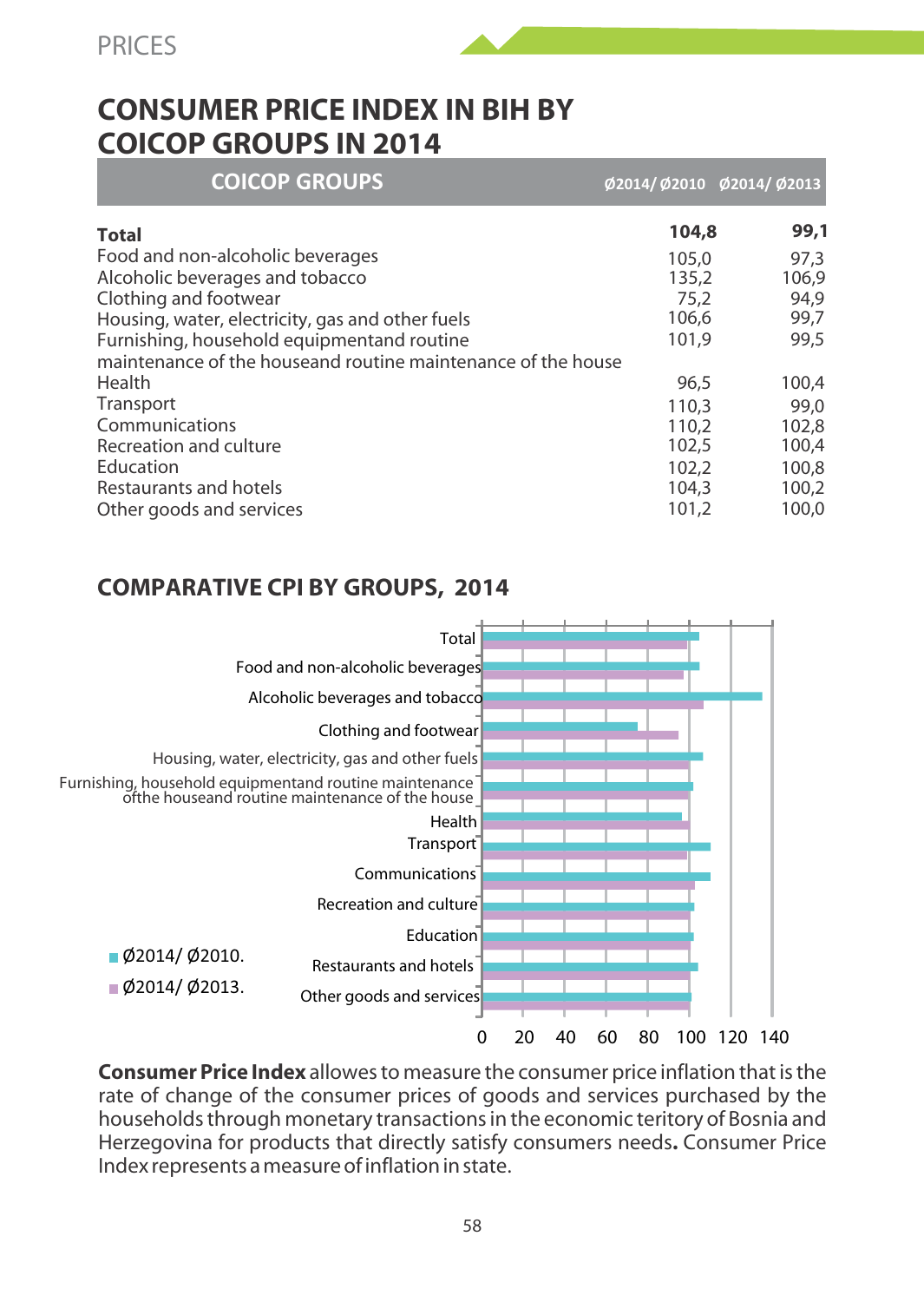It serves for harmonization of salaries ang wages by collective contracts, pensions and social welfare payments. It serves as a quarantee the value of recurrent payments in escalator clauses for contractual relationships, it enables a comparison of inflation in country with inflation in other countries as well as a comparison of price movements within particular country and regions, it can also serve as a base for deflating national accounts data and other purposes.

CPI is caluculated on the basis of the respresentative list of products that consists of 604 items in the year 2014. Each month over 21 000 prices are being collected in accordance with defined sample of outlets on 12 geographical locations (5 towns in Federation of B&H, 6 towns in Republika Srpska and in District Brcko BiH).

In comparison to the year average in 2013, average price level in the year 2014 was lower by 0,9%, due to the average price decrease in groups of Food and nonalcoholic beverages (2,7%), Clothing and footwear (5.1%), Housing, water, electricity, gas and other fuels (0,3%), Furnishing, house equipment and regular maintenance of the household (0,5%) and Transport (1.0%). Other groups recorded price increase: Alcoholic beverages and tobacco (6.9%), Health (0.4%), Communications (2.8%), Recreation and culture (0.4%), Education (0.8%) and Restaurants and hotels (0,2%).

# **CONSUMER PRICE INDEX IN BIH: RATES OF PRICE CHANGES (%)BY COICOP GROUPS**

2014

| <b>COICOP PRODUCT</b><br><b>GROUPS</b>                                  |            | Prices change (Ø2010=100) | Changes of<br>consumer prices<br>$(\emptyset$ 2013=100) |               |            |
|-------------------------------------------------------------------------|------------|---------------------------|---------------------------------------------------------|---------------|------------|
|                                                                         | <b>BiH</b> | <b>FBiH</b>               | <b>RS</b>                                               | <b>BD BiH</b> | <b>BiH</b> |
| Total                                                                   | 4,8        | 4,7                       | 4,8                                                     | 4,3           | -0,9       |
| Food and non-alcoholic beverages                                        | 5.0        | 5.5                       | 4.6                                                     | 4.0           | $-2,7$     |
| Alcoholic beverages and tobacco                                         | 35,2       | 36,5                      | 32,0                                                    | 37,0          | 6,9        |
| Clothing and footwear                                                   | $-24.8$    | $-27,4$                   | $-21,9$                                                 | $-5,5$        | $-5,1$     |
| Housing, water, electricity, gas<br>and other fuels                     | 6,6        | 9.4                       | 4,1                                                     | $-0,4$        | $-0,3$     |
| Furnishing, household equipment<br>and routine maintenance of the house | 1.9        | 3.0                       | 0.9                                                     | 2,6           | $-0.5$     |
| Health                                                                  | $-3.5$     | -8.0                      | 0.2                                                     | $-1,1$        | 0,4        |
| Transport                                                               | 10,3       | 9,2                       | 11,6                                                    | 7,9           | $-1,0$     |
| Communications                                                          | 10,2       | 2,1                       | 19,4                                                    | 6,7           | 2.8        |
| Recreation and culture                                                  | 2,5        | 4.6                       | $-0.1$                                                  | 2,0           | 0.4        |
| Education                                                               | 2,2        | 2.3                       | 2,1                                                     | 0,0           | 0,8        |
| Restaurants and hotels                                                  | 4,3        | 6.7                       | 0,9                                                     | 0,9           | 0,2        |
| Other goods and services                                                | 1.2        | 2.4                       | $-0,2$                                                  | 2,5           | 0,0        |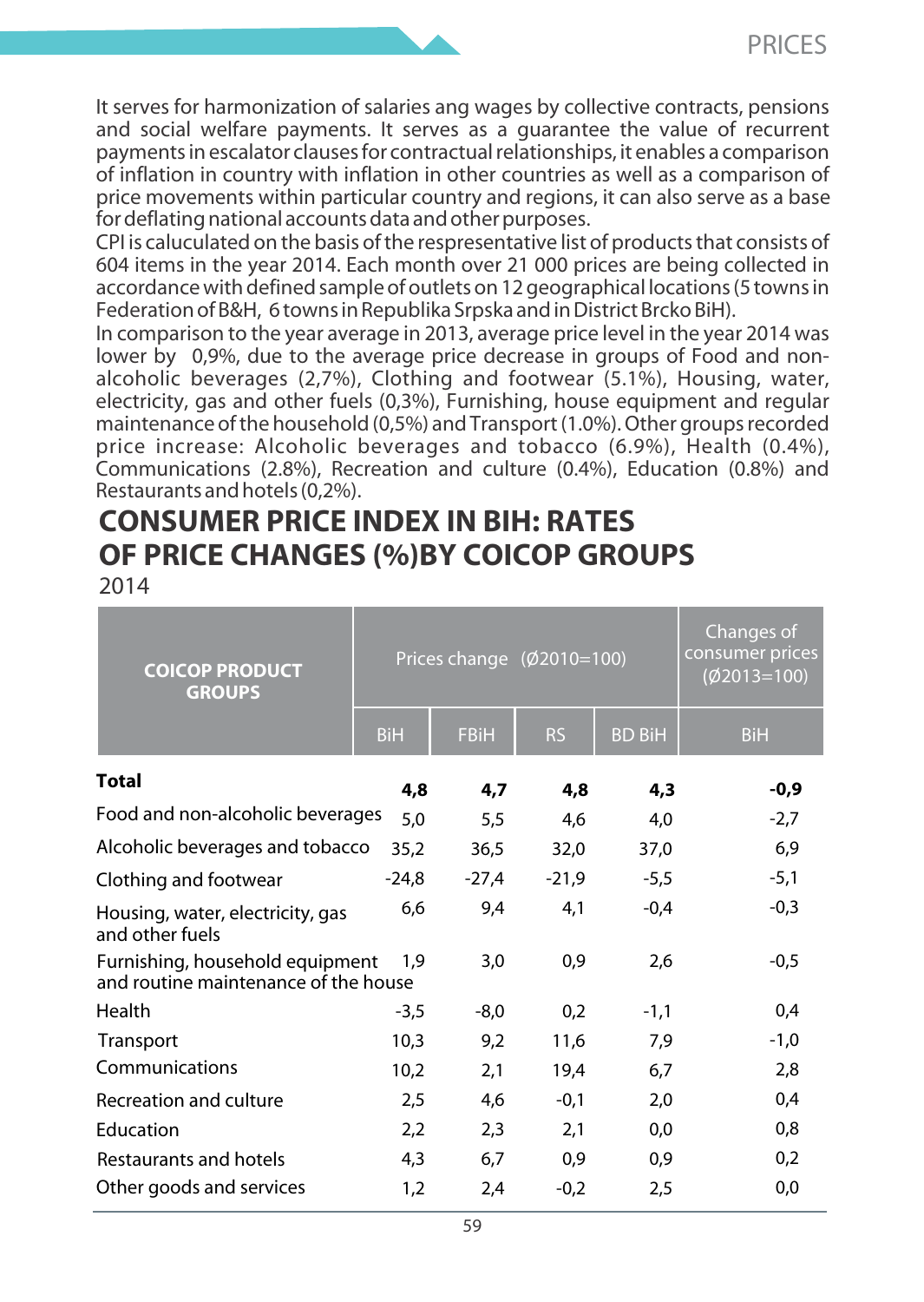### **COMPARATIVE PRICE LEVELS FOR SELECTED GROUPS OF CONSUMPTION IN THE WESTERN BALKANS COUNTRIES AND THE REGION, EUROSTAT-OECD PURCHASING POWER PARITIES PROGRAMME,**  2014, (EU=100)

|                      | Household<br>final<br>consumption | Food and<br>non-alcoholic<br>beverages | Alcoholic<br>beverages<br>and tobacco | Clothing |
|----------------------|-----------------------------------|----------------------------------------|---------------------------------------|----------|
| Austria              | 107                               | 124                                    | 90                                    | 95       |
| Italy                | 102                               | 112                                    | 95                                    | 104      |
| EU                   | 100                               | 100                                    | 100                                   | 100      |
| Greece               | 86                                | 99                                     | 89                                    | 89       |
| Slovenia             | 83                                | 99                                     | 83                                    | 94       |
| Croatia              | 67                                | 90                                     | 77                                    | 86       |
| Turkey               | 61                                | 84                                     | 87                                    | 63       |
| Hungary              | 57                                | 76                                     | 65                                    | 70       |
| Montenegro           | 57                                | 77                                     | 57                                    | 92       |
| Romania              | 54                                | 68                                     | 72                                    | 86       |
| BiH                  | 53                                | 74                                     | 50                                    | 85       |
| Serbia               | 53                                | 74                                     | 53                                    | 92       |
| Bulgaria             | 48                                | 70                                     | 58                                    | 79       |
| Albania              | 50                                | 69                                     | 45                                    | 66       |
| <b>FYR Macedonia</b> | 47                                | 58                                     | 38                                    | 76       |

|                      | Consumer<br>electronics | Personal<br>transport equipment | <b>Hotels</b><br>and restaurants |
|----------------------|-------------------------|---------------------------------|----------------------------------|
| Austria              | 98                      | 103                             | 107                              |
| Italy                | 98                      | 99                              | 109                              |
| EU                   | 100                     | 100                             | 100                              |
| Greece               | 102                     | 91                              | 84                               |
| Slovenia             | 103                     | 87                              | 86                               |
| Croatia              | 105                     | 89                              | 72                               |
| Turkey               | 87                      | 110                             | 74                               |
| Hungary              | 91                      | 84                              | 51                               |
| Montenegro           | 102                     | 86                              | 62                               |
| Romania              | 107                     | 86                              | 52                               |
| BiH                  | 98                      | 84                              | 57                               |
| Serbia               | 94                      | 83                              | 50                               |
| Bulgaria             | 91                      | 83                              | 46                               |
| Albania              | 108                     | 77                              | 42                               |
| <b>FYR Macedonia</b> | 92                      | 82                              | 40                               |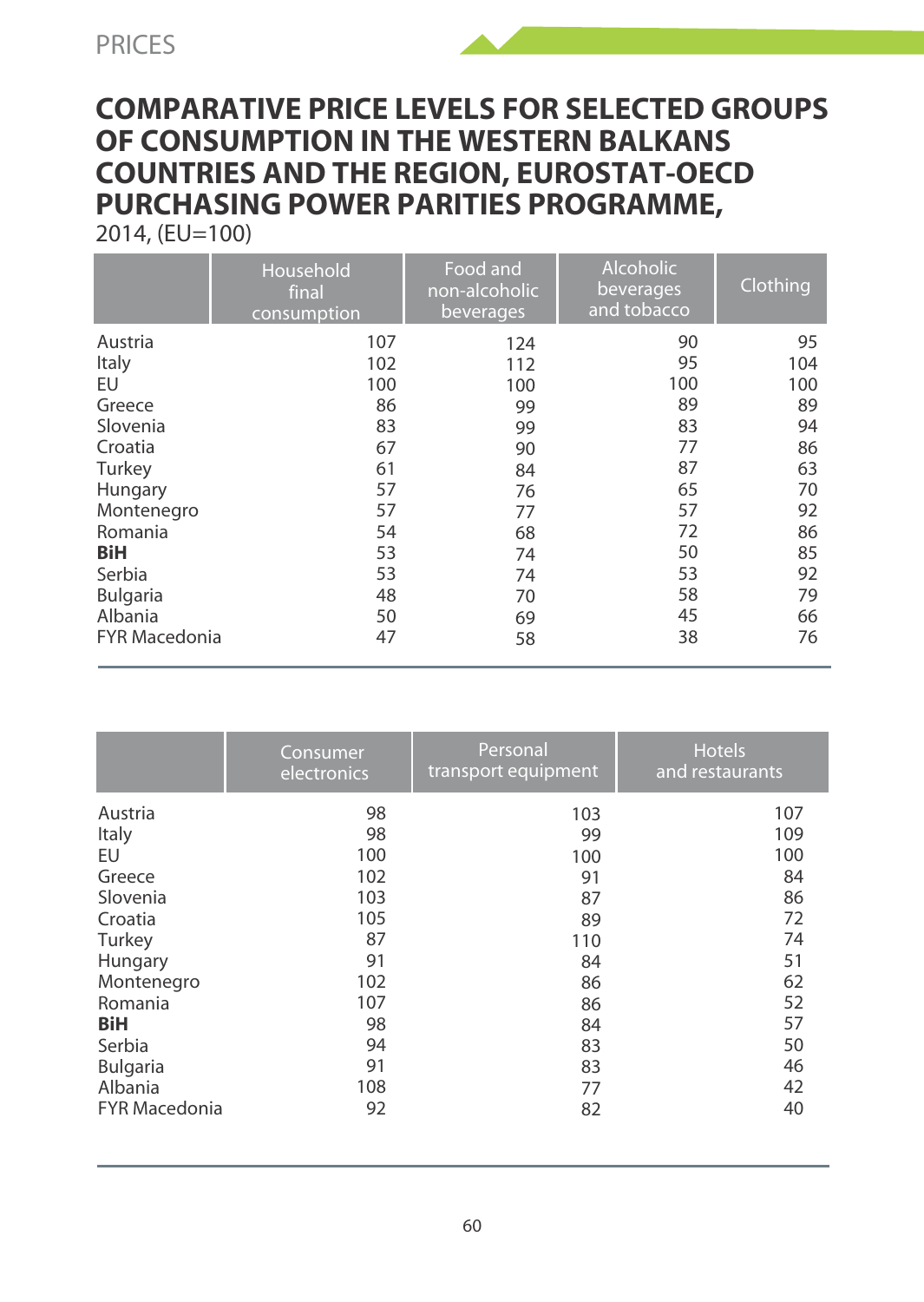# **COMPARATIVE PRICE LEVEL FOR THE WESTERN BALKANS COUNTRIES AND THE REGION,**

TOTAL EXPENDITURE FOR THE FINAL HOUSEHOLD CONSUMPTION, 2014 EUROSTAT-OECD PURCHASING POWER PARITIES PROGRAMME, 2014, (EU=100)

![](_page_60_Figure_3.jpeg)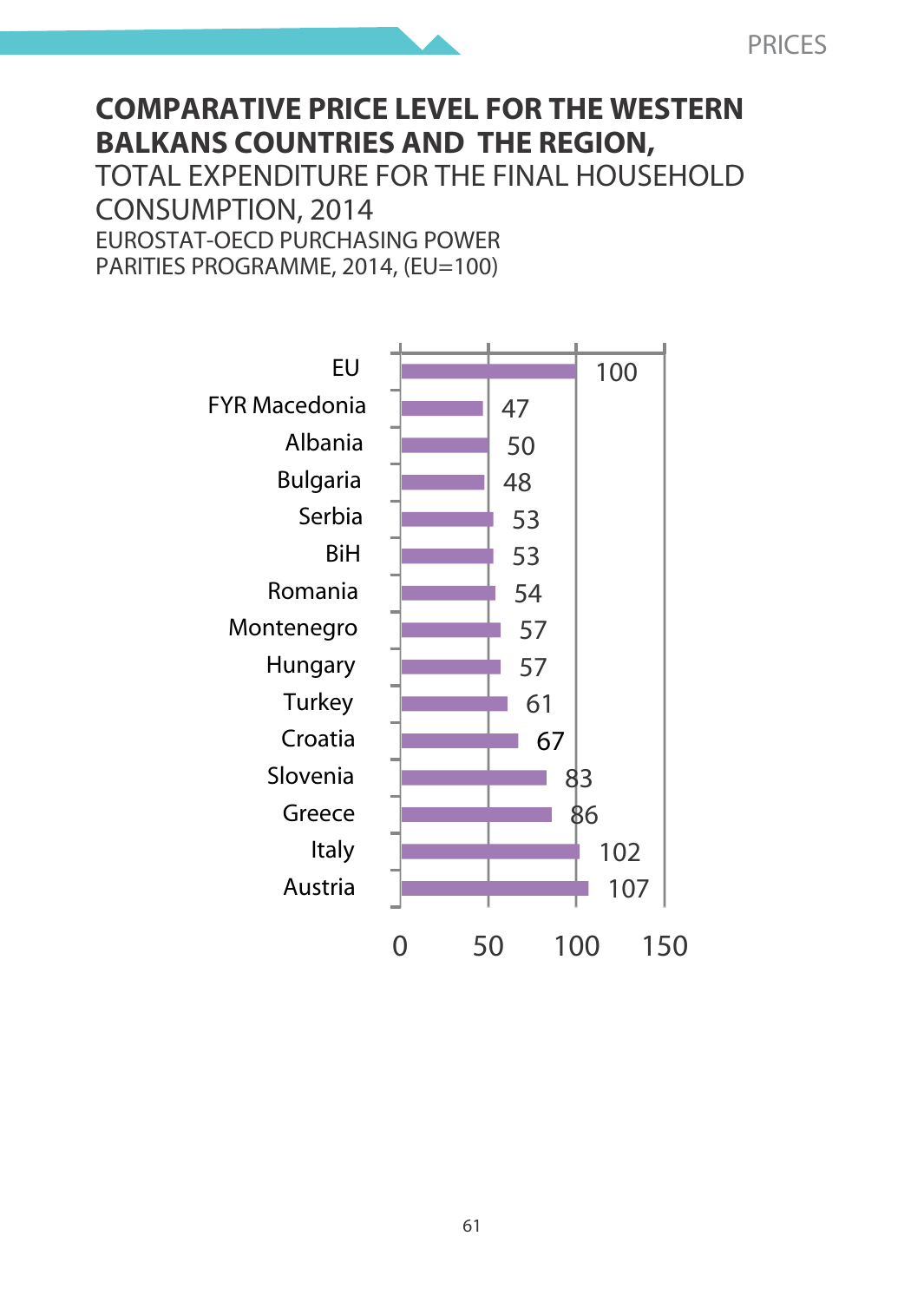### **INDUSTRIAL PRODUCER PRICE INDICES IN BiH, 2014**  $(02011=100)$

|                                                                            | ф2014/ф2011. |
|----------------------------------------------------------------------------|--------------|
| <b>TOTAL INDEX</b>                                                         | 98.1         |
| Energy                                                                     | 100,7        |
| Intermediate goods                                                         | 95,6         |
| Capital Goods                                                              | 97,4         |
| Durable consumer goods                                                     | 101,3        |
| Non-durable consumer goods                                                 | 101,0        |
| B. Mining and quarrying                                                    | 103,2        |
| C. Manufacturing                                                           | 99,7         |
| D. Electricity, gas and hot water supply                                   | 97,9         |
| E. Water supply; sewerage, waste management and remediations<br>activities | 84,7         |

**Producer Price Index** is a short-term statistical indicator that represents the measurement of change of prices of industrial products produced and sold by enterprises. This statistical indicator serves as the measure of inflation. It can also serve as the indicator of macroeconomical perfomances, escalator in long-term contracts, deflator for output values, intermediate consumption,and capital consumption in National Accounts, and as a important tool in creating monetary and fiscal politics. PPI in Bosnia and Herzegovina is calculated based on the representative list of products and it´s producers making a sample of cca.531 producers and 918 products. Each month 1854 prices are collected directly form producers through th unique questionnary. Since 1/1/2013 published indices are based on the average of 2011.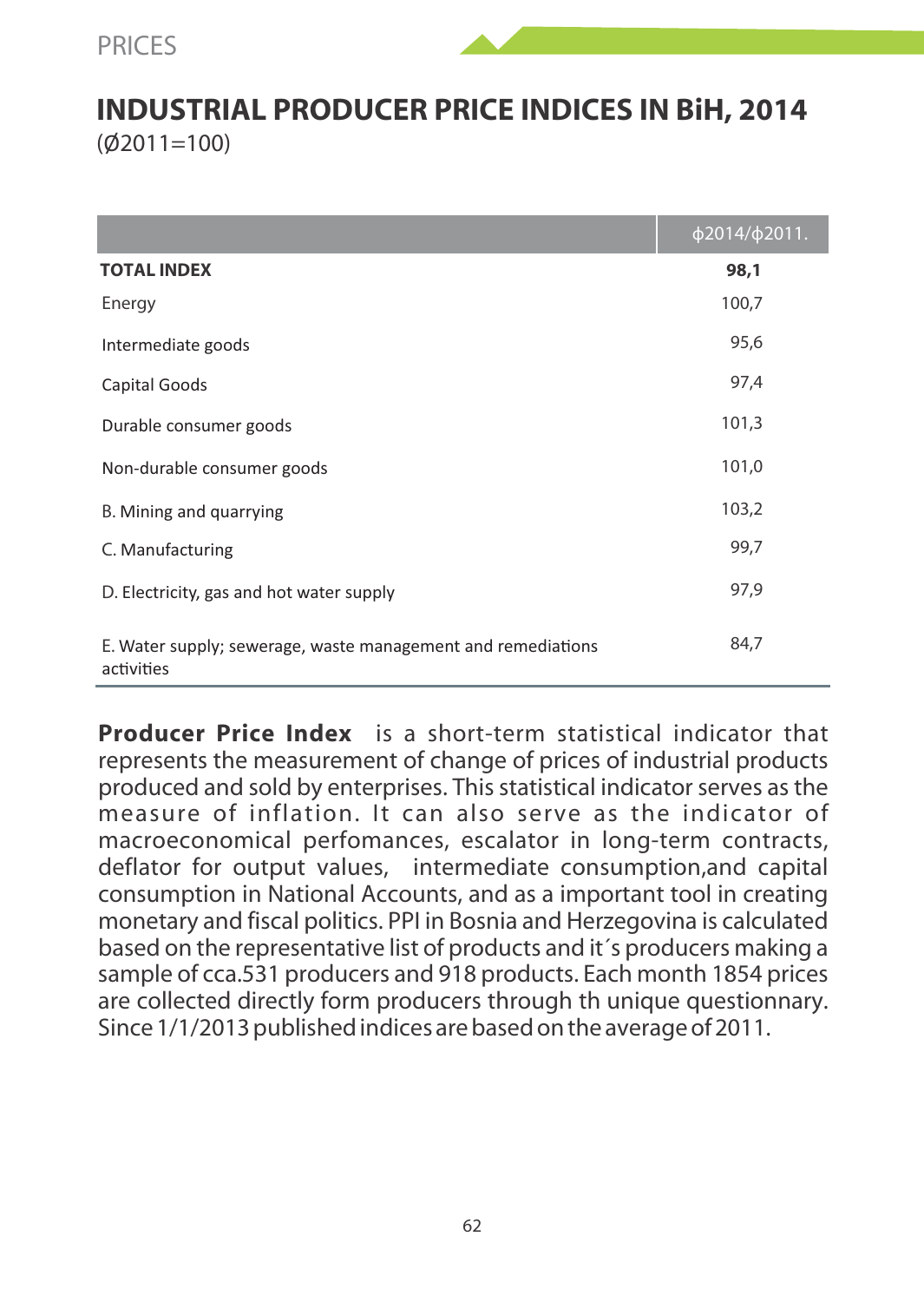# **INDUSTRIAL PRODUCER PRICE INDICES IN BiH, 2014,**

![](_page_62_Figure_2.jpeg)

![](_page_62_Figure_3.jpeg)

ф2014/ф2011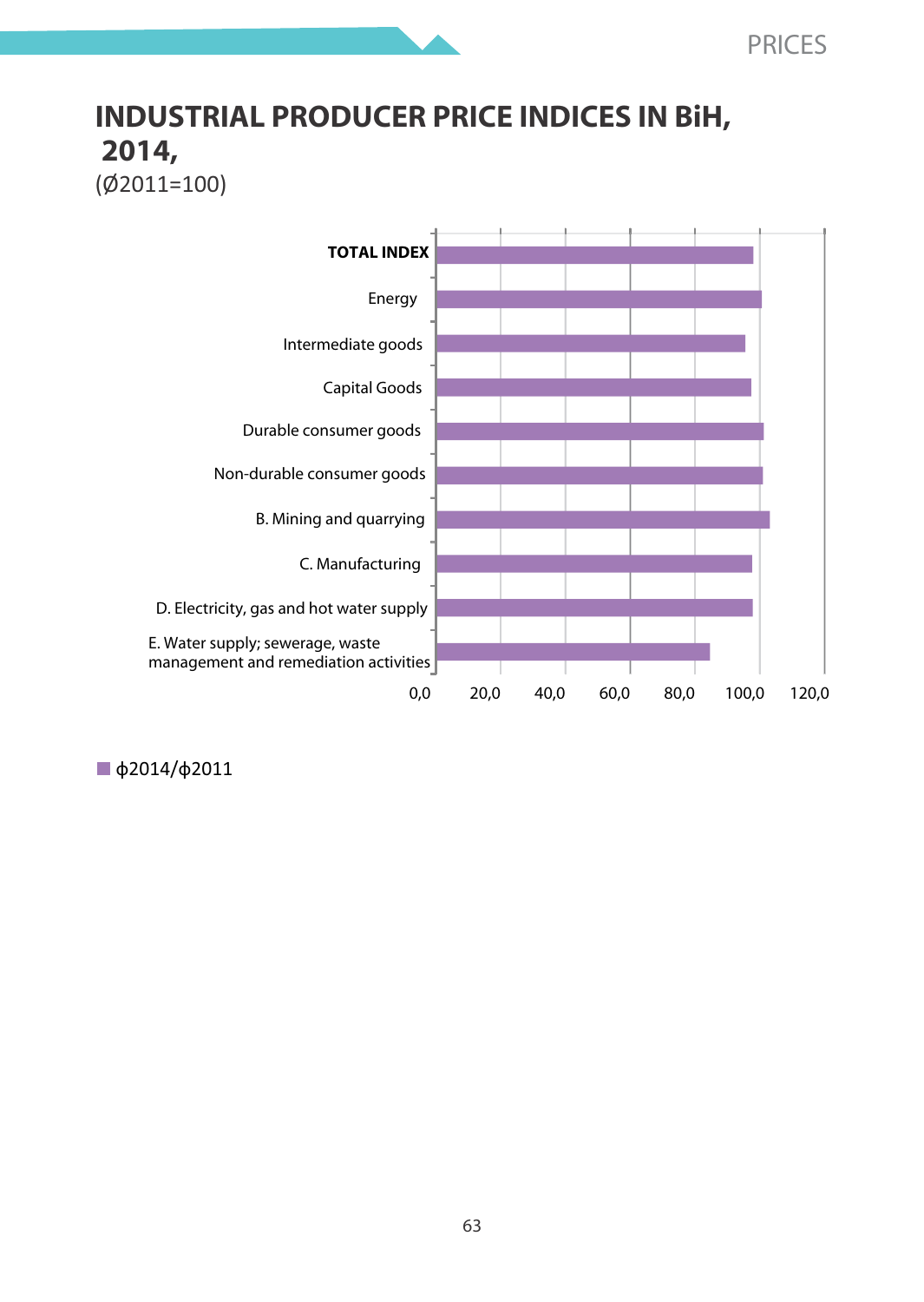# **ANNUAL GROSS VOLUME INDEX OF INDUSTRIAL PRODUCTION BY ACTIVITY SECTION AND MAIN INDUSTRIAL GROUPS**

(2010=100)

| <b>Section</b> | <b>Description</b>                          | 2005  | 2006  | 2007  | 2008  | 2009  |
|----------------|---------------------------------------------|-------|-------|-------|-------|-------|
|                | <b>TOTAL INDUSTRY</b>                       | 76.6  | 87.3  | 92,9  | 102.5 | 95,8  |
|                | <b>Main Industrial Groups</b>               |       |       |       |       |       |
| AI             | Imtermediate goods                          | 84,4  | 103,5 | 109,2 | 112,8 | 91.1  |
| AE             | Energy                                      | 79.1  | 81,4  | 81,1  | 96.0  | 99,4  |
| <b>BB</b>      | Capital Goods                               | 106.8 | 119.0 | 154.9 | 154.2 | 104.9 |
| CD             | Consumer durables                           | 67,9  | 86,7  | 109,3 | 117,3 | 87.5  |
| CN             | Consumer non-durables                       | 74,4  | 80,4  | 89,2  | 103.8 | 99.9  |
|                | <b>Activity section</b>                     |       |       |       |       |       |
| B              | Mining and quarrying                        | 84,0  | 91,9  | 95,2  | 104.8 | 99,8  |
| C              | Manufacturing                               | 73.7  | 85.3  | 94.1  | 103.8 | 94.2  |
| D              | Electricity, gas, steam<br>and water supply | 83,1  | 92.6  | 91.2  | 99.7  | 97.5  |

#### **continued**

| <b>Section</b> | <b>Description</b>                          | 2010  | 2011  | 2012  | 2013  | 2014  |
|----------------|---------------------------------------------|-------|-------|-------|-------|-------|
|                | <b>TOTAL INDUSTRY</b>                       | 100,0 | 102.4 | 98,4  | 103.4 | 103.6 |
|                | Main Industrial Groups                      |       |       |       |       |       |
| AI             | Imtermediate goods                          | 100.0 | 105.2 | 100.9 | 105,5 | 111,0 |
| AE             | Energy                                      | 100.0 | 102.2 | 94.8  | 100.6 | 93.7  |
| BB             | Capital Goods                               | 100.0 | 100.1 | 97.3  | 106.3 | 107,5 |
| CD             | Consumer durables                           | 100.0 | 104.6 | 120.9 | 116.0 | 119,6 |
| <b>CN</b>      | Consumer non-durables                       | 100.0 | 101.5 | 101.2 | 106.2 | 108.9 |
|                | <b>Activity section</b>                     |       |       |       |       |       |
| B              | Mining and guarrying                        | 100.0 | 114.4 | 109.8 | 105,2 | 103,1 |
| C              | Manufacturing                               | 100.0 | 101.6 | 98.5  | 104.2 | 108.3 |
| D              | Electricity, gas, steam<br>and water supply | 100.0 | 96.8  | 90.8  | 99.8  | 90,2  |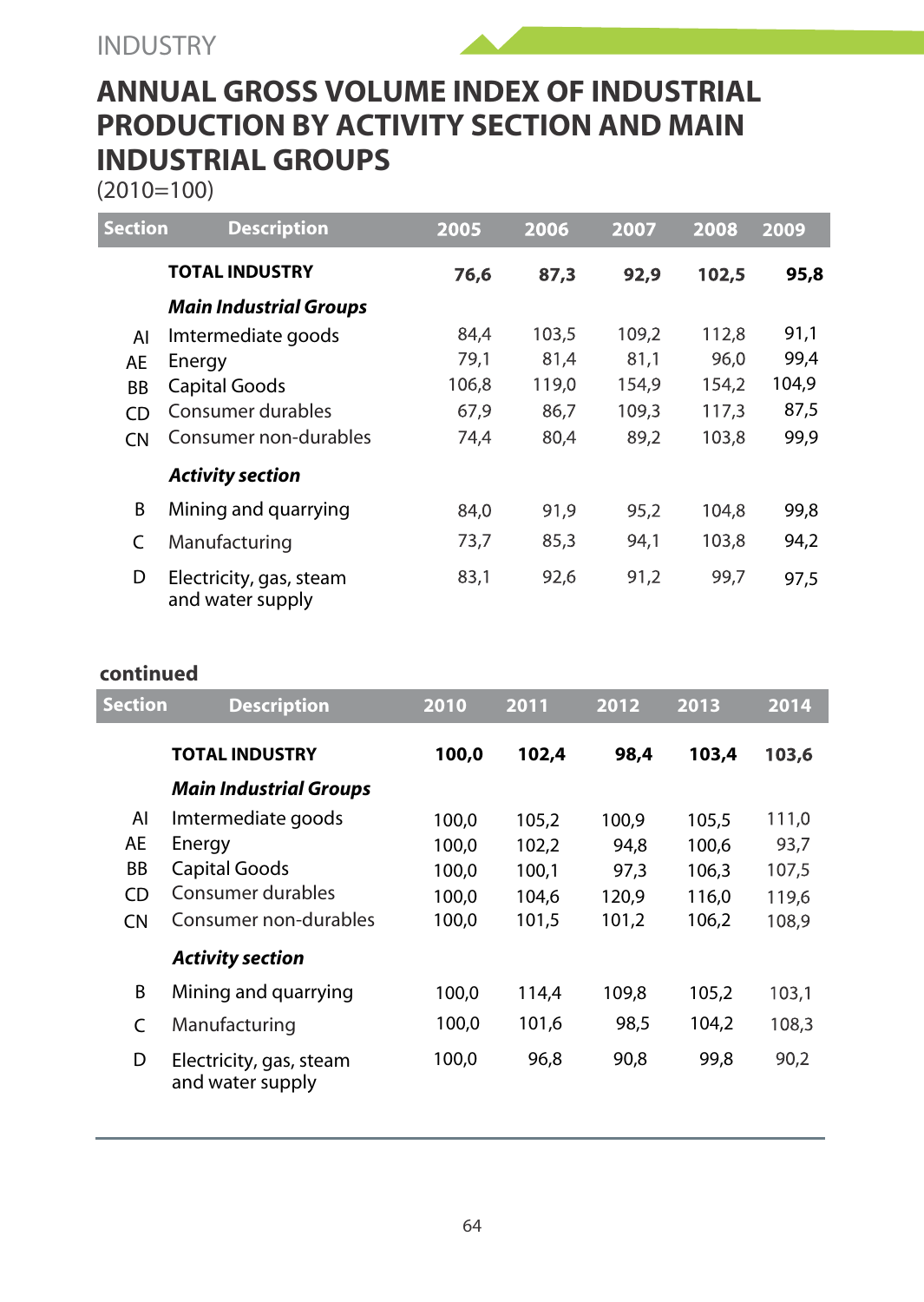**Production on own account (0)** is the production accomplished by the observation unit (enterprise/local unit) on own account by utilizing the purchased or its own raw materials. The observation unit is the owner of a finished product and sells its own products in the market.

**Production under contract (1)** is contractual agreement between a principal and a contractor. It represents production that is done when a contracted business entity, from raw materials owned by the principal, produces or processes a product defined by the Nomenclature of  $Industrial$ 

**Sale value** and value of provision is total value of products produced in own (regular) production (0) or contracted (1), and which were sold (invoiced) in the reporting year.

#### **ANNUAL GROSS VOLUME INDEX OF INDUSTRIAL PRODUCTION BY ACTIVITY SECTION AND MAIN INDUSTRIAL GROUPS**   $(2010=100)$

![](_page_64_Figure_5.jpeg)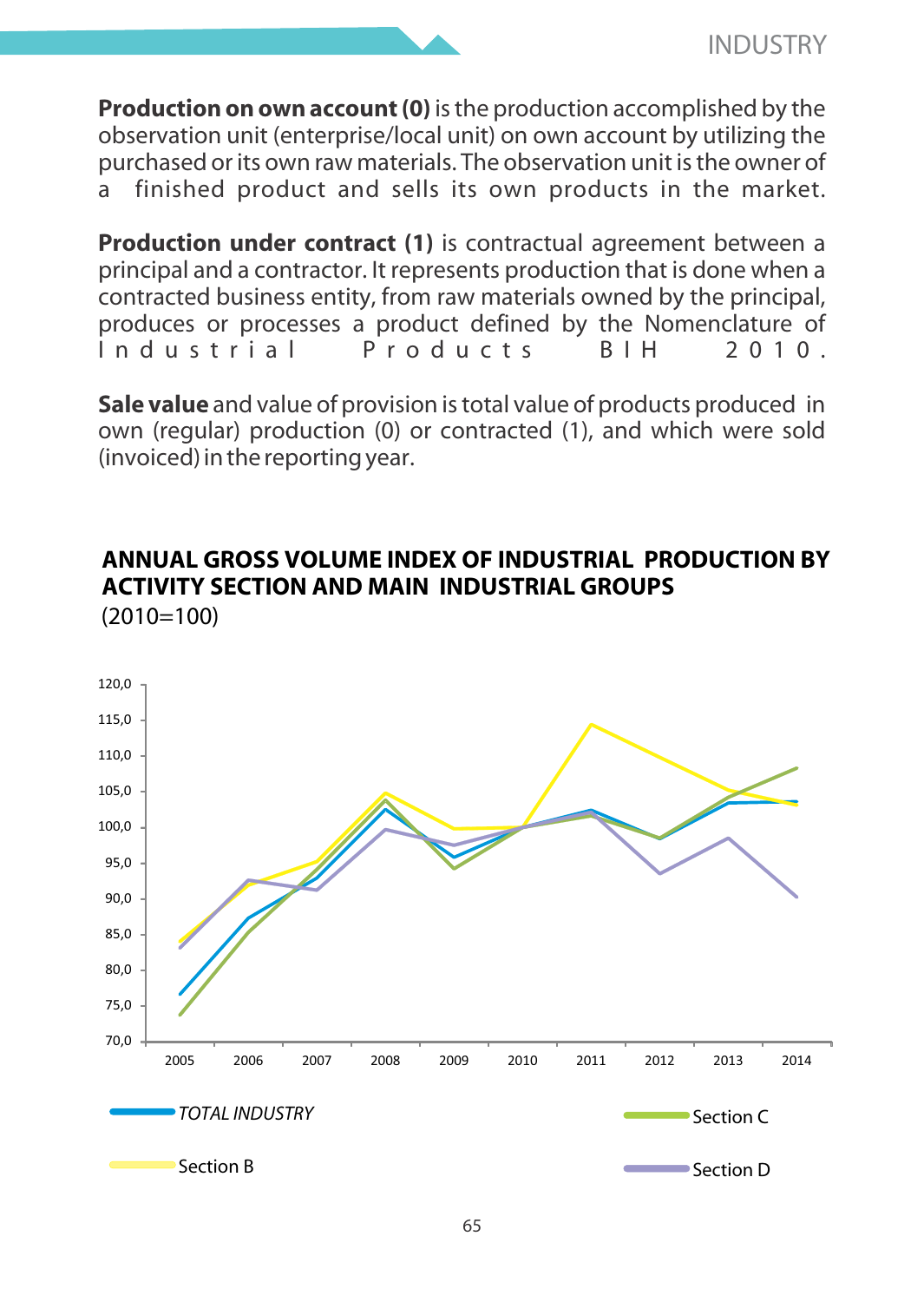# **VALUE OF SALES / DELIVERY OF INDUSTRIAL PRODUCTION BY TYPE OF PRODUCTION, REGIONS AND YEARS,**

2009-2014 milions of KM

|                                  |               | Year    |         |         |                   |          |          |  |  |
|----------------------------------|---------------|---------|---------|---------|-------------------|----------|----------|--|--|
| Type of production               | Region        | 2009    | 2010    | 2011    | 2012              | 2013     | 2014     |  |  |
|                                  | BiH           | 7.423.1 | 8.627.1 |         | 9.850.8 10.717.4  | 12.206.0 | 13.045.4 |  |  |
| <b>Production on</b>             | FBiH          | 5.104.2 | 5.883.0 | 6.600.8 | 6.215.6           | 7.129,0  | 7.870.3  |  |  |
| own account (0)<br>Value of sale | <b>RS</b>     | 2.260.7 | 2.667.8 | 2.971.2 | 4.240.7           | 4.688.0  | 4.936.6  |  |  |
|                                  | <b>BD BiH</b> | 58.2    | 76.3    | 278.8   | 261,0             | 389,0    | 238,5    |  |  |
| <b>Production under</b>          | BiH           | 323,2   | 350,9   | 383,1   | 303,3             | 402,0    | 500,6    |  |  |
| contract (1)                     | FBiH          | 151.2   | 144.6   | 155.7   | 181.9             | 229,0    | 293,9    |  |  |
| <b>Value of provision</b>        | <b>RS</b>     | 171.2   | 206.3   | 227,3   | 121.5             | 142.0    | 176,4    |  |  |
|                                  | <b>BD BiH</b> | 0,7     | 0,0     | 0,0     | 0,0               | 31,0     | 30,4     |  |  |
| <b>Total production</b>          | BiH           | 7.746.3 | 8.978.0 |         | 10.233.9 11.020.7 | 12.608.0 | 13.546.0 |  |  |
| $(0+1)$ Value of sale            | FBiH          | 5.255.4 | 6.027.6 | 6.756.6 | 6.397,5           | 7.358.0  | 8.164,2  |  |  |
| and value of                     | <b>RS</b>     | 2.431.9 | 2.874.1 | 3.198.5 | 4.362.2           | 4.830,0  | 5.112,9  |  |  |
| provision                        | <b>BD BiH</b> | 59,0    | 76,3    | 278.8   | 261,0             | 420.0    | 268.9    |  |  |

**TOTAL PRODUCTION (0+1)** VALUE OF SALE AND VALUE OF PROVISION, BY REGIONS, BY YEARS

![](_page_65_Figure_5.jpeg)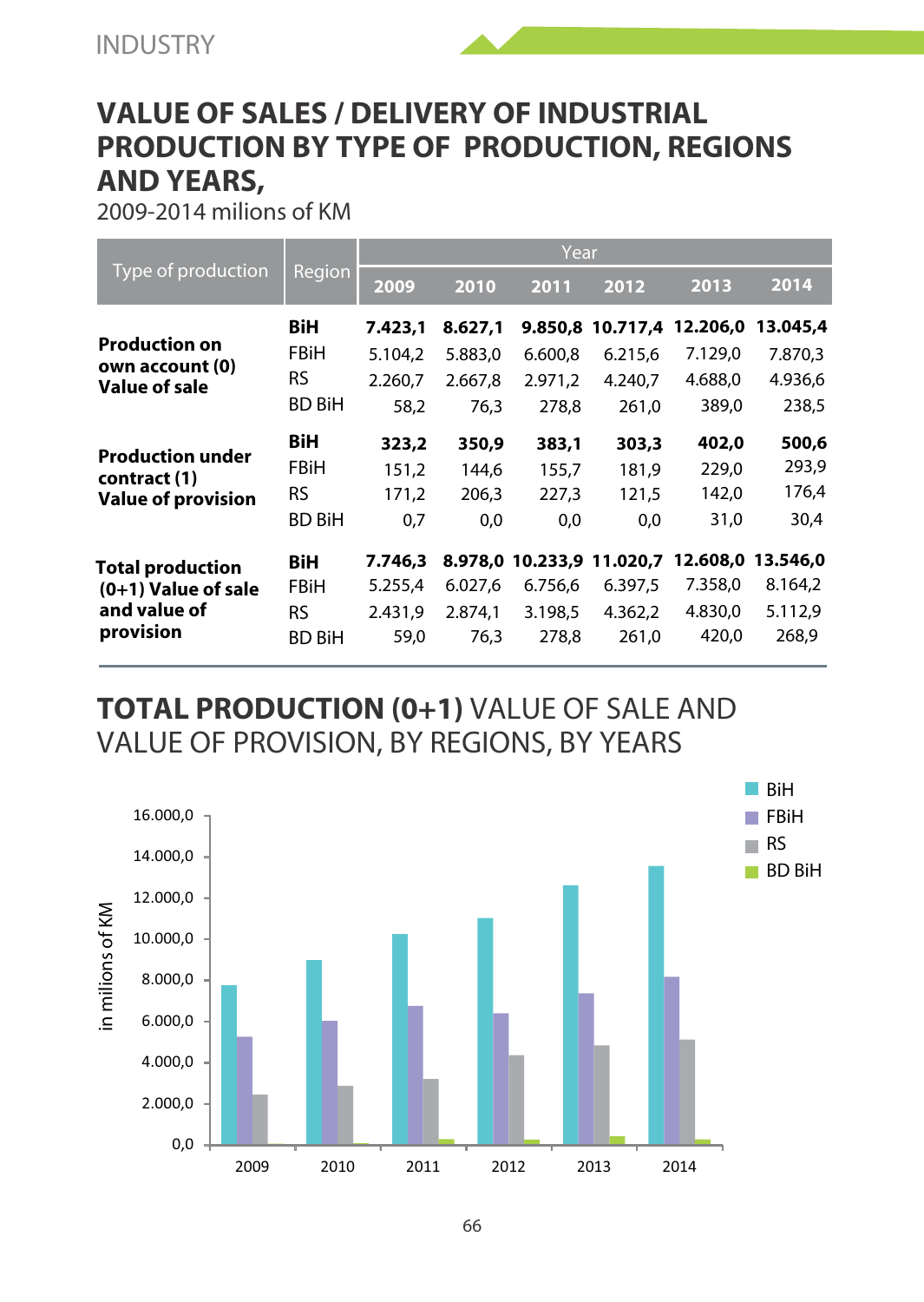## **PRODUCTION ON OWN ACCOUNT (0) VALUE OF SALE, BY REGION AND YEAR**

![](_page_66_Figure_2.jpeg)

## **PRODUCTION UNDER CONTRACT (1) VALUE OF PROVISION, BY REGION AND YEAR**

![](_page_66_Figure_4.jpeg)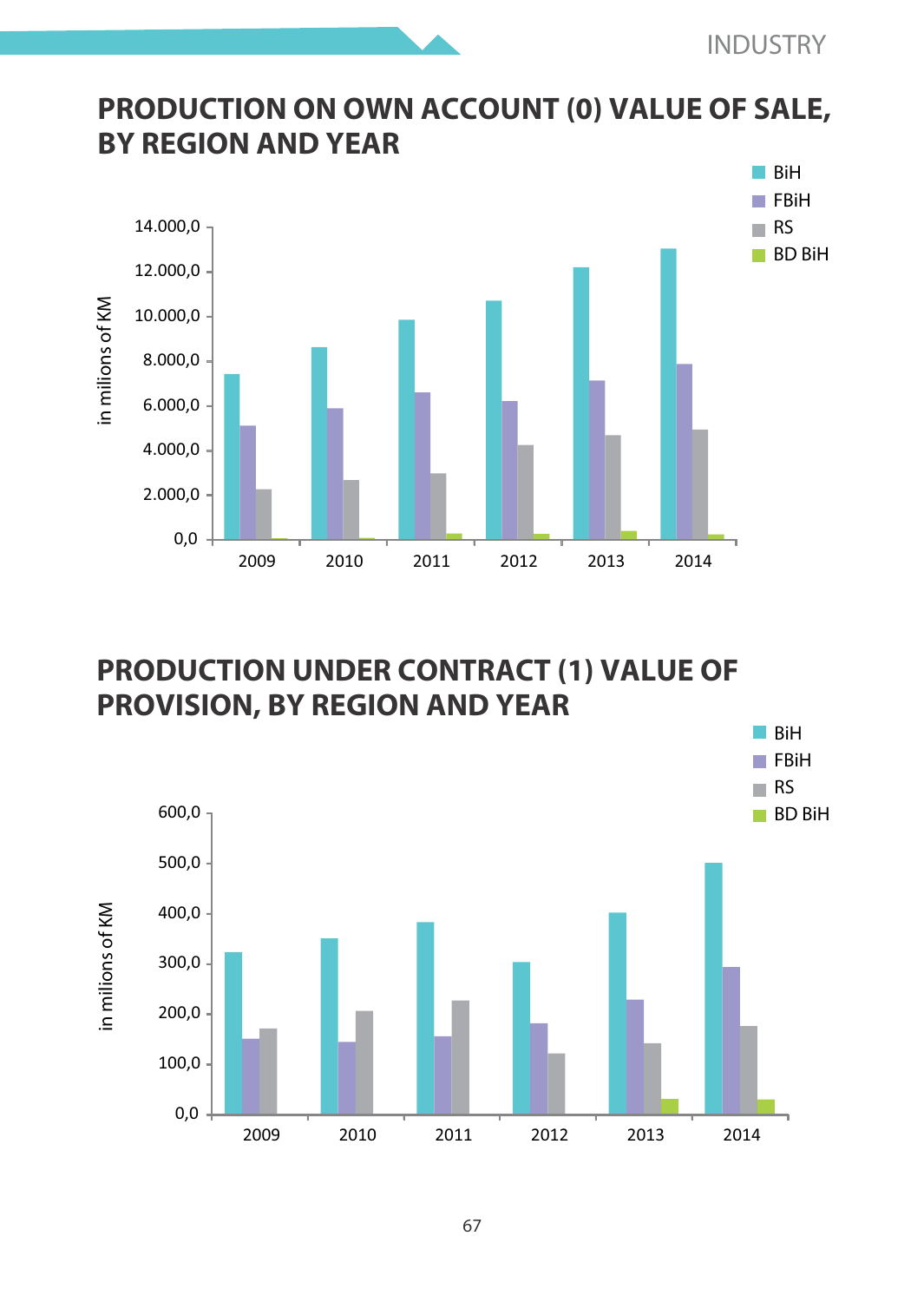# **EXPORT AND IMPORT BY BRANCHES IN BiH**

2012 - 2014, in thousands of KM

|                                                                         | 2012      |           | 2013      |                                                                | 2014           |           |
|-------------------------------------------------------------------------|-----------|-----------|-----------|----------------------------------------------------------------|----------------|-----------|
|                                                                         | Exports   | Imports   | Exports   | Imports                                                        | <b>Exports</b> | Imports   |
| Agriculture, hunt,<br>forestry and fisheries (A)                        | 159.955   | 729.822   | 199.931   | 661.203                                                        | 204.883        | 708.822   |
| Mining and quarrying (B) 155.527                                        |           | 1.819.151 | 117.089   | 1.698.115                                                      | 114.108        | 1.531.402 |
| Food, beverages<br>and tobacco<br>(C10+C11+C12)                         | 668.917   | 2.202.838 | 680.179   | 2.193.459                                                      | 636.765        | 2.152.454 |
| Textile and clothing<br>$(C13 + C14)$                                   | 342.537   | 717.918   | 376.637   | 807.371                                                        | 431.845        | 960.594   |
| Leather and<br>leather products (C15)                                   | 528.683   | 467.354   | 596.771   | 528.380                                                        | 696.009        | 620.338   |
| Wood and wood<br>products (except<br>furniture) (C16)                   | 389.016   | 151.136   | 433.204   | 159.438                                                        | 494.296        | 187.002   |
| Paper and paper<br>products, printing and<br>publishing (C17+C18)       | 207.742   | 327.484   | 217.702   | 344.772                                                        | 204.570        | 384.325   |
| Manufacture of coke,<br>refined oil products                            | 525.173   | 1.195.778 | 467.874   | 1.155.461                                                      | 481.266        | 1.114.193 |
| and nuclear fuel (C19)<br>Chemical products<br>$(C20 + C21)$            | 445.193   | 1.681.000 | 462.450   | 1.636.668                                                      | 543.935        | 1.759.366 |
| Rubber and plastics (C22)                                               | 205.981   | 638.898   | 229.897   | 674.161                                                        | 248.270        | 754.435   |
| Non-metal mineral<br>products (C23)                                     | 77.268    | 365.265   | 73.473    | 356.528                                                        | 90.600         | 392.646   |
| Metals and metal<br>products (C24+C25)                                  | 1.860.606 | 1.458.527 | 1.729.370 | 1.514.042                                                      | 1.762.954      | 1.659.243 |
| Electronic, optical and<br>electric products and<br>equipment (C26+C27) | 298.681   | 1.095.974 | 313.775   | 1.083.942                                                      | 345.088        | 1.299.896 |
| Machinery and                                                           | 477.831   | 919.729   | 511.723   | 912.477                                                        | 546.614        | 1.143.426 |
| equipment (C28)<br>Means of transport<br>$(C29 + C30)$                  | 220.335   | 901.534   | 291.752   | 911.165                                                        | 343.645        | 1.007.960 |
| Furniture (C31)                                                         | 740.926   | 139.002   | 818.140   | 126.984                                                        | 855.376        | 146.330   |
| Other manufacturing<br>(C32)                                            | 36.007    | 189.980   | 39.494    | 182.905                                                        | 45.564         | 202.910   |
| Electricity, gas and<br>water (D)                                       | 150.168   | 140.224   | 471.915   | 120.522                                                        | 308.667        | 89.156    |
| Waste (E)                                                               | 349.820   | 20.131    | 330.505   | 25.721                                                         | 299.986        | 14.924    |
| Others (J+M+R)                                                          | 17.973    | 91.299    | 18.615    | 76.856                                                         | 27.301         | 69.856    |
| Total                                                                   |           |           |           | 7.858.340 15.253.043 8.380.496 15.170.172 8.681.742 16.199.278 |                |           |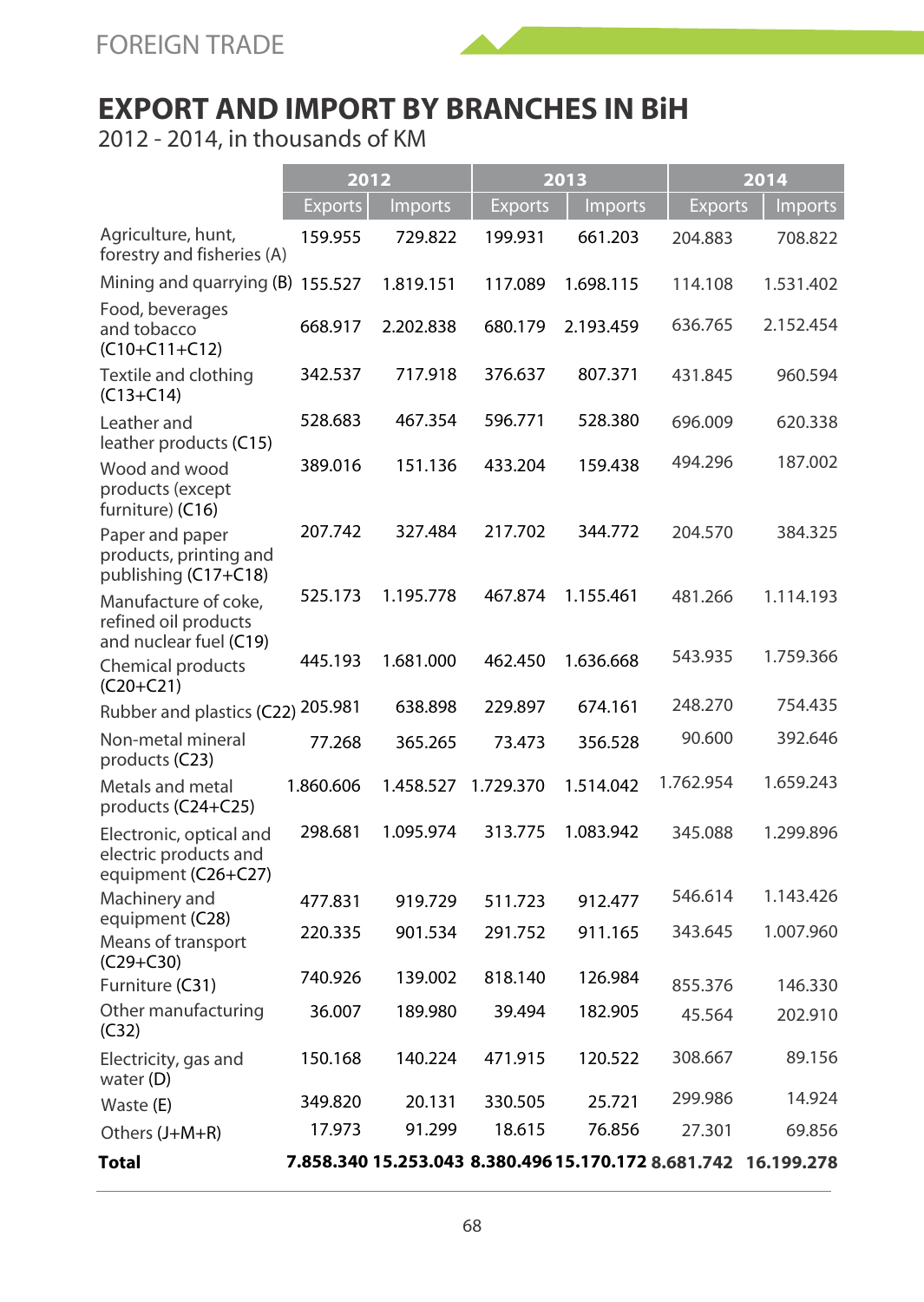**Statistics on the Trading of Goods** cover all transactions that include physical movement of goods across the Customs border of BiH. The source of data for Statistics on the Trading of Goods is the Indirect Taxation Authority.

# **EXPORTS AND IMPORTS OF TOP FIVE GOODS FOR BiH**

2014, in thousands of KM

| Flow        | <b>Desription</b>                                         | Value in KM |
|-------------|-----------------------------------------------------------|-------------|
| Export      | Electrical energy                                         | 442.856     |
| Export      | Parts of seats                                            | 313.628     |
| Export      | Unwrought primary aluminium alloys                        | 308,667     |
| Export      | Bars and rods of iron and non-alloy steel                 | 173.577     |
| Export      | Women's footwear                                          | 137.331     |
| <b>Flow</b> | <b>Desription</b>                                         | Value in KM |
| Import      | Crude petroleum oils                                      | 1.033.866   |
| Import      | Petroleum oils and oils obtained from bituminous minerals | 700.824     |
| Import      | Medicaments forretail sale                                | 300.310     |
| Import      | Coking coal                                               | 282.593     |
| Import      | Motor cars designed for the transport of persons          | 265.086     |

# **MAIN EXPORT AND IMPORT PARTNERS OF BiH,**

2014, in millions of KM

![](_page_68_Figure_7.jpeg)

![](_page_68_Figure_8.jpeg)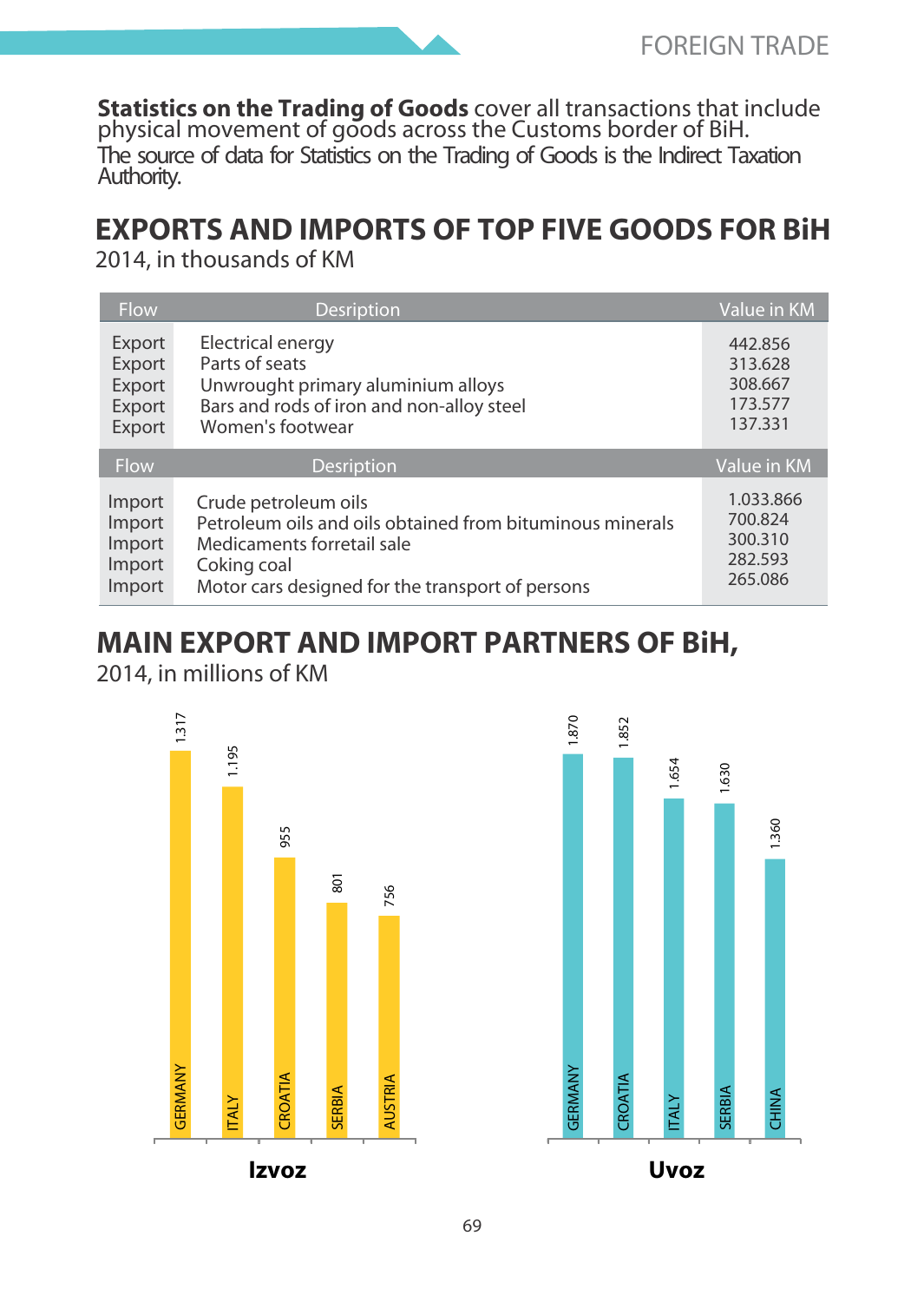![](_page_69_Picture_1.jpeg)

2009-2014

|                                                                                            |       |       |       | Indicies of turnover (in thousands KM) |       |       |  |  |
|--------------------------------------------------------------------------------------------|-------|-------|-------|----------------------------------------|-------|-------|--|--|
| Name of activity - KD BiH 2010                                                             | 2009  | 2010  | 2011  | 2012                                   | 2013  | 2014  |  |  |
| <b>TOTAL DISTRIBUTIVE TRADE</b>                                                            | 89.0  | 100.0 | 108.9 | 106.3                                  | 108.5 | 110.8 |  |  |
| Wholesale and retail trade<br>and repair of motor vehicles and<br>motorcycles              | 91.5  | 100.0 | 113.7 | 101.0                                  | 92.3  | 94.6  |  |  |
| Sale of motor vehicles                                                                     | 104,5 | 100.0 | 115.0 | 98,4                                   | 90.0  | 90.0  |  |  |
| Maintenance and repair of motor vehicles                                                   | 68,7  | 100.0 | 126,3 | 107.7                                  | 74,3  | 69.8  |  |  |
| Sale of motor vehicles parts and accessories                                               | 83.4  | 100.0 | 107.4 | 102.3                                  | 105.6 | 114.2 |  |  |
| Sale, maintenance and repair of motorcycles<br>and related parts and accessories           | 109,8 | 100,0 | 82,3  | 78,3                                   | 30,0  | 20,3  |  |  |
| Wholesale trade, except of motor vehicles<br>and motorcycles                               | 89,4  | 100,0 | 108,3 | 104.4                                  | 109.1 | 108.1 |  |  |
| Wholesale on a fee or contract basis                                                       | 98,3  | 100,0 | 94,0  | 64,8                                   | 83,4  | 76,5  |  |  |
| Wholesale of agricultural raw materials and live<br>animals, only wholesale on own account | 117.1 | 100,0 | 107,6 | 119.2                                  | 154.3 | 154.6 |  |  |
| Wholesale of food, beverages and tobacco,<br>only wholesale on own account                 | 96.1  | 100.0 | 103.0 | 109.1                                  | 110.6 | 120.3 |  |  |
| Wholesale of household goods, only<br>wholesale on own account                             | 90,7  | 100.0 | 100.7 | 101.2                                  | 99.6  | 98.5  |  |  |
| Wholesale of information and<br>communication equipment                                    | 87.8  | 100.0 | 97.5  | 92.9                                   | 95.3  | 94.3  |  |  |
| Wholesale of machinery, equipment and<br>supplies, only wholesale on own account           | 87.8  | 100,0 | 107,8 | 100,9                                  | 106,0 | 110.5 |  |  |
| Other specialised wholesale                                                                | 79.6  | 100.0 | 117.0 | 97.6                                   | 108.5 | 111.1 |  |  |
| Non-specialised wholesale trade                                                            | 95.5  | 100.0 | 109.6 | 126.1                                  | 122.7 | 102.4 |  |  |
| Retail trade, except of motor vehicles and<br>motorcycles                                  | 88.0  | 100.0 | 109.3 | 110.7                                  | 110.3 | 118.6 |  |  |
| Retail sale in non-specialized stores                                                      | 92.0  | 100.0 | 108,9 | 115.0                                  | 117,0 | 123.1 |  |  |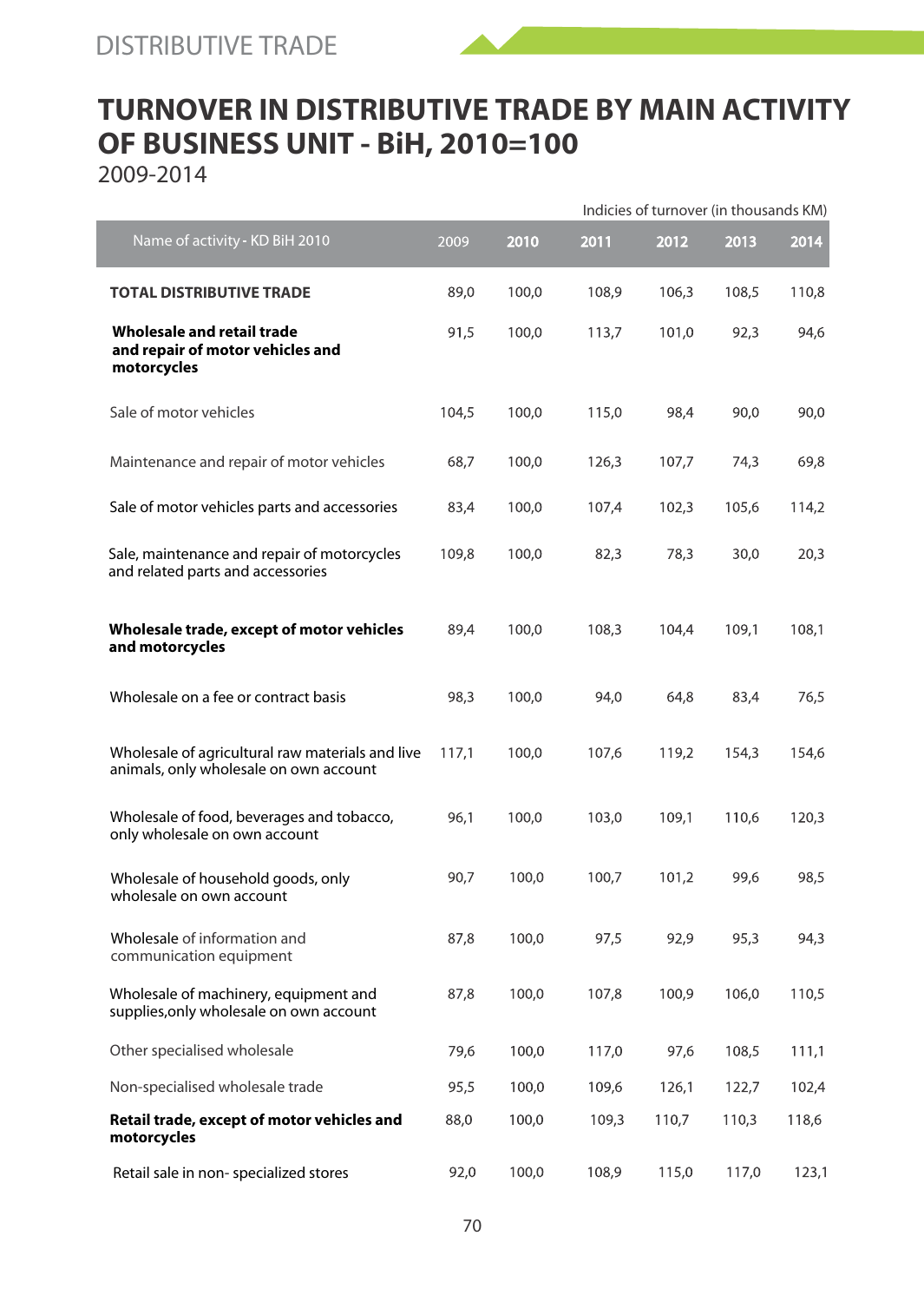|                                                                    |       |            |       |       | <b>INDICIES OF TURNOVER</b> |       |
|--------------------------------------------------------------------|-------|------------|-------|-------|-----------------------------|-------|
| continued                                                          |       | $2010=100$ |       |       |                             |       |
| Name of activity - KD BiH 2010                                     | 2009  | 2010       | 2011  | 2012  | 2013                        | 2014  |
| Retail trade of food, beverages and<br>tobacco in s.s.             | 93.0  | 100.0      | 110.4 | 116.1 | 103.8                       | 66.4  |
| Retail trade of automotive fuel in s.s.                            | 84.3  | 100.0      | 112.7 | 108.9 | 105.4                       | 121.8 |
| Retail trade of information and<br>communication equipment in s.s. | 147.7 | 100.0      | 108.7 | 122.6 | 107.6                       | 104.8 |
| Retail trade of household articles in<br>S.S.                      | 83.1  | 100.0      | 96.1  | 88.3  | 86.6                        | 107,2 |
| Retail trade of cultural and<br>recreational goods in s.s          | 94.5  | 100.0      | 103,9 | 103.9 | 104.5                       | 78.1  |
| Retail trade of other goods in s.s.                                | 79,6  | 100,0      | 116,0 | 119,3 | 124,2                       | 134,5 |
| Retail trade not in stores, stalls or<br>markets                   | 108.2 | 100.0      | 100.8 | 103.6 | 92,1                        | 129,3 |

# **DISTRIBUTIVE TRADE TURNOVER IN BiH**

2014, structure in %

![](_page_70_Figure_3.jpeg)

**Wholesale and retail** motor vehicles and motorcycles

DISTRIBUTIVE TRADE

- Wholesale trade, except motor vehicles and motorcycles
- Retail trade, except motor vehicles and motorcycles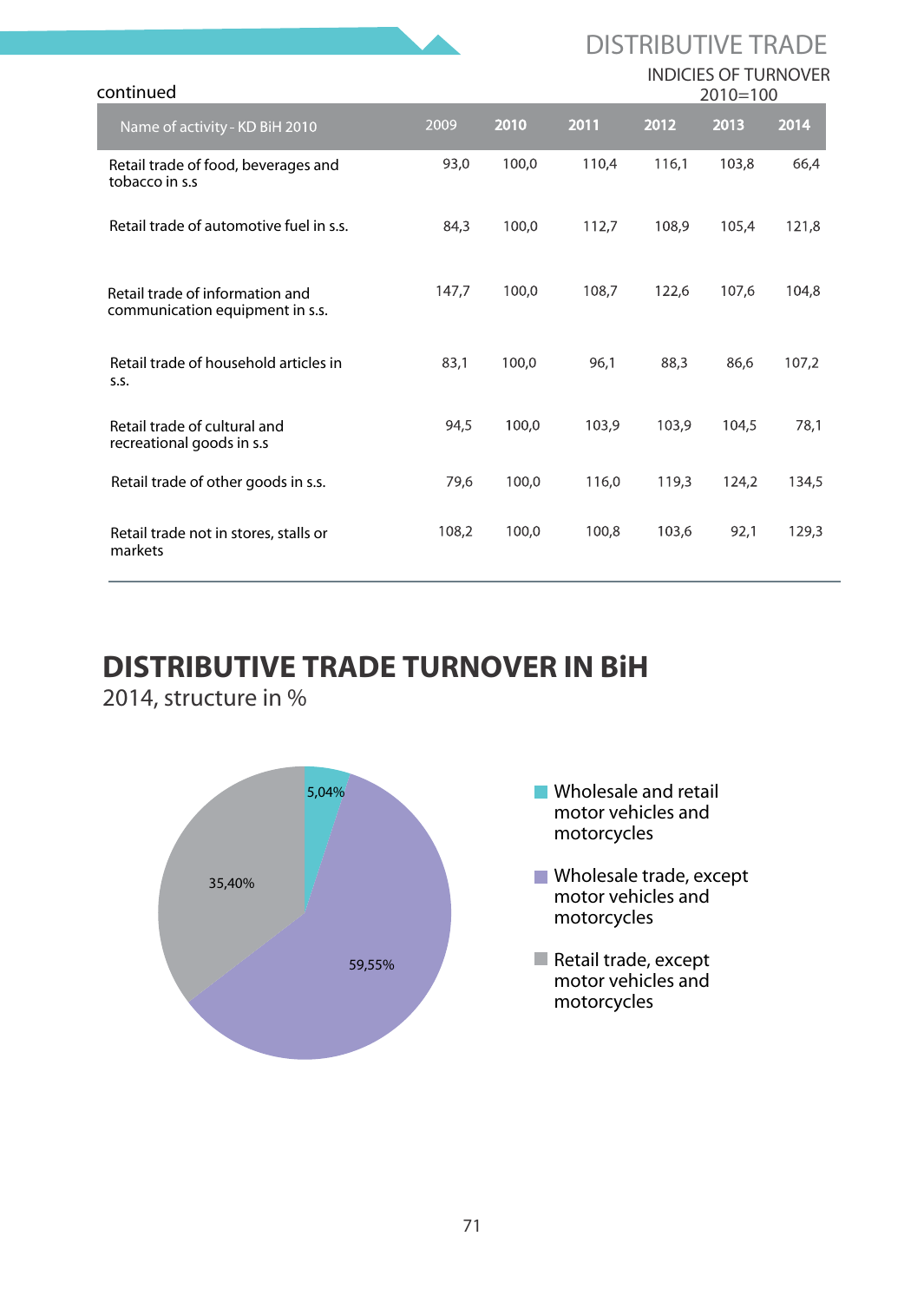![](_page_71_Picture_1.jpeg)

## **ANNUAL GROWTH RATES IN DISTRIBUTIVE TRADE, WORKING DAY ADJUSTED SERIES IN BIH,** 2007-2014

![](_page_71_Figure_3.jpeg)

**Distributive trade** consists of all types of trade activities, from supplying goods from the producer to distributing them to the final consumer. It comprises wholesale trade on own account, wholesale on a fee or contract bases, retail trade and repair of motor vehicles and motorcycles and personal and household goods.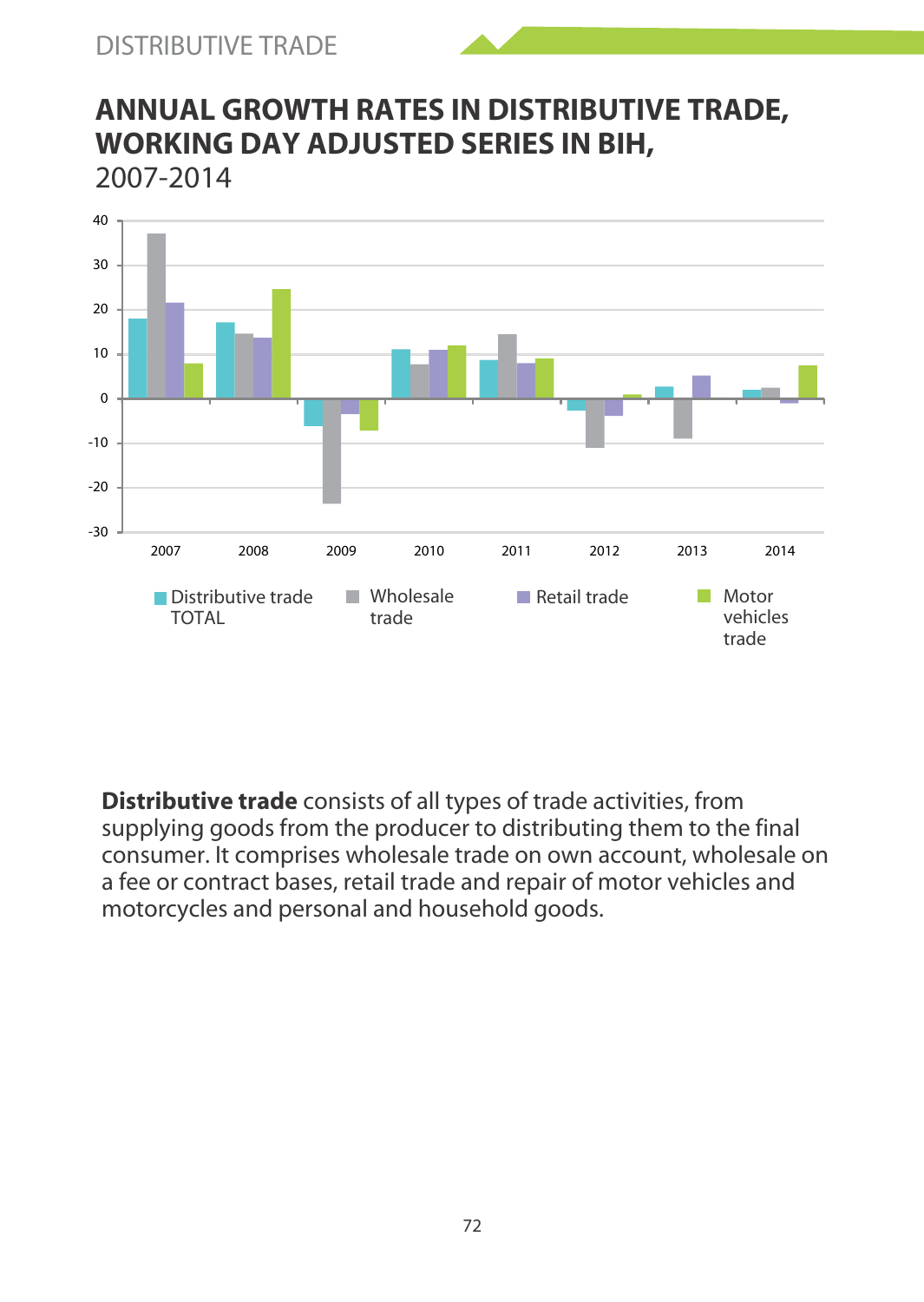### **VALUE OF CONSTRUCTION WORKS PUT IN PLACE IN BiH,**

#### 2010 - 2014.\*

| TOTAL                                                | <b>TYPE OF FACILITIES</b> | Value in '000 KM     |                      |                      |                      |                      |  |  |  |
|------------------------------------------------------|---------------------------|----------------------|----------------------|----------------------|----------------------|----------------------|--|--|--|
| <b>Buildings</b><br>residential                      |                           | 2010**               | 2011                 | 2012                 | 2013                 | 2014                 |  |  |  |
| buildinas<br>non-residential<br>buildings            |                           | 1.244.252<br>553.282 | 1.348.488<br>594.320 | 1.314.526<br>530.206 | 1.403.605<br>476.755 | 1.568.650<br>496.554 |  |  |  |
| <b>Civil engineering</b><br>works                    |                           | 223.173              | 234.572              | 204.450              | 164.447              | 181.905              |  |  |  |
| transport<br><b>infrastructures</b>                  |                           | 330.109<br>690.970   | 359.748<br>754.168   | 325.756<br>784.320   | 312.308<br>926.850   | 314.649<br>1.072.096 |  |  |  |
| pipelines,<br>communication and<br>electricity lines |                           | 544.528<br>116,624   | 582.450<br>137.418   | 565.721<br>154.740   | 702.623<br>138.278   | 815.308<br>150.558   |  |  |  |
| complex<br>construction<br>on industrial             |                           | 22.552               | 25.056               | 50.764               | 78.729               | 97.165               |  |  |  |
| sites<br>other civil<br>engineering works            |                           | 7.266                | 9.244                | 13.095               | 7.220                | 9.065                |  |  |  |
|                                                      |                           |                      |                      |                      |                      |                      |  |  |  |

\* Data on type of facilities and construction works are classified according to the Classification of Types of Construction - KVGO BiH, which is based on the current European Classification of Types of Construction CC-Construction Classification.

\*\* The data for 2010 does not include data for Brcko District.

\*\*\* Adjusted value for the year 2012, based on the correction made in the Statistical Yearbook of the Institute for Statistics of FBiH.

**The annual data on construction works** on BiH territory are collected through annual survey for legal entities whose main activity falls in the area of F- Construction, in compliance with the BiH Classification of economic activities BiH 2010, as well as Civil engineering works building units within non-construction entities.

**Value of construction works put in place covers:** value of work, all built in construction materials and products, value of fuel and energy, the value of usage of construction machinery.

**Value of construction works put in place** excludes value of its own subcontractors (to avoid double show), VAT, the value of land, supervision and design.

### **NUMBER AND AREA OF COMPLETED BUILDINGS IN BiH,** 2013

| Number <sub>1</sub>         |     | Structure in % | Area $m2$ | Structure in % |
|-----------------------------|-----|----------------|-----------|----------------|
| <b>TOTAL</b>                | 345 | 100.0          | 435.563.0 | 100,0          |
| - Residential buildings     | 142 | 41.2           | 192.161   | 44.1           |
| - Non-residential buildings | 203 | 58.8           | 243.402   | 55.9           |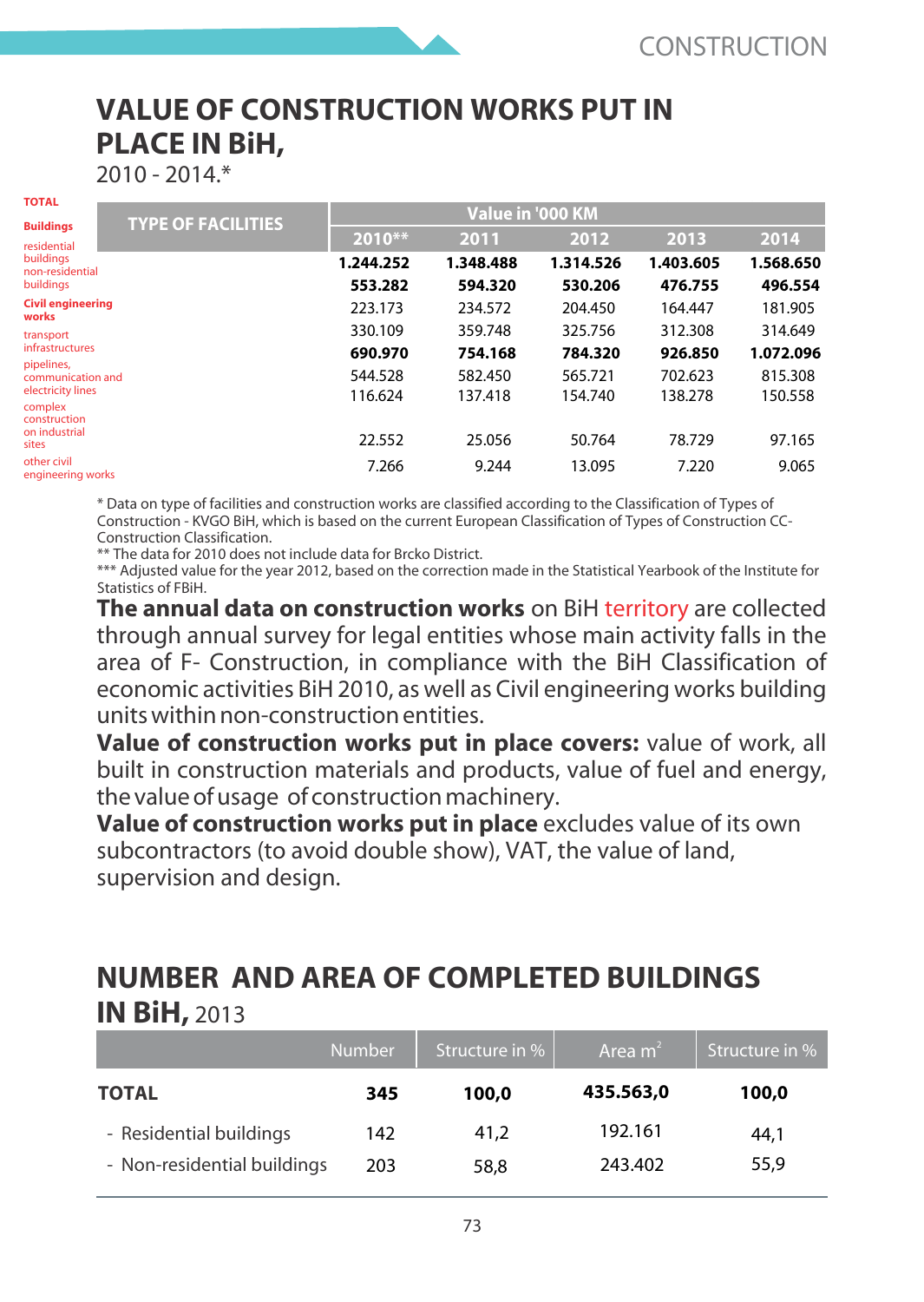### **NUMBER AND AREA OF COMPLETED BUILDINGS IN BiH,**2014

|                             | <b>Broj</b> | Struktura u % | Površina u m <sup>2</sup> | Struktura u % |
|-----------------------------|-------------|---------------|---------------------------|---------------|
| <b>TOTAL</b>                | 323         | 100,0         | 490.531.0                 | 100,0         |
| - Residential buildings     | 142         | 44.0          | 276,965.0                 | 56.5          |
| - Non-residential buildings | 181         | 56.0          | 213.566.0                 | 43.5          |

**Buildings** are permanent structures that have a roof and exterior walls. Residential buildings are buildings where 50% or more of the total useful floor area of the building is intended for housing.

### **NUMBER AND AREA OF COMPLETED DWELLINGS IN BiH,** 2013-2014

#### NUMBER AND AREA OF COMPLETED DWELLINGS IN BiH, 2013

|                                    | <b>Number</b> | Structure in % | Area m <sup>2</sup> | Structure in % |
|------------------------------------|---------------|----------------|---------------------|----------------|
| <b>TOTAL</b>                       | 2.423         | 100,0          | 125.152             | 100,0          |
| - Single room dwellings            | 680           | 28.1           | 24.476              | 19.6           |
| - Double room dwellings            | 1.200         | 49.5           | 59.586              | 47.6           |
| - Three - room dwellings           | 439           | 18.1           | 30.790              | 24.6           |
| - Four or more - room<br>dwellings | 104           | 4.3            | 10.300              | 103.0          |

#### NUMBER AND AREA OF COMPLETED DWELLINGS IN BiH, 2014

|                                    | Number | Structure in % | Area m <sup>2</sup> | Structure in % |
|------------------------------------|--------|----------------|---------------------|----------------|
| <b>TOTAL</b>                       | 2.825  | 100,0          | 156.530,0           | 100,0          |
| - Single room dwellings            | 915    | 32.4           | 36,463.0            | 23.3           |
| - Double room dwellings            | 1.190  | 42.1           | 64.240.0            | 41.0           |
| - Three - room dwellings           | 574    | 20.3           | 40.583.0            | 25.9           |
| - Four or more - room<br>dwellings | 146    | 5.2            | 15.244.0            | 152.4          |

**A dwelling** is any residential construction unit intended for habitation, which consists of one or more rooms with appropriate auxiliary spaces (kitchen, bathroom, hall, pantry, toilet etc.) or without the auxiliary spaces and with one or more separate entrances.

Data on completed buildings and dwellings in the reporting year show only legal entities which are the main contractors.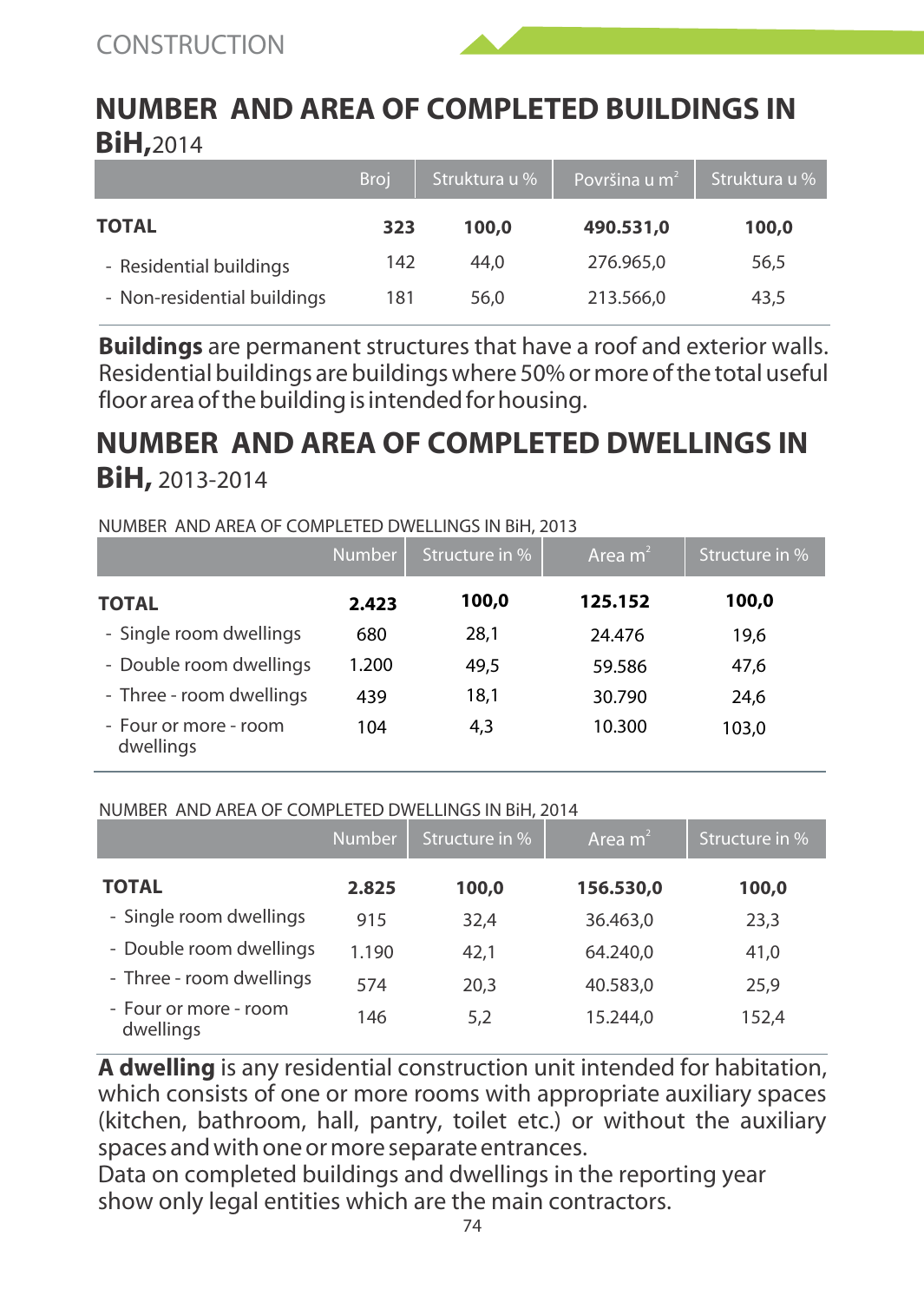#### **VALUE OF CONSTRUCTION WORKS PUT IN PLACE,** % SHARE



76,0 14,0

**Complex** construction on industrial sites **other** civil engineering works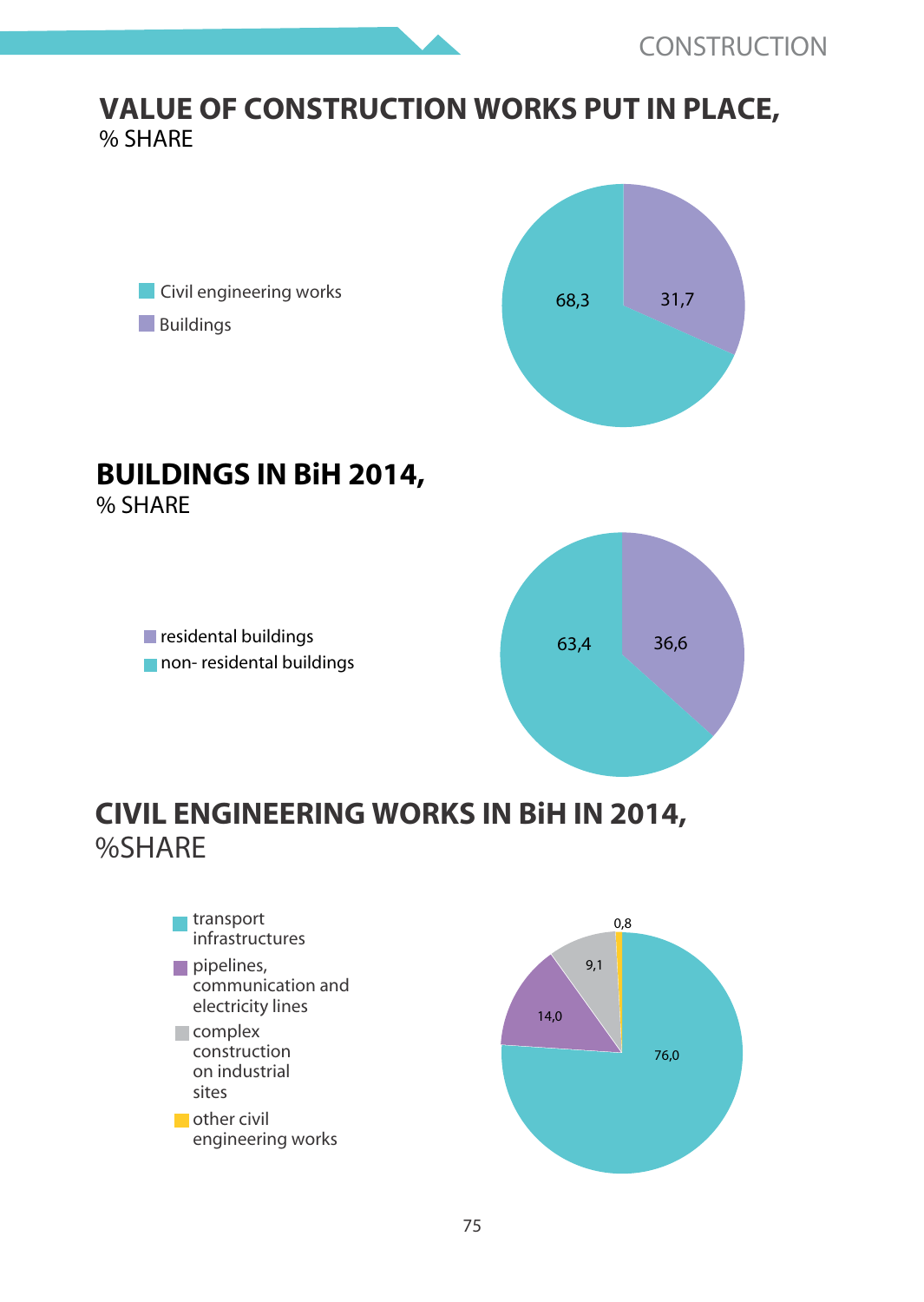#### **NUMBER OF COMPLETED DWELLINGS,**  % SHARE 3,2



#### **AREA OF COMPLETED DWELLINGS,**  % SHARE



#### **PRODUCTION INDEX IN CONSTRUCTION, BIH** (2010=100)

| <b>Description</b>         | 2005 | 2006  | 2007              | 2008  | 2009  | 2010        | 2011 |                        | 2012 2013 2014 |           |
|----------------------------|------|-------|-------------------|-------|-------|-------------|------|------------------------|----------------|-----------|
| <b>Total construction</b>  | 96.0 |       | 101.2 115.1 124.1 |       |       | 116.7 100.0 | 94.4 |                        | 91.5 89.3 95.4 |           |
| <b>Buildings</b>           | 95.4 | 100.1 | 116.0             | 129.4 | 122,3 | 100,0       | 85,7 | 73.2                   |                | 68.9 74.0 |
| Civil engineering<br>works | 96.8 | 101.9 | 113.8             | 117.3 | 110,3 | 100,0       |      | 99,9 101,8 101,2 106,9 |                |           |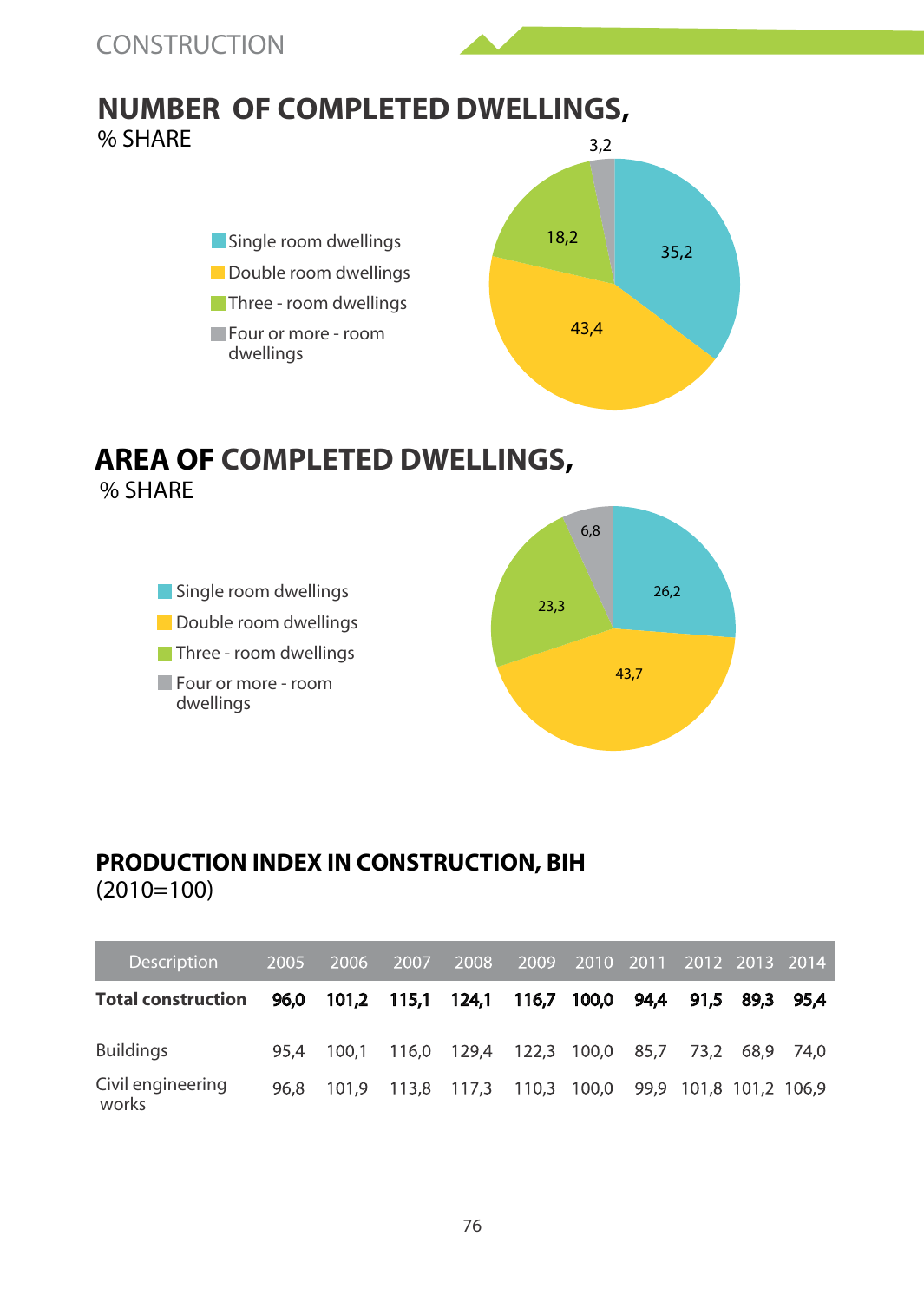#### **URBAN - SUBURBAN TRANSPORT OF PASSENGERS IN BiH,** 2005-2014, in thousands of passengers 223.176 209.432 165.994 165.095 164.240 168.096 160.856 156.129 144.864 139.596 2005 2006 2007 2008 2009 2010 2011 2012 2013 2014

Urban-suburban transport

### **ROAD TRANSPORT OF PASSENGERS IN BiH,**

2005-2014, in thousands of passengers



**Transport is considered** movement of passengers or cargo from one place (loading place) to another place (unloading place) and representing the operation of transport enterprises.

**Transport of passengers** includes transported passengers into domestic and international transport.

**Goods transport** is given in tonnes and tonne kilometres, and it is the sum of all kilometres realized in domestic and international transport.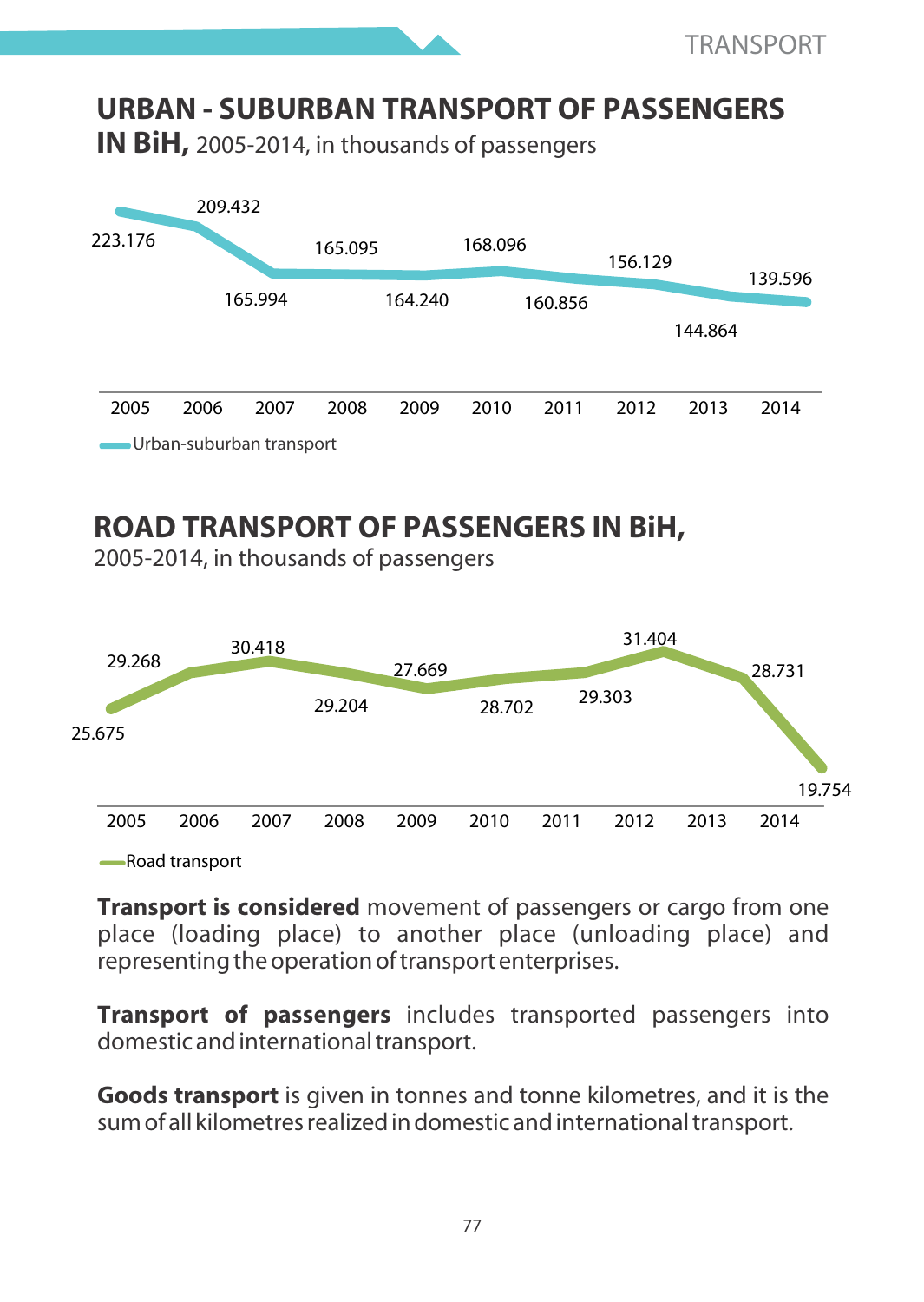

### **RAILWAY TRANSPORT OF PASSENGERS IN BiH,**

2005-2014, in thousands of passengers



### **AIR TRANSPORT OF PASSENGERS IN BiH,**

2005-2014, in thousands of passengers

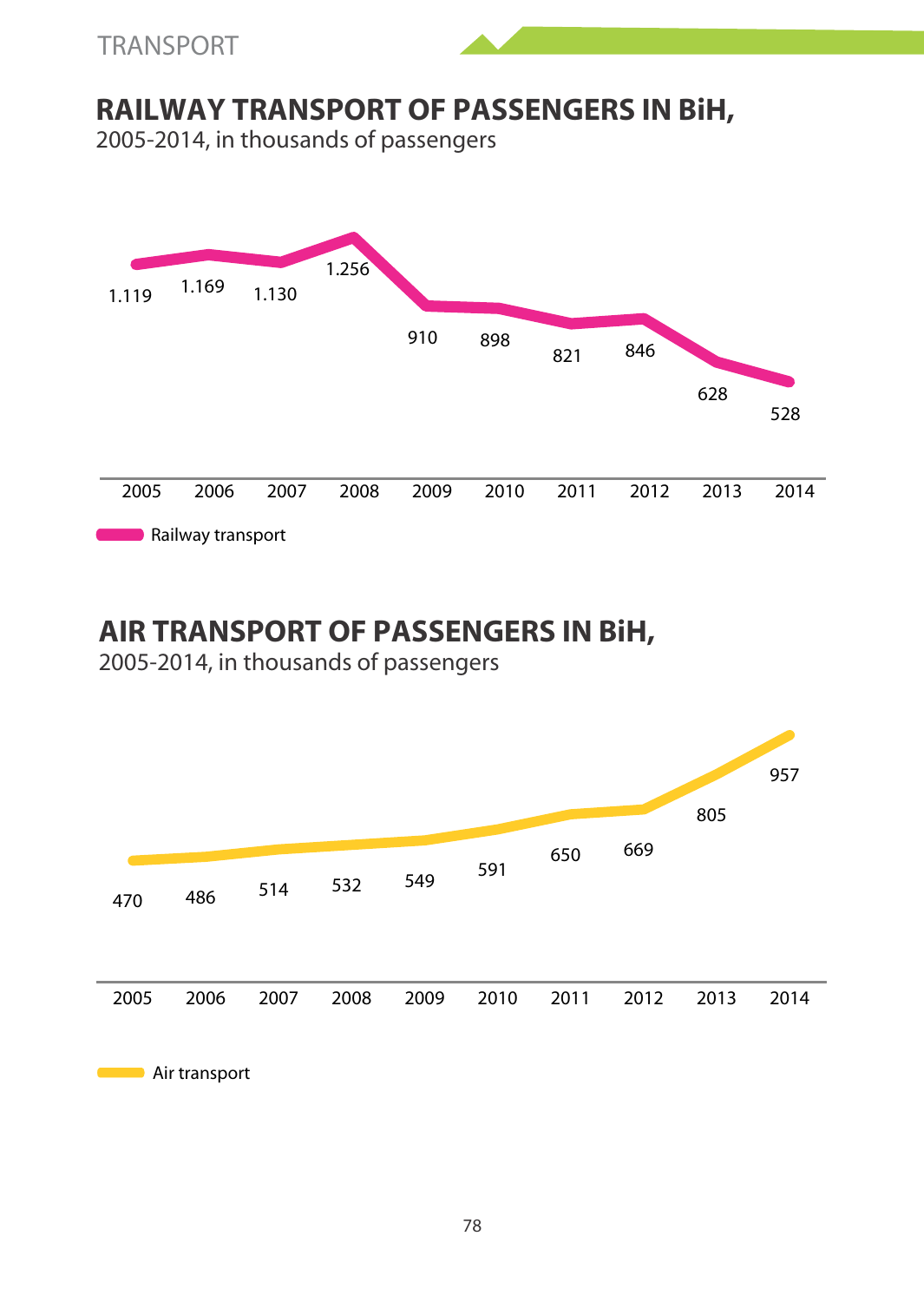### **ROAD TRANSPORT OF GOODS IN BiH,**

2005-2014, thousands of tonnes



### **RAILWAY TRANSPORT OF GOODS IN BiH,**

2005-2014, thousands of tonnes

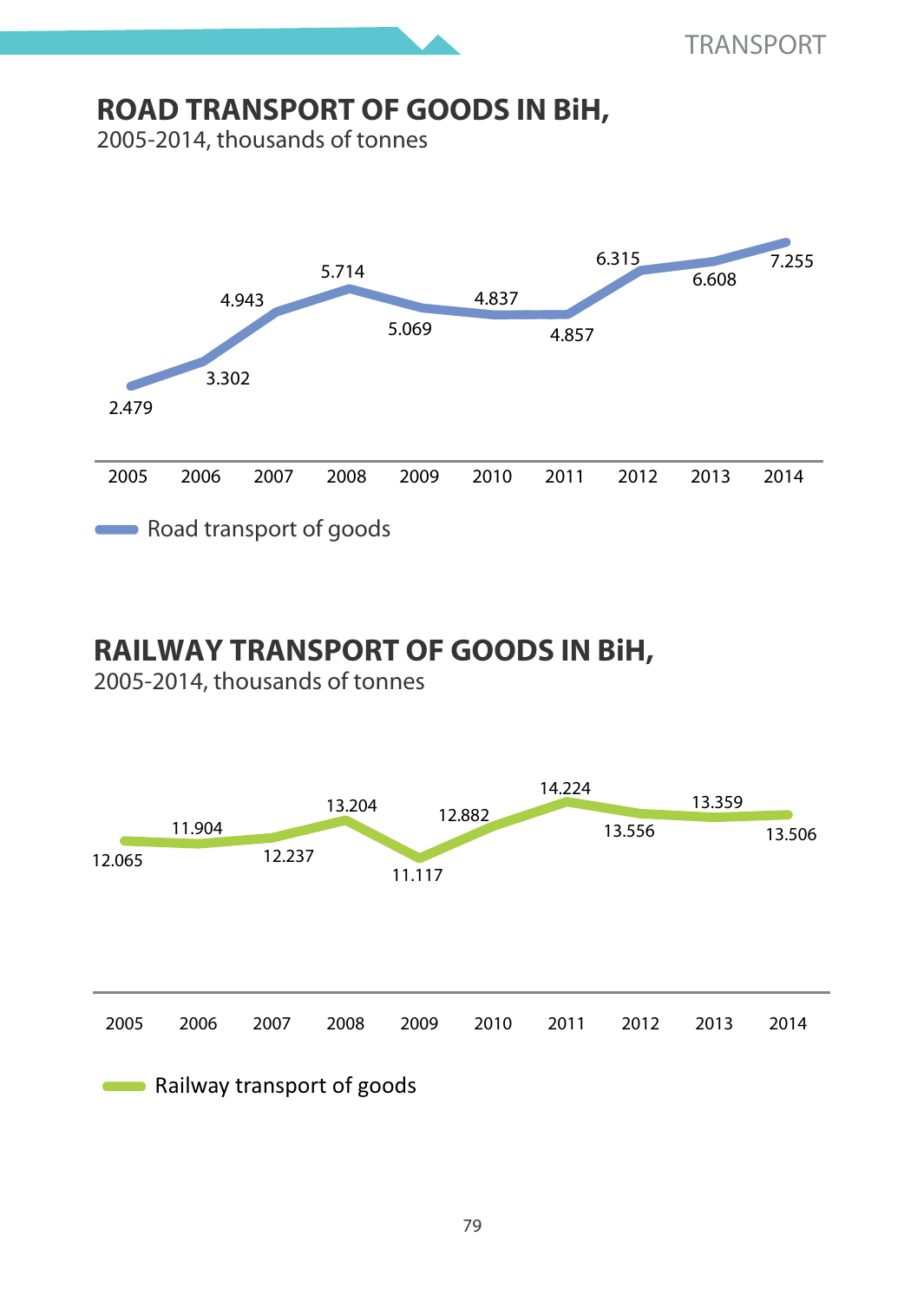# **REGISTRED ROAD MOTOR VEHICLES IN BiH,**

2014

|                                                                                                             | 2014                                                            |
|-------------------------------------------------------------------------------------------------------------|-----------------------------------------------------------------|
| <b>Total</b>                                                                                                | 921.456                                                         |
| Mopeds<br>Motor cycles<br>Passenger cars<br><b>Buses</b><br>Goods road vehicles<br><b>Trailers</b><br>Other | 2.665<br>7.833<br>801.253<br>4.130<br>76.226<br>24.114<br>5.235 |

**Date of first registration of motor vehicle** The date of first registration of a motor vehicle is the first-time registration of the vehicle as new in a Motor Vehicle Register, irrespective of the registering country. **Road motor vehicle** A road vehicle fitted with an engine whence it derives its sole means of propulsion, which is normally used for carrying persons or goods or for drawing, on the road, vehicles used for the carriage of persons or goods.

**Age of road vehicle** Length of time aft er the first registration of the road vehicle, irrespective of the registering country.



# **REGISTRED ROAD MOTOR VEHICLES IN BiH,**

2014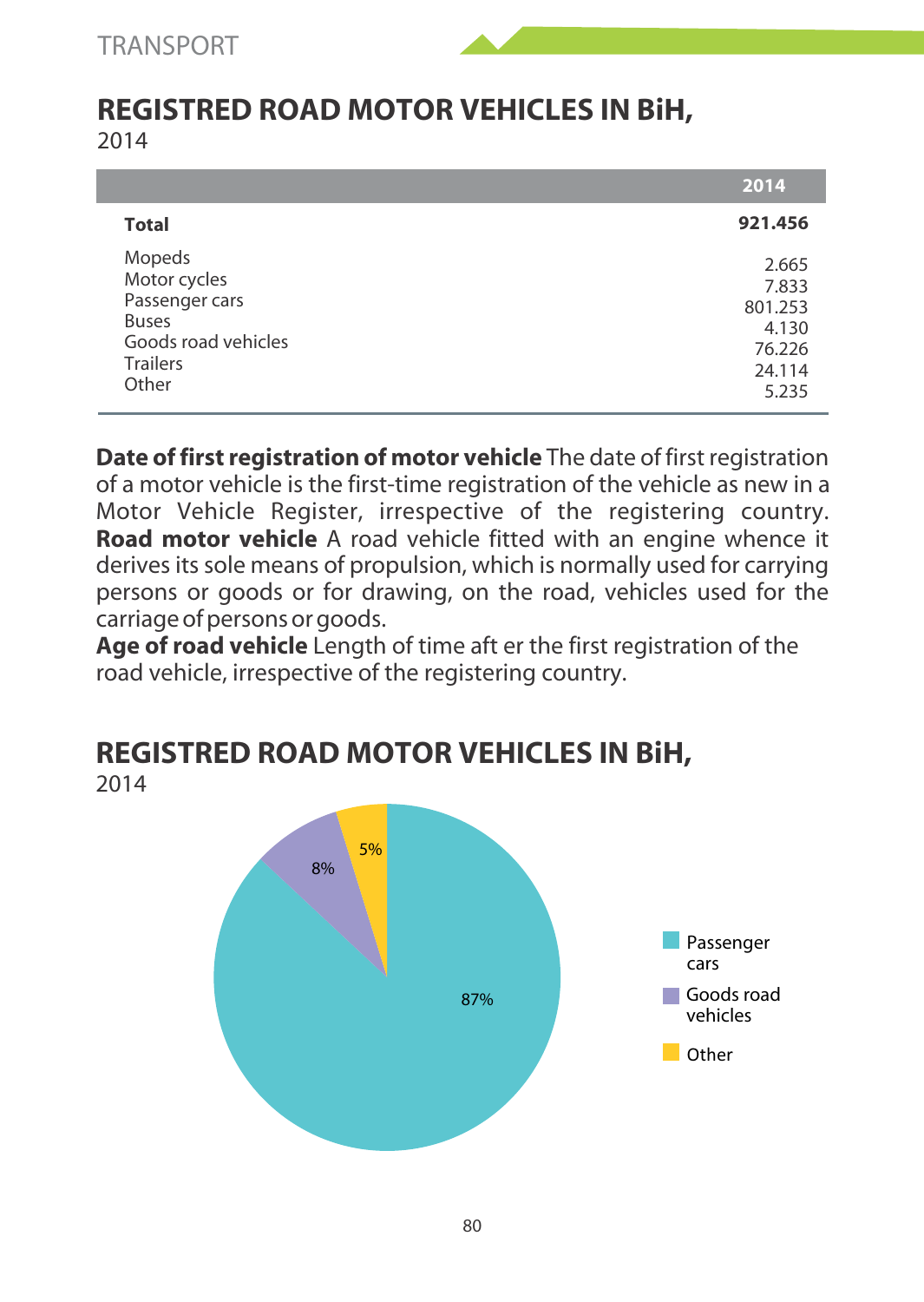**Motor energy** The principal type of motor energy used by the vehicle as certifi ed by the competent authority of the country of registration. **Alternative fuel** A type of motor energy other than the conventional fuels.

#### **REGISTERED ROAD MOTOR VEHICLES BY TYPE OF MOTOR ENERGY IN BiH,**





### **REGISTRED ROAD MOTOR VEHICLES BY AGE IN BiH,** 2014

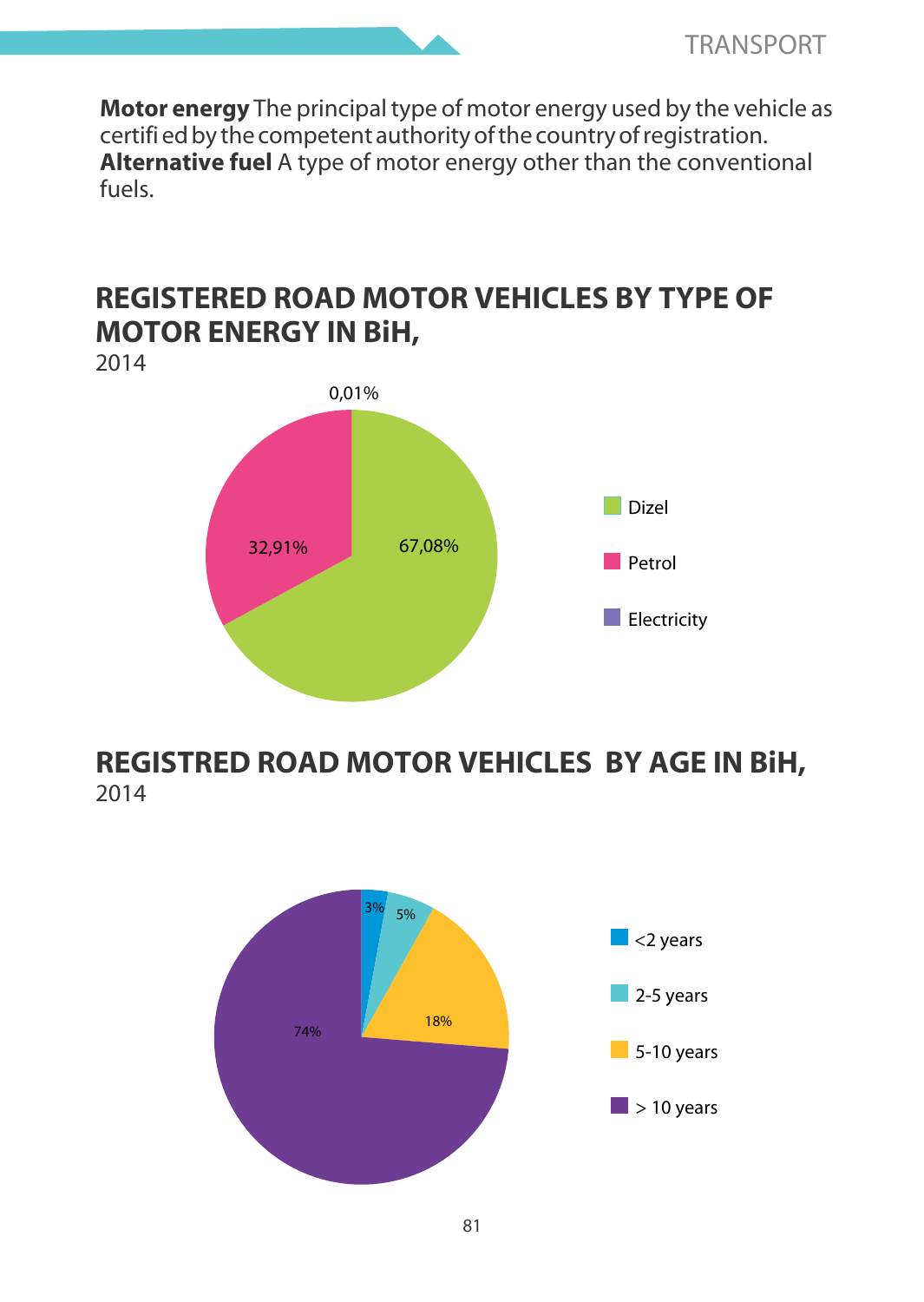#### TELECOMMUNICATIONS

| FIXED TELEPHONE NETWORK IN BIH                                        | 2009                     | 2010           | 2011       |
|-----------------------------------------------------------------------|--------------------------|----------------|------------|
| The number of main telephone lines in<br>operation (in thousands)     | 998                      | 990            | 945        |
| of which:<br>residentials (in thousands)<br>businesses (in thousands) | 845<br>153               | 784<br>206     | 811<br>134 |
| Number of public payphones (in thousands)                             | 2                        | 2              | 2          |
| <b>Total traffic (in thousands of minutes)</b>                        | 3.470.995                | 4.386.670      | 2.952.592  |
|                                                                       | 2012                     | 2013           | 2014       |
| The number of main telephone lines in<br>operation (in thousands)     | 853                      | 846            | 853        |
| of which:<br>residentials(in thousands)<br>businesses (in thousands)  | 716<br>137               | 720<br>126     | 709<br>144 |
| Number of public payphones (in thousands)                             | $\overline{\phantom{a}}$ | $\overline{2}$ | 2          |
| <b>Total traffic (in thousands of minutes)</b>                        | 2.370.869                | 2.235.039      | 2.252.842  |

\*) For 2009, BH Telecom has provided only data for mobile network prepaid subscribers.

**Telecommunication services** include the telecommunication traffic realized in fixed and mobile telephone networks.

**The domestic traffic** in fixed and mobile network includes the total traffic realized in the own fixed and mobile network, the traffic directed to other fixed and mobile networks.

**The international traffic** includes the total traffic realized in the fixed and mobile network that starts within and ends outside Bosnia and Herzegovina.

**A fixed network** is a telecommunications network in which all elements are connected by using wires.

**Mobile network** is a telecommunications network in which some elements are not connected by using wires. In that way, a connection is possible even when users are physically moving.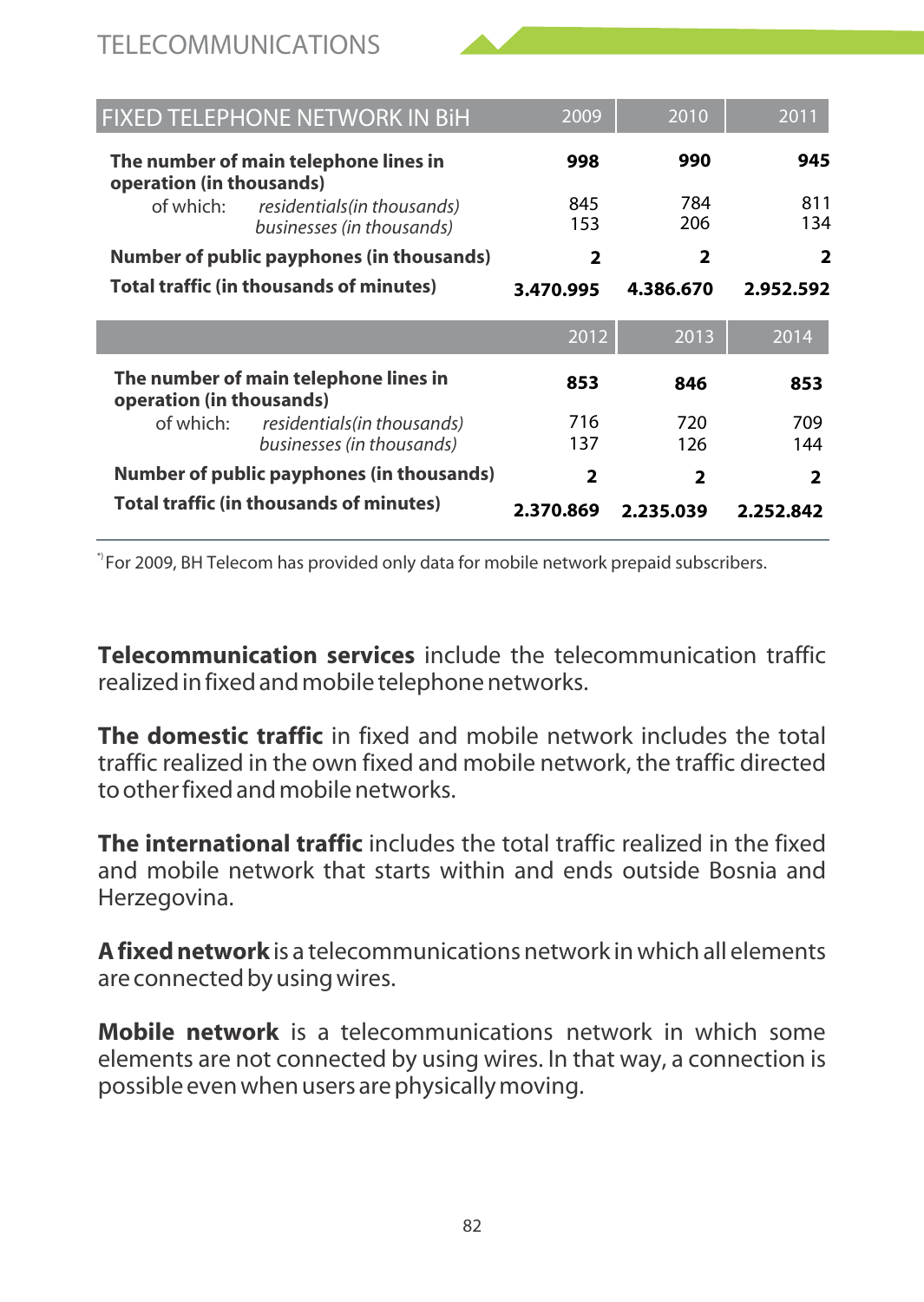

| <b>MOBILE TELEPHONE NETWORK IN BIH</b>                                                                                                                           | 2009       | 2010      | 2011      |
|------------------------------------------------------------------------------------------------------------------------------------------------------------------|------------|-----------|-----------|
| Total mobile telephone subscribers                                                                                                                               | 3.192      | 3.014     | 3.171     |
| (in thousands)                                                                                                                                                   | 2.817      | 2.593     | 2.653     |
| of which:<br>prepaid subscribers (in thousands)                                                                                                                  | 374        | 421       | 518       |
| postpaid subscribers (in thousands)                                                                                                                              |            |           |           |
| Outgoing traffic of mobile network<br>(in thousands of minutes)                                                                                                  | 1.319.147* | 1.686.739 | 1.934.473 |
| <b>SMS</b> sent (in thousands)                                                                                                                                   | 2.034.984  | 1.960.227 | 1.793.943 |
| <b>MMS</b> sent (in thousands)                                                                                                                                   | 6.098      | 5.157     | 4.606     |
|                                                                                                                                                                  |            |           |           |
|                                                                                                                                                                  | 2012       | 2013      | 2014      |
|                                                                                                                                                                  | 3.352      | 3.488     | 3.491     |
|                                                                                                                                                                  |            |           |           |
| of which:<br>prepaid subscribers (in thousands)                                                                                                                  | 2.777      | 2.815     | 2.793     |
| postpaid subscribers (in thousands)                                                                                                                              | 575        | 673       | 698       |
|                                                                                                                                                                  | 2.386.641  | 2.629.902 | 2.544.216 |
| <b>Total mobile telephone subscribers</b><br>(in thousands)<br>Outgoing traffic of mobile network<br>(in thousands of minutes)<br><b>SMS</b> sent (in thousands) | 1.916.920  | 1.538.827 | 1.462.671 |

\*) For 2009, BH Telecom has provided only data for mobile network prepaid subscribers.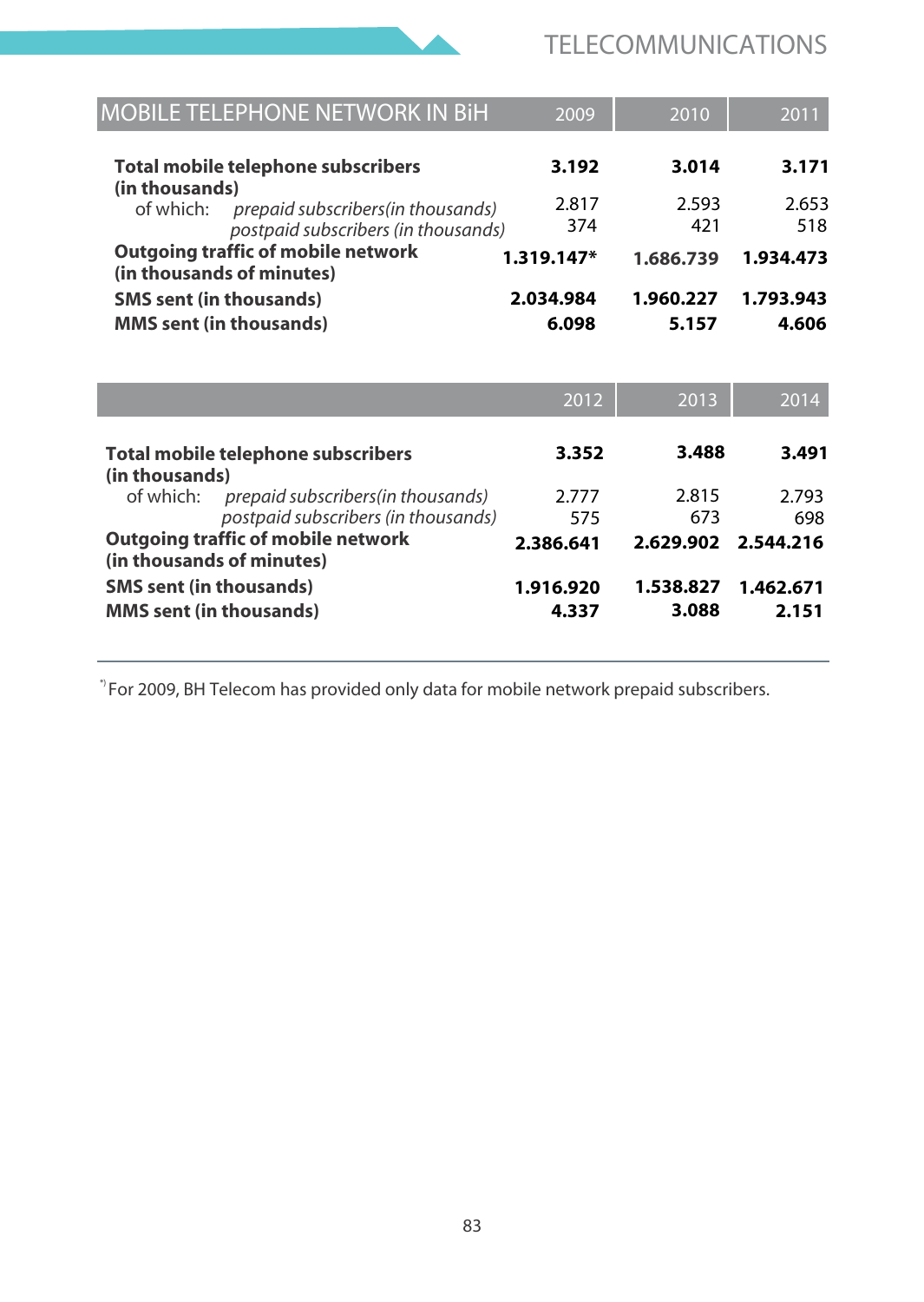

#### **NUMBER OF MAIN TELEPHONE LINES IN OPERATION,** 2005-2014



### **NUMBER OF MOBILE NETWORK PREPAID AND POSTPAID SUBSCRIBERS IN BiH,**

2005-2014



prepaid subscribers

Number of mobile network post-paid subscribers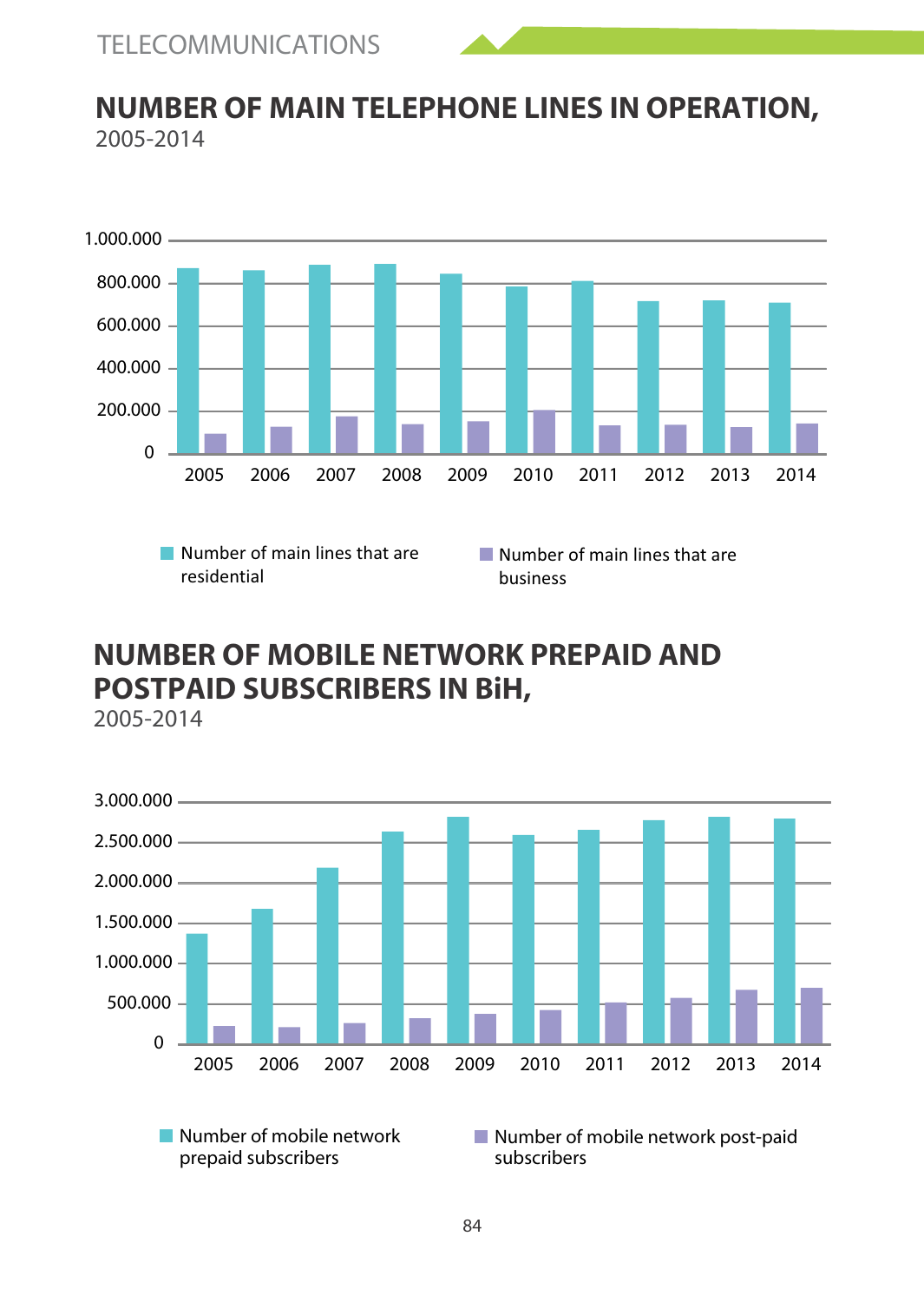

| POSTAL AND PARCEL SERVICES<br>2008<br>2009<br>2010<br><b>Number of letters - Total, in thousands</b><br>77.726<br>76.774<br>71.165<br>sent letters (domestic and international)<br>74.346<br>67.489<br>73.967<br>arrived letters (international)<br>3.676<br>3.380<br>2.807<br>361,7<br>311.4<br>294.1<br>Number of parcels - Total, in thousands<br>322,3<br>279.2<br>253,3<br>sent parcels (domestic and international)<br>39,4<br>32,2<br>40.7<br>arrived parcels (international)<br>2011<br>2012<br><b>Number of letters - Total, in thousands</b><br>63.301<br>69.442<br>sent letters (domestic and international)<br>59.198<br>65.452<br>arrived letters (international)<br>4.103<br>3.990<br>229,6<br>220.0<br>Number of parcels - Total, in thousands<br>191,6<br>sent parcels (domestic and international)<br>184.0<br>arrived parcels (international)<br>38.0<br>36.0<br>2013<br>2014<br><b>Number of letters - Total, in thousands</b><br>77.229<br>70.296<br>sent letters (domestic and international)<br>71.778<br>65.620<br>arrived letters (international)<br>4.676<br>5.451<br>253<br>228.1<br>Number of parcels - Total, in thousands<br>193.2<br>220<br>sent parcels (domestic and international)<br>33<br>arrived parcels (international)<br>34.9 |  |  |
|----------------------------------------------------------------------------------------------------------------------------------------------------------------------------------------------------------------------------------------------------------------------------------------------------------------------------------------------------------------------------------------------------------------------------------------------------------------------------------------------------------------------------------------------------------------------------------------------------------------------------------------------------------------------------------------------------------------------------------------------------------------------------------------------------------------------------------------------------------------------------------------------------------------------------------------------------------------------------------------------------------------------------------------------------------------------------------------------------------------------------------------------------------------------------------------------------------------------------------------------------------------------|--|--|
|                                                                                                                                                                                                                                                                                                                                                                                                                                                                                                                                                                                                                                                                                                                                                                                                                                                                                                                                                                                                                                                                                                                                                                                                                                                                      |  |  |
|                                                                                                                                                                                                                                                                                                                                                                                                                                                                                                                                                                                                                                                                                                                                                                                                                                                                                                                                                                                                                                                                                                                                                                                                                                                                      |  |  |
|                                                                                                                                                                                                                                                                                                                                                                                                                                                                                                                                                                                                                                                                                                                                                                                                                                                                                                                                                                                                                                                                                                                                                                                                                                                                      |  |  |
|                                                                                                                                                                                                                                                                                                                                                                                                                                                                                                                                                                                                                                                                                                                                                                                                                                                                                                                                                                                                                                                                                                                                                                                                                                                                      |  |  |
|                                                                                                                                                                                                                                                                                                                                                                                                                                                                                                                                                                                                                                                                                                                                                                                                                                                                                                                                                                                                                                                                                                                                                                                                                                                                      |  |  |
|                                                                                                                                                                                                                                                                                                                                                                                                                                                                                                                                                                                                                                                                                                                                                                                                                                                                                                                                                                                                                                                                                                                                                                                                                                                                      |  |  |
|                                                                                                                                                                                                                                                                                                                                                                                                                                                                                                                                                                                                                                                                                                                                                                                                                                                                                                                                                                                                                                                                                                                                                                                                                                                                      |  |  |
|                                                                                                                                                                                                                                                                                                                                                                                                                                                                                                                                                                                                                                                                                                                                                                                                                                                                                                                                                                                                                                                                                                                                                                                                                                                                      |  |  |

**Letter and parcel postal services** include the number of letters arrived in domestic traffic, as well as those arrived and sent in international traffic.

**Payment operations** refer to payments by postal money order,payments by giro and current accounts, by saving books of postal savings and business banks, and payments by foreign saving books.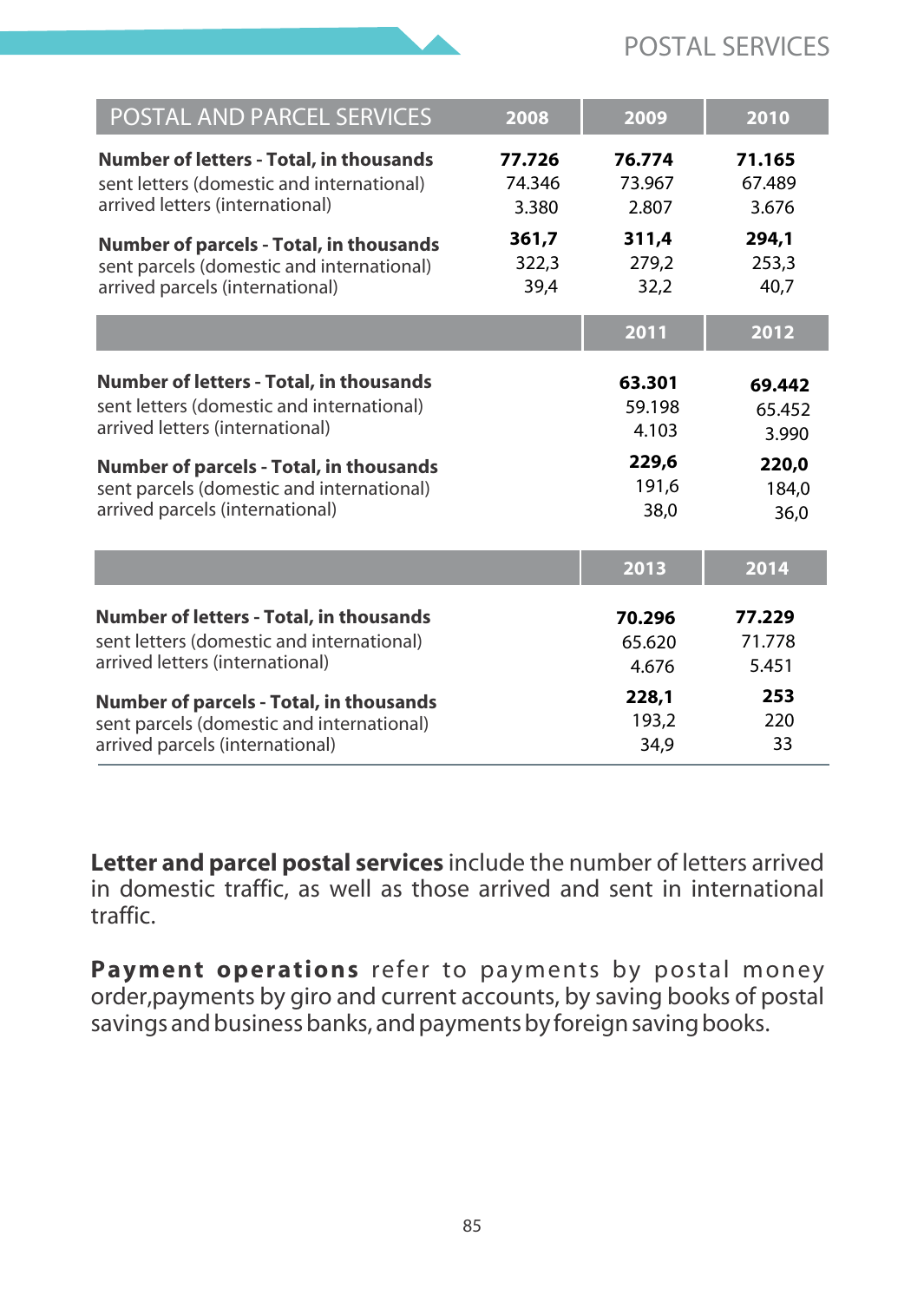



### **NUMBER OF LETTERS, FOR BiH**



#### 2008 - 2014 in thousands

### **NUMBER OF PARCELS, FOR BiH**

2008 - 2014 in thousands

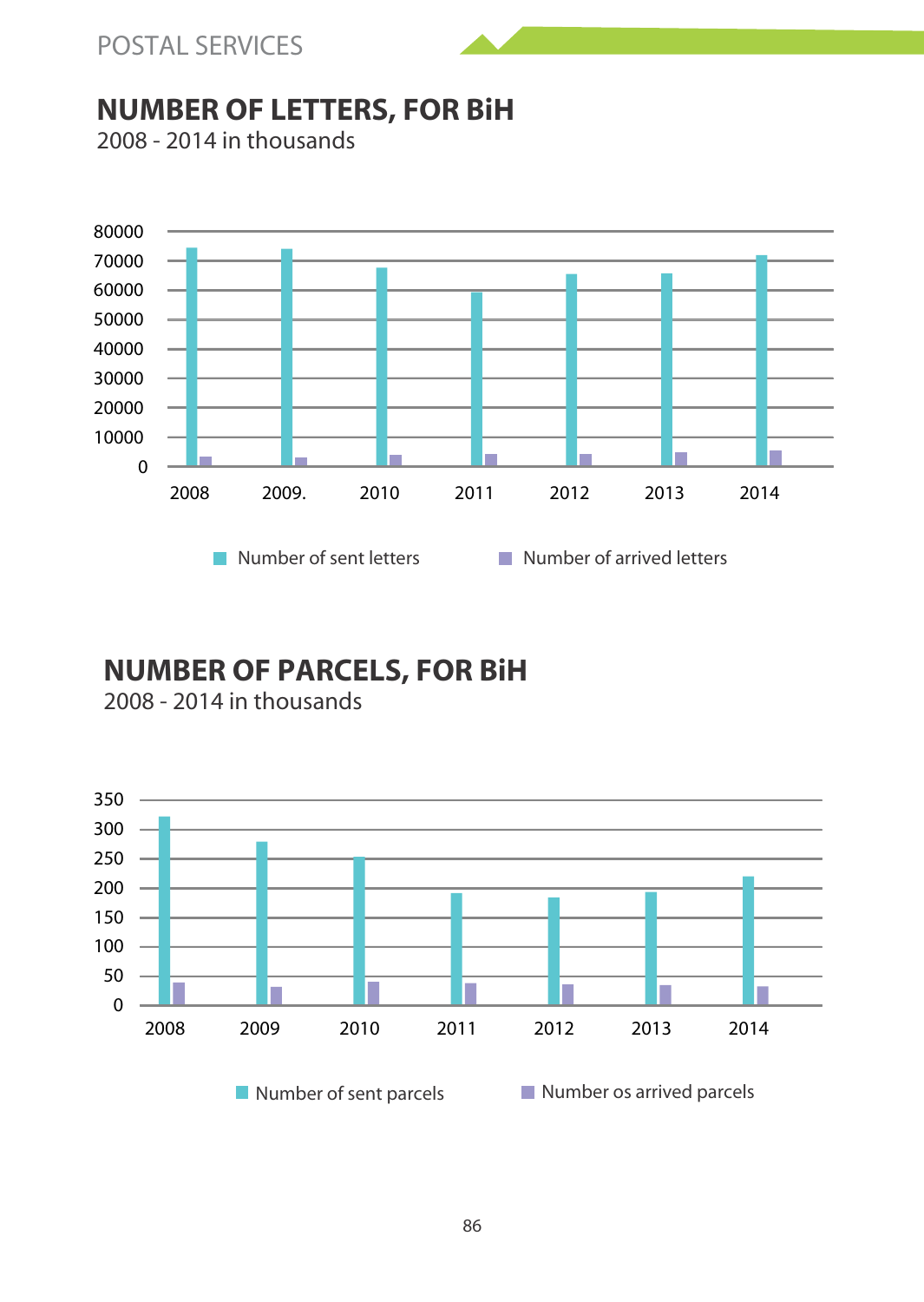

#### POSTAL SERVICES

| <b>PAYMENT OPERATIONS</b>                                                |                           | 2008                      | 2009                      |
|--------------------------------------------------------------------------|---------------------------|---------------------------|---------------------------|
| <b>Number of operations - Total, in thousands</b><br>payments<br>payoffs |                           | 31.850<br>25.222<br>6.628 | 30.798<br>24.801<br>5.997 |
|                                                                          | 2010                      | 2011                      | 2012                      |
| <b>Number of operations - Total, in thousands</b><br>payments<br>payoffs | 31.043<br>24.993<br>6.050 | 29.398<br>23.487<br>5.911 | 29.359<br>23.361<br>5.998 |
|                                                                          |                           | 2013                      | 2014                      |
| <b>Number of operations - Total, in thousands</b>                        |                           | 30.046                    | 29.973                    |
| payments<br>payoffs                                                      |                           | 24.254                    | 24.168                    |
|                                                                          |                           | 5.791                     | 5.806                     |

### **PAYMENT OPERATIONS, FOR BiH**

2008 - 2014 in thousands KM

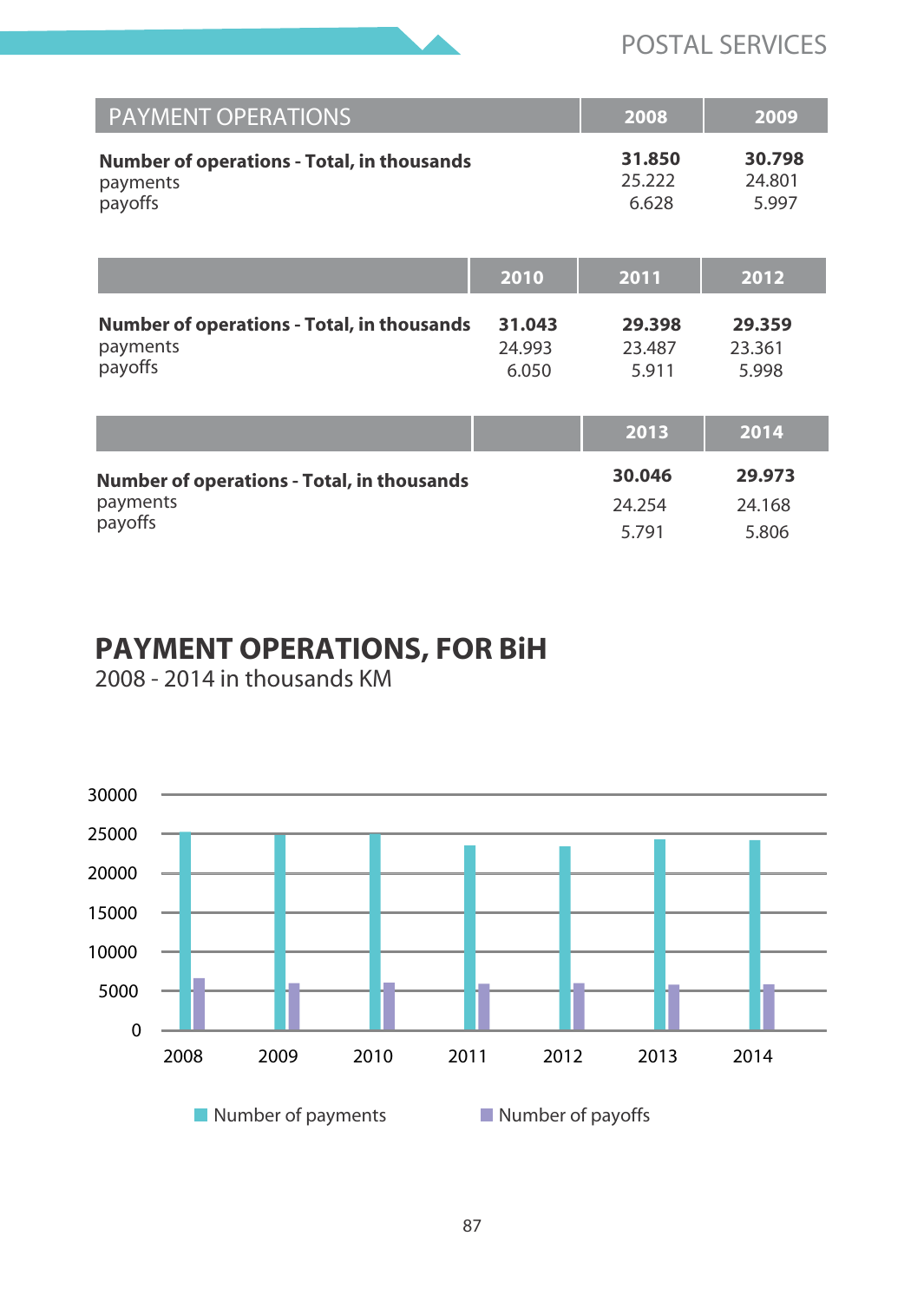# **GROSS PRODUCTION OF ELECTRICITY IN BiH,**

2008 - 2014, GWh

|                                  | 2008   | 2009   | 2010   | 2011   | 2012   | 2013   | 2014   |
|----------------------------------|--------|--------|--------|--------|--------|--------|--------|
| Hydroelectric power plants 4.867 |        | 6.239  | 8.026  | 4.387  | 4.215  | 7.236  | 5.935  |
| Thermal power plants             | 9.753  | 9.109  | 8.696  | 10.568 | 9.524  | 9.846  | 9.822  |
| Autoproducers                    | 203    | 320    | 402    | 325    | 343    | 369    | 403    |
| <b>TOTAL</b>                     | 14.823 | 15.668 | 17.124 | 15.280 | 14.082 | 17.451 | 16.160 |

#### **FINAL CONSUMPTION OF NATURAL GAS IN BiH,** 2014



**Gross electricity production** is the sum of the electrical energy production by all the generating sets concerned measured at the output terminals of the main generators.

**Natural gas** comprises gases, occurring in underground deposits, whether liquefied or gaseous, consisting mainly of methane.

**Sm**<sup>3</sup> is standard cubic meter on temperature of 15 °C and under pressure of 760mmHg.

**Coal** is a fossil fuel. Coal quality is determined by its physical and chemical characteristics.

### **CONSUMPTION OF COAL AND COKE IN INDUSTRY IN BiH,**



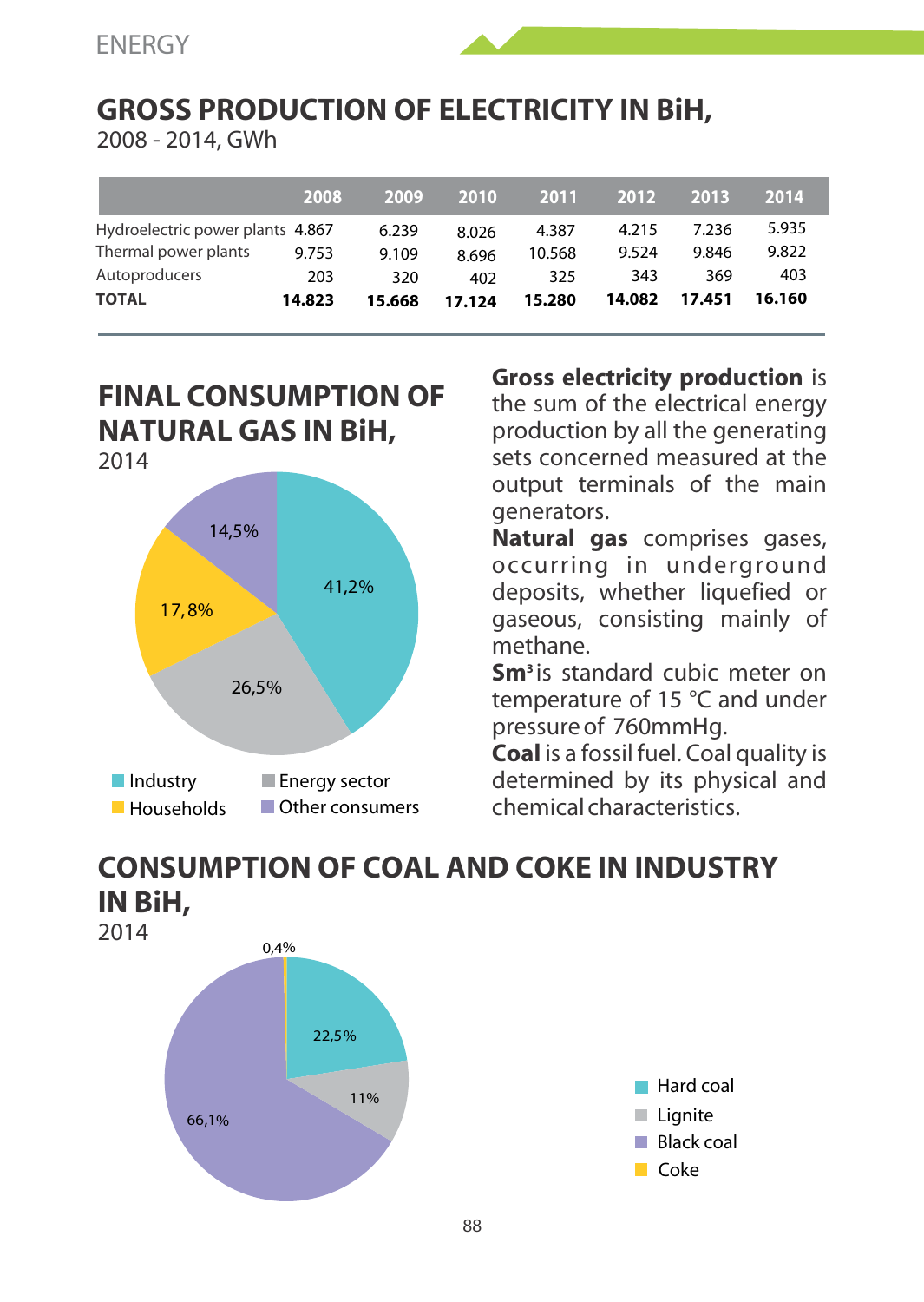#### **WATER UTILIZATION IN INDUSTRY AND MINING IN BiH,**  $^{\circ}000 \text{ m}^3$

2010 - 2014 <sup>3</sup>

|                                      |                                                | For technological process                      |                                           |
|--------------------------------------|------------------------------------------------|------------------------------------------------|-------------------------------------------|
|                                      | Total                                          | For production                                 |                                           |
|                                      |                                                | <b>Total used</b>                              | of that spent                             |
| 2010<br>2011<br>2012<br>2013<br>2014 | 79.996<br>75.397<br>92.343<br>93.174<br>83.439 | 49.161<br>53.451<br>60.691<br>62.913<br>56.583 | 6.553<br>8.568<br>4.509<br>4.485<br>5.376 |

#### **continued**

|                                      |                                                | For technological process                      |                                           | For                                       | For                                       |  |
|--------------------------------------|------------------------------------------------|------------------------------------------------|-------------------------------------------|-------------------------------------------|-------------------------------------------|--|
|                                      | Total                                          |                                                | For cooling                               |                                           | other                                     |  |
|                                      |                                                | <b>Total used</b>                              | of thatspent                              | purposes                                  | purposes                                  |  |
| 2010<br>2011<br>2012<br>2013<br>2014 | 79.996<br>75.397<br>92.343<br>93.174<br>83.439 | 25.102<br>16.941<br>24.809<br>23.922<br>18.905 | 6.712<br>2.421<br>6.171<br>5.999<br>6.941 | 3.122<br>2.969<br>3.468<br>3.473<br>3.321 | 2.611<br>2.036<br>3.375<br>2.866<br>4.630 |  |

#### **WATER UTILIZATION IN INDUSTRY AND MINING IN BiH,** 2010 - 2014

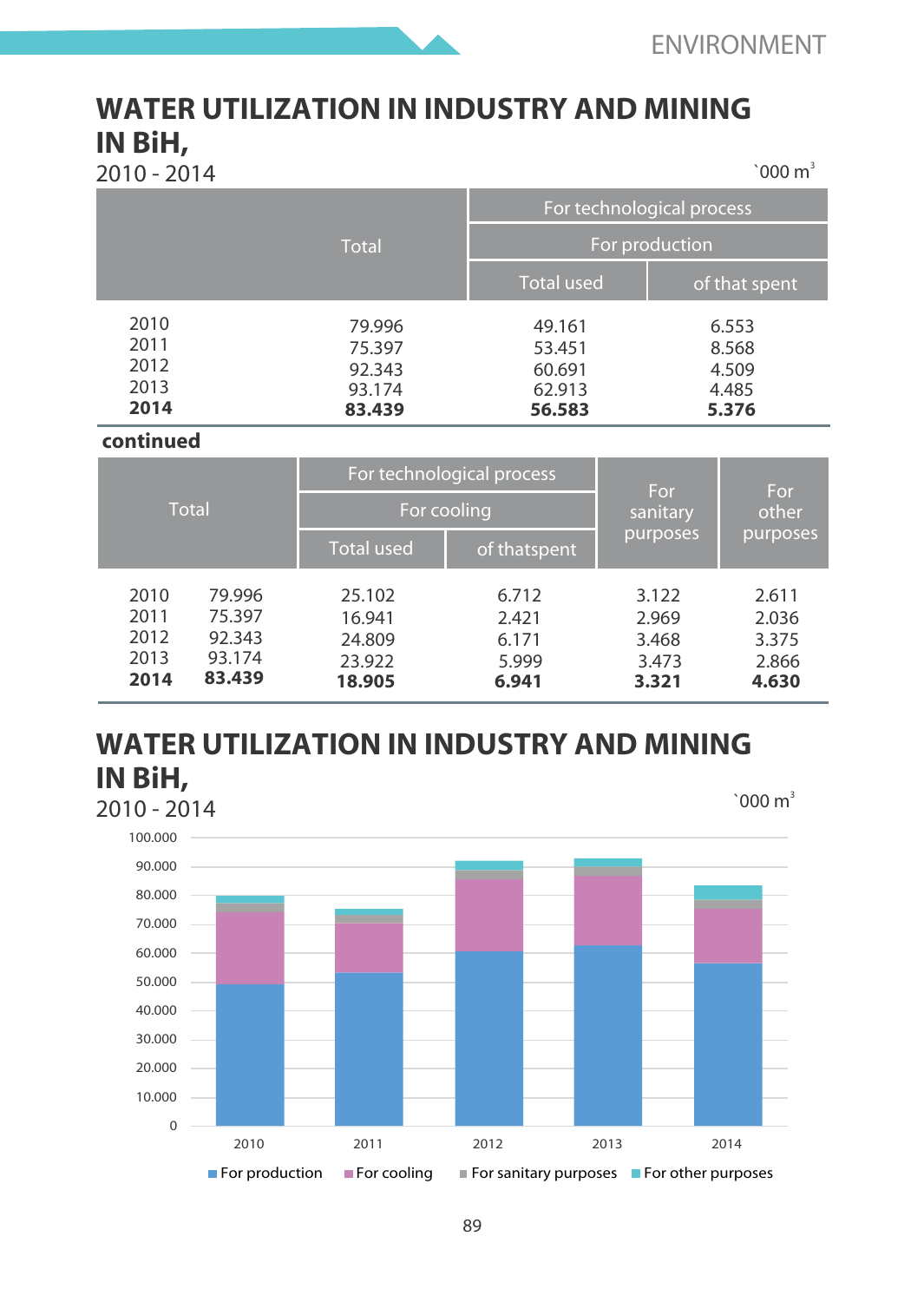

 $2010 - 2014$  300 m<sup>3</sup>

 $^{\circ}$ 000 m<sup>3</sup>

|                                      |                                                |                                            | Volume of water used              |  |  |  |
|--------------------------------------|------------------------------------------------|--------------------------------------------|-----------------------------------|--|--|--|
|                                      | <b>Total</b>                                   | From public<br>water supply                | From other systems                |  |  |  |
| 2010<br>2011<br>2012<br>2013<br>2014 | 80.103<br>79.553<br>95.220<br>95.419<br>81.051 | 22.533<br>5.394<br>5.894<br>5.464<br>6.027 | 320<br>206<br>401<br>349<br>3.553 |  |  |  |

#### **continued**

|                                      |                                             | Volume of water used                      |                                                |                                              |  |  |
|--------------------------------------|---------------------------------------------|-------------------------------------------|------------------------------------------------|----------------------------------------------|--|--|
|                                      |                                             | From own water supplies                   |                                                |                                              |  |  |
|                                      | ground waters                               | from springs,                             | from water<br>courses                          | from<br>reservoires                          |  |  |
| 2010<br>2011<br>2012<br>2013<br>2014 | 9.102<br>7.948<br>11.074<br>15.222<br>8.472 | 1.311<br>1.192<br>1.304<br>1.225<br>1.176 | 36.877<br>58.546<br>36.482<br>36.584<br>31.039 | 9.960<br>6.267<br>40.065<br>36.575<br>30.784 |  |  |

**Water utilisation** comprises water quantities used by an enterprise unit for its own purposes during the reporting period.

**Water supply** includes all amounts of water used for supplying of enterprises during the reporting year, irrespective of whether it was used for own purposes or sold to other users.



#### **WATER SUPPLY IN INDUSTRY AND MINING**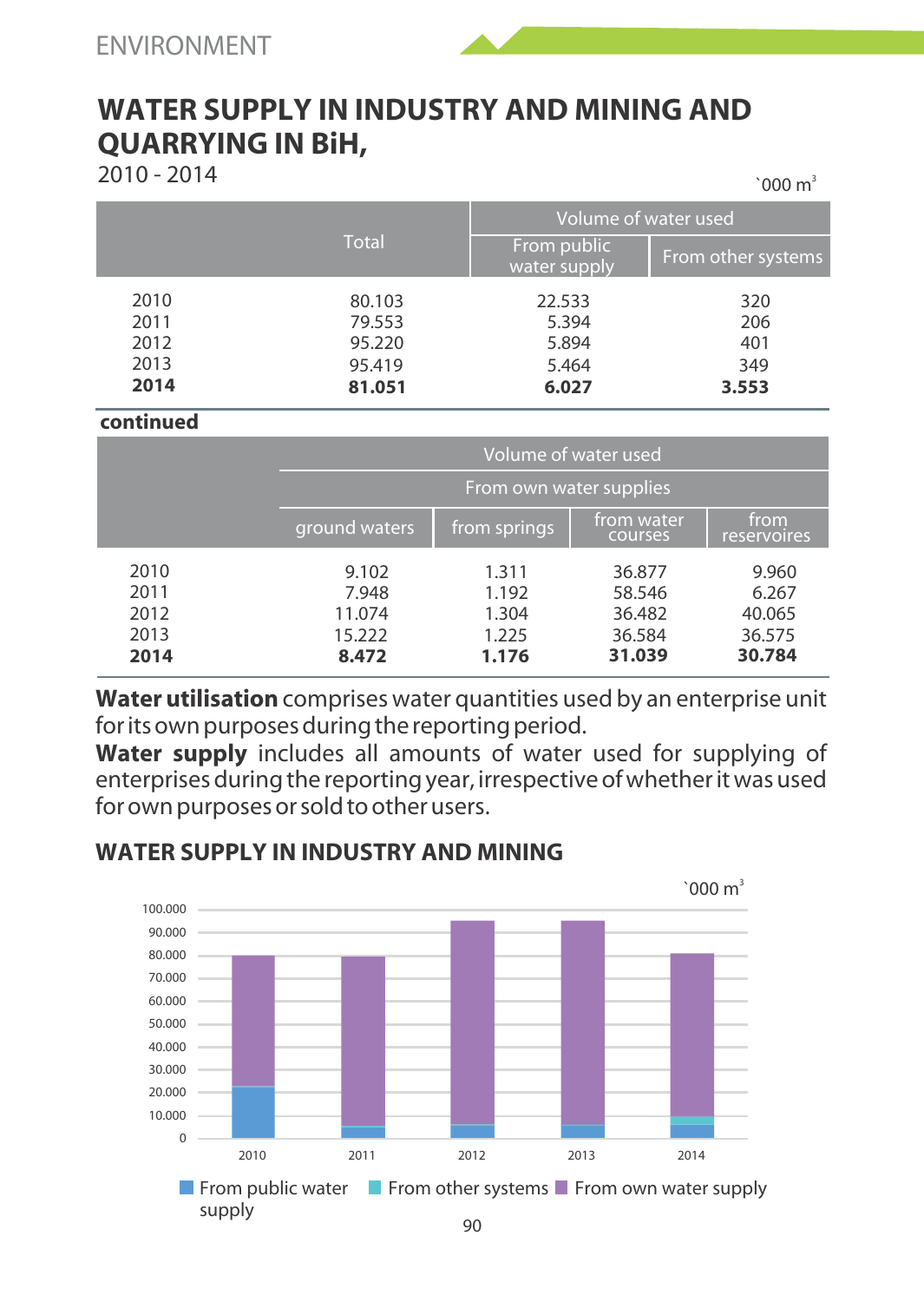# **KOLIÈINE KOMUNALNOG OTPADA**,

2008 - 2014, kg po stanovniku

| Year                    | 2008 | 2009 | 2010 | 2011 | 2012 | 2013 | 2014   |
|-------------------------|------|------|------|------|------|------|--------|
| BiH, kg po stanovniku   | 356  | 328  | 332  | 340  | 340  | 311  | $*352$ |
| EU 28, kg po stanovniku | 520  | 511  | 503  | 497  | 488  | 481  | ٠<br>÷ |

\*Poveæanje ukupne kolièine nastalog otpada se treba veæim dijelom posmatrati kao posljedica izuzetnih poplava koje su pogodile stanovništvo 10 općina u BiH tokom 2014. godine : nije dostupno

**Komunalni otpad** predstavlja otpad iz domaćinstva, kao i otpad koji je zbog svoje prirode ili sastava sličnog otpadu iz domaćinstava koji nastaje djelatnošću poslovnih subjekata.

# **KOLIÈINE KOMUNALNOG OTPADA**

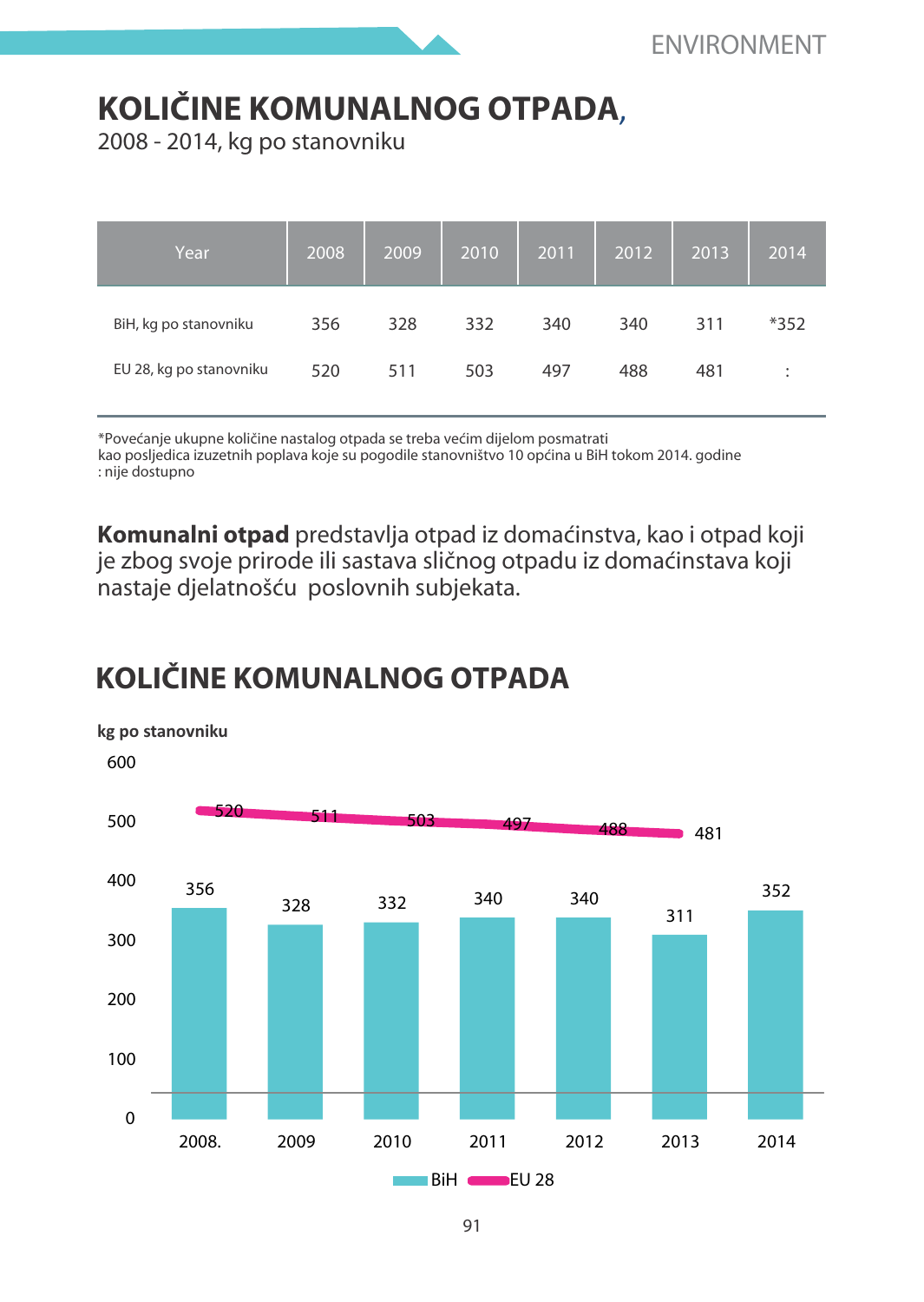### **ANNUAL CROP PRODUCTION AREA HARVESTED BY MAIN CROPS IN BIH,**

2014, thousands of hectares



# **HARVESTED CROPS IN BiH,**

2014, thousands of tonnes and per hectare

 $'$ 000 t

| <b>IN THOUSANDS TONNES</b> | <b>BiH</b> | <b>FBiH</b> | <b>RS</b> | <b>BD BiH</b> |
|----------------------------|------------|-------------|-----------|---------------|
| Grain maize                | 799        | 180         | 585       | 34            |
| Fooder corn                | 580        | 347         | 232       |               |
| Potatoes                   | 300        | 166         | 132       |               |
| Wheat                      | 170        | 56          | 107       |               |
| Clover                     | 118        | 38          | 79        |               |
| Lucerne                    | 106        | 39          | 66        |               |
| Cabbage and kale           | 58         | 30          | 28        | $\Omega$      |

| <b>TONNES PER HECTARE</b> | <b>BiH</b> | <b>FBiH</b> | <b>RS</b> | <b>BD BiH</b> |
|---------------------------|------------|-------------|-----------|---------------|
| Grain maize               | 4.7        | 4,1         | 4,8       | 6,5           |
| Green maize               | 19,9       | 17,1        | 26,4      | 8,4           |
| Potatoes                  | 8,8        | 8,0         | 10.1      | 9,0           |
| Wheat                     | 2,9        | 3,1         | 2,8       | 2,7           |
| Clover                    | 3,3        | 3,4         | 3,3       | 2,5           |
| Lucerne                   | 3,7        | 3,6         | 3,8       | 2,5           |
| Cabbage and kale          | 11,8       | 10.8        | 13,2      | 16,0          |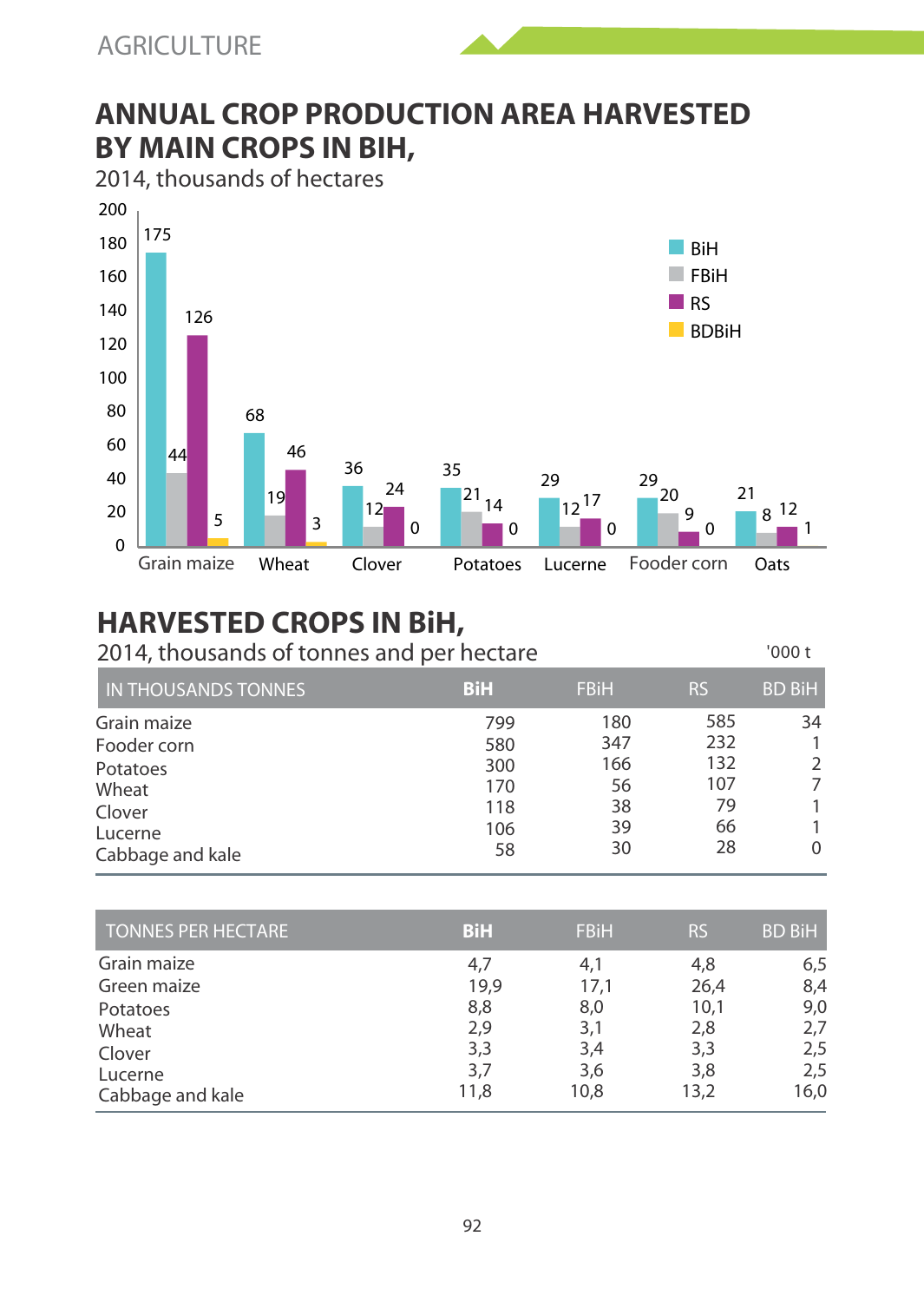### **PRODUCTION OF FRUIT AND GRAPES IN BiH,**

Total yield in thousands of tonnes, 2014

| <b>IN THOUSANDS TONNES</b>          | BiH        | <b>FBiH</b> | <b>RS</b>      | <b>BD BiH</b> |
|-------------------------------------|------------|-------------|----------------|---------------|
| Plums                               | 74         | 27          | 43             | 4             |
| Apples                              | 45         | 17          | 27             |               |
| Pears                               | 14         | 5           | 8              | 1             |
| Cherries                            | 9          | 5           | $\overline{4}$ | $\Omega$      |
| Grapes                              | 26         | 25          | 1              |               |
| <b>Strawberries</b>                 | 9          | 6           | $\overline{2}$ |               |
| Raspberries                         | 10         | 6           | $\overline{4}$ | $\mathbf{0}$  |
| YIELD PER TREE/VINE/ HECTAR IN 2014 |            |             |                |               |
| kg per tree                         | <b>BiH</b> | FBiH        | <b>RS</b>      | <b>BD BiH</b> |
| Plums                               | 6,1        | 4,8         | 7,1            | 10,0          |
| Apples                              | 6,8        | 5,7         | 7,9            | 5,1           |
| Pears                               | 5,4        | 4,2         | 6,4            | 10,2          |
| Cherries                            | 10,6       | 9,6         | 12,1           | 10,0          |
| Yield per vine /kg                  | BiH        | <b>FBiH</b> | <b>RS</b>      | <b>BD BiH</b> |
| Grapes                              | 1,9        | 2,0         | 0,9            |               |
| tonnes per hectare                  | BiH        | FBiH        | <b>RS</b>      | <b>BD BiH</b> |
| <b>Strawberries</b><br>Raspberries  | 7,0<br>7,5 | 7,9<br>9,1  | 5,4<br>6,3     | 6,5<br>2,0    |

( - ) means that there is no appearance

( 0 ) marks the data lower than 0,5 of the measuring unit

**Yield of fruit** and grapes is shown as granary yield of standard humidity after deductions all losses during the harvest and transportation.

**Trees and vines** of bearing age are those trees and vines capable of bearing fruit under standard conditions, regardless of whether or not they beared fruit during reporting year.

**Yield per tree or per vine** is computed for the bearing trees or vines.

**Utilised agricultural area** is total area taken up by arable land, permanent grassland (meadows and pastures), permanents crops and kithchen gardens, used by the holding regardless of the type of tenure or whether it is used as common land.

**Harvested area** is the part of the cropped area that is harvested. It can therefore be equal to or less than the cropped area.

**Harvested production** is total production, including on-holding losses and wastage, quantities consumed directly on the farm and marketed quantities, indicated in units of basic product weight.

**Yield** means the harvested production pera area under cultivation.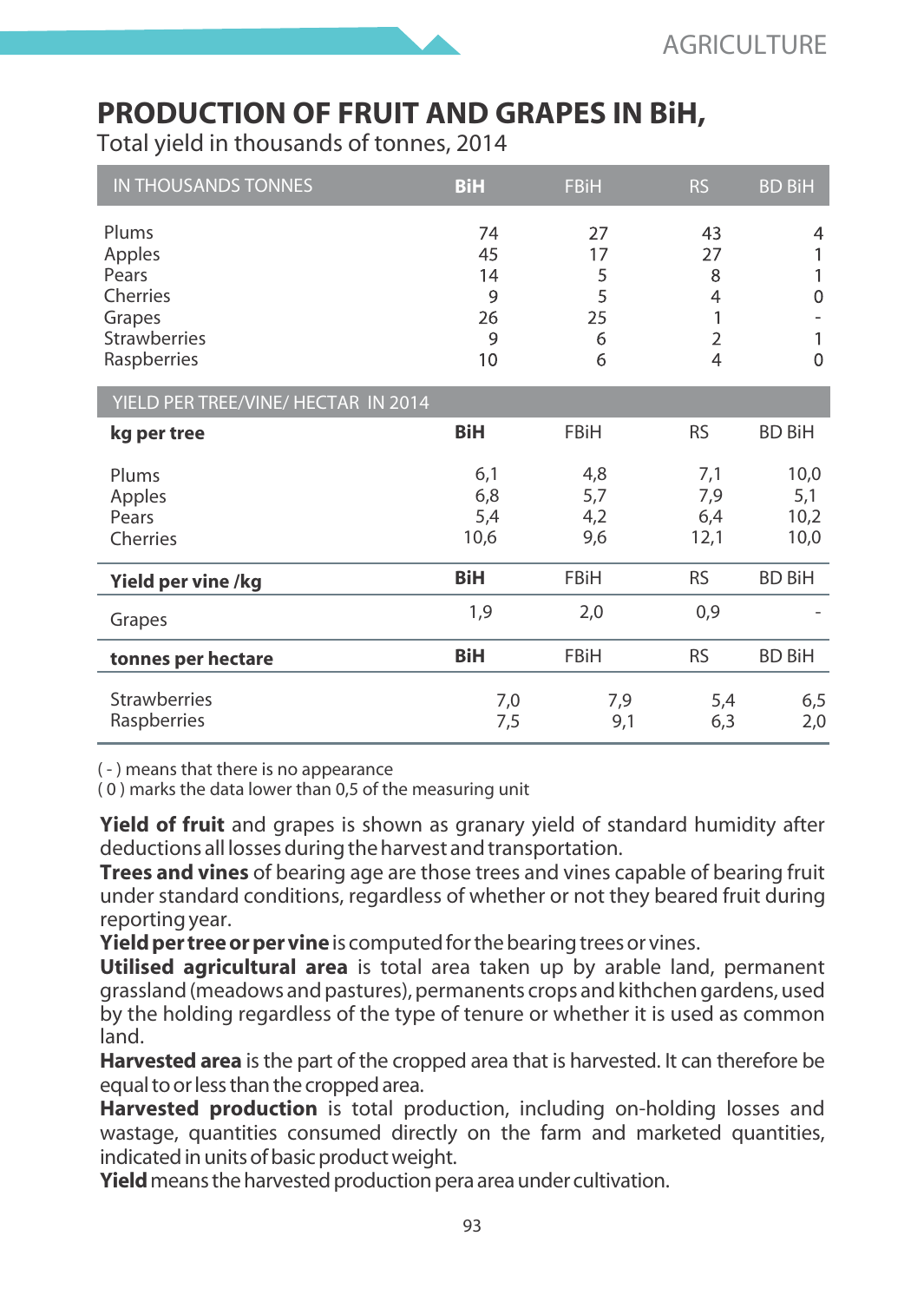

### **LIVESTOCK IN BIH (BY MAIN TYPES) AND POULTRY IN BiH,**

2014, in thousands

| '000 head/pieces | BiH    | <b>FBiH</b> | <b>RS</b> | <b>BD BiH</b> |
|------------------|--------|-------------|-----------|---------------|
| Cattle           | 444    | 215         | 223       | 6             |
| Sheep            | 1.025  | 532         | 487       | 6             |
| Pigs             | 532    | 88          | 435       | 9             |
| Horses           | 17     | 6           | 11        | $\Omega$      |
| Goats            | 74     | 44          | 29        |               |
| Poultry          | 20.664 | 10.279      | 10.096    | 289           |
| <b>Beehives</b>  | 392    | 219         | 165       | 8             |

( - ) means that there is no appearance

( 0 ) marks the data lower than 0,5 of the measuring unit

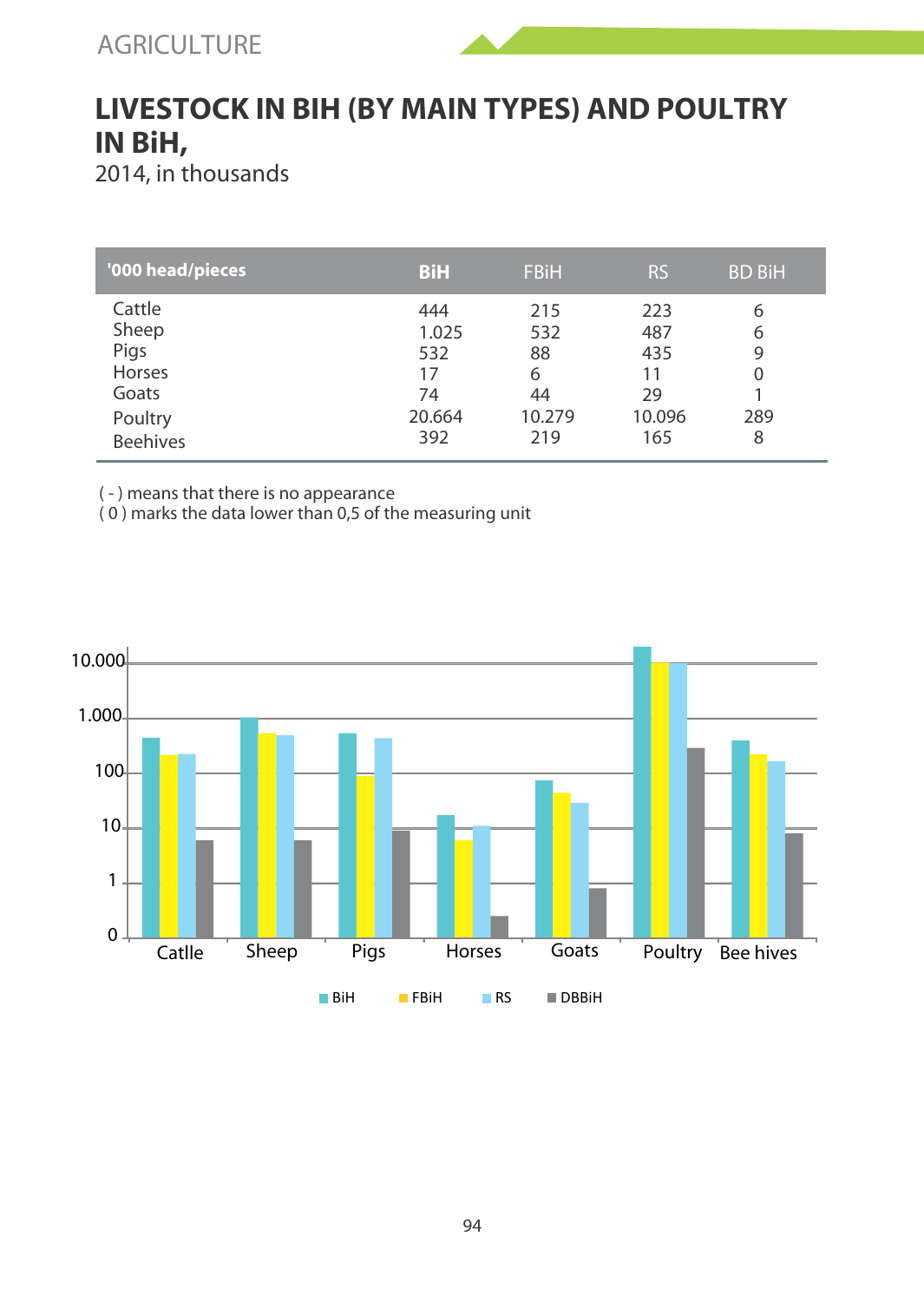### **PRODUCTION, SALES, AND STOCKS OF FOREST ASSORTIMENTS IN BiH\*,**

2014, in  $m^3$ 

|                                        | Production                          | <b>Sales</b>                        |
|----------------------------------------|-------------------------------------|-------------------------------------|
| Conifers<br>Broad leave trees<br>Total | 1.986.173<br>1.954.869<br>3.941.042 | 1.840.333<br>1.947.933<br>3.788.266 |
|                                        |                                     |                                     |
|                                        | Production                          | <b>Sales</b>                        |

\* Data refer to public forests

#### **Production and sales of fores assortiments in BiH, 2014**



**Conifers:** Tree species from systematic class of naked-seed plants (Gymnospermae) mostly from Pinaceae tree family. Here belong commercial domestic or foreign tree species from genera Pinus (pine), Picea (spruce), Abies (fir), Larix (larch), Pseudotsuga (Douglas fir) etc.

**Broad-leaved trees:** Commercial domestic and foreign tree species from systematic class of covered-seed plants (Angiospermae) and genera Quercus (oak), Fagus (beech), noble broadleaf hardwood - genera Fraxinus (ash), Acer (maple), Ulmus (elm, Prunus avium (wild cherry tree) and other hardwood and softwood broadleaves - genera Populus (poplar), Alnus (alder), Carpinus (hornbeam tree), Tilia (lime) etc.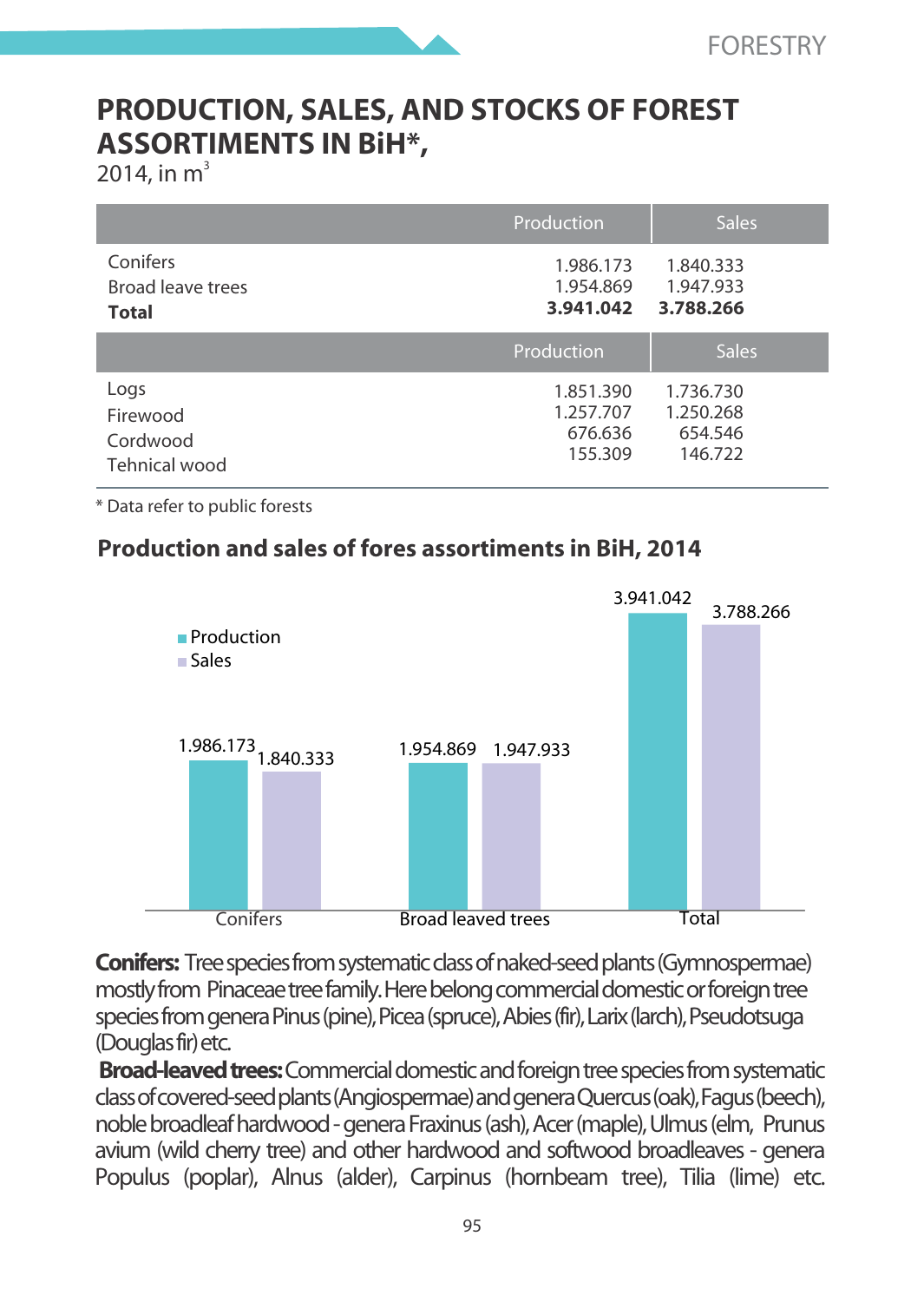

**Logs:** Forestry wood products with proper physical and mechanical properties, intended for further mechanical processing (sawing, slicing or peeling)

**Tehnical roundwood:** Forestry wood products with favourable physical and mechanical properties whose natural shape, dimensions and properties are used for manufacture of wood products like: pit props, utility poles, construction scaffolding pillars, masts, wooden piles etc and small technical wood like hop or vineyards poles, rods, wooden stakes, wooden sticks, arms, wooden bands etc. **Stack(cord) wood:** Wood of bad technical quality , round or split, which is used for chemical processing of pulp, wooden wool, tannin etc.

**Fuel wood:** Wood used for heating and charcoal manufacture.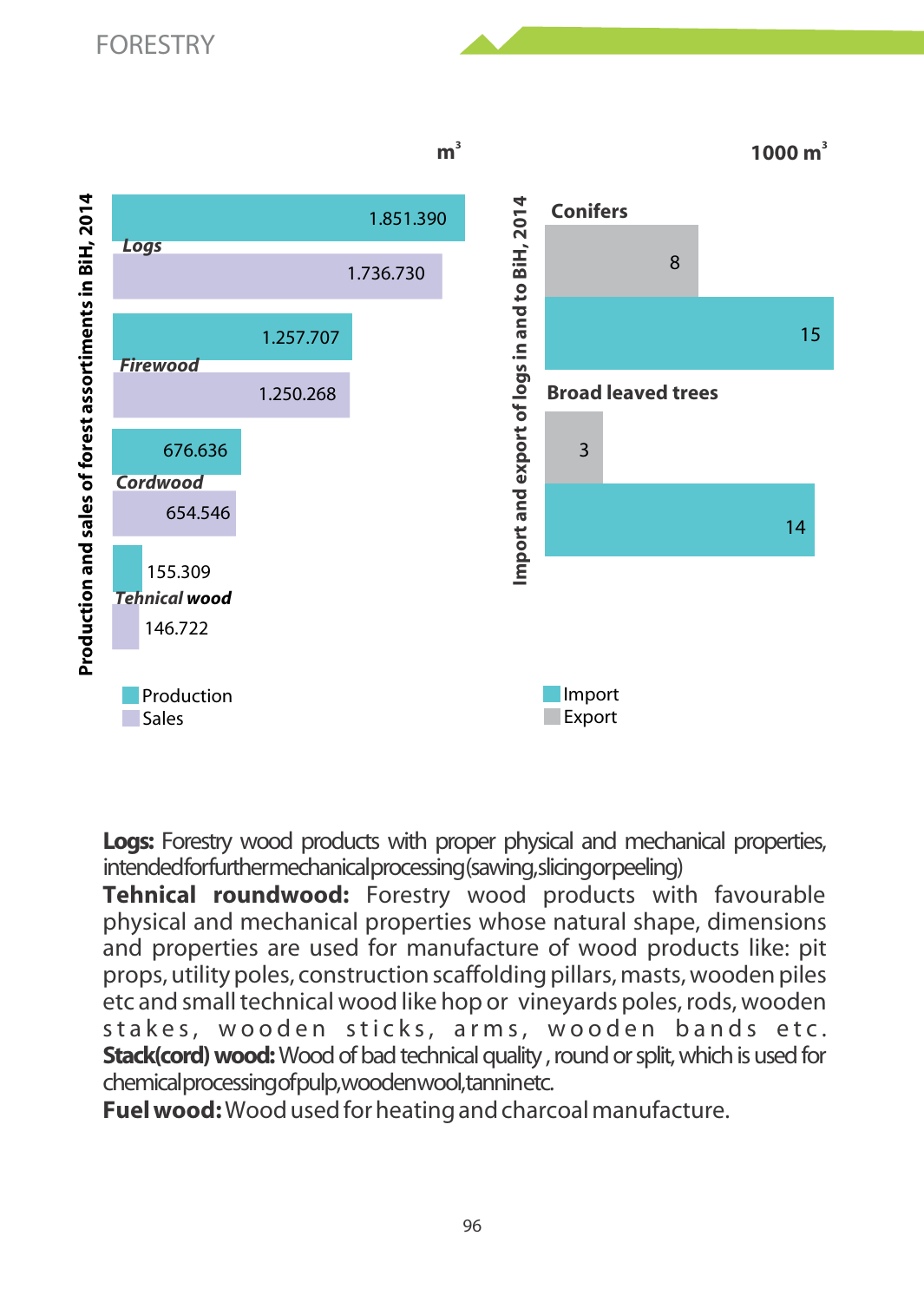### **ARRIVALS AND NIGHTS IN BiH,**

2010, 2011, 2012, 2013 and 2014 in thousands

| <b>DOMESTIC TOURISTS</b>        | 2010 | 2011 | 2012 | 2013 | 2014 |
|---------------------------------|------|------|------|------|------|
| Arrivals                        | 291  | 294  | 309  | 316  | 310  |
| Presences                       | 644  | 668  | 714  | 714  | 623  |
| Average length of stay (nights) | 2.2  | 2.3  | 2.3  | 2.3  | 2.0  |
| <b>FOREIGN TOURISTS</b>         |      |      |      |      |      |
| <b>Arrivals</b>                 | 365  | 392  | 439  | 529  | 537  |
| Presences                       | 773  | 836  | 931  | 1109 | 1088 |
| Average length of stay (nights) | 2.1  | 2.1  | 2.1  | 2.1  | 2.0  |

### **TOURIST NIGHTS BY COUNTRY OF RESIDENCE** 2014



**Accomodation establishments** include hotels, motels and private rooms.

**Arrivals:** number of guests spending at least one night in the accomodation establishments.

Presences: number of nights spent by quests in accomodation establishments.

**Average length of stay:** ratio of number of nights spent to number of guests arrived.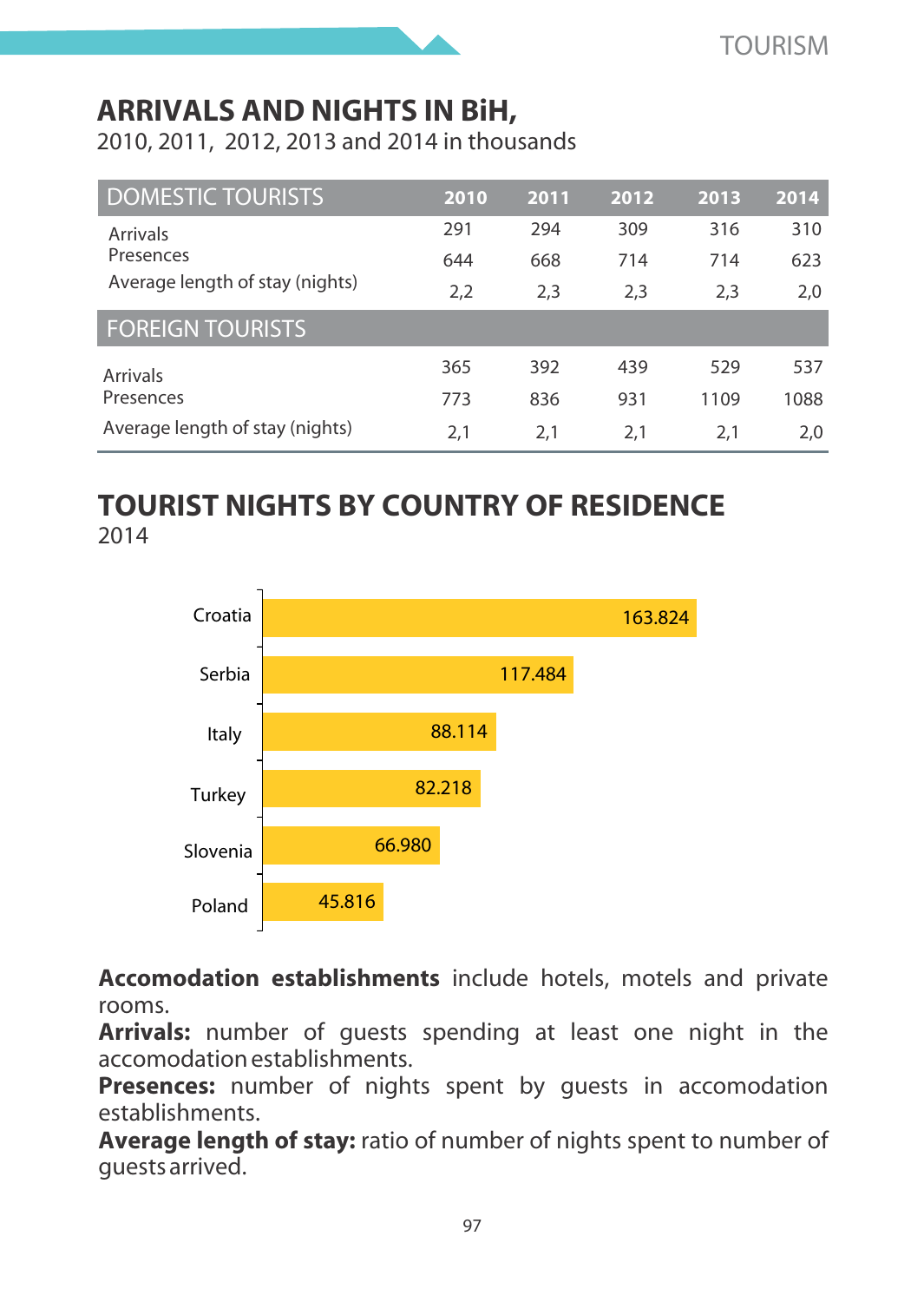### **TOURIST ARRIVALS AND NIGHTS ACCORDING TO THE CLASSIFICATION OF ACTIVITIES**

2014, in %

#### **DOMESTIC TOURISTS**



#### **FOREIGN TOURISTS**

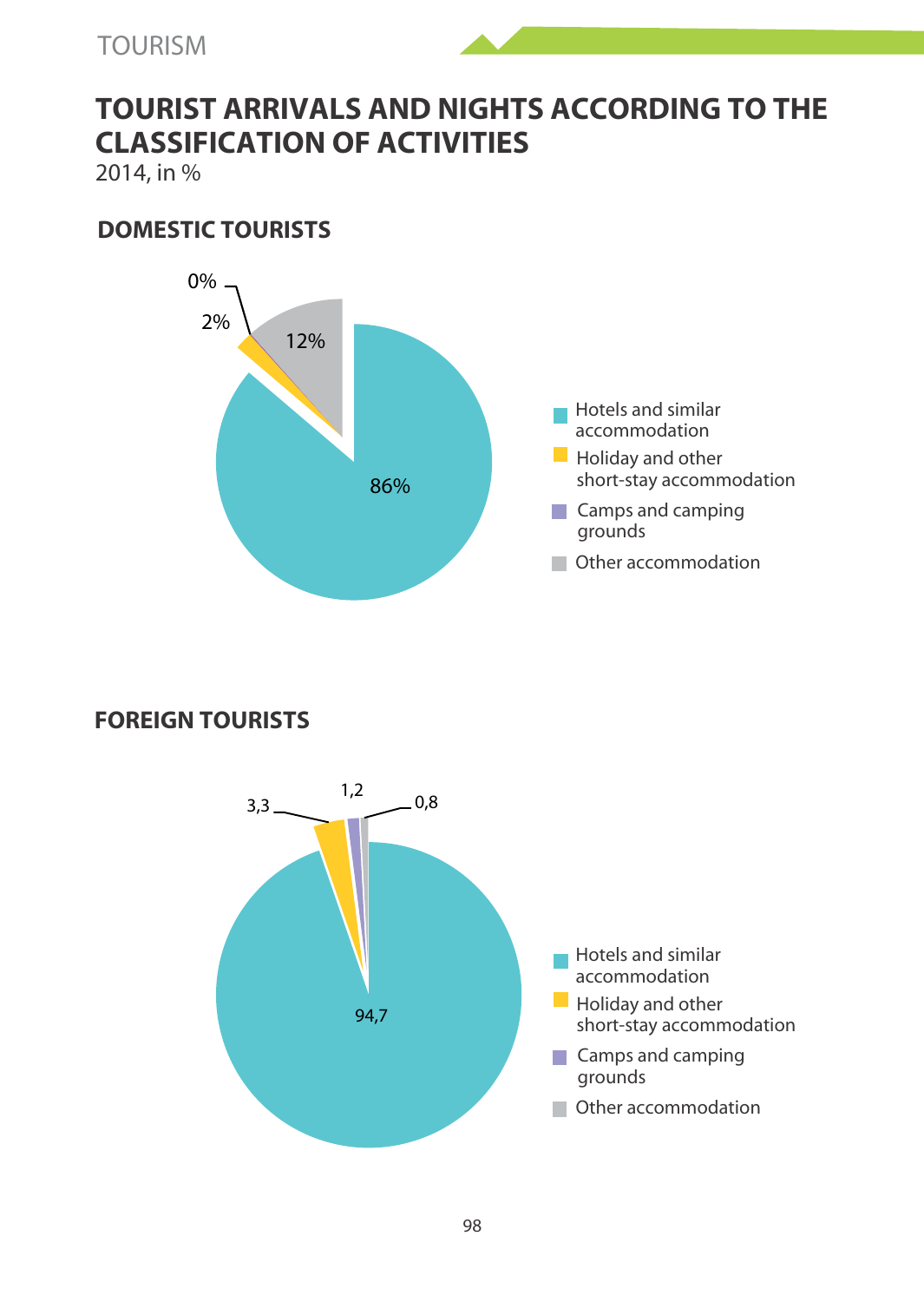### **JUVENILE PERPETRATORS OF CRIMINAL OFFENCES - REPORTED, ACCUSED AND CONVICTED,**  2014



# **ACCUSED JUVENILE PERSONS BY THE GROUPS OF CRIMINAL OFFENCE, BIH**

2014

|                                        | Accused      |                |  |
|----------------------------------------|--------------|----------------|--|
| The groups of criminal offence         | <b>Total</b> | Female         |  |
| Against life and body                  | 533          | 20             |  |
| Against sexual integrity               | 70           |                |  |
| Against human health                   | 9            |                |  |
|                                        | 28           | $\overline{2}$ |  |
| Against property                       | 357          | 14             |  |
| Against public traffic safety          | 7            | 4              |  |
| Against public order and legal metters | 62           |                |  |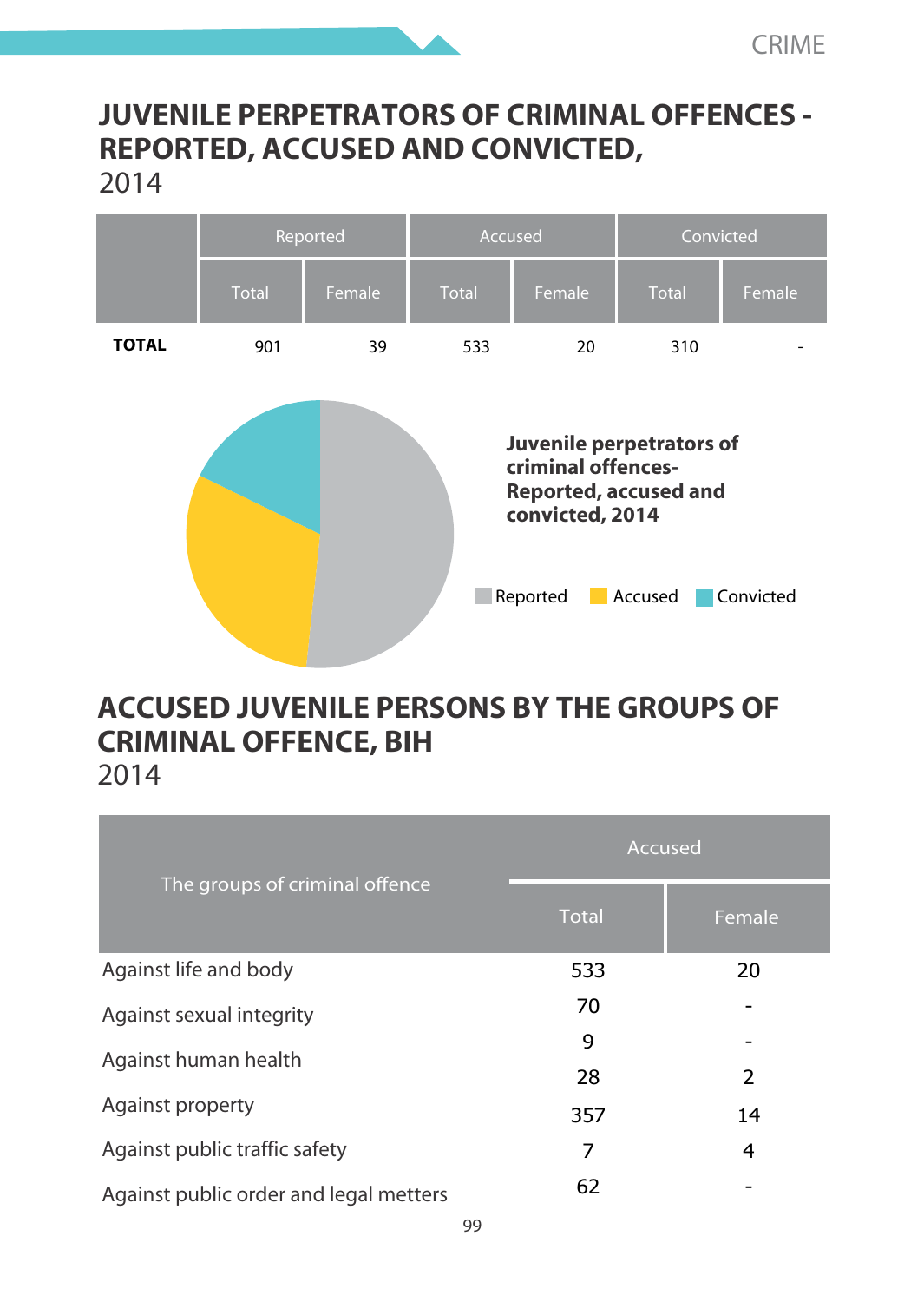#### CRIME





#### **CONVICTED JUVENILE PERSONS - IMPOSED CRIMINAL SANCTIONS, 2014**

|              | Convicted |                     | Juvenile     | <b>Corrective recommendation</b> |                      |                           |                           |  |
|--------------|-----------|---------------------|--------------|----------------------------------|----------------------|---------------------------|---------------------------|--|
|              |           | <b>Total Female</b> | imprisonment | Total                            | warning and quidance | additional<br>supervision | institutional<br>measures |  |
| <b>TOTAL</b> | 310       | ٠                   |              | 308                              |                      | 201                       |                           |  |

#### **Imposed criminal sanctions,**

2014.

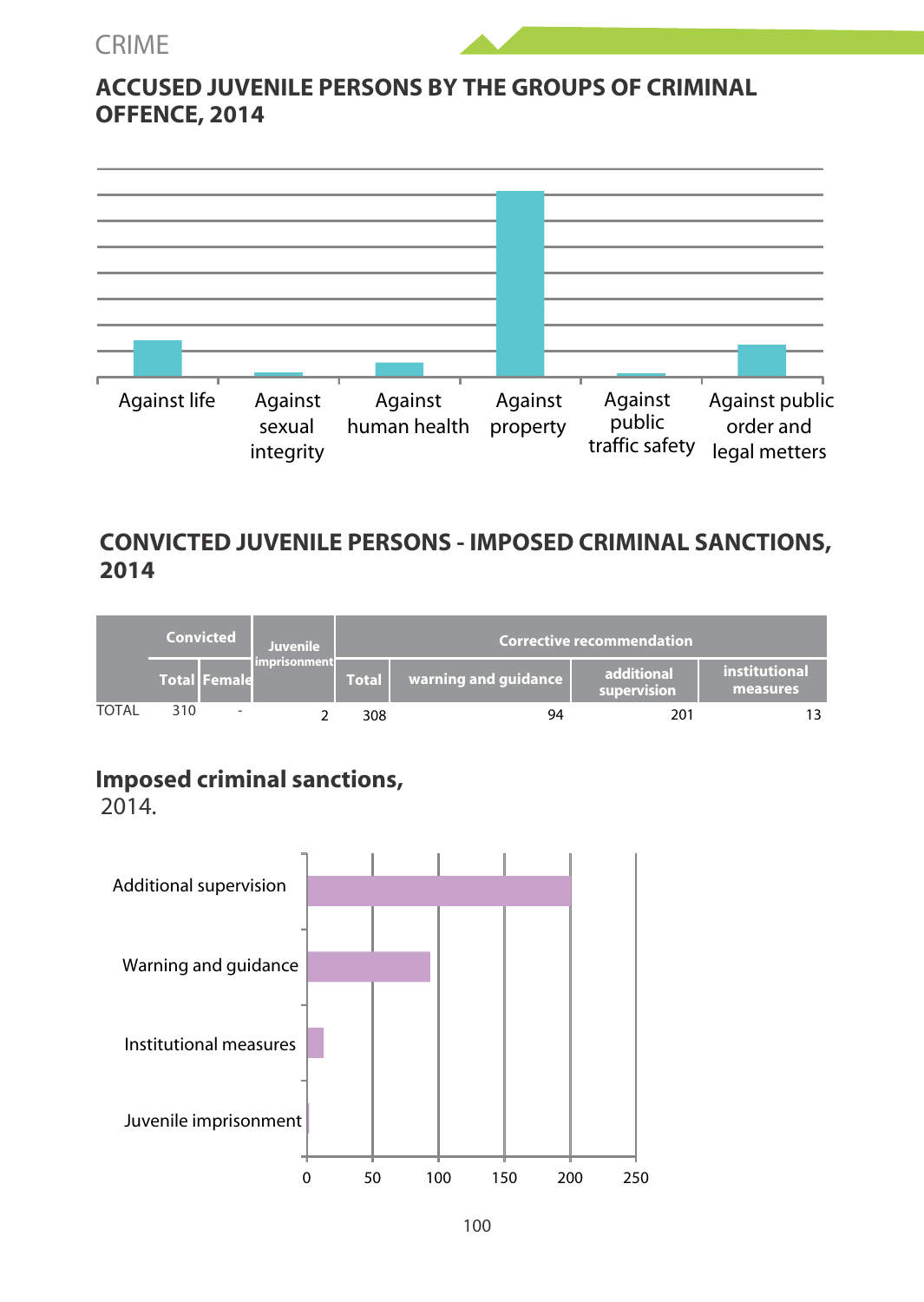### **ADULT PERPETRATORS OF CRIMINAL OFFENCES - REPORTED, ACCUSED AND CONVICTED BY GROUPS OF CRIMINAL OFFENCES,**

2014

| The groups of criminal offence                      | <b>Reported</b> | <b>Accused</b> | <b>Convicted</b> |
|-----------------------------------------------------|-----------------|----------------|------------------|
| <b>TOTAL</b>                                        | 25881           | 13821          | 12679            |
| Against life and body                               | 1879            | 1256           | 1155             |
| Against civil rights and freedom                    | 959             | 399            | 344              |
| Against sexual integrity                            | 140             | 87             | 69               |
| Against marriage and family                         | 1568            | 760            | 712              |
| Against human health                                | 950             | 859            | 821              |
| Against labour relations and social security rights | 38              | 10             | 6                |
| Against property                                    | 10917           | 5663           | 5234             |
| Against the economy and payment transactions        | 590             | 268            | 238              |
| Against security of computer data                   | 15              | 1              | ٠                |
| Against official duty                               | 1675            | 210            | 155              |
| Against the administration of justice               | 388             | 105            | 85               |
| Against public order                                | 2664            | 1881           | 1745             |
| Against general safety of people and property       | 359             | 194            | 178              |
| Against public traffic safety                       | 950             | 832            | 798              |
| Against the environment                             | 2789            | 1296           | 1139             |

#### **Reported, accused and convicted adult perpetrators of criminal offences in BiH, 2014**



**Accused and convicted adult perpetrators of criminal offences in BiH by sex, 2014**

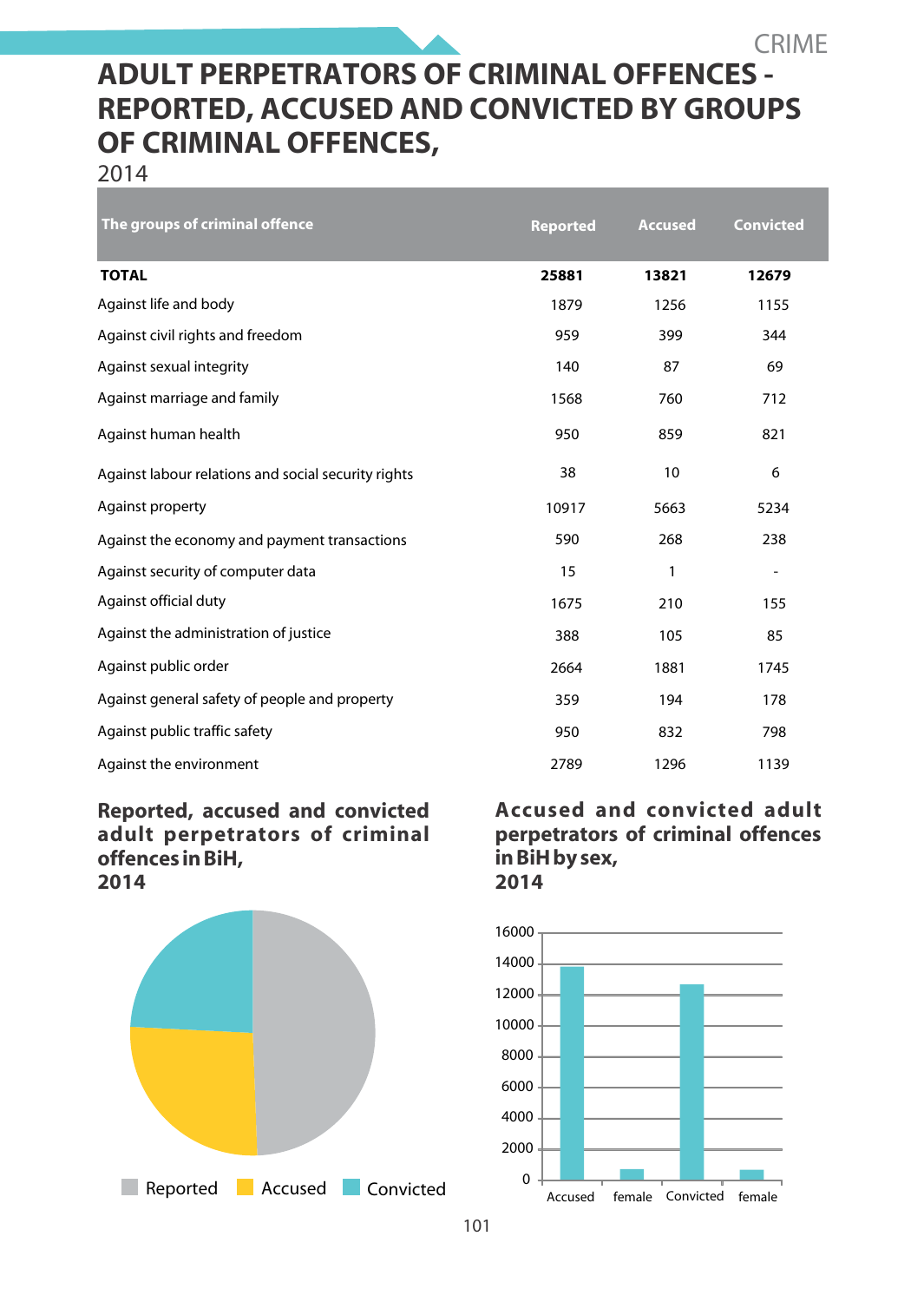BiH in figures 2015" is a selection of up- to- date information about demographic, social and economic trends in BiH, followed by short methodological notes. The booklet covers 25 themes providing a snapshot of BiH, completed with comprehensive and easy to read data, tables and graphs.